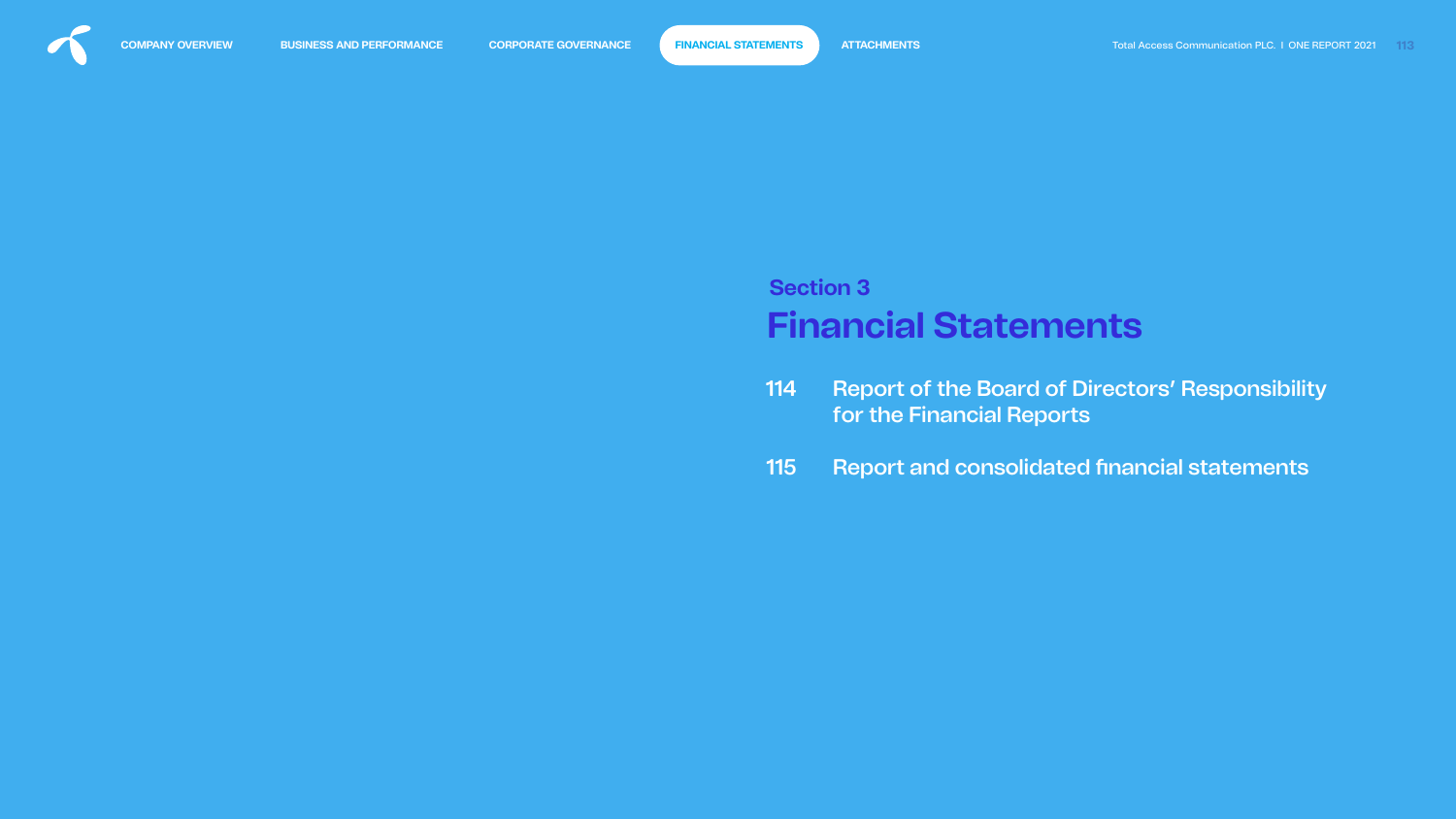The Board of Directors is responsible for the financial statements of the Company and its subsidiaries and the nancial information as presented in the annual report of the Company. The financial statements of the Company and its subsidiaries as of 31 December 2021 have been prepared with careful consideration, in conformity with generally accepted accounting principles in Thailand, and using appropriate accounting policies and best estimation. All material information has been sufficiently disclosed in the notes to financial statements. The financial statements have been duly audited by independent authorized auditors who have provided unqualified opinions. The financial statements therefore reflect the Company's financial condition and results of operation that is true, transparent and reasonable for the benefits of all shareholders and investors. The Board of Directors is of the opinion that the Company's overall internal control system is satisfactory and provides reasonable assurance to the credibility of the financial statements of the Company and its subsidiaries as of 31 December 2021. **On behalf of the Board of Directors Total Access Communication Public Company Limited 28 January 2022 Mr. Boonchai Bencharongkul** Chair of the Board of Directors

**Mr. Rakesh Jain Director** 



The Board of Directors has established and maintained an appropriate and efficient internal control system and internal audit system to ensure that all accounting records are accurate, complete and sufficient to safeguard the Company's assets and prevent corruptions and materially irregular practices.

The Board of Directors has appointed an Audit Committee, which consists of independent directors who are responsible for the accuracy and adequacy of the financial reports, the appropriateness and efficiency of the internal control system and internal audit system, and compliance with laws and regulations related to the Company's business. The opinion of the Audit Committee is provided in the Report of the Audit Committee as presented in this annual report.

# <span id="page-1-0"></span>**TOTAL ACCESS COMMUNICATION PUBLIC COMPANY LIMITED AND ITS SUBSIDIARIES**

# Report of the Board of Directors' Responsibility for the Financial Reports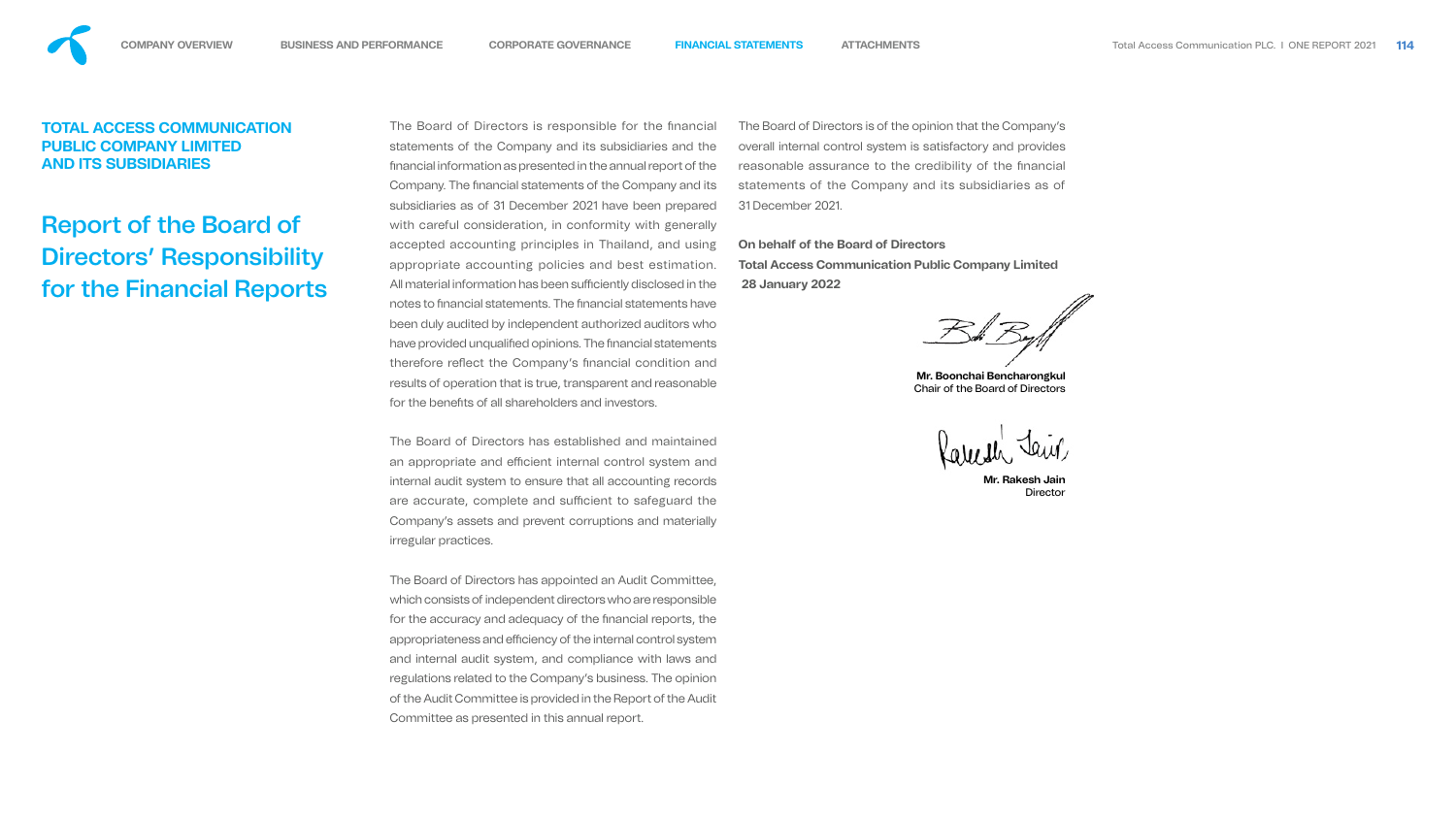<span id="page-2-0"></span>**COMPANY OVERVIEW BUSINESS AND PERFORMANCE CORPORATE GOVERNANCE [FINANCIAL STATEMENTS](#page-0-0) ATTACHMENTS** Total Access Communication PLC. I ONE REPORT 2021 **115**

#### **Independent Auditor's Report**

In my opinion, the financial statements referred to above present fairly, in all material respects, the financial position of Total Access Communication Public Company Limited and its subsidiaries and of Total Access Communication Public Company Limited as at 31 December 2021, their financial performance and cash flows for the year then ended, in accordance with Thai Financial Reporting Standards.

To the Shareholders of Total Access Communication Public Company Limited of the financial statements, and I have fulfilled my other ethical responsibilities in accordance with the Code. I believe that the audit evidence I have obtained is sufficient and appropriate to provide a basis for my opinion.

#### **Opinion**

I have audited the accompanying consolidated financial statements of Total Access Communication Public Company Limited and its subsidiaries (the Group), which comprise the consolidated statement of financial position as at 31 December 2021, and the related consolidated statements of income, comprehensive income, changes in shareholders' equity and cash flows for the year then ended, and notes to the consolidated financial statements, including a summary of significant accounting policies, and have also audited the separate financial statements of Total Access Communication Public Company Limited for the same period. Emphasis of matters My opinion is not modified in respect of these matters. I draw attention to the following Notes to the consolidated nancial statements. Significant litigations and commercial disputes

- 
- a) As discussed in Note 35 to the consolidated nancial statements, the Company is involved in court proceedings and commercial disputes with TOT Public Company Limited ("TOT") (At present, TOT Public Company Limited and CAT Telecom Public Company Limited have been merged into the National Telecom Public Company Limited) in relation to the access charge payment. For the period from 18 November 2006 to 7 November 2007, the Company accrued the access charge in the financial statements at the interconnection charge rate payable amounting to Baht 1,973 million. On 8 November 2007, the Company sent TOT a notice to terminate the two Access Charge Agreements, and so as from 8 November 2007 the Company did not accrue the access charge in its financial statements because the Company's management believed that its obligation to pay access charges under the Access Charge Agreements had ended. TOT filed suit with the

#### Basis for Opinion

I conducted my audit in accordance with Thai Standards on Auditing. My responsibilities under those standards are further described in the Auditor's Responsibilities for the Audit of the Financial Statements section of my report. I am independent of the Group in accordance with the Code of Ethics for Professional Accountants as issued by the Federation of Accounting Professions as relevant to my audit

Central Administrative Court demanding that CAT Telecom Public Company Limited ("CAT") and the Company jointly pay damages arising from the access charge totaling Baht 245,638 million (calculated up to 10 July 2014). On 31 May 2019, the Central Administrative Court issued a verdict dismissing TOT's claim and TOT did not submit its appeal within the stipulated timeframe and the case is thus final, as per the letter from the Central Administrative Court dated 19 July 2019. Currently, the Company is in process of discussing the interconnection charge settlement in accordance with NTC's Notification Re: Uses and Interconnections of Telecommunication Networks B.E. 2549 with TOT, which has not been finalised or clearly concluded. In addition, related legal cases in which the Group is plaintiff and defendant are under court proceedings and the outcome of which is contingent on the relevant legal execution, negotiations, and future court proceedings.

b) As discussed in Note 36 to the consolidated nancial statements, the Company is involved in litigations and commercial disputes, regarding additional revenue sharing payment (Excise Tax) under the Concession Agreement and regarding additional revenue sharing calculation in relation to Interconnection Charge revenue after the enforcement of the Interconnection Notification, with CAT (At present, TOT Public Company Limited and CAT Telecom Public Company Limited have been merged into the National

# Report and consolidated nancial statements 31 December 2021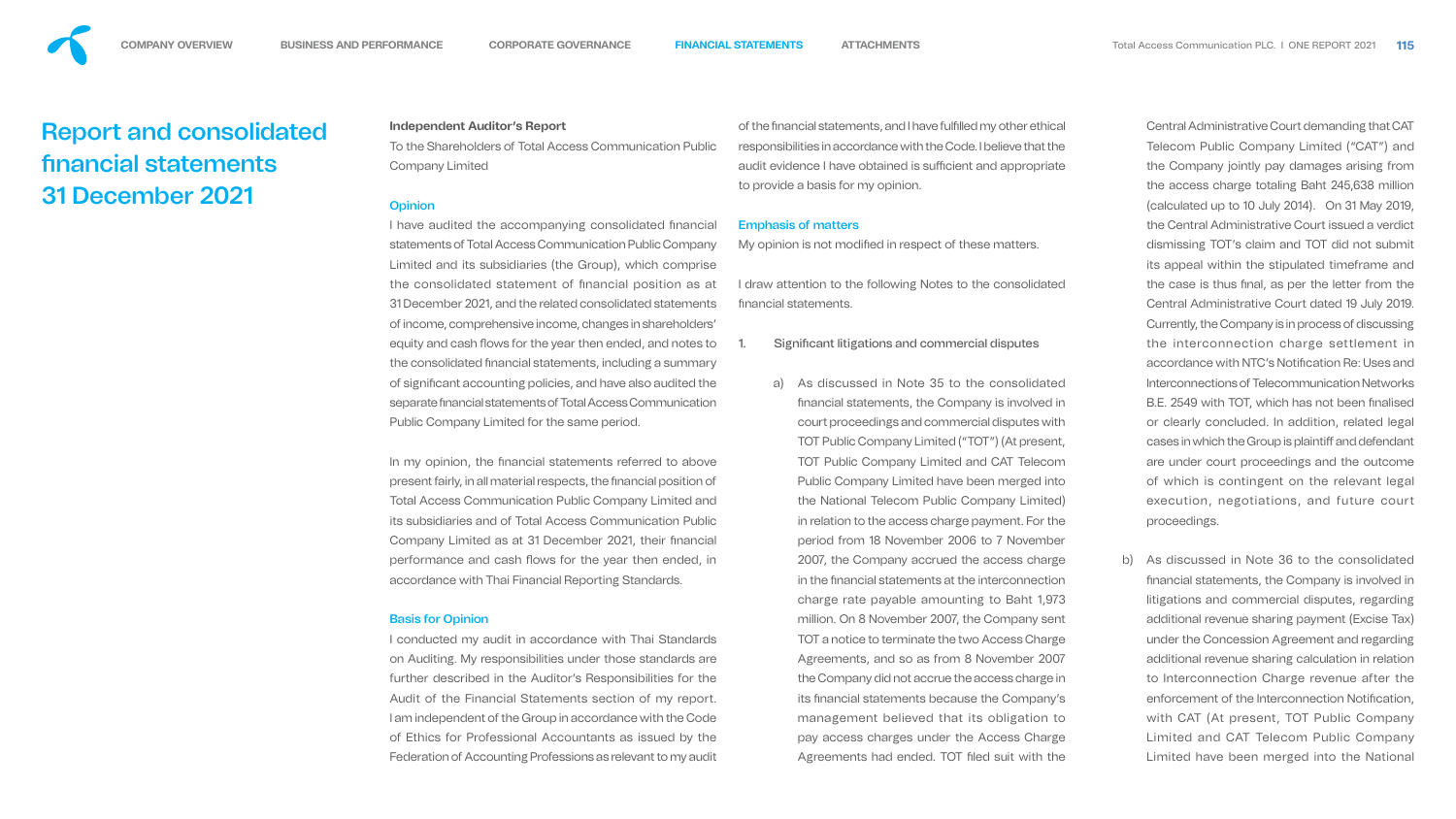

Telecom Public Company Limited), as well as other legal cases. At present, these disputes and legal cases are under formal arbitration and court proceedings. The outcome cannot be determined and depends on future judicial proceedings.

## 2. Regulatory risks concerning the telecommunications business

As discussed in Note 37 to the consolidated financial statements, the Group is exposed to certain significant regulatory risks related to the telecommunications business, including those related to the management under the spectrum licenses at appropriate costs for use in the operation of the mobile telecommunication business, which is significant to the Group's operation of its telecommunication business at present.

#### **Key Audit Matters**

I have fulfilled the responsibilities described in the Auditor's Responsibilities for the Audit of the Financial Statements section of my report, including in relation to these matters. Accordingly, my audit included the performance of procedures designed to respond to my assessment of the risks of material misstatement of the financial statements. The results of my audit procedures, including the procedures performed Contingent liabilities arising from significant litigation and commercial disputes

Key audit matters are those matters that, in my professional judgement, were of most significance in my audit of the nancial statements of the current period. These matters were addressed in the context of my audit of the financial statements as a whole, and in forming my opinion thereon, and I do not provide a separate opinion on these matters.

As discussed in emphasis of matters regarding significant litigation and commercial disputes, and as described in Note 35 and 36 to the consolidated financial statements, the Group involved in legal cases and commercial disputes.

to address the matters below, provide the basis for my audit opinion on the accompanying financial statements as a whole.

Key audit matters and how audit procedures respond for each matter are described below.

Currently, the commercial disputes are in legal processes, and litigation is the subject of court proceedings, which mean that their outcomes cannot be determined and depend on the results of future legal and judicial proceedings. In addition, the timing and amount of any impact is uncertain. The management needs to exercise significant judgement and take into account related laws and regulations to assess the outcomes of the litigation and commercial disputes in order to determine the corresponding liabilities. Due to the inherent uncertainty and complexity of these cases, this is a key audit matter.

I inquired with the management about the procedures relevant to the collation, monitoring and assessment of pending significant legal cases and commercial disputes, and assessed the judgement exercised by the management in evaluating the legal cases and commercial disputes. The audit procedures included, among others, the following: As discussed in Note 13 to the consolidated financial statements, in evaluating impairment for the equipment, including right-of-use assets - cost of spectrum licenses and other related right-of-use assets, for mobile telecommunication services operation of the Group, the management had to

- a) I enquired with the management and obtained related information from them in relation to these significant legal cases and commercial disputes.
	- b) I reviewed the letters of confirmation relevant to the significant legal cases and commercial disputes received from the external legal counsels who have been retained by the Group, and evaluated their responses. I also discussed the matters with the internal legal counsels and enquired with management with respect to details and the progress of these cases and disputes, and the methods applied by the management in assessing and estimating the liabilities arising from these legal cases and commercial disputes. I have also reviewed the legal opinions provided by the external legal counsels of the Group that were used to support management's evaluations.
		- c) I assessed the disclosure of information relating to signicant legal cases and commercial disputes in the notes to the consolidated financial statements.
- Impairment evaluation of equipment, including right-of-use assets - cost of spectrum licenses and other related right-of-use assets, for mobile telecommunication services operation

exercise judgement with respect to its projections of future operating performance, plans for management and use of those assets, future maintenance and investment, and determination of an appropriate discount rate and key assumptions. There is considerable uncertainty related to projections of future cash flows for the impairment loss assessment on that assets.

In order to assess the management's evaluation of impairment on equipment, including right-of-use assets - cost of spectrum licenses and other related right-of-use assets, for mobile telecommunication services operation, I evaluated the management's identification of the cash generating units and the selection of a financial model, by gaining an understanding of management's decision-making process and ascertaining whether it is consistent with how assets are expected to be utilised including to gain an understanding and assess the following:

- a) The assumptions applied in preparing cash flow projections for the Group, based on the understanding I gained of the process by which the estimated future cashflows were determined; comparison of the assumptions with external and internal sources of information where available, and management's approved forecasts and business plan, taking into account the accuracy of past cash flow projections in comparison to actual operating results.
- b) The discount rate, based on comparison of the average cost of capital of the Group to that of comparable organisations in the industry.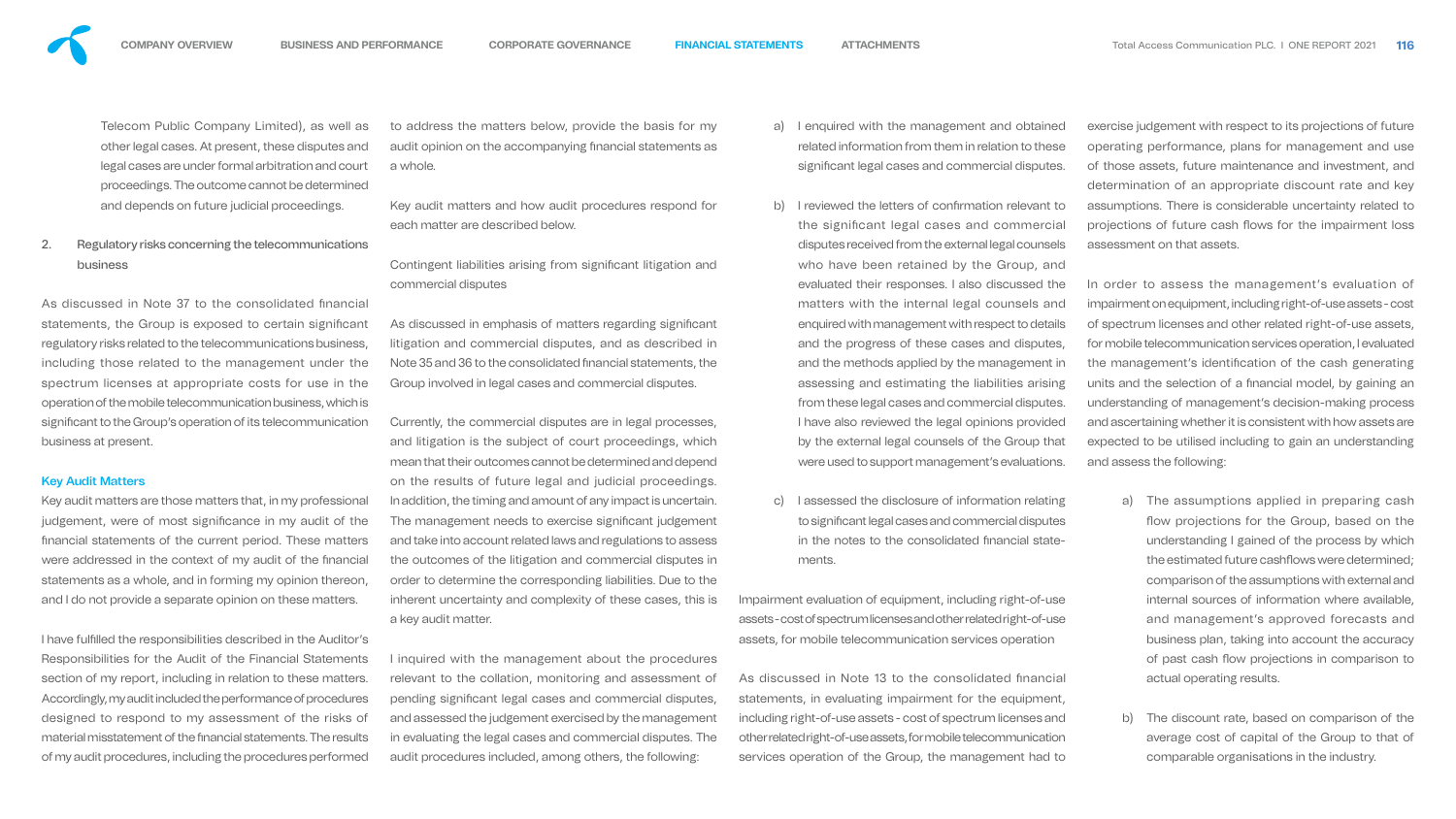The assumptions and approaches used by management in calculating the recoverable amount of assets.

In addition, I assessed the information disclosed by the Group's management with respect to impairment evaluation of equipment, including right-of-use assets - cost of spectrum licenses and other related right-of-use assets, for mobile telecommunication services operation.

Revenue recognition from provision of mobile telecommunication services

As described in Note 4.1 to the consolidated financial statements, accounting policies of revenue recognition, the Group have variety of mobile telephone service tari structures, charging conditions offered in response to subscriber needs and the significant number of service transactions. In addition, there is more intense competition in the mobile telecommunication industry. I have therefore determined as a key audit matter by focusing on the amount and timing of the recognition of revenue from the provision of mobile telecommunication services.

In connection with my audit of the financial statements, my responsibility is to read the other information and, in doing so, consider whether the other information is materially

inconsistent with the financial statements or my knowledge obtained in the audit or otherwise appears to be materially misstated. When I read the annual report of the Group, if I conclude that there is a material misstatement therein, I am required to communicate the matter to those charged with governance for correction of the misstatement. Responsibilities of Management and Those Charged with Governance for the Financial Statements My objectives are to obtain reasonable assurance about whether the financial statements as a whole are free from material misstatement, whether due to fraud or error, and to issue an auditor's report that includes my opinion. Reasonable assurance is a high level of assurance, but is not a guarantee that an audit conducted in accordance with Thai Standards on Auditing will always detect a material misstatement when it exists. Misstatements can arise from fraud or error and are considered material if, individually or in the aggregate, they could reasonably be expected to influence the economic decisions of users taken on the basis of these financial statements.

The audit procedures included, among others, an assessment of the Group's accounting policies, an assessment of the effectiveness of the Group's general controls over their IT systems and their internal controls with respect to the processing and timing of recognition for mobile telecommunication service charge. On a sampling basis, I examined supporting documents for actual revenue transactions occurring during the year and near the end of accounting period.

Management is responsible for the preparation and fair presentation of the financial statements in accordance with

#### Other Information

# Auditor's Responsibilities for the Audit of the Financial **Statements**

I also performed analytical review procedures on disaggregated revenue data and examined the related accounting entries made through journal vouchers. Thai Financial Reporting Standards, and for such internal control as management determines is necessary to enable the preparation of financial statements that are free from material misstatement, whether due to fraud or error.

Management is responsible for the other information. The other information comprise the information included in annual report of the Group, but does not include the nancial statements and my auditor's report thereon. The annual report of the Group is expected to be made available to me after the date of this auditor's report. In preparing the financial statements, management is responsible for assessing the Group's ability to continue as a going concern, disclosing, as applicable, matters related to going concern and using the going concern basis of accounting unless management either intends to liquidate the Group or to cease operations, or has no realistic alternative but to do so.

My opinion on the financial statements does not cover the other information and I do not express any form of assurance conclusion thereon. Those charged with governance are responsible for overseeing the Group's financial reporting process.

As part of an audit in accordance with Thai Standards on Auditing, I exercise professional judgement and maintain professional skepticism throughout the audit. I also:

- Identify and assess the risks of material misstatement of the financial statements, whether due to fraud or error, design and perform audit procedures responsive to those risks, and obtain audit evidence that is sufficient and appropriate to provide a basis for my opinion. The risk of not detecting a material misstatement resulting from fraud is higher than for one resulting from error, as fraud may involve collusion, forgery, intentional omissions, misrepresentations, or the override of internal control.
- Obtain an understanding of internal control relevant to the audit in order to design audit procedures that are appropriate in the circumstances, but not for the purpose of expressing an opinion on the effectiveness of the Group's internal control.
- Evaluate the appropriateness of accounting policies used and the reasonableness of accounting estimates and related disclosures made by management.
- Conclude on the appropriateness of management's use of the going concern basis of accounting and, based on the audit evidence obtained, whether a material uncertainty exists related to events or conditions that may cast significant doubt on the Group's ability to continue as a going concern. If I conclude that a material uncertainty exists, I am required to draw attention in my auditor's report to the related disclosures in the financial statements or, if such disclosures are inadequate, to modify my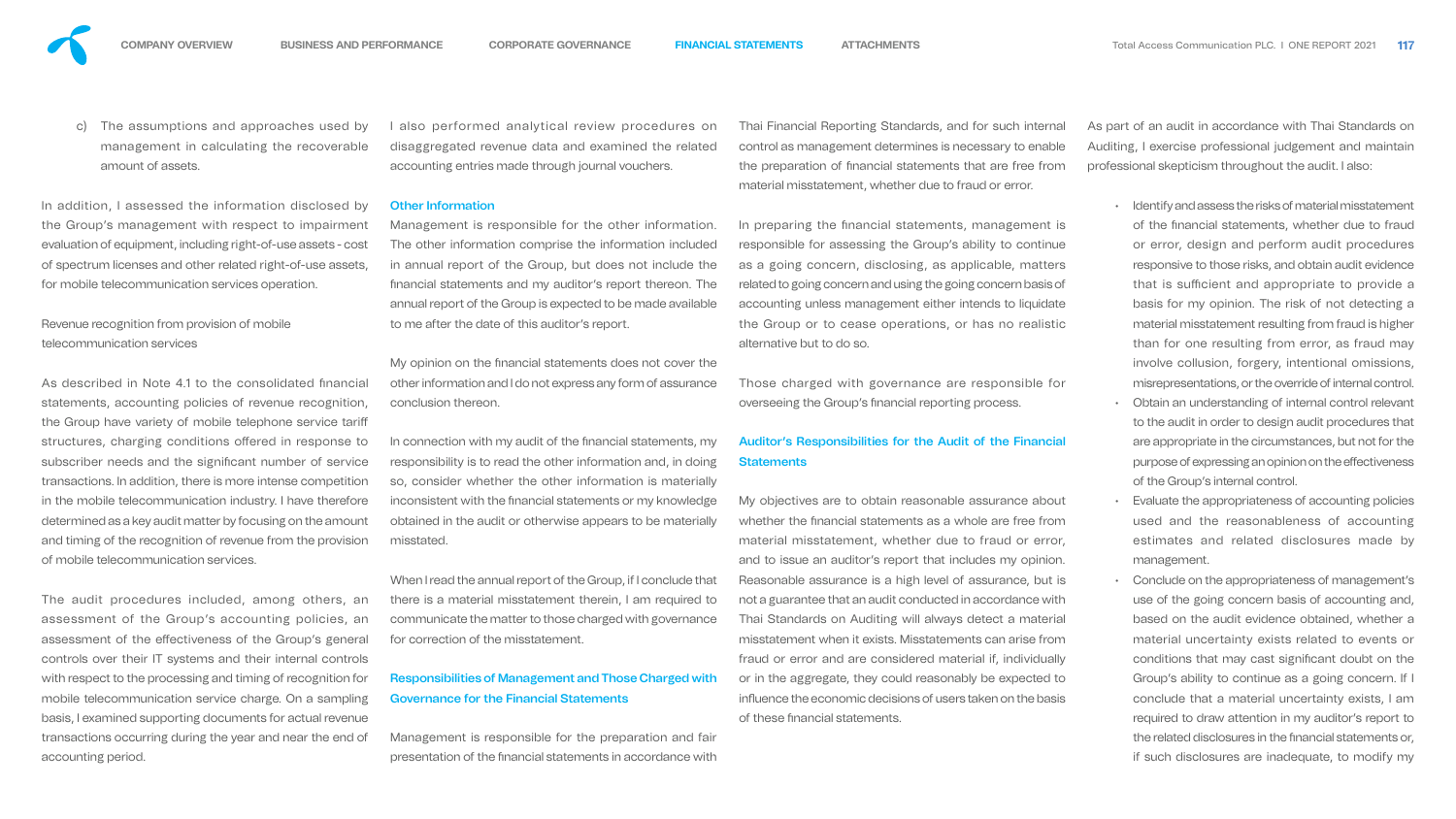- 
- 
- 
- 
- 
- 
- 
- 
- 
- 







opinion. My conclusions are based on the audit evidence obtained up to the date of my auditor's report. However, future events or conditions may cause the Group to cease to continue as a going concern.

- Evaluate the overall presentation, structure and content of the financial statements, including the disclosures, and whether the financial statements represent the underlying transactions and events in a manner that achieves fair presentation.
- Obtain sufficient appropriate audit evidence regarding the financial information of the entities or business activities within the Group to express an opinion on the consolidated financial statements. I am responsible for the direction, supervision and performance of the group audit. I remain solely responsible for my audit opinion.

I also provide those charged with governance with a statement that I have complied with relevant ethical requirements regarding independence, and to communicate with them all relationships and other matters that may reasonably be thought to bear on my independence, and where applicable, related safeguards.

I communicate with those charged with governance regarding, among other matters, the planned scope and timing of the audit and significant audit findings, including any significant deficiencies in internal control that I identify during my audit.

From the matters communicated with those charged with governance, I determine those matters that were of most significance in the audit of the financial statements of the current period and are therefore the key audit matters. I describe these matters in my auditor's report unless law or regulation precludes public disclosure about the matter or when, in extremely rare circumstances, I determine that a matter should not be communicated in my report because the adverse consequences of doing so would reasonably be expected to outweigh the public interest benefits of such communication.

I am responsible for the audit resulting in this independent auditor's report.

Turny Meuthyrine

**Pimjai Manitkajohnkit** Certified Public Accountant (Thailand) No. 4521 **EY Office Limited** Bangkok: 28 January 2022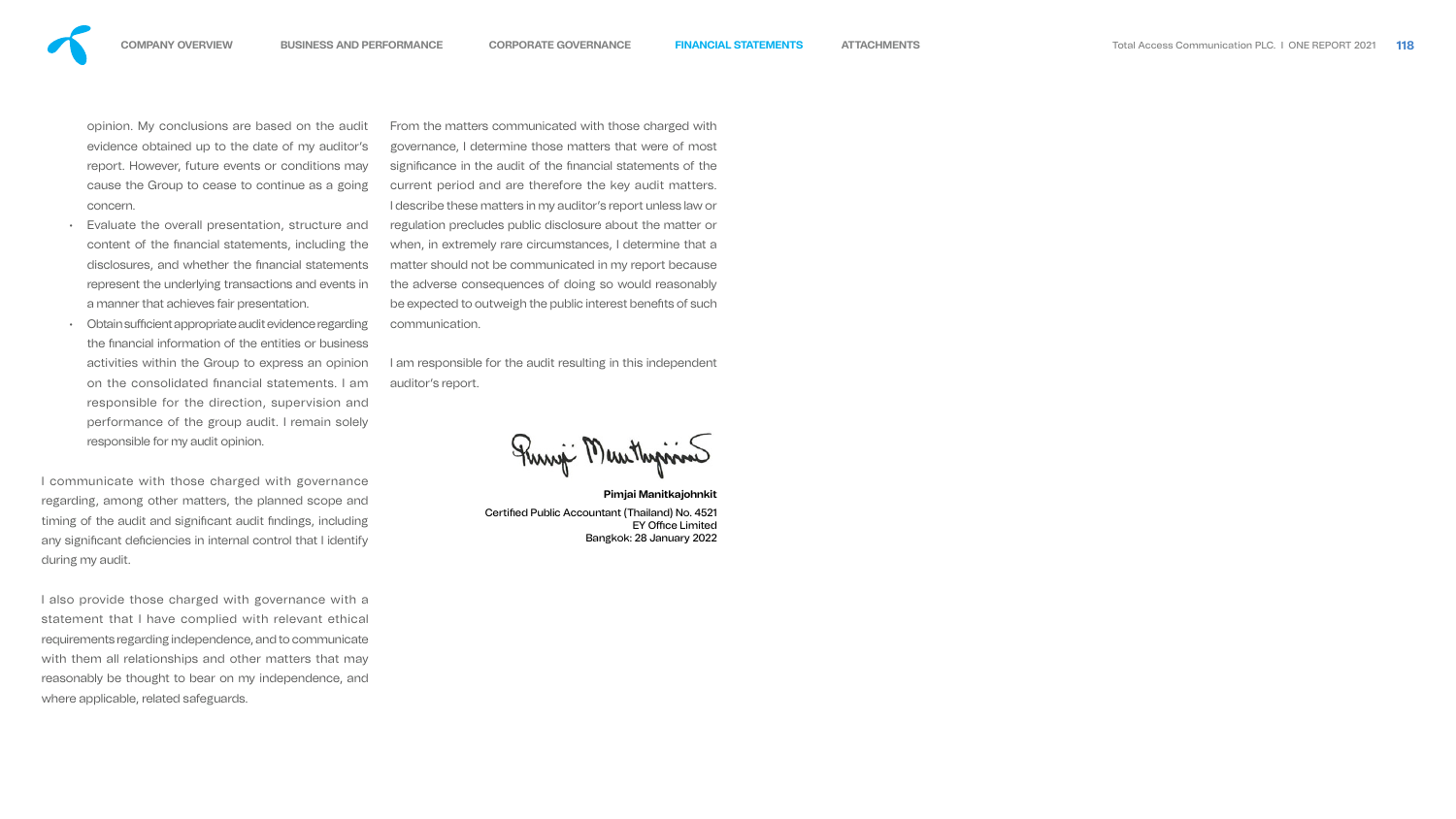# Statement of nancial position

As at 31 December 2021





#### Assets

#### Current assets

The accompanying notes are an integral part of the financial statements.

|                                                                    |                 | <b>Consolidated Financial Statements</b> |                 | <b>Separate Financial Statements</b> |                |
|--------------------------------------------------------------------|-----------------|------------------------------------------|-----------------|--------------------------------------|----------------|
|                                                                    | <b>Note</b>     | 2021                                     | 2020            | 2021                                 | 2020           |
| <b>Assets</b>                                                      |                 |                                          |                 |                                      |                |
| <b>Current assets</b>                                              |                 |                                          |                 |                                      |                |
| Cash and cash equivalents                                          | 6               | 3,575,487,800                            | 6,647,041,895   | 1,255,455,218                        | 2,879,784,466  |
| Trade and other receivables                                        |                 | 10,250,016,476                           | 9,888,516,286   | 3,805,849,476                        | 5,214,053,948  |
| Lease receivable - current portion                                 | 22.3            | 1,240,814,684                            | 1,212,942,915   |                                      |                |
| Inventories                                                        | $\overline{9}$  | 1,306,760,912                            | 634,014,585     | 6,665,372                            | 7,760,413      |
| Other current financial assets                                     | 31.3            | 55,424,357                               | 15,908,504      |                                      |                |
| Other current assets                                               | 10 <sup>°</sup> | 3,298,666,518                            | 3,323,700,645   | 221,384,541                          | 245,646,890    |
| <b>Total current assets</b>                                        |                 | 19,727,170,747                           | 21,722,124,830  | 5,289,354,607                        | 8,347,245,717  |
| Non-current assets                                                 |                 |                                          |                 |                                      |                |
| Restricted bank deposits                                           | 34.3            | 139,527                                  | 139,527         |                                      |                |
| Lease receivable - net of current portion                          | 22.3            | 4,536,296,781                            | 5,591,220,680   |                                      |                |
| Loans to subsidiary                                                | 8               |                                          |                 | 16,500,000,000                       | 15,000,000,000 |
| Other non-current financial assets                                 | 31.3            | 754,407,252                              | 1,829,719,685   | 1,800,000                            | 1,800,000      |
| Investment in associated company                                   | 11              | 228,054,381                              | 233,299,337     | 50,000,000                           | 50,000,000     |
| Investments in subsidiaries                                        | 12              |                                          |                 | 1,445,999,930                        | 1,613,914,716  |
| Property, plant and equipment                                      | 13              | 53,771,677,953                           | 51,346,994,125  | 1,600,873,789                        | 1,707,381,352  |
| Deposits and prepayment for purchase and installation of equipment |                 | 177,605,938                              | 308,691,427     |                                      |                |
| Right-of-use assets - cost of spectrum licenses                    | 14              | 57,036,179,188                           | 62,104,578,502  |                                      |                |
| Right-of-use assets                                                | 22.1            | 17,419,475,934                           | 21,456,769,243  | 738,585,565                          | 922,699,446    |
| Other intangible assets                                            | 15              | 2,060,846,622                            | 1,772,369,071   | 99,731,853                           | 212,053,203    |
| Deferred tax assets                                                | 27              | 4,394,797,516                            | 4,819,098,826   | 2,132,695,180                        | 3,379,626,806  |
| Other non-current assets                                           | 16              | 4,208,002,305                            | 3,095,381,595   | 1,762,991,143                        | 1,290,707,817  |
| <b>Total non-current assets</b>                                    |                 | 144,587,483,397                          | 152,558,262,018 | 24,332,677,460                       | 24,178,183,340 |
| <b>Total assets</b>                                                |                 | 164,314,654,144                          | 174,280,386,848 | 29,622,032,067                       | 32,525,429,057 |

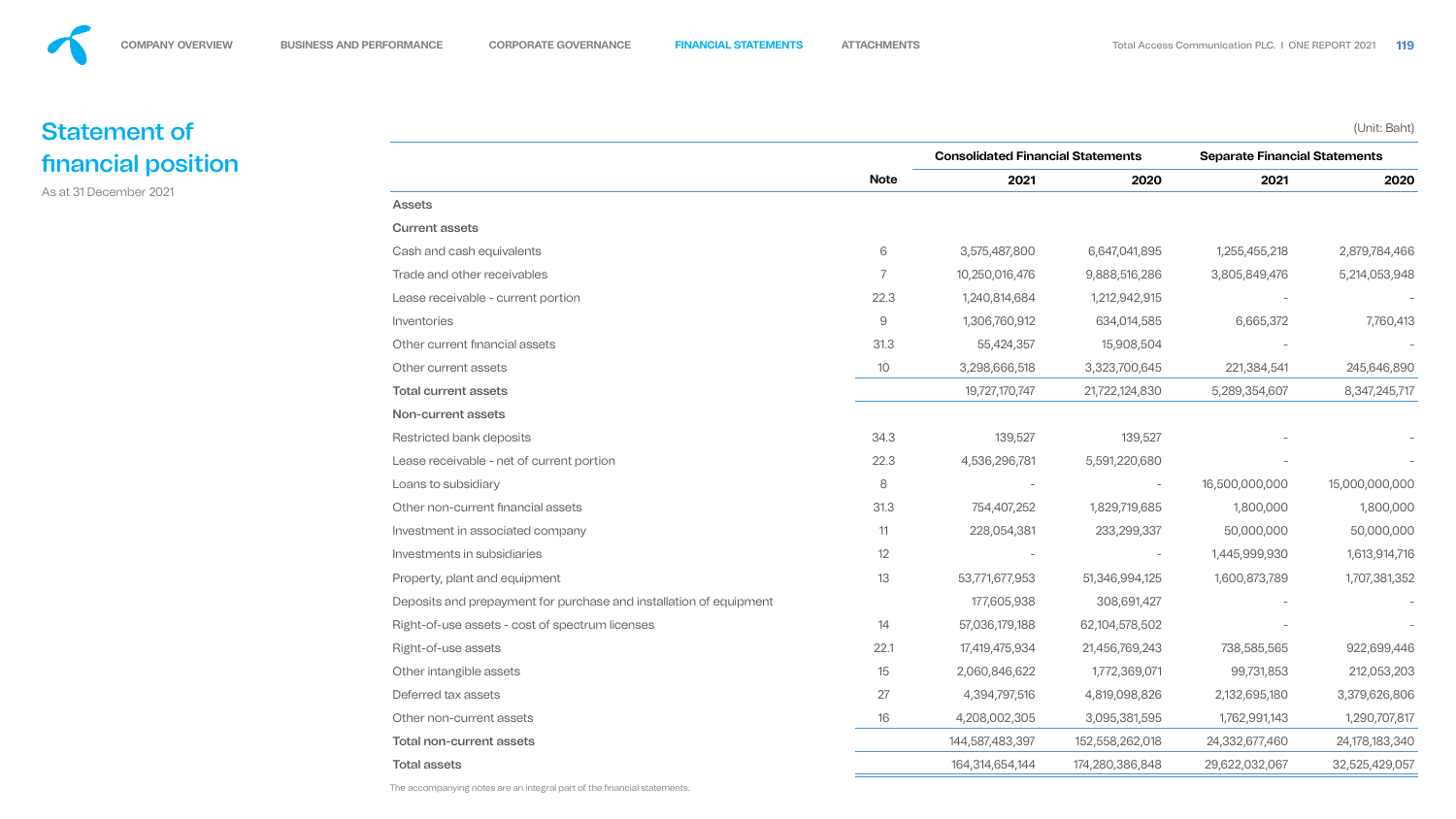# Statement of nancial position (continued)

As at 31 December 2021



|                                                            |             | <b>Consolidated Financial Statements</b> |                 | <b>Separate Financial Statements</b> |                |  |
|------------------------------------------------------------|-------------|------------------------------------------|-----------------|--------------------------------------|----------------|--|
|                                                            | <b>Note</b> | 2021                                     | 2020            | 2021                                 | 2020           |  |
| Liabilities and shareholders' equity                       |             |                                          |                 |                                      |                |  |
| <b>Current liabilities</b>                                 |             |                                          |                 |                                      |                |  |
| Trade and other payables                                   | 17          | 25,965,560,723                           | 26,943,923,572  | 9,932,732,918                        | 9,773,398,722  |  |
| Short-term loans                                           | 18          | $\overline{\phantom{m}}$                 | 3,984,805,477   |                                      |                |  |
| Long-term loans - current portion                          | 19          | 4,995,043,836                            |                 |                                      |                |  |
| Debentures - current portion                               | 20          | 3,030,259,255                            | 2,499,791,977   |                                      |                |  |
| Unearned revenue from telephone service                    |             | 2,115,344,454                            | 1,915,241,153   | 409,218,361                          | 523,391,703    |  |
| Income tax payable                                         |             | 104,826                                  |                 |                                      |                |  |
| Accrued cost of spectrum licenses - current portion        |             | 4,913,877,864                            | 7,607,527,890   |                                      |                |  |
| Lease liabilities - current portion                        | 22.2        | 5,599,437,236                            | 4,663,356,325   | 260,664,427                          | 320,680,319    |  |
| Assets retirement obligation - current portion             | 21          | 39,967,741                               | 122,484,910     | 13,313,324                           | 62,724,232     |  |
| Other current liabilities                                  |             | 436,503,606                              | 688,377,207     | 125,556,127                          | 256,813,827    |  |
| <b>Total current liabilities</b>                           |             | 47,096,099,541                           | 48,425,508,511  | 10,741,485,157                       | 10,937,008,803 |  |
| Non-current liabilities                                    |             |                                          |                 |                                      |                |  |
| Long-term loans - net of current portion                   | 19          | 9,987,087,671                            | 9,976,131,507   |                                      |                |  |
| Debentures - net of current portion                        | 20          | 41,091,352,488                           | 37,665,303,732  |                                      |                |  |
| Provision for long-term employee benefits                  | 23          | 604,495,628                              | 645,121,638     | 604,495,628                          | 645,121,638    |  |
| Accrued cost of spectrum licenses - net of current portion |             | 30,331,174,373                           | 33,486,652,237  |                                      |                |  |
| Lease liabilities - net of current portion                 | 22.2        | 13,483,073,393                           | 17,819,979,346  | 373,068,773                          | 529,804,009    |  |
| Assets retirement obligation - net of current portion      | 21          | 1,551,981,511                            | 1,941,708,675   | 136,845,495                          | 134,712,457    |  |
| Other non-current liabilities                              |             | 1,907,897                                | 4,558,663       | 1,319,033                            | 1,319,033      |  |
| <b>Total non-current liabilities</b>                       |             | 97,051,072,961                           | 101,539,455,798 | 1,115,728,929                        | 1,310,957,137  |  |
| <b>Total liabilities</b>                                   |             | 144, 147, 172, 502                       | 149,964,964,309 | 11,857,214,086                       | 12,247,965,940 |  |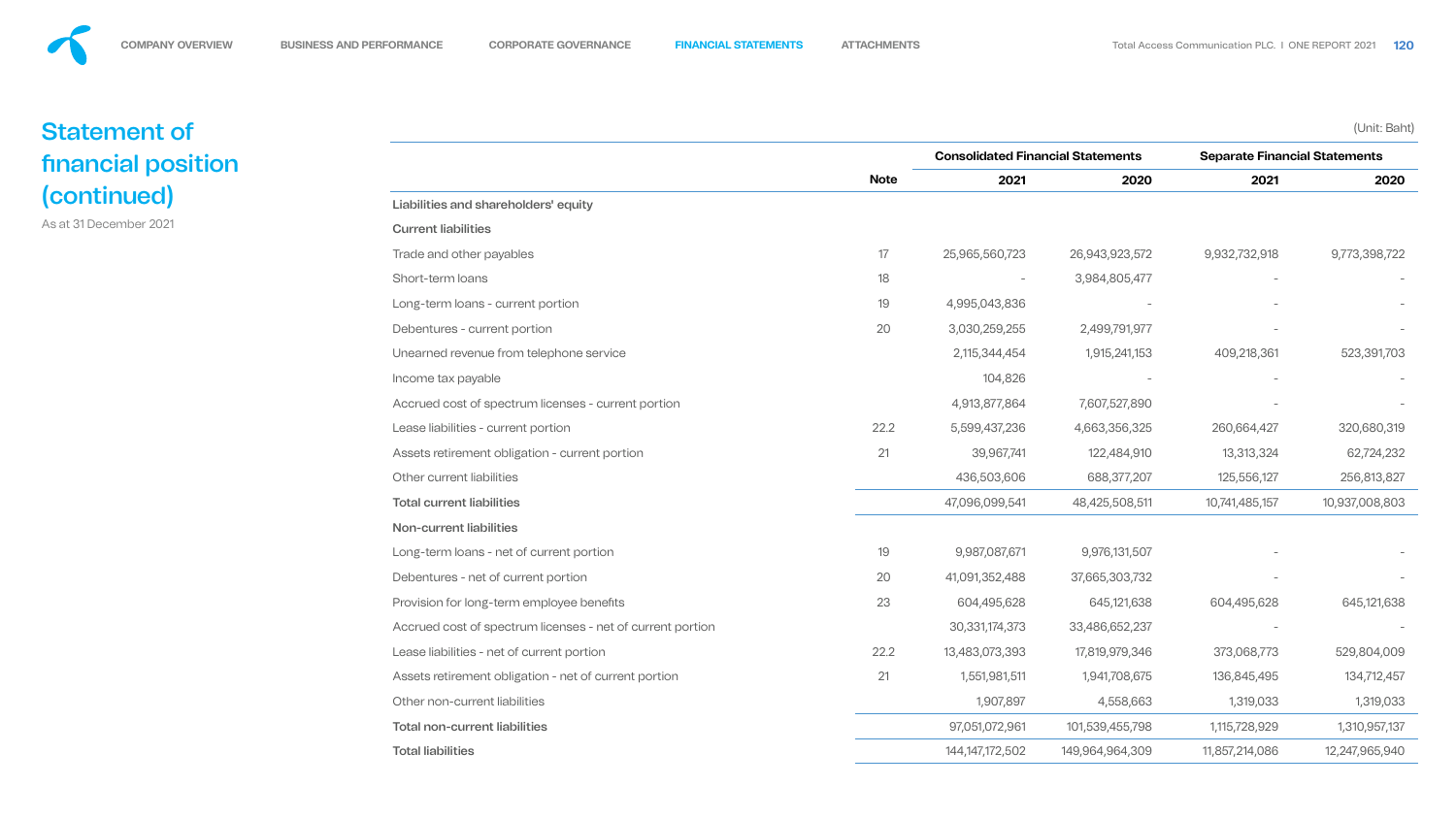

# Statement of nancial position (continued)

As at 31 December 2021





### Shareholders' equity

|                                              |             |                  | <b>Consolidated Financial Statements</b> |                | <b>Separate Financial Statements</b> |
|----------------------------------------------|-------------|------------------|------------------------------------------|----------------|--------------------------------------|
|                                              | <b>Note</b> | 2021             | 2020                                     | 2021           | 2020                                 |
| <b>Shareholders' equity</b>                  |             |                  |                                          |                |                                      |
| Share capital                                |             |                  |                                          |                |                                      |
| Registered                                   |             |                  |                                          |                |                                      |
| 2,372,080,630 ordinary shares of Baht 2 each |             | 4,744,161,260    | 4,744,161,260                            | 4,744,161,260  | 4,744,161,260                        |
| <b>Issued and fully paid</b>                 |             |                  |                                          |                |                                      |
| 2,367,811,000 ordinary shares of Baht 2 each |             | 4,735,622,000    | 4,735,622,000                            | 4,735,622,000  | 4,735,622,000                        |
| Premium on ordinary shares                   |             | 6,541,658,660    | 6,541,658,660                            | 6,541,658,660  | 6,541,658,660                        |
| Other surplus                                |             | 1,647,137,361    | 1,647,137,361                            | 1,647,137,361  | 1,647,137,361                        |
| <b>Retained earnings</b>                     |             |                  |                                          |                |                                      |
| Appropriated - statutory reserve             | 40          | 474,416,126      | 474,416,126                              | 474,416,126    | 474,416,126                          |
| Unappropriated (deficits)                    |             | (10,881,483,460) | (6, 733, 542, 563)                       | 4,365,983,834  | 6,878,628,970                        |
|                                              |             | (10,407,067,334) | (6,259,126,437)                          | 4,840,399,960  | 7,353,045,096                        |
| Other components of shareholders' equity     |             | 17,650,130,955   | 17,650,130,955                           |                |                                      |
| <b>Total shareholders' equity</b>            |             | 20,167,481,642   | 24,315,422,539                           | 17,764,817,981 | 20, 277, 463, 117                    |
| Total liabilities and shareholders' equity   |             | 164,314,654,144  | 174,280,386,848                          | 29,622,032,067 | 32,525,429,057                       |
|                                              |             |                  |                                          |                |                                      |



The accompanying notes are an integral part of the financial statements.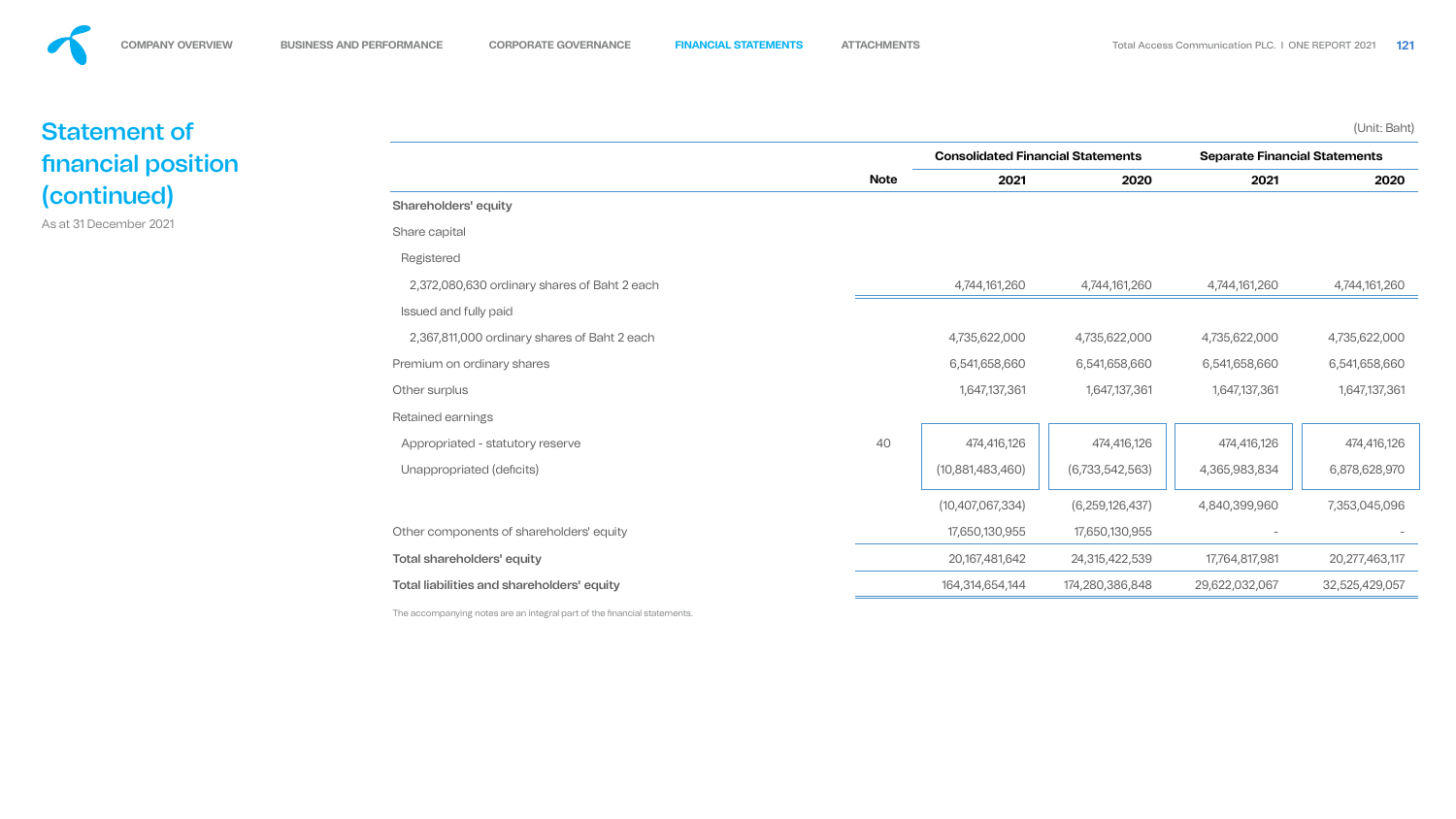

# Income statement

For the year ended 31 December 2021



# Revenues from sales and services

|                                                                                               |             | <b>Consolidated Financial Statements</b> |                     | <b>Separate Financial Statements</b> |                 |
|-----------------------------------------------------------------------------------------------|-------------|------------------------------------------|---------------------|--------------------------------------|-----------------|
|                                                                                               | <b>Note</b> | 2021                                     | 2020                | 2021                                 | 2020            |
| Revenues from sales and services                                                              |             |                                          |                     |                                      |                 |
| Revenue from telephone services                                                               |             | 57,824,289,770                           | 59,993,267,510      | 4,529,059,008                        | 4,429,380,837   |
| Revenue from sales of telephone sets and starter kits                                         |             | 8,846,546,714                            | 6,979,703,083       | 1,077,557                            | 13,608,259      |
| Other operating income                                                                        |             | 14,649,166,764                           | 11,845,028,781      | 10,812,707,116                       | 11,422,105,424  |
| <b>Total revenues from sales and services</b>                                                 |             | 81,320,003,248                           | 78,817,999,374      | 15,342,843,681                       | 15,865,094,520  |
| Cost of sales and services                                                                    |             |                                          |                     |                                      |                 |
| Cost of telephone services                                                                    |             | 50,176,566,362                           | 47,124,986,427      | 2,178,677,156                        | 2,378,047,168   |
| Cost of sales of telephone sets and starter kits                                              |             | 10,610,376,208                           | 8,871,015,003       | 653,975                              | 24,689,913      |
| <b>Total cost of sales and services</b>                                                       |             | 60,786,942,570                           | 55,996,001,430      | 2,179,331,131                        | 2,402,737,081   |
| <b>Gross profit</b>                                                                           |             | 20,533,060,678                           | 22,821,997,944      | 13, 163, 512, 550                    | 13,462,357,439  |
| Interest income                                                                               |             | 12,256,291                               | 26,054,747          | 100,349,105                          | 118, 174, 352   |
| Other income                                                                                  |             | 125,797,140                              | 39,344,798          | 25,674,416                           | 2,205,972,301   |
| Income before expenses                                                                        |             | 20,671,114,109                           | 22,887,397,489      | 13,289,536,071                       | 15,786,504,092  |
| Selling, distribution and service expenses                                                    |             | (4, 184, 207, 229)                       | (4,108,177,618)     | (2,163,263,139)                      | (2,108,729,126) |
| Administrative expenses                                                                       |             | (9,560,540,911)                          | (10, 278, 547, 572) | (4,857,457,604)                      | (5,375,333,066) |
| Gain (loss) on foreign exchange                                                               |             | 4,841,390                                | 31,421,240          | (6,087,752)                          | 27,068,720      |
| <b>Total expenses</b>                                                                         |             | (13, 739, 906, 750)                      | (14, 355, 303, 950) | (7,026,808,495)                      | (7,456,993,472) |
| Profit from operating activities                                                              |             | 6,931,207,359                            | 8,532,093,539       | 6,262,727,576                        | 8,329,510,620   |
| Gain (loss) from fair value measurement of derivative instruments and net position of hedging |             | (148, 215, 192)                          | 298,401,009         |                                      |                 |
| Finance cost                                                                                  | 26          | (2,829,609,029)                          | (2,858,995,000)     | (24, 975, 479)                       | (37, 479, 859)  |
| Share of loss from investment in associated company                                           | 11          | (5,244,956)                              | (11, 849, 692)      |                                      |                 |
| Profit before income tax expenses                                                             |             | 3,948,138,182                            | 5,959,649,856       | 6,237,752,097                        | 8,292,030,761   |
| Income tax expenses                                                                           | 27          | (592, 205, 452)                          | (852, 531, 160)     | (1,246,523,606)                      | (1,206,941,252) |
| Profit for the year                                                                           |             | 3,355,932,730                            | 5,107,118,696       | 4,991,228,491                        | 7,085,089,509   |
| <b>Earnings per share</b>                                                                     | 28          |                                          |                     |                                      |                 |
| Basic earnings per share                                                                      |             | 1.42                                     | 2.16                | 2.11                                 | 2.99            |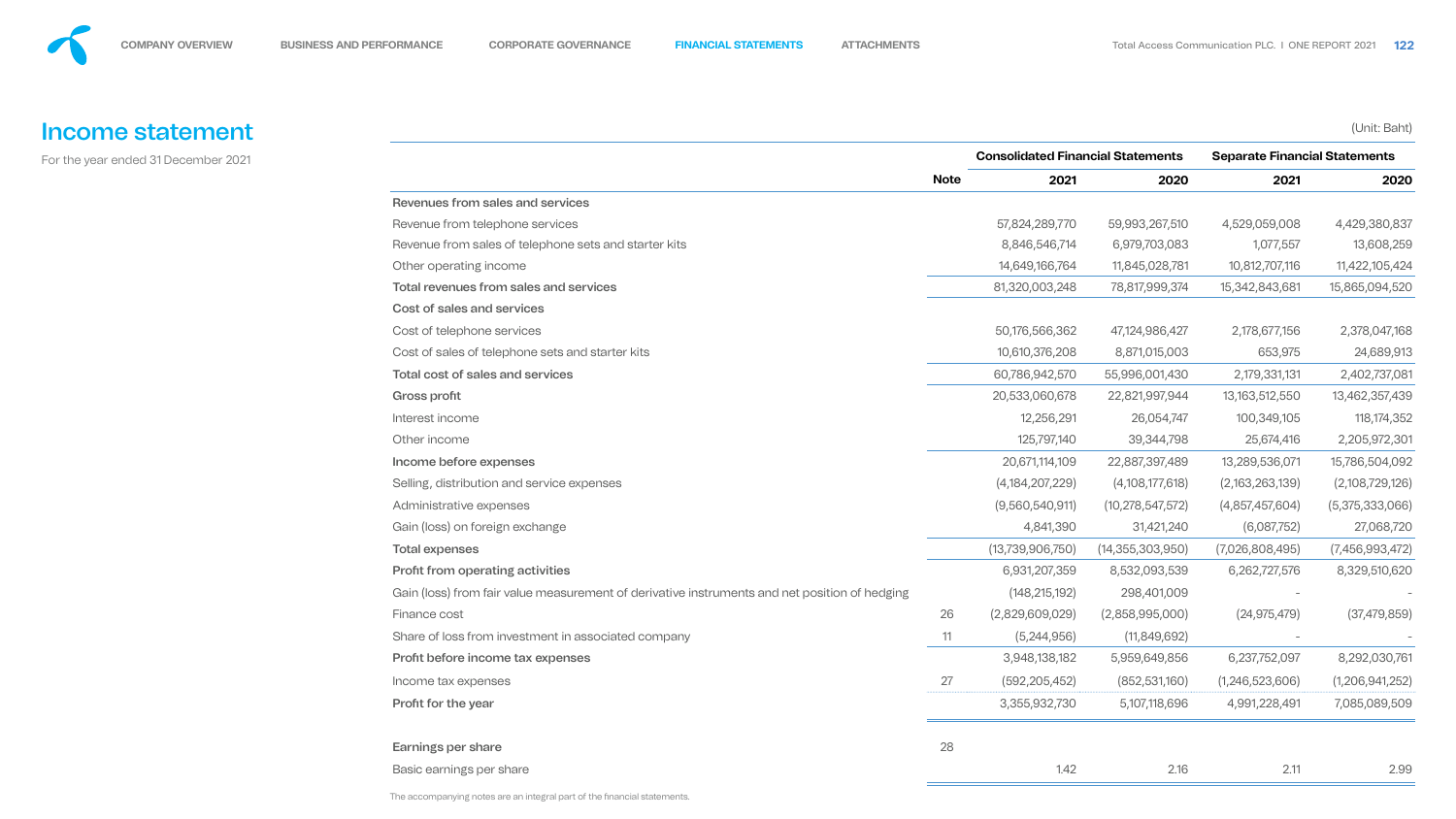# Statement of comprehensive income

For the year ended 31 December 2021



### Other comprehensive income

The accompanying notes are an integral part of the financial statements.

|                                                             |             | <b>Consolidated Financial Statements</b> |                | <b>Separate Financial Statements</b> |                |  |
|-------------------------------------------------------------|-------------|------------------------------------------|----------------|--------------------------------------|----------------|--|
|                                                             | <b>Note</b> | 2021                                     | 2020           | 2021                                 | 2020           |  |
| Profit for the year                                         |             | 3,355,932,730                            | 5,107,118,696  | 4,991,228,491                        | 7,085,089,509  |  |
| Other comprehensive income                                  |             |                                          |                |                                      |                |  |
| Other comprehensive income not to be reclassified to profit |             |                                          |                |                                      |                |  |
| and loss in subsequent periods                              |             |                                          |                |                                      |                |  |
| Actuarial gains (loss)                                      |             | 2,040,104                                | (18, 233, 622) | 2,040,104                            | (18, 233, 622) |  |
| Less: income tax effect                                     | 27          | (408, 020)                               | 3,646,724      | (408, 020)                           | 3,646,724      |  |
| Other comprehensive income not to be reclassified to profit |             | 1,632,084                                | (14,586,898)   | 1,632,084                            | (14, 586, 898) |  |
| and loss in subsequent periods - net of income tax          |             |                                          |                |                                      |                |  |
| Other comprehensive income for the year                     |             | 1,632,084                                | (14,586,898)   | 1,632,084                            | (14, 586, 898) |  |
|                                                             |             |                                          |                |                                      |                |  |
| Total comprehensive income for the year                     |             | 3,357,564,814                            | 5,092,531,798  | 4,992,860,575                        | 7,070,502,611  |  |
|                                                             |             |                                          |                |                                      |                |  |



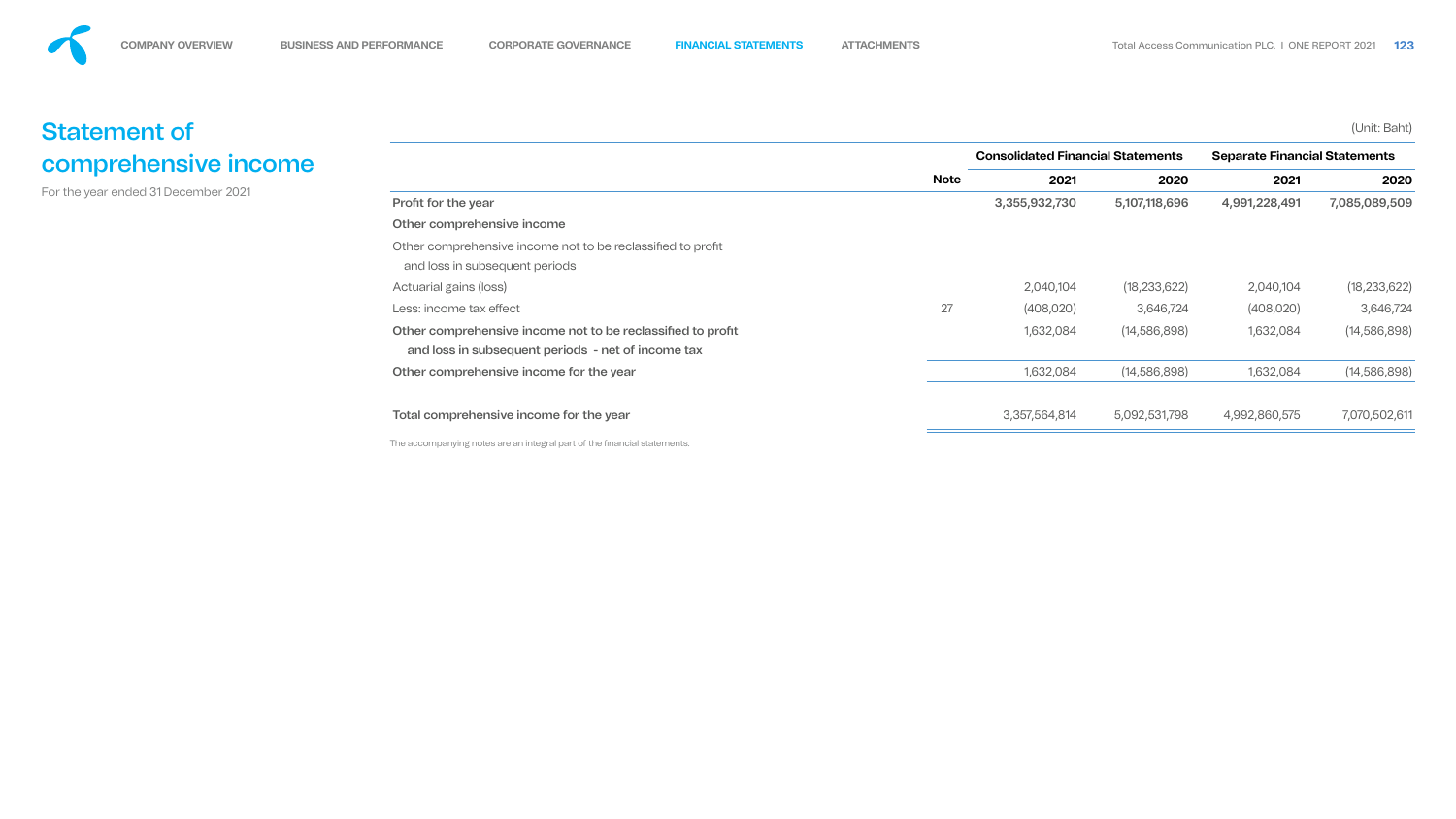







| <b>Balance as at 1 January 2020</b>       |    | 4 |
|-------------------------------------------|----|---|
| Profit for the year                       |    |   |
| Other comprehensive income for the year   |    |   |
| Total comprehensive income for the year   |    |   |
| Dividend paid                             | 24 |   |
| Transfer unappropriated retained earnings |    |   |
| to legal reserve                          | 40 |   |
| Balance as at 31 December 2020            |    | 4 |
|                                           |    |   |
| <b>Balance as at 1 January 2021</b>       |    | 4 |
| Profit for the year                       |    |   |
| Other comprehensive income for the year   |    |   |
| Total comprehensive income for the year   |    |   |
| Dividend paid                             | 24 |   |
| <b>Balance as at 31 December 2021</b>     |    | 4 |
|                                           |    |   |

The accompanying notes are an integral part of the financial statements.

|                                                               | <b>Consolidated Financial Statements</b> |                                 |                                               |                                         |                                          |                          |                                                  |                                                                                                                                          |                                               |                                         |
|---------------------------------------------------------------|------------------------------------------|---------------------------------|-----------------------------------------------|-----------------------------------------|------------------------------------------|--------------------------|--------------------------------------------------|------------------------------------------------------------------------------------------------------------------------------------------|-----------------------------------------------|-----------------------------------------|
|                                                               |                                          |                                 |                                               | <b>Other surplus</b>                    |                                          | <b>Retained earnings</b> |                                                  | Other components of equity                                                                                                               |                                               |                                         |
|                                                               | <b>Note</b>                              |                                 | <b>Issued and</b><br>paid-up<br>share capital | <b>Premium on</b><br>ordinary<br>shares | Capital<br>surplus from<br>restructuring | - statutory<br>reserve   | <b>Appropriated Unappropriated</b><br>(deficits) | Adjustment<br>resultingfrom<br>reduction of legal<br>reserve and<br>premium on<br>ordinaryshare<br>to offsetthe<br>Company's<br>deficits | <b>Total other</b><br>components<br>of equity | <b>Total</b><br>shareholders'<br>equity |
| <b>Balance as at 1 January 2020</b>                           |                                          |                                 | 4,735,622,000 6,541,658,660                   | 1,647,137,361                           | 453,646,244                              | (5,933,200,315)          | 17,650,130,955                                   | 17,650,130,955                                                                                                                           | 25,094,994,905                                |                                         |
| Profit for the year                                           |                                          |                                 |                                               |                                         | $\overline{\phantom{a}}$                 | 5,107,118,696            |                                                  | $\hspace{0.1mm}-\hspace{0.1mm}$                                                                                                          | 5,107,118,696                                 |                                         |
| Other comprehensive income for the year                       |                                          | $\overline{\phantom{a}}$        | $\overline{\phantom{m}}$                      | $\overline{\phantom{0}}$                | $\overline{\phantom{a}}$                 | (14, 586, 898)           | $\overline{\phantom{m}}$                         | $\overline{\phantom{a}}$                                                                                                                 | (14, 586, 898)                                |                                         |
| Total comprehensive income for the year                       |                                          |                                 |                                               |                                         | $\sim$                                   | 5,092,531,798            |                                                  | $\overline{\phantom{0}}$                                                                                                                 | 5,092,531,798                                 |                                         |
| Dividend paid                                                 | 24                                       | $\hspace{0.1mm}-\hspace{0.1mm}$ | $\hspace{0.1mm}-\hspace{0.1mm}$               | $\overline{\phantom{0}}$                | $\overline{\phantom{a}}$                 | (5,872,104,164)          |                                                  | $\hspace{0.1mm}-\hspace{0.1mm}$                                                                                                          | (5,872,104,164)                               |                                         |
| Transfer unappropriated retained earnings<br>to legal reserve | 40                                       |                                 |                                               | $\overline{\phantom{0}}$                | 20,769,882                               | (20, 769, 882)           |                                                  |                                                                                                                                          |                                               |                                         |
| Balance as at 31 December 2020                                |                                          | 4,735,622,000 6,541,658,660     |                                               | 1,647,137,361                           | 474,416,126                              | (6, 733, 542, 563)       | 17,650,130,955                                   | 17,650,130,955                                                                                                                           | 24,315,422,539                                |                                         |
| <b>Balance as at 1 January 2021</b>                           |                                          | 4,735,622,000 6,541,658,660     |                                               | 1,647,137,361                           | 474,416,126                              | (6, 733, 542, 563)       |                                                  | 17,650,130,955 17,650,130,955                                                                                                            | 24,315,422,539                                |                                         |
| Profit for the year                                           |                                          |                                 |                                               |                                         | $\overline{\phantom{m}}$                 | 3,355,932,730            |                                                  | $\overline{\phantom{a}}$                                                                                                                 | 3,355,932,730                                 |                                         |
| Other comprehensive income for the year                       |                                          |                                 |                                               |                                         | $\overline{\phantom{a}}$                 | 1,632,084                |                                                  |                                                                                                                                          | 1,632,084                                     |                                         |
| Total comprehensive income for the year                       |                                          |                                 |                                               |                                         | $ \,$                                    | 3,357,564,814            |                                                  |                                                                                                                                          | 3,357,564,814                                 |                                         |
| Dividend paid                                                 | 24                                       |                                 |                                               |                                         | $\overline{\phantom{a}}$                 | (7,505,505,711)          |                                                  | $\overline{\phantom{a}}$                                                                                                                 | (7,505,505,711)                               |                                         |
| <b>Balance as at 31 December 2021</b>                         |                                          | 4,735,622,000 6,541,658,660     |                                               | 1,647,137,361                           | 474,416,126                              | (10,881,483,460)         | 17,650,130,955                                   | 17,650,130,955                                                                                                                           | 20,167,481,642                                |                                         |
|                                                               |                                          |                                 |                                               |                                         |                                          |                          |                                                  |                                                                                                                                          |                                               |                                         |
|                                                               |                                          |                                 |                                               |                                         |                                          |                          |                                                  |                                                                                                                                          |                                               |                                         |



# Statement of changes in shareholders' equity

For the year ended 31 December 2021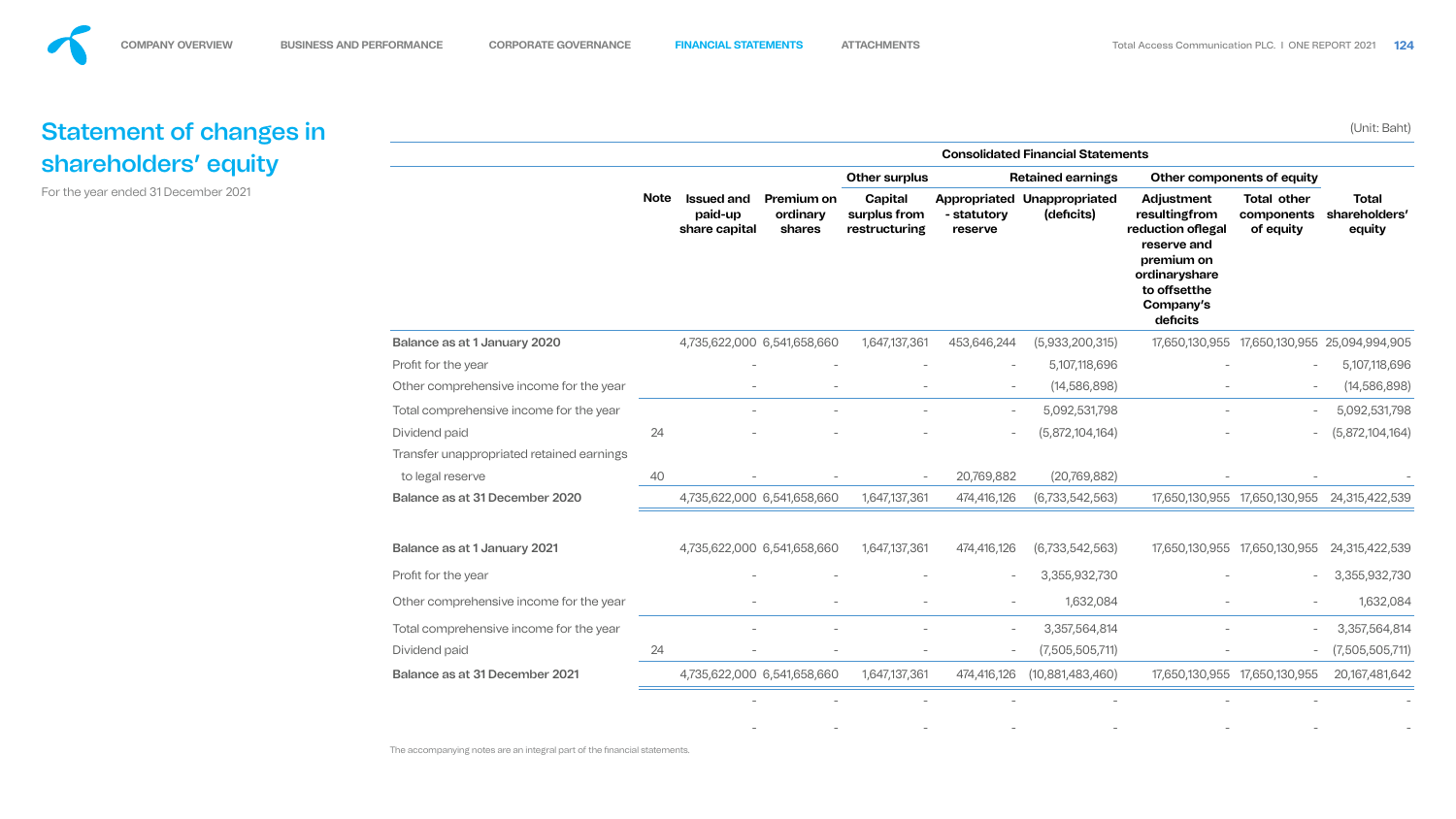

| <b>Balance as at 1 January 2020</b>       |                 |
|-------------------------------------------|-----------------|
| Profit for the year                       |                 |
| Other comprehensive income for the year   |                 |
| Total comprehensive income for the year   |                 |
| Dividend paid                             | 24              |
| Transfer unappropriated retained earnings |                 |
| to legal reserve                          | $\mathcal{A}$ ( |
| Balance as at 31 December 2020            |                 |
|                                           |                 |
| <b>Balance as at 1 January 2021</b>       |                 |
| Profit for the year                       |                 |
| Other comprehensive income for the year   |                 |
| Total comprehensive income for the year   |                 |
| Dividend paid                             | 24              |
| Balance as at 31 December 2021            |                 |
|                                           |                 |

The accompanying notes are an integral part of the financial statements.

|                                           |             |                                               |                                         | Separate financial statements            |                                        |                                     |                                         |
|-------------------------------------------|-------------|-----------------------------------------------|-----------------------------------------|------------------------------------------|----------------------------------------|-------------------------------------|-----------------------------------------|
|                                           |             |                                               |                                         | <b>Other surplus</b>                     |                                        | <b>Retained earnings</b>            |                                         |
|                                           | <b>Note</b> | <b>Issued and</b><br>paid-up<br>share capital | Premium on<br>ordinary<br><b>shares</b> | Capital<br>surplus from<br>restructuring | Appropriated<br>- statutory<br>reserve | <b>Unappropriated</b><br>(deficits) | <b>Total</b><br>shareholders'<br>equity |
| Balance as at 1 January 2020              |             | 4,735,622,000                                 | 6,541,658,660                           | 1,647,137,361                            | 453,646,244                            | 5,701,000,405                       | 19,079,064,670                          |
| Profit for the year                       |             |                                               |                                         |                                          | $\overline{\phantom{0}}$               | 7,085,089,509                       | 7,085,089,509                           |
| Other comprehensive income for the year   |             |                                               |                                         |                                          | $\sim$                                 | (14, 586, 898)                      | (14, 586, 898)                          |
| Total comprehensive income for the year   |             |                                               |                                         |                                          | $\sim$                                 | 7,070,502,611                       | 7,070,502,611                           |
| Dividend paid                             | 24          |                                               | $\overline{\phantom{a}}$                | $\overline{\phantom{a}}$                 | $\overline{\phantom{m}}$               | (5,872,104,164)                     | (5,872,104,164)                         |
| Transfer unappropriated retained earnings |             |                                               |                                         |                                          |                                        |                                     |                                         |
| to legal reserve                          | 40          | $\qquad \qquad -$                             |                                         |                                          | 20,769,882                             | (20, 769, 882)                      |                                         |
| Balance as at 31 December 2020            |             | 4,735,622,000                                 | 6,541,658,660                           | 1,647,137,361                            | 474,416,126                            | 6,878,628,970                       | 20,277,463,117                          |
| Balance as at 1 January 2021              |             | 4,735,622,000                                 | 6,541,658,660                           | 1,647,137,361                            | 474,416,126                            | 6,878,628,970                       | 20, 277, 463, 117                       |
| Profit for the year                       |             | $\overline{\phantom{m}}$                      |                                         |                                          | $\overline{\phantom{m}}$               | 4,991,228,491                       | 4,991,228,491                           |
| Other comprehensive income for the year   |             | $\overline{\phantom{m}}$                      |                                         |                                          | $\overline{\phantom{m}}$               | 1,632,084                           | 1,632,084                               |
| Total comprehensive income for the year   |             | $\overline{\phantom{m}}$                      | $\overline{\phantom{a}}$                | $\overline{\phantom{a}}$                 | $\overline{\phantom{m}}$               | 4,992,860,575                       | 4,992,860,575                           |
| Dividend paid                             | 24          | $\overline{\phantom{m}}$                      |                                         |                                          | $\overline{\phantom{a}}$               | (7,505,505,711)                     | (7,505,505,711)                         |
| <b>Balance as at 31 December 2021</b>     |             | 4,735,622,000                                 | 6,541,658,660                           | 1,647,137,361                            | 474,416,126                            | 4,365,983,834                       | 17,764,817,981                          |
|                                           |             |                                               |                                         |                                          |                                        |                                     |                                         |

- - - - - -



# Statement of changes in shareholders' equity (continued)

For the year ended 31 December 2021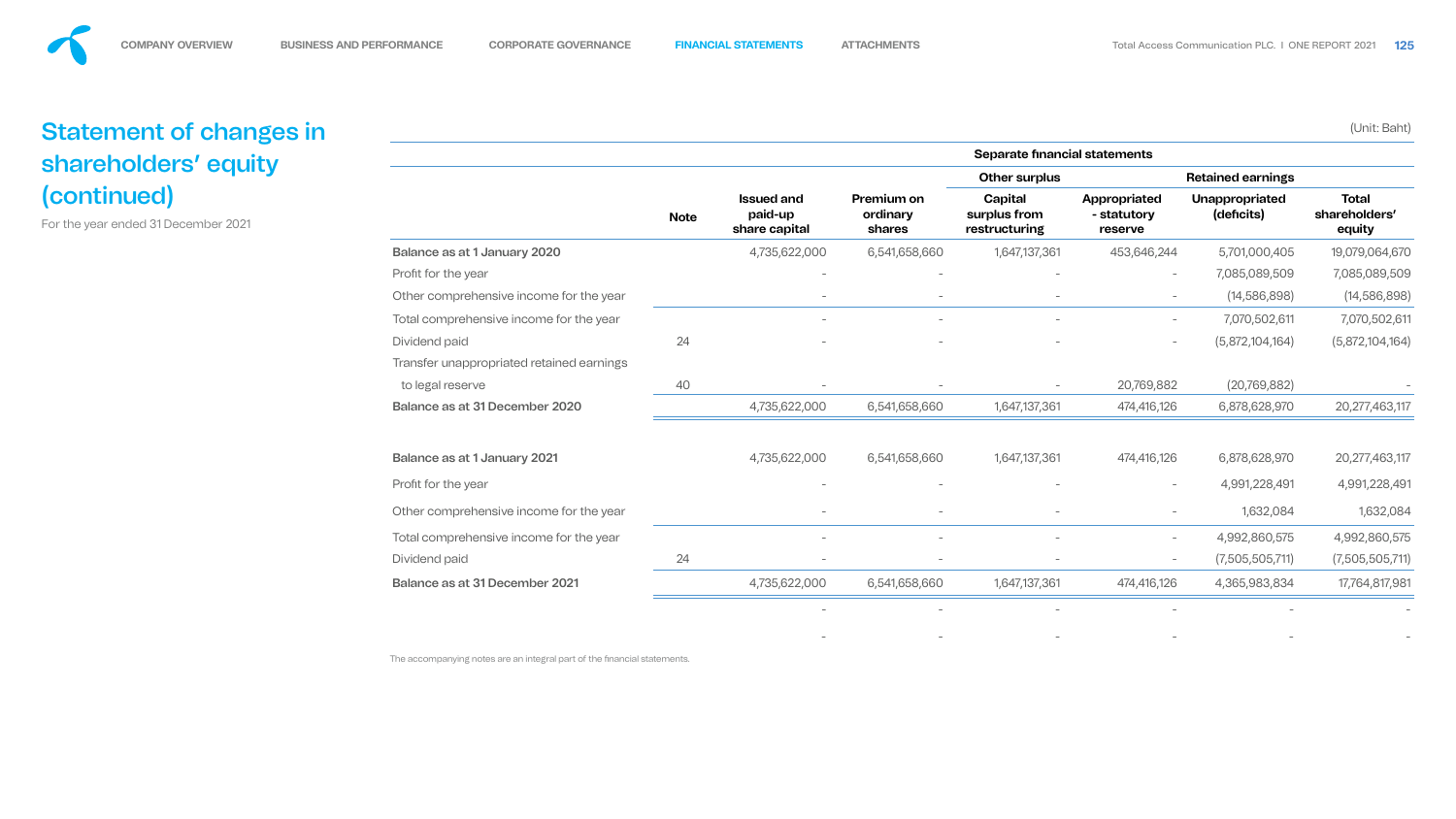

# **Cash flow statement**

For the year ended 31 December 2021

#### Cash flows from operating activities





|                                                             |                 | <b>Consolidated Financial Statements</b> |                          | <b>Separate Financial Statements</b> |  |
|-------------------------------------------------------------|-----------------|------------------------------------------|--------------------------|--------------------------------------|--|
|                                                             | 2021            | 2020                                     | 2021                     | 2020                                 |  |
| Cash flows from operating activities                        |                 |                                          |                          |                                      |  |
| Profit before income tax expenses                           | 3,948,138,182   | 5,959,649,856                            | 6,237,752,097            | 8,292,030,761                        |  |
| Adjustments to reconcile profit before tax to cash          |                 |                                          |                          |                                      |  |
| provided by (paid from) operating activities:               |                 |                                          |                          |                                      |  |
| Unrealised loss (gain) on foreign exchange                  | (21,906,697)    | (54, 105, 316)                           | (2,983,291)              | 1,178,095                            |  |
| Share of loss from investment in associated company         | 5,244,956       | 11,849,692                               |                          |                                      |  |
| Dividend received from associated company                   |                 |                                          | $\overline{\phantom{m}}$ | (5,000,000)                          |  |
| Dividend received from subsidiaries                         |                 |                                          |                          | (2,168,186,686)                      |  |
| Dividend received from other investments                    | (244,000)       | (150,000)                                | (200,000)                | (150,000)                            |  |
| Allowance for inventory obsolescence (reversal)             | 19,474,904      | (44,868,888)                             | (61, 920)                | (7, 418)                             |  |
| Reversal of allowance for expected credit losses            | (333, 191, 297) | (71, 236, 915)                           | (2,897,290)              | (93, 101, 794)                       |  |
| Allowance for impairment on assets/investment in subsidiary |                 |                                          |                          |                                      |  |
| investment in equity instruments of non-listed companies    | (80, 256, 897)  | 19,293,771                               | (69, 795, 633)           | 7,751,705                            |  |
| Loss from equity return from subsidiary                     |                 |                                          | 16,703,266               |                                      |  |
| Depreciation and amortisation (Note 29)                     | 22,478,486,853  | 20,951,247,200                           | 692,680,698              | 899,322,661                          |  |
| Write-off of assets                                         | 73,900,903      | 17,463,917                               | 349,803                  | 4,825,412                            |  |
| Effect from adjustment of right-of-use assets               | 512, 165, 723   | 57,778,157                               | 2,844,916                | 4,601,730                            |  |
| Loss from sales and lease back (Note 22.1)                  |                 | 173,989,696                              |                          |                                      |  |
| Loss (gain) from disposal of equipment                      | (24, 162, 713)  | 367,870,738                              | (36,664,981)             | (71, 782, 798)                       |  |
| Gain from disposal of investment                            | (21,016,707)    |                                          |                          |                                      |  |
| Reversal of provision for long-term employee benefits       | (32,078,355)    | (80, 168, 312)                           | (32,078,355)             | (80, 168, 312)                       |  |
| Amortisation on cost to obtain contracts                    | 181,110,155     | 206,954,052                              |                          |                                      |  |
| Loss (gain) from fair value measurement of derivative       |                 |                                          |                          |                                      |  |
| instruments and net position of hedging                     | 148,215,192     | (298, 401, 009)                          |                          |                                      |  |
| Interest expenses                                           | 2,819,374,673   | 2,846,225,850                            | 14,741,123               | 24,710,709                           |  |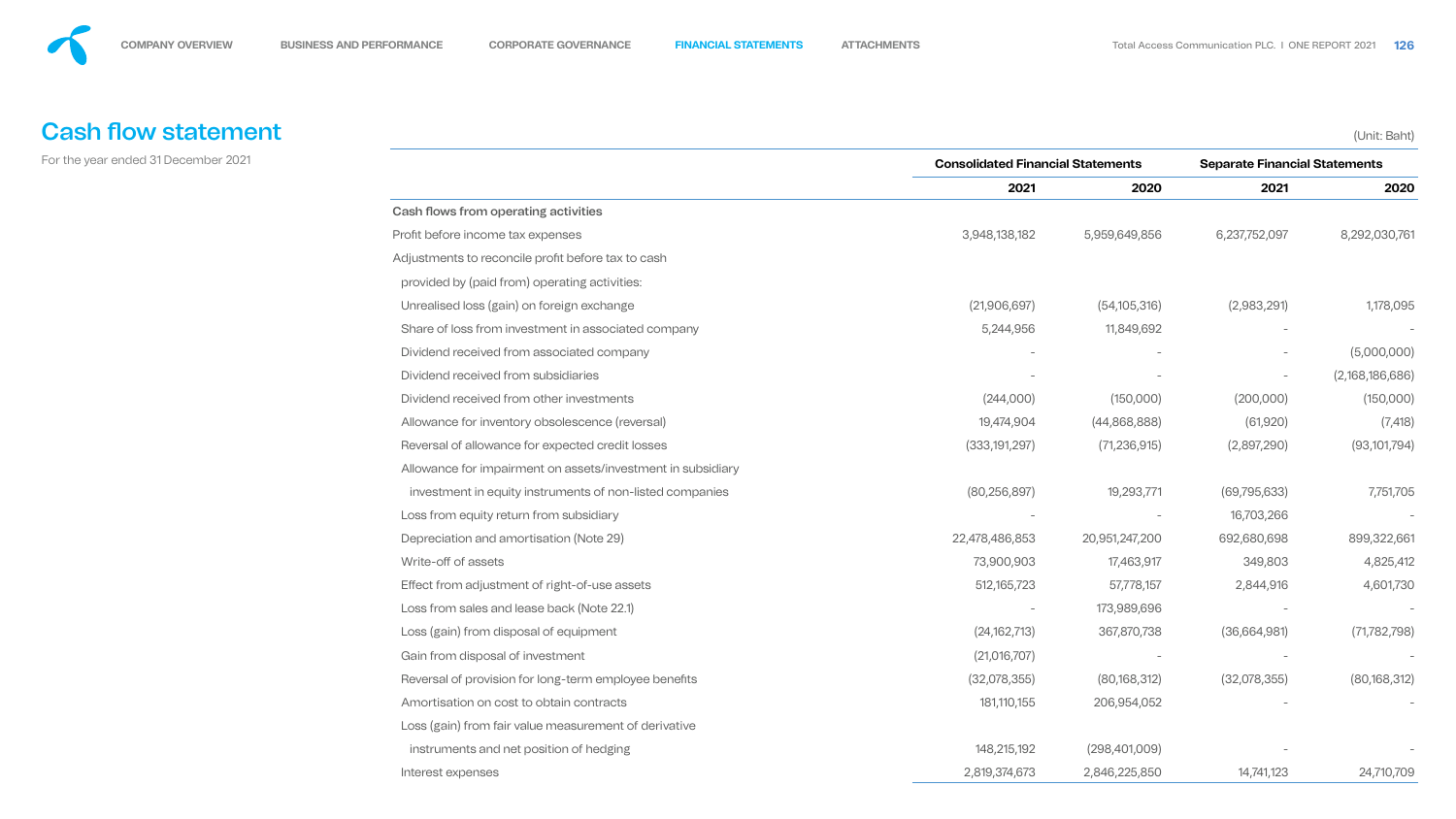

|                                                                                     | <b>Consolidated Financial Statements</b> |                 | <b>Separate Financial Statements</b> |                 |
|-------------------------------------------------------------------------------------|------------------------------------------|-----------------|--------------------------------------|-----------------|
|                                                                                     | 2021                                     | 2020            | 2021                                 | 2020            |
| Profit from operating activities before changes in operating assets and liabilities | 29,673,254,875                           | 30,063,392,489  | 6,820,390,433                        | 6,816,024,065   |
| Decrease (increase) in operating assets                                             |                                          |                 |                                      |                 |
| Trade and other receivables                                                         | (8,963,333)                              | 130,529,710     | 1,411,403,337                        | 306,414,920     |
| Lease receivable                                                                    | 1,093,293,653                            | 129,557,807     |                                      |                 |
| Inventories                                                                         | (692, 221, 231)                          | 498,753,967     | 1,156,961                            | 12,757,610      |
| Other current assets                                                                | 31,178,322                               | (542, 103, 090) | 24,262,349                           | 54,504,532      |
| Prepaid expenses and deferred expenses                                              |                                          | 123,600,791     |                                      | 123,600,791     |
| Other non-current assets                                                            | (203, 655, 977)                          | (202,609,966)   | (19, 224, 454)                       | 30,614,328      |
| Increase (decrease) in operating liabilities                                        |                                          |                 |                                      |                 |
| Trade and other payables                                                            | 597,813,082                              | 235,130,964     | 178,740,219                          | (709, 420, 188) |
| Other current liabilities                                                           | (132, 546, 584)                          | 216, 165, 894   | (315, 249, 670)                      | 7,147,578       |
| Other non-current liabilities                                                       | (9, 158, 317)                            | (102, 906, 870) | (6,507,551)                          | (88,099,989)    |
| Cash flows from operating activities                                                | 30,348,994,490                           | 30,549,511,696  | 8,094,971,624                        | 6,553,543,647   |
| Cash paid for interest expenses                                                     | (2,604,907,708)                          | (4,273,991,093) | (13, 119, 714)                       | (21,821,048)    |
| Cash paid for corporate income tax                                                  | (1,608,142,804)                          | (1,197,485,806) | (453,058,872)                        | (374, 403, 847) |
| Tax refund                                                                          | 357,871,782                              | 863,493,943     |                                      | 860,233,196     |
| Net cash flows from operating activities                                            | 26,493,815,760                           | 25,941,528,740  | 7,628,793,038                        | 7,017,551,948   |
|                                                                                     |                                          |                 |                                      |                 |



- 
- 
- 
- 
- 
- 
- Increase (decrease) in operating liabilities

- 
- 
- 

The accompanying notes are an integral part of the financial statements.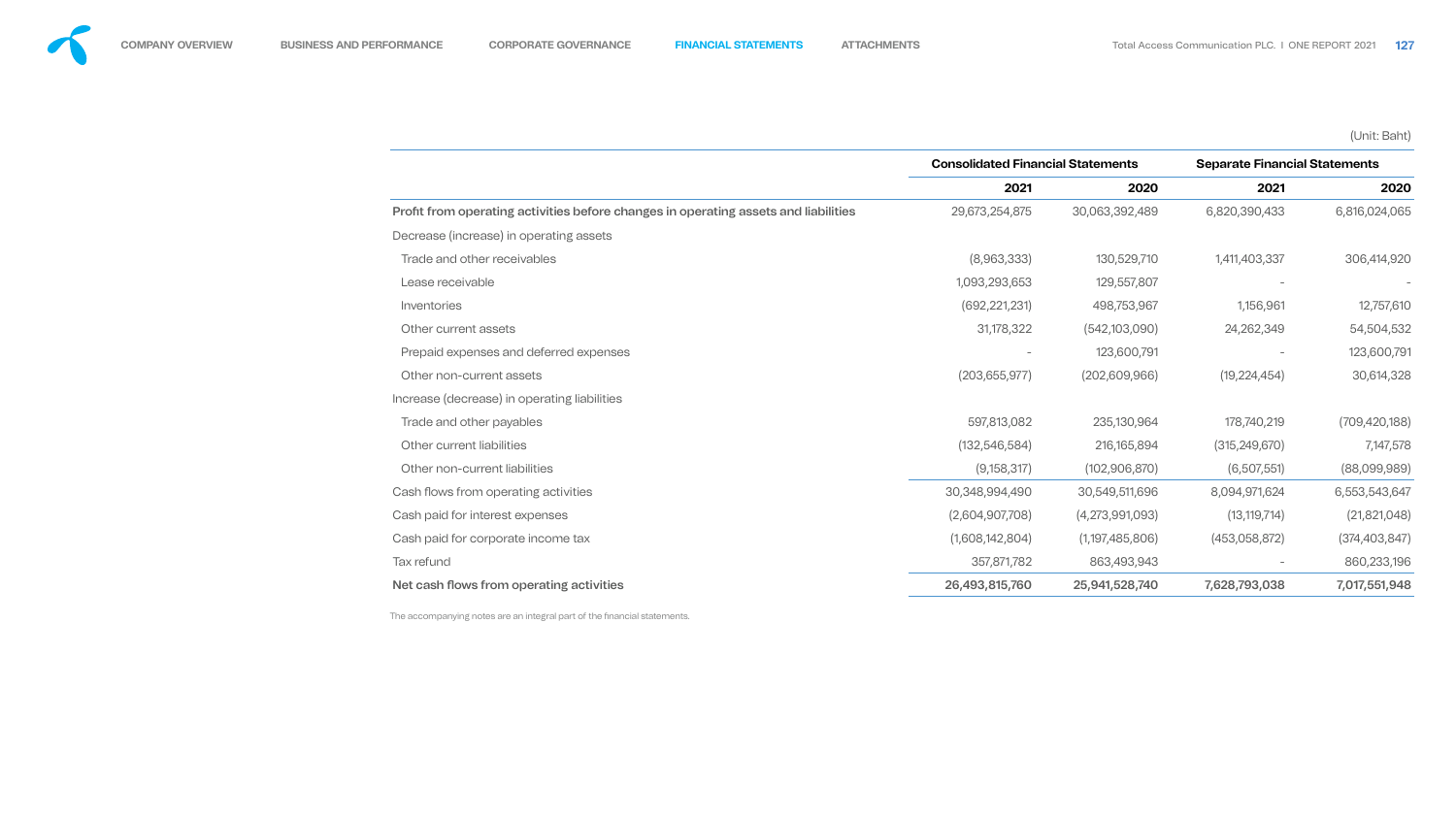# **Cash flow statement** (continued)

For the year ended 31 December 2021

### Cash flows from investing activities



$$
\frac{1}{2} \left( \frac{1}{2} \right) = \frac{1}{2} \left( \frac{1}{2} \right) = \frac{1}{2}
$$

|                                                 | <b>Consolidated Financial Statements</b> |                          | <b>Separate Financial Statements</b> |                 |
|-------------------------------------------------|------------------------------------------|--------------------------|--------------------------------------|-----------------|
|                                                 | 2021                                     | 2020                     | 2021                                 | 2020            |
| <b>Cash flows from investing activities</b>     |                                          |                          |                                      |                 |
| Increase in other non-current financial assets  |                                          | (1,997,710)              |                                      |                 |
| Proceeds from sales of investment               | 23,716,707                               |                          | $\overline{\phantom{a}}$             |                 |
| Cash paid for loan to subsidiary                |                                          | $\overline{\phantom{0}}$ | (5,500,000,000)                      | (7,000,000,000) |
| Cash receipt from loan to subsidiary            |                                          | $\overline{\phantom{0}}$ | 4,000,000,000                        | 2,500,000,000   |
| Cash receipt from equity return from subsidiary |                                          |                          | 220,052,509                          |                 |
| Dividend received from subsidiaries             |                                          |                          |                                      | 2,168,186,686   |
| Dividend received from associated company       |                                          | 5,000,000                |                                      | 5,000,000       |
| Dividend received from other investments        | 244,000                                  | 150,000                  | 200,000                              | 150,000         |
| Acquisition of building and equipment           | (14, 772, 438, 610)                      | (8,810,725,981)          | (165, 771, 257)                      | (72, 291, 498)  |
| Proceeds from sales of building and equipment   | 59,001,905                               | 22,468,039               | 46,582,589                           | 72,317,070      |
| Decrease (increase) in deposits and prepayment  |                                          |                          |                                      |                 |
| for purchase and installation of equipment      | 131,085,489                              | (64, 074, 401)           |                                      |                 |
| Acquisition of right-of-use assets - cost of    |                                          |                          |                                      |                 |
| spectrum licenses                               | (6,108,038,646)                          | (10, 917, 205, 035)      |                                      |                 |
| Acquisition of right-of-use assets              | (104, 465, 071)                          | (124, 832, 994)          | (2,463,050)                          | (5,555,787)     |
| Acquisition of other intangible assets          | (1,143,067,658)                          | (894, 462, 410)          | (17,631,241)                         | (86, 273, 240)  |
| Net cash flows used in investing activities     | (21, 913, 961, 884)                      | (20, 785, 680, 492)      | (1,419,030,450)                      | (2,418,466,769) |
| <b>Cash flows from financing activities</b>     |                                          |                          |                                      |                 |
| Cash received from short-term loans             | 25,500,000,000                           | 27,000,000,000           |                                      |                 |
| Repayment of short-term loans                   | (29,500,000,000)                         | (33,000,000,000)         |                                      |                 |
| Cash received from long-term loan               | 5,000,000,000                            | 10,000,000,000           |                                      |                 |
| Repayment of long-term loans                    | $\overline{\phantom{a}}$                 | (6,000,000,000)          |                                      |                 |
| Cash received from debentures                   | 7,000,000,000                            | 10,000,000,000           |                                      |                 |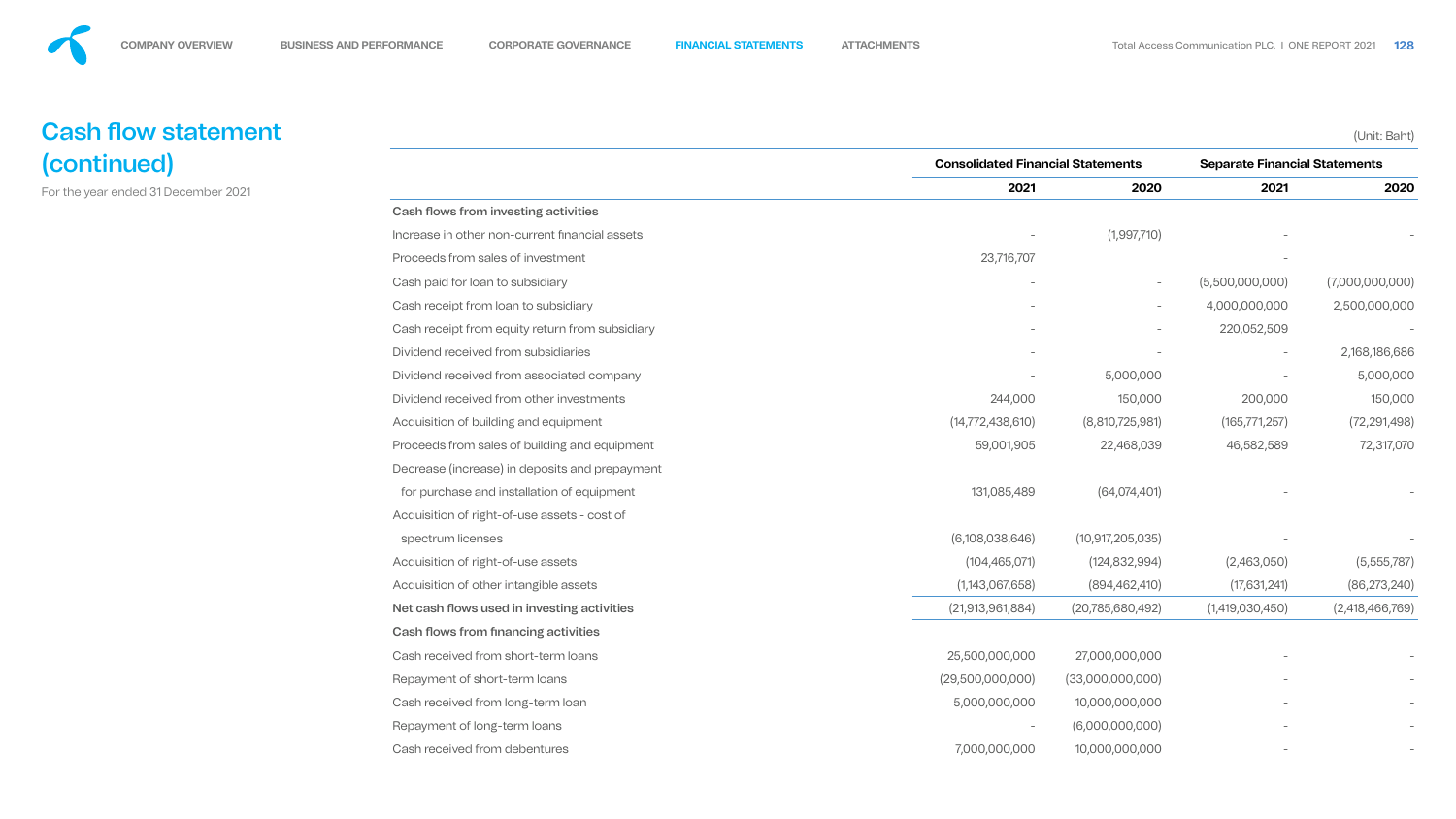### Supplemental cash flow information:





|                                                           | <b>Consolidated Financial Statements</b> |                 | <b>Separate Financial Statements</b> |                 |
|-----------------------------------------------------------|------------------------------------------|-----------------|--------------------------------------|-----------------|
|                                                           | 2021                                     | 2020            | 2021                                 | 2020            |
| Repayment of debentures                                   | (2,500,000,000)                          | (4,000,000,000) |                                      |                 |
| Cash paid for lease liabilities                           | (5,987,662,260)                          | (5,165,086,886) | (328, 586, 125)                      | (421,087,744)   |
| Cash received from unwinded interest rate swap agreements | 341,760,000                              |                 |                                      |                 |
| Dividend paid                                             | (7,505,505,711)                          | (5,872,104,164) | (7,505,505,711)                      | (5,872,104,164) |
| Net cash flows used in financing activities               | (7,651,407,971)                          | (7,037,191,050) | (7,834,091,836)                      | (6,293,191,908) |
| Net decrease in cash and cash equivalents                 | (3,071,554,095)                          | (1,881,342,802) | (1,624,329,248)                      | (1,694,106,729) |
| Cash and cash equivalents at beginning of year            | 6,647,041,895                            | 8,528,384,697   | 2,879,784,466                        | 4,573,891,195   |
| Cash and cash equivalents at end of year                  | 3,575,487,800                            | 6,647,041,895   | 1,255,455,218                        | 2,879,784,466   |
|                                                           |                                          |                 |                                      |                 |
| Supplemental cash flow information:                       |                                          |                 |                                      |                 |
| Non cash transactions:                                    |                                          |                 |                                      |                 |
| Accounts payable for purchase of equipment                | 4,407,489,066                            | 6,174,360,065   | 33,403,965                           | 47,749,715      |
| Accounts payable for purchase of intangibles assets       | 363,542,810                              | 194,039,019     | 600,217                              | 2,978,774       |
| Increase in lease liabilities                             | 4,544,877,609                            | 3,458,196,632   | 163,747,590                          | 583,899,555     |
|                                                           |                                          |                 |                                      |                 |



The accompanying notes are an integral part of the financial statements.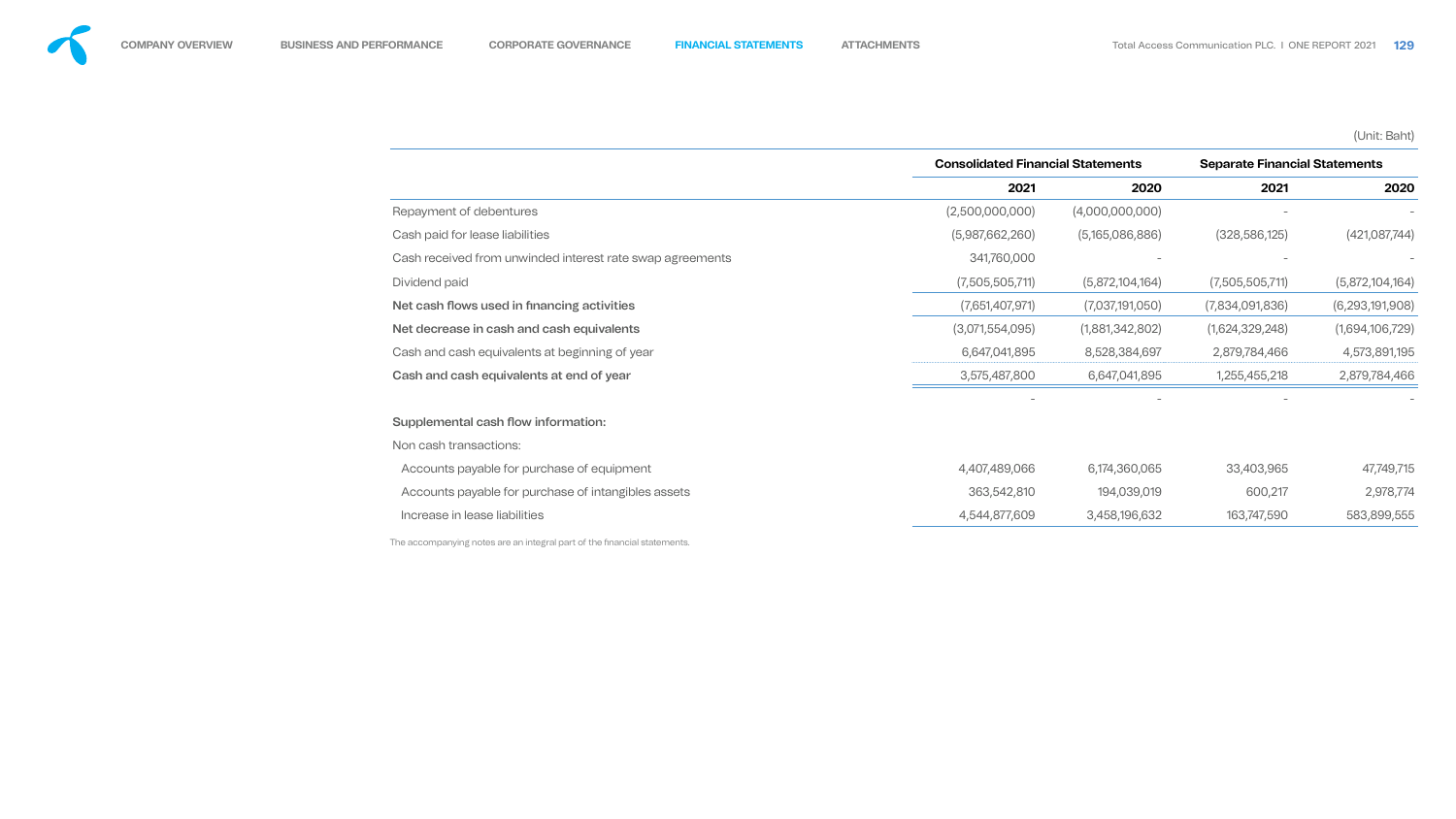# Notes to consolidated nancial statements

For the year ended 31 December 2021

#### **1. General information**

#### 1.1 Corporate information

Total Access Communication Public Company Limited ("the Company") is a public company incorporated and domiciled in Thailand. The Company is listed on the Stock Exchange of Thailand in 2007.

The Company's registered address is 319 Chame Square Building, 38th Fl., Phayathai Road, Pathum Bangkok.

The Company operated cellular telephone ser in 800 MHz and 1800 MHz frequency bands u an concession agreement with CAT Telecom Pu Company Limited ("CAT") (Concession agreent) from 16 September 1991 until 15 September 2018.

The Company has two major shareholders who are Telenor Asia Pte Ltd., a company incorporated in Singapore, and Thai Telco Holding Co., Ltd., a company incorporated in Thailand. The Company is principally engaged in the provision of wireless telecommunications services through its subsidiaries and the sale of handsets and accessories.

On 7 January 2021, CAT Telecom Public Company Limited ("CAT") has been merged with TOT Pu Company Limited ("TOT") into National Telecom Public Company Limited ("NT").

dtac TriNet Company Limited ("dtac TriNet") is a subsidiary of the Company and is incorporated and domiciled in Thailand. dtac TriNet is principally engaged in the provision of wireless telecommunications services and the sale of handsets and accessories. dtac TriNet has the below licenses to provide its services. dtac TriNet is required to comply with the rules and pay the license fee and fee for Universal Basic Telecommunications and Social Services (USO) as specified by law throughout the service period, and the duration of type one and type two telecommunications business licenses are valid throughout the service period in accordance with the related specified scope and conditions.

The Company was awarded a type one telecommunication business license by the National Broadcasting and Telecommunications Commission ("NBTC") to provide retail WiFi internet services. The duration of the license is valid throughout the service period under the scope and conditions as specified in the NBTC's announcement Re: rules and procedures for Telecommunication Business, dated on 5 March 2020.

#### 1.2 Corporate information of dtac TriNet Company Limited

#### Type one telecommunication business license

|    | <b>Telecommunication business</b>                         | <b>Grant date</b>        |
|----|-----------------------------------------------------------|--------------------------|
|    | <b>Internet Service Provider</b>                          | 30 August 2006 onwards   |
| 2) | <b>Resale of Leased Circuit/Channel service</b>           | 22 March 2017 onwards    |
| 3) | Resale of xDSL and FTTx internet service                  | 24 February 2021 onwards |
| 4) | Internet of Things service                                | 7 July 2021 onwards      |
| 5) | <b>Colocation service</b>                                 | 27 August 2021 onwards   |
|    | <b>Type two telecommunication business license</b>        |                          |
|    | <b>Telecommunication business</b>                         | <b>Grant date</b>        |
| 1) | International Internet Gateway (ITG) service and National | 26 June 2015 onwards     |







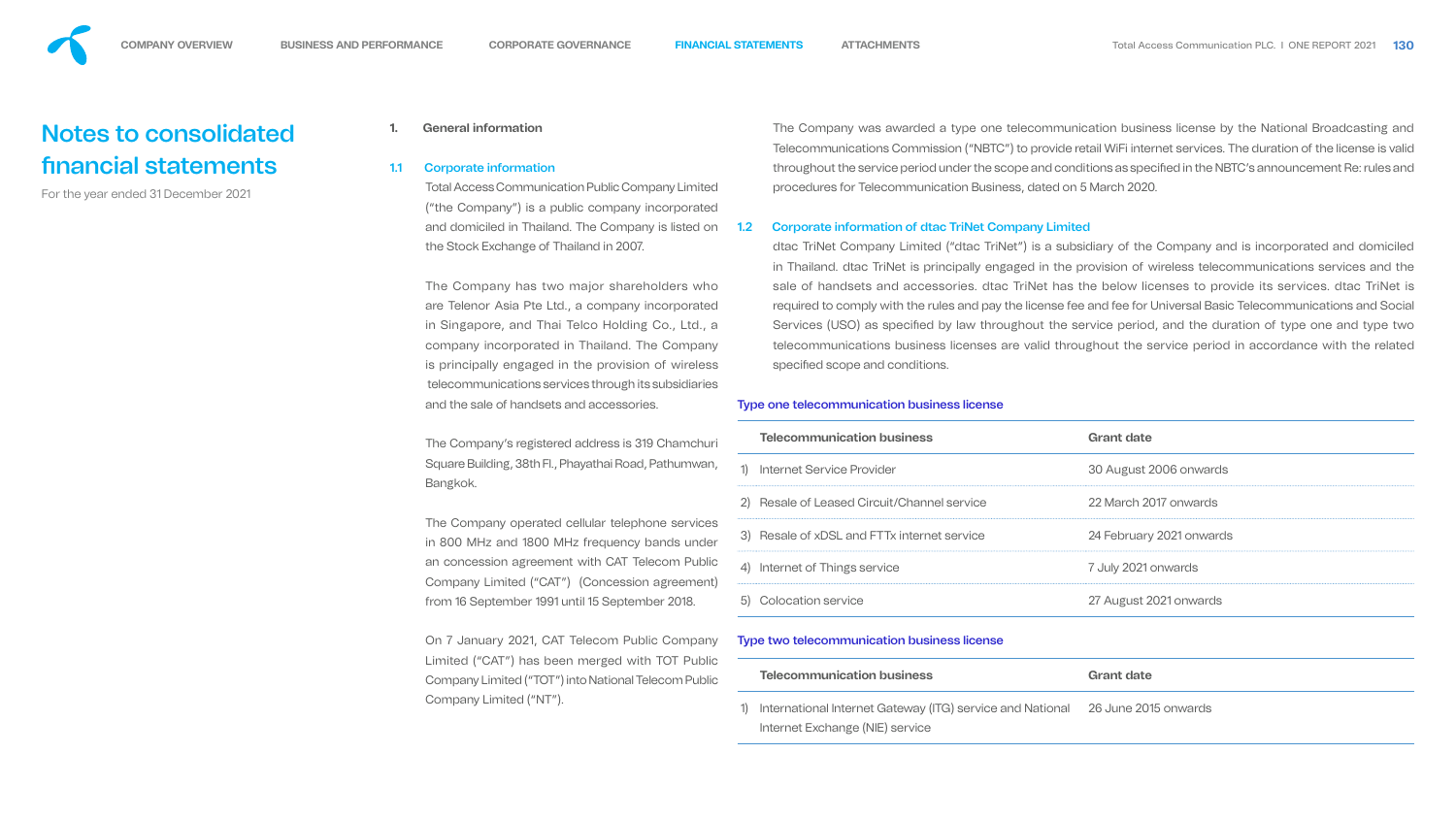#### Type three telecommunication business license

|    | <b>Telecommunication business</b>                          | <b>Grant date</b>                   |
|----|------------------------------------------------------------|-------------------------------------|
| 1) | International call services (International Direct Dialing) | 6 February 2007 - 5 February 2027   |
|    | 2) Fixed line service                                      | 2 September 2015 - 5 February 2027  |
|    | 3) International Private Leased Circuit (IPLC)             | 12 July 2016 - 5 February 2027      |
|    | 4) Domestic leased circuit service                         | 12 May 2021 - 5 February 2027       |
| 5) | International Mobile Telecommunications 2100 MHz           | 7 December 2012 - 6 December 2027   |
| 6) | International Mobile Telecommunications 1800 MHz           | 16 December 2018 - 15 December 2033 |
| 7) | International Mobile Telecommunications 900 MHz            | 16 December 2018 - 15 December 2033 |
|    | 8) International Mobile Telecommunications 26 GHz          | 24 February 2020 - 23 February 2035 |
| 9) | International Mobile Telecommunications 700 MHz            | 24 December 2020 - 23 December 2035 |

#### Spectrum license under type three telecommunication business license

- a) Spectrum Licensing by NBTC for the validity period of 15 years (starting from 7 December 2012 and expiring on 6 December 2027) for operating telecommunication business for International Mobile Telecommunication (IMT) in the frequency band 2.1GHz covered the range of 1920 - 1935 MHz paired with 2110 - 2125 MHz under the scope of the license throughout the Kingdom of Thailand.
- b) Spectrum Licensing by NBTC for the validity period of 15 years (starting from 16 December 2018 and expiry on 15 December 2033) for operating telecommunication business for International Mobile Telecommunication in the frequency band 1800 MHz ("spectrum license") for 2x5 MHz covered the range of 1745 - 1750 MHz paired with 1840 - 1845 MHz under the scope of the license throughout the Kingdom of Thailand. On 28 December 2021, dtac TriNet made a final payment by 25% of the winning bid price or Baht 3,346.69 million (including VAT) for the last installment.
- Spectrum Licensing by NBTC for the validity period of 15 years (starting from 16 December 2018 and expiry on 15 December 2033) for operating telecommunication business for International Mobile Telecommunication in the

While paying the installment payment, dtac TriNet has obligations to submit bank guarantee to guarantee the remaining payment and to comply with regulations and conditions specified by NCPO Order No.4/2562.

frequency band 900 MHz ("spectrum license") for 2x5 MHz covered the range of 890 - 895 MHz paired with 935 - 940 MHz under the scope of the license throughout the Kingdom of Thailand. dtac TriNet is required to make payment for the winning bid price of the authorization to use the spectrum license in the total amount of Baht 40,728.48 million (including VAT) under the payment conditions specified in the NBTC's announcement regarding rules and procedures for the Spectrum Licensing for Telecommunications Business in spectrum band of 890 - 895 MHz / 935 - 940 MHz. dtac TriNet made a payment of Baht 4,301.40 million for the first installment and already fulfilled the conditions set out in that announcement on 12 December 2018.

Later, on 10 May 2019, dtac TriNet sent a letter to the Office of NBTC requesting to divide the payment for 900 MHz spectrum in accordance with the Order of the Head of the National Council for Peace and Order No. 4/2562 dated 11 April 2019 Re: Measure of problem solving for television and telecommunications business operations ("NCPO Order No. 4/2562") which specified that NBTC is to consider dividing the total amount of auction payment which the licensee of 900 MHz spectrum is required to pay into ten installments, one installment payment per year, in equal amount. The request for the installment payment is under the condition that the licensee must be the applicant who has the right to receive a license to use the 700 MHz spectrum. Later, on 19 June 2019, dtac TriNet participated in the 700 MHz spectrum allocation and has been allocated one block of 700 MHz spectrum under the conditions as described in Note 1.2 e) to the consolidated financial statements. Subsequently, dtac TriNet received the letter from Office of NBTC confirming that dtac TriNet has complied with the conditions determined by NCPO Order No.4/2562. As a result, dtac Trinet is entitled to divide the payment for 900 MHz spectrum into ten installments, in equal amount, as specified by NCPO Order No.4/2562, by considering that the year in which dtac TriNet won the 900 MHz spectrum auction (December 2018) is regarded as the first installment and the details of remaining payment for 900 MHz spectrum (included VAT) are as follows:

Since, dtac TriNet received a confirmation letter from NBTC for the compliance with the requirements as specified in the NCPO Order No.4/2562, it has the right to divide the payment term of the 900 MHz spectrum license mentioned above.

| <b>Second and third installments:</b>    | To pay Baht 7,917.14 million in 2020 (paid on 29 December 2020)          |
|------------------------------------------|--------------------------------------------------------------------------|
| Fourth installment to tenth installment: | To pay 10% of the cost of license spectrum or Baht 4,072.85 million in   |
|                                          | equal amount for each installment (paid for the fourth installment on 28 |
|                                          | December 2021)                                                           |
|                                          |                                                                          |

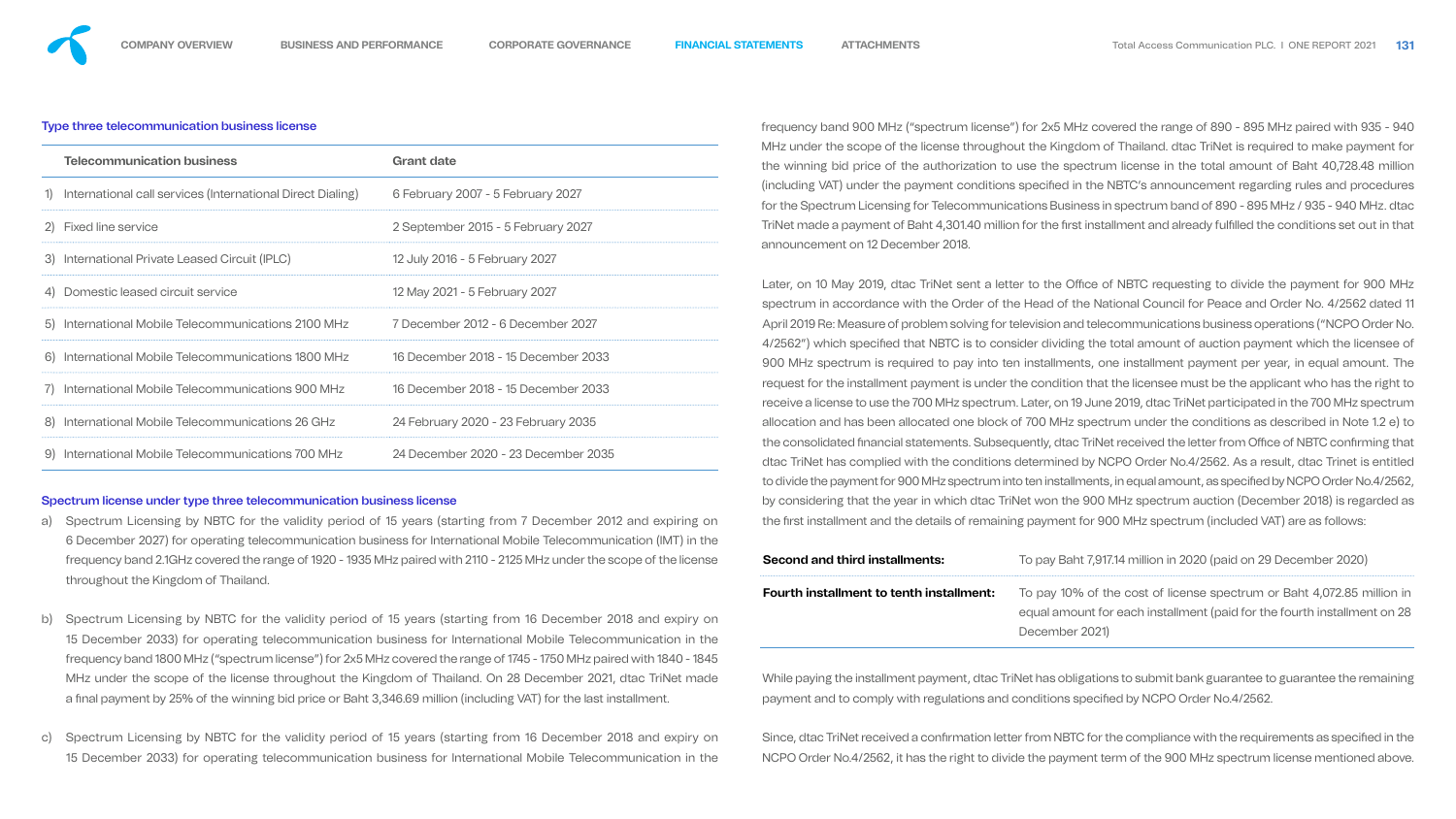dtac TriNet's management considered the relevant information including the substance of transaction and reck that the receipt of the said payment conditions for 900 MHz spectrum directly related to the participation in 700 MHz spectrum application to the NBTC office, thus after that, dtac TriNet has been allocated the bandwidth. There "Accrued cost of spectrum license - deferred" (the difference between the present value of the bidding price of 900 license that dtac TriNet must pay in accordance with the new payment terms and the original payment terms) recorded as part of the cost of spectrum license of the 700 MHz spectrum when dtac TriNet obtained 700 MHz spectrum licensing in December 2020. The rules, procedures and conditions of 700 MHz spectrum are described in Note to the consolidated financial statements.

- Spectrum Licensing by NBTC for the validity period of 15 years (starting from 24 February 2020 and expiring on 23 February 2035) for operating telecommunication business for International Mobile Telecommunication in the frequency band 26 GHz ("Spectrum license") in the spectrum rage of 26.8 - 27.0 GHz, with the total bandwidth of 200 MHz under the scope of the license throughout the Kingdom of Thailand.
- e) Spectrum Licensing by NBTC for the validity period of 15 years (starting from 24 December 2020 and expiring on 23 December 2035) for operating telecommunication business for International Mobile Telecommunication in the frequency band 700 MHz ("spectrum license") for 2x10 MHz covering the range of 713-723 MHz paired with 768-778 MHz under the scope of the license throughout the Kingdom of Thailand. For requesting of the 700 MHz frequency spectrum license dtac TriNet must be the licensee of the 890-915 MHz / 935-960 MHz spectrum, and must have the qualifications required by the NBTC announcement. Re: Permission to use spectrum for telecommunication businesses in the area 703-733 / 758-788 MHz, dated 4 June 2019 and its amendments ("NBTC announcement").

In December 2013, the NBTC issued the Notification RE: Uses and Interconnections of Telecommunication Networks B.E. 2556 (2013) (the "Interconnection Notification 2556") to replace the NTC's Notification RE: Uses and Interconnections of Telecommunication Networks B.E. 2549 (the "Interconnection Notification 2549"). The Interconnection Notification 2556 determines that operators who have telecommunication networks are required to grant other operators effective access to their networks.

Pursuant to the Concession Agreement which ended on 15 September 2018, the Company shall pay revenue sharing to CAT (currently known as "NT") every year based on a percentage of revenues from services provided under the Concession Agreement but not less than a minimum annual revenue sharing payment as specified in it. However, the entry into the interconnection charge agreements has caused an uncertainty on the revenue share calculation payable to CAT under the Concession Agreement. Therefore, from the 17th concession year onward, the Company has decided to calculate revenue sharing payable to CAT on the basis of service revenue, excluding interconnection charges, until a conclusion can be reached with CAT. Nevertheless, CAT has challenged the Company's revenue share calculation in this matter by submitting a statement of claim requesting the Company to pay additional revenue share on interconnection charge (please refer to Note 36 (b) to the consolidated financial statements for more details).

dtac TriNet is required to make payment for the authorisation to use the spectrum license in the total amount of Baht 18,815 million (including VAT). The payment conditions for the spectrum for obtaining a license are as follows:



| soned<br>MHz<br>efore,           | <b>First installment:</b>                | To pay 10% of the cost of the spectrum or Baht 1,881.5 million (including VAT)<br>and to submit a bank guarantee for the remaining payments (paid on<br>21 December 2020).                                                                                                                                                                       |
|----------------------------------|------------------------------------------|--------------------------------------------------------------------------------------------------------------------------------------------------------------------------------------------------------------------------------------------------------------------------------------------------------------------------------------------------|
| DMHz<br>) was<br>ctrum<br>1.2 e) | Second installment to tenth installment: | To pay 10% of the cost of spectrum license in each of installment payment<br>or Baht 1,881.5 million (including VAT) each and to submit bank guarantee for<br>the remaining payments within 15 days from the date of the anniversary of<br>the permission to use the spectrum each year. (paid for the second<br>installment on 7 January 2022). |



#### 1.3 Interconnection charge

However, the right to operate telecommunication business under concession agreement has ended on 15 September 2018. The Company has sent a notice to other licensees who are the interconnection partners with the Company to acknowledge the termination of the concession agreement and the termination of the interconnection of the telecommunication network.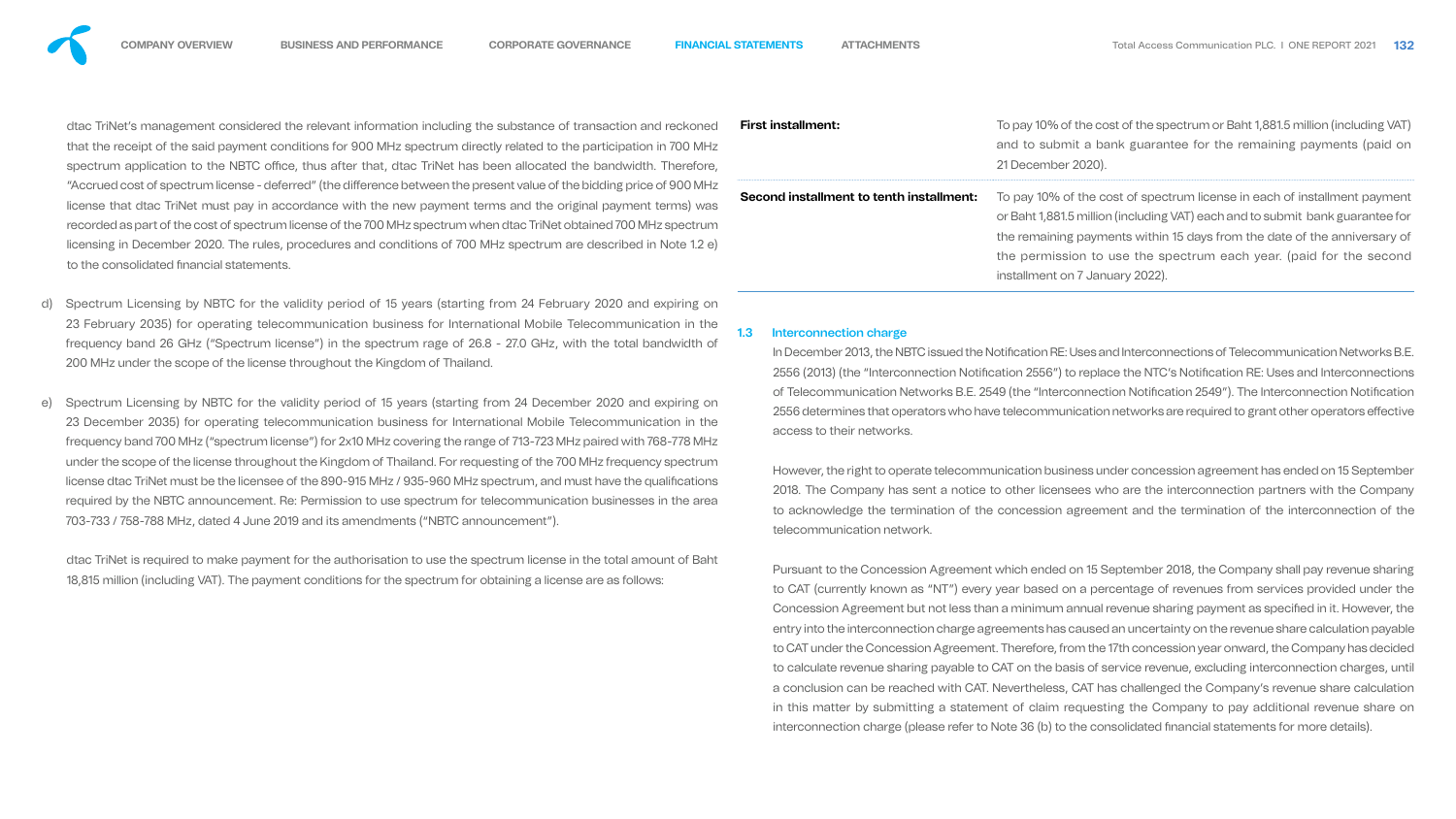For the interconnection arrangement of dtac TriNet, dtac TriNet has entered into the interconnection charge agreements with other operators, which are listed below:

|              | <b>Operators</b>                              | <b>Effective period</b>  |
|--------------|-----------------------------------------------|--------------------------|
|              | a) True Move Co., Ltd.                        | 1 July 2013 onwards      |
| $\mathsf{D}$ | True Move H Universal Communication Co., Ltd. | 1 July 2013 onwards      |
|              | c) True Universal Convergence Co., Ltd.       | 1 July 2013 onwards      |
|              | d) Advance Info Service Plc.                  | 1 July 2013 onwards      |
|              | e) Advanced Wireless Network Co., Ltd.        | 1 July 2013 onwards      |
| f)           | CAT Telecom Plc. (currently known as "NT")    | 1 July 2013 onwards      |
|              | g) Triple T Broadband Plc.                    | 1 July 2013 onwards      |
| h)           | True International Communication Co., Ltd.    | 1 January 2014 onwards   |
|              | Otaro World Corportion Co., Ltd.              | 20 August 2018 onwards   |
|              | TOT Plc. (currently known as "NT")            | 18 December 2019 onwards |

#### 1.4 Coronavirus disease 2019 Pandemic

The Coronavirus disease 2019 pandemic is currently impacting most businesses and industries. This situation may bring uncertainties and have an impact on the environment in which the group operates. The Group's management continuously monitored the ongoing development and assessed the financial impact in respect of the valuation of assets, provisions and contingent liabilities, and has used estimates and judgement in respect of various issues as the situation has evolved.

# 1.5 The potential amalgamation between the Company and True Corporation Public Company Limited ("True") and related matters

In addition, the Board of Directors also noted that the Company has been informed by Citrine Global Company Limited ("Citrine Global"), a joint venture company of Telenor Asia and Charoen Pokphand Holding Company Limited, a shareholder of True, that Citrine Global (the "Tender Offeror") intends to make a conditional voluntary tender offer for all securities of the Company at a price of Baht 47.76 per share, subject to adjustment as set forth under the conditions to the voluntary tender offer. The launch of the conditional voluntary tender offer is conditional upon the satisfaction of all precedent and other specified conditions.

On 20 November 2021, the Board of Directors passed a resolution to approve the Company entering into a non-binding memorandum of understanding with True to explore the feasibility and develop the business case and transaction terms, of the potential Amalgamation between the dtac and True ("Amalgamation") and agree upon the terms of the Amalgamation under applicable regulations/laws. The Board of Directors also noted that the Company has been informed by Telenor Asia Pte Ltd. ("Telenor Asia"), which is a major shareholder of the Company, that Telenor Asia has indicated its support for the Company's decision. The non-binding memorandum of understanding also specifies the conditions precedent to the Amalgamation which include, but are not limited to, the Company and True satisfactorily completing due diligence of the other party, consideration and approval of the Amalgamation by meetings of the Board of Directors and shareholders of both the Company and True; and the fullment of such other relevant conditions that are further determined by meetings of the Board of Directors and the shareholders of the Company and True in the course of approving the Amalgamation and the execution of the Amalgamation agreement between the Company and True.

The Company and True have fixed the swap ratios for the allocation of shares in the new company formed as a result of the Amalgamation (the "New Company") to the shareholders of the Company and True at 1 existing share in the Company to 24.53775 shares in the New Company and 1 existing share in True to 2.40072 shares in the New Company. This allocation of shares in the New Company to the shareholders shall occur upon the completion of the various actions mentioned in the previous paragraph, as well as the completion of legal steps relevant to the Amalgamation under the Public Limited Companies Act and other laws and regulations, including without limitation, obtaining approvals and waivers from relevant government agencies and regulatory agencies as required by law or for the purpose of preservation of rights and benefits of the Company, proceeding with an application for the listing of shares in the New Company as listed securities on the Stock Exchange of Thailand, and fulfilling other stipulated conditions.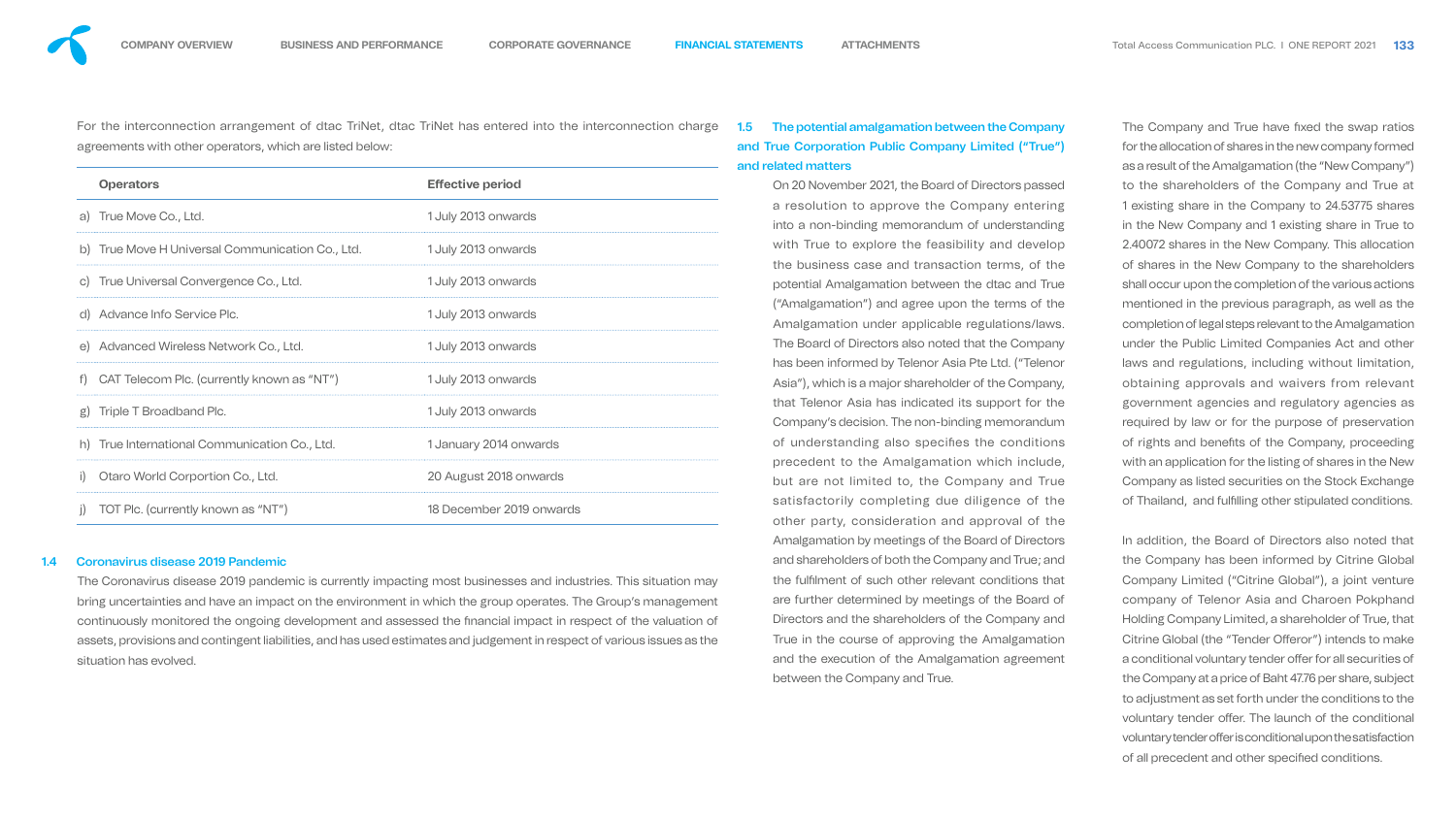a) The consolidated financial statements include the financial statements of Total Access Communication Public Company Limited ("the Company") and the following subsidiary



The business operations of the Group currently continue as usual and independently from the counterparty and will do so until completion and fulfillment of all of the above stipulations, conditions precedent and legal steps relevant to the Amalgamation. These are currently being carried out.

2.1 The financial statements have been prepared in accordance with Thai Financial Reporting Standards enunciated under the Accounting Profession Act B.E. 2547 and their presentation has been made in compliance with the stipulations of the Notification of the Department of Business Development, issued under the Accounting Act B.E. 2543.

> The financial statements in Thai language are the official statutory financial statements of the Company. The financial statements in English language have been translated from the Thai language financial statements.

#### **2. Basis of preparation**

The financial statements have been prepared on a historical cost basis except where otherwise disclosed in the accounting policies.

#### 2.2 Basis of consolidation

companies ("the subsidiaries") (collectively as "the Group"):



#### **Subsidiaries directly held by the Company**

- to direct the activities that affect the amount of its returns.
- 
- 

| Company's name                                             | <b>Nature of business</b>                                         | <b>Country of</b><br>Incorporation | Percentage of<br><b>Shareholding</b> |             |
|------------------------------------------------------------|-------------------------------------------------------------------|------------------------------------|--------------------------------------|-------------|
|                                                            |                                                                   |                                    | 2021                                 | <b>2020</b> |
| <b>Subsidiaries directly held by the Company</b>           |                                                                   |                                    | Percent                              | Perce       |
| <b>WorldPhone Shop Company Limited</b>                     | Under liquidation process of payment to creditors                 | Thailand                           | 100                                  | 100         |
| <b>TAC Property Company Limited</b>                        | Asset management                                                  | Thailand                           | 100                                  | 100         |
| dtac TriNet Company Limited                                | Providing telecommunications services                             | Thailand                           | 100                                  | 100         |
| <b>DTAC Broadband Company Limited</b>                      | Under liquidation process                                         | Thailand                           | 100                                  | 100         |
| <b>Paysbuy Company Limited</b>                             | Dissolution and liquidation                                       | <b>Thailand</b>                    |                                      | 100         |
| <b>Subsidiary held through dtac TriNet Company Limited</b> |                                                                   |                                    |                                      |             |
| dtac Accelerate Company Limited                            | Investment and support start-up companies to develop applications | <b>Thailand</b>                    | 100                                  | 100         |
| dtac Digital Media Company Limited                         | Under liquidation process                                         | Thailand                           | 100                                  | 100         |
| <b>TeleAssets Company Limited</b>                          | Lease of telecommunication equipment and device                   | <b>Thailand</b>                    | 100                                  | 100         |

b) The Company is deemed to have control over an investee or subsidiaries if it has rights, or is exposed, to variable returns from its involvement with the investee, and it has the ability

Subsidiaries are fully consolidated, being the date on which the Company obtains control, and continue to be consolidated until the date when such control ceases.

d) The financial statements of the subsidiaries are prepared using the same significant accounting policies as the Company.



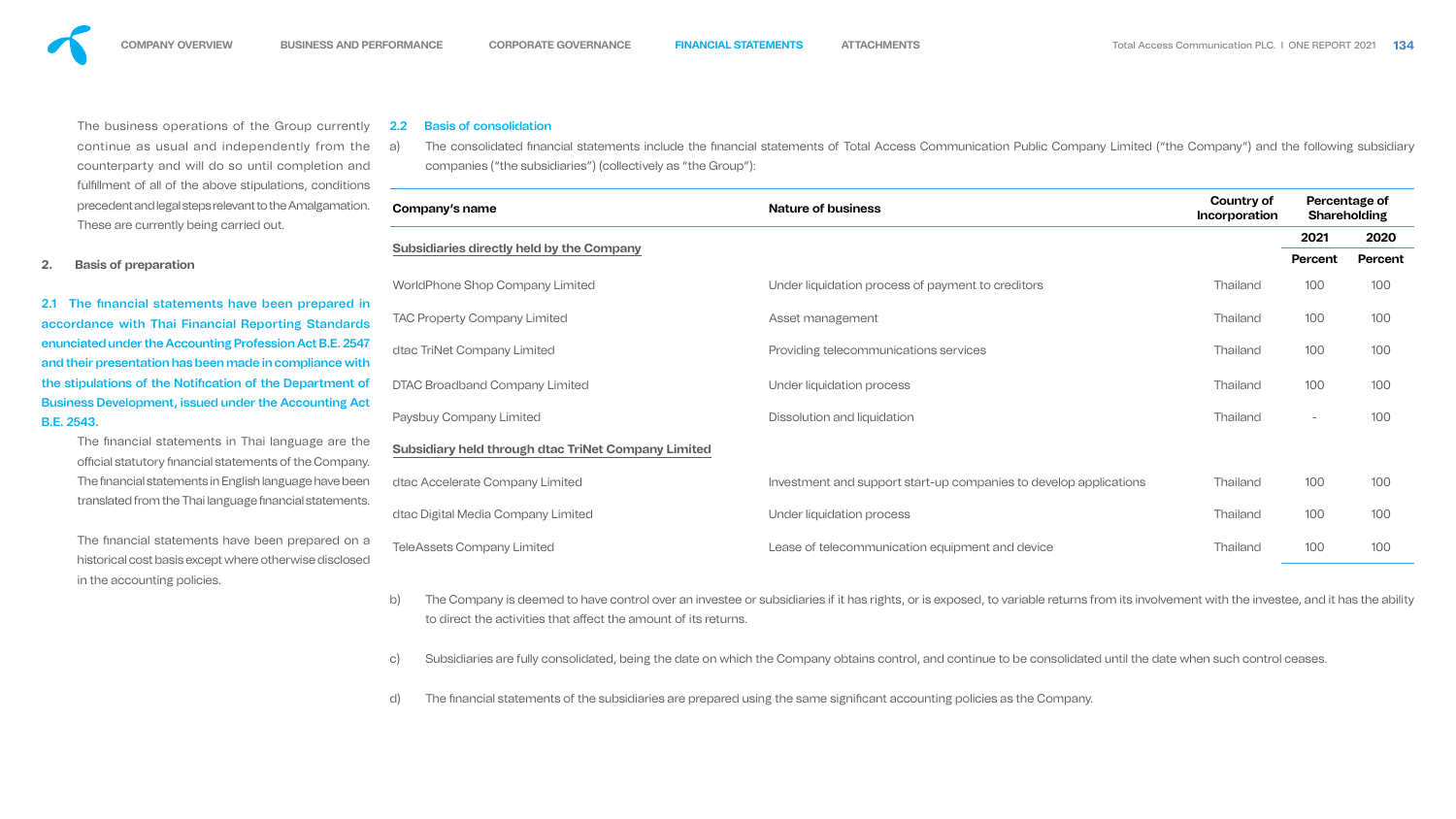

e) Material balances and transactions between the Group have been eliminated from the consolidated nancial statements. Book value of investments and shareholder's equity of its subsidiaries have also been eliminated from the consolidated financial statements.

# 2.3 The separate financial statements present investments in subsidiaries and associates presented under the cost method.

## 3.1 Financial reporting standards that became effective in the current year

**3. New financial reporting standards** 

During the year, the Group has adopted the revised and new financial reporting standards and interpretations which are effective for fiscal periods beginning on or after 1 January 2021. These financial reporting standards were aimed at alignment with the corresponding International Financial Reporting Standards with most of the changes directed towards clarifying accounting treatment and providing accounting guidance for users of the standards.

The adoption of these financial reporting standards does not have any significant impact on the Group's financial statements.

However, during the year 2020, the Group has early adopted the temporary exemptions from applying specific hedge accounting requirements in accordance with TFRS 9 Financial Instruments and TFRS 7 Disclosure of Financial Instruments (such temporary

exemptions become effective in the current year) which apply to all hedging relationships directly affected by interest rate benchmark reform. Consequently, the Group can continue to apply hedge accounting for those hedging relationships in the period when there is uncertainty about the timing or the amount of interest rate benchmark-based cash flows of the hedged item or of the hedging instrument.

Unearned revenue from telephone service of prepaid system represents the unused portion of the face value of prepaid phone cards. It is deferred and recognized based on the actual usage or the expiration of the usage as stated on cards, depending on which comes first.

The early adoption of these temporary exemptions does not have any significant impact on the Group's nancial statements.

# 3.2 Financial reporting standard that will become effective for fiscal years beginning on or after 1 January 2022

The Federation of Accounting Professions issued a number of revised financial reporting standards, which are effective for fiscal years beginning on or after 1 January 2022. These financial reporting standards were aimed at alignment with the corresponding International Financial Reporting Standards with most of the changes directed towards clarifying accounting treatment and, for some standards, providing temporary reliefs or temporary exemptions for users.

The management of the Group is currently in process of evaluating the plan to be executed and considering the impact of these standards on the financial statements in the year when they are adopted.

### **4. Significant accounting policies**

#### 4.1 Revenue and expense recognition

Unearned revenue from telephone service of prepaid system (Prepaid)

Unearned revenue from postpaid service (Postpaid) Unearned revenue from telephone service of postpaid system represents the unused portion of monthly airtime fee that subscribers can carry forward to the next period.

#### Revenue from telephone services

Revenue from voice services

Revenue from voice services, including domestic calls, international calls and roaming service calls, is recognised when the telephone services have been rendered.

Revenue from international data transit and internet service

Revenue from international data transit and internet service are recognised on an accrual basis over the service period and the rates agreed by counterparties.

Discounts are often provided in the form of cash discounts, free products or free services. Discounts are recorded systematically throughout the period the discounts are earned. Cash discounts and free products are recorded as revenue reductions.

As for discount schemes (such as loyalty programs, etc.), the accrued discounts must not be higher than estimated discounts, based on past liable discount estimation. The exact amount and income period of the discount are estimated with estimation techniques and reconciled in the period where there is an adjustment to estimation or the final outcome is known.

#### Cost to obtain a contract

The Group recognises commission paid to obtain a customer contract as an asset and amortised to expenses on a systematic basis according to the estimation of benefit period receive from the customer based on the Group's past experience in relating to customer retention, which is consistent with the pattern of revenue recognition. An impairment loss is recognised to the extent that the carrying amount of an asset recognised exceeds the remaining amount of consideration that the entity expects to receive less direct costs. Provided that the amortisation period of the asset that the Group otherwise would have used is one period or less, costs to obtain a contract are immediately recognised as expenses.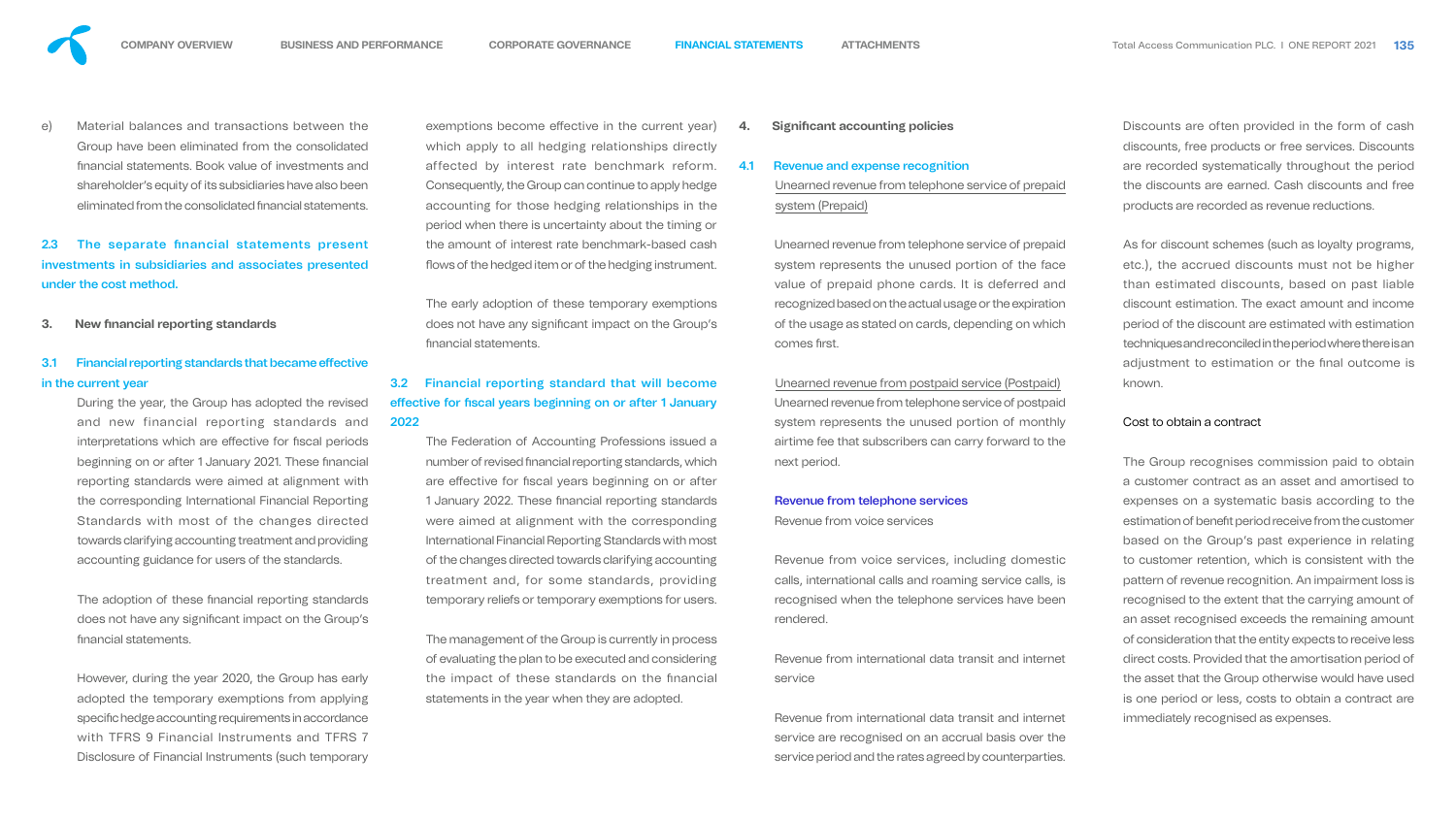

#### Interconnection charge revenues and costs

Interconnection charge revenues derived from the other licensed operators for incoming calls from these operators' networks is recognised on an accrual basis at the rates stipulated in the agreements.

Costs of interconnection charges paid to the other licensed operators for outgoing calls to these operators' networks are recognised on an accrual basis at the rates stipulated in the agreements.

## Revenue from sales of telephone sets and starter kits

Sales of goods are recognised at the point in time when control of the asset is transferred to the customer. Sales are the invoiced value, excluding value added tax, of goods supplied after deducting discounts.

Revenue arrangements with multiple deliverables are allocated between the element in proportion to the delivered products and the obligations to be performed in providing services that are included in the contract using the basis of standalone selling prices of different products or services as obligated in the contract.

Revenue from Reference Access Offer derived from other operators in compensation of the utilisation of the Group's network elements is recognised on an accrual basis at the rates stipulated in the agreements.

## Revenue from Reference Infrastructure Sharing Offer

Revenue from Reference Infrastructure Sharing Offer derived from other mobile operators in compensation of the utilisation of the Group's telecommunication infrastructure is recognised on an accrual basis at the rates stipulated in the agreements.

The recognised revenue which is not yet due per the contracts has been presented under the caption of "Contract asset" in the statement of nancial position. The amounts recognised as contract assets are reclassified to other receivables when the Company's and its subsidiaries' right to consideration is unconditional.

> Interest income is calculated using the effective interest method and recognised on an accrual basis. The effective interest rate is applied to the gross carrying amount of a financial asset, unless the nancial assets subsequently become credit-impaired when it is applied to the net carrying amount of the nancial asset (net of the expected credit loss allowance).

#### **Dividends**

Interest expense from financial liabilities at amortised cost is calculated using the effective interest method and are recognised on an accrual basis.

The obligation to provide to a customer for which the Group has received from the customer is presented under the caption of "Contract liability" in the statement of financial position. Contract liabilities are recognised as revenue when the Company and its subsidiaries perform under the contract.

#### Revenue from Reference Access Offer

Inventories are finished goods valued at the lower of cost (under the weighted average method) and net realisable value.

## Other operating income

Other operating income are recognised when the economic benefit flows to the entity and the earnings process is complete. Revenues are shown excluding of value added tax.

#### Interest income

Dividends are recognised when the right to receive the dividends is established.

#### Finance cost

### 4.2 Cash and cash equivalents

Cash and cash equivalents consist of cash in hand and at banks, and all highly liquid investments with an original maturity of three months or less and not subject to withdrawal restrictions.

#### 4.3 Inventories

#### 4.4 Investments in subsidiaries and associate

- a) Investment in associate is accounted for in the consolidated financial statements using the equity method.
- b) Investments in subsidiaries and associate are accounted for in the separate financial statements using the cost method net of allowance for impairment loss (if any).







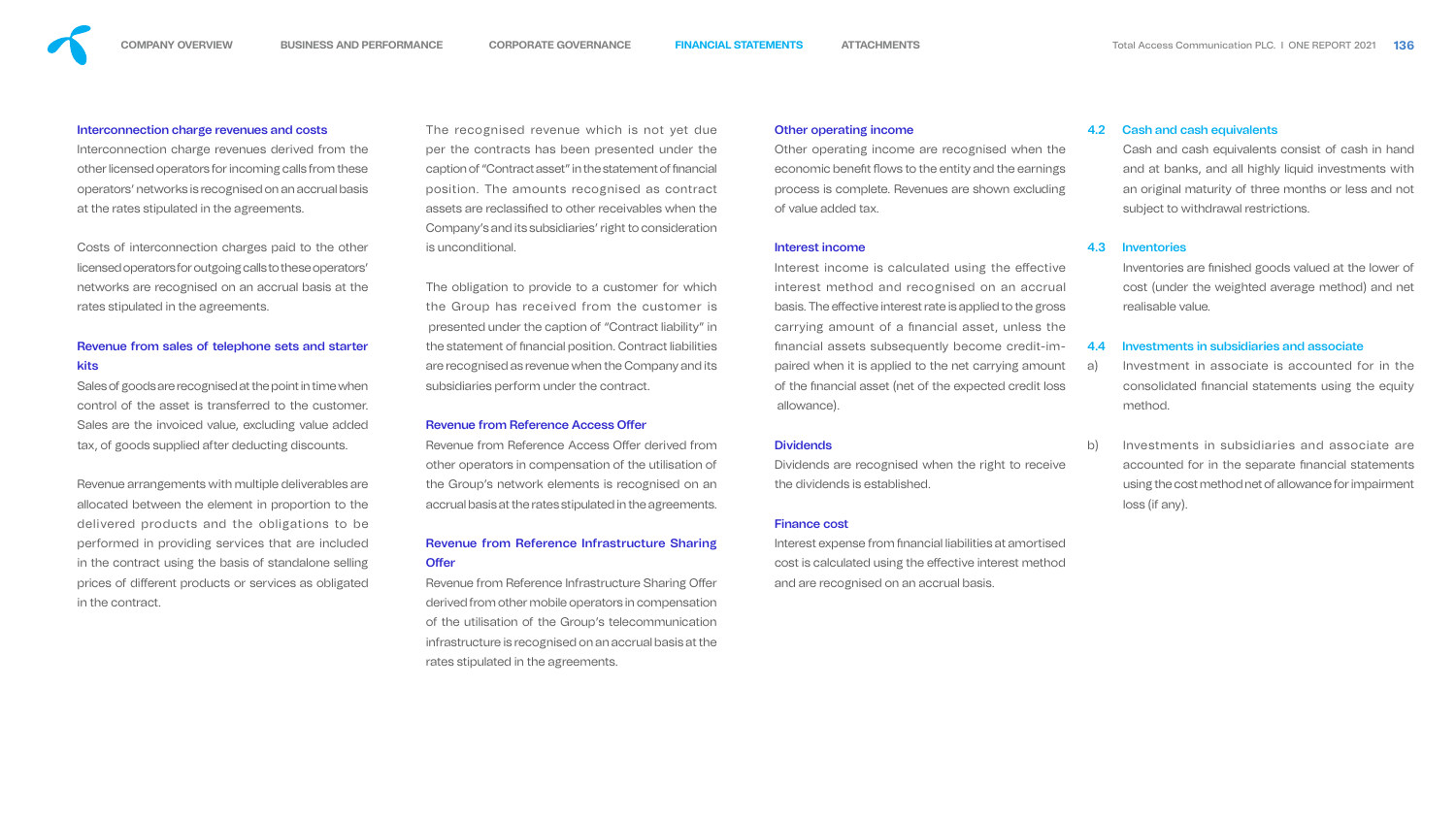Land is stated at cost. Buildings and equipment are stated at cost less accumulated depreciation and allowance for loss on impairment of assets (if any). The cost of an asset comprises its purchase price and any directly attributable costs of bringing the asset to working condition for its intended use. Expenditures for additions, improvements and renewals are capitalised, while expenditures for maintenance and repairs are charged to profit or loss.

#### 4.5 Property, plant and equipment/depreciation

Depreciation of buildings and equipment is calculated by reference to their costs on a straight-line basis over the following estimated useful lives:

An item of property, plant and equipment is derecognised upon disposal or when no future economic benefits are expected from its use or disposal. Any gain or loss arising on disposal of an asset (calculated as the difference between the net disposal proceeds and the carrying amount of the asset) is included in profit or loss when the asset is derecognised.

| ()thers                                                   | 5 years             |
|-----------------------------------------------------------|---------------------|
| Advertising and communication equipment                   | $2 - 5$ years       |
| Machinery and equipment                                   | 3 years and 5 years |
| Furniture, fixtures and office equipment                  | 5 years             |
| Telephone transmission station improvements               | 20 years            |
| Equipment for mobile telecommunication services operation | 3 - 15 years        |
| Leasehold improvements                                    | $5 - 12$ years      |
| Buildings and office improvements                         | $5 - 20$ years      |

Depreciation is included in determining income.

No depreciation is provided for land, building in progress, work in progress and equipment under installation.

#### 4.6 Borrowing costs

Borrowing costs directly attributable to the acquisition, construction or production of an asset that necessarily takes a substantial period of time to get ready for its intended use or sale are capitalised as part of the cost of the respective assets. All other borrowing costs are expensed in the period they are incurred. Borrowing costs consist of interest and other costs that an entity incurs in connection with the borrowing of funds.

#### 4.7 Leases

At inception of contact, the Group assesses whether a contract is, or contains, a lease. A contract is, or contains, a lease if the contract conveys the right to control the use of an identified asset for a period of time in exchange for consideration.

The Group assesses the lease term for the non-cancellable period as stipulated in lease contract or the remaining period of active leases together with any period covered by an option to extend the lease if it is reasonably certain to be exercised or any periods covered by an option to terminate the lease if it is reasonably certain not to be exercise by considering the effect of changes in technology and/or the other circumstance relating to the extension of the lease term.

#### 4.7.1 The Group as a lessee

The Group applies a single recognition and measurement approach for all leases, except for short-term leases and leases of low-value assets. At the commencement date of the lease (i.e. the date the underlying asset is available for use), the Group recognises right-of-use assets representing the right to use the underlying assets and lease liabilities based on lease liabilities based on lease payments.

#### a) Right-of-use assets

Right-of-use assets are measured at cost, less any accumulated depreciation, any accumulated impairment losses, and adjusted for any remeasurement of lease liabilities. The cost of right-of-use assets includes the amount of lease liabilities initially recognised, initial direct costs incurred, and lease payments made at or before the commencement date of the lease less any lease incentives received.

The cost of right-of-use assets also includes an estimate of costs to be incurred by the lessee in dismantling and removing the underlying asset, restoring the site on which it is located or restoring the underlying asset to the condition required by the terms and conditions of the lease.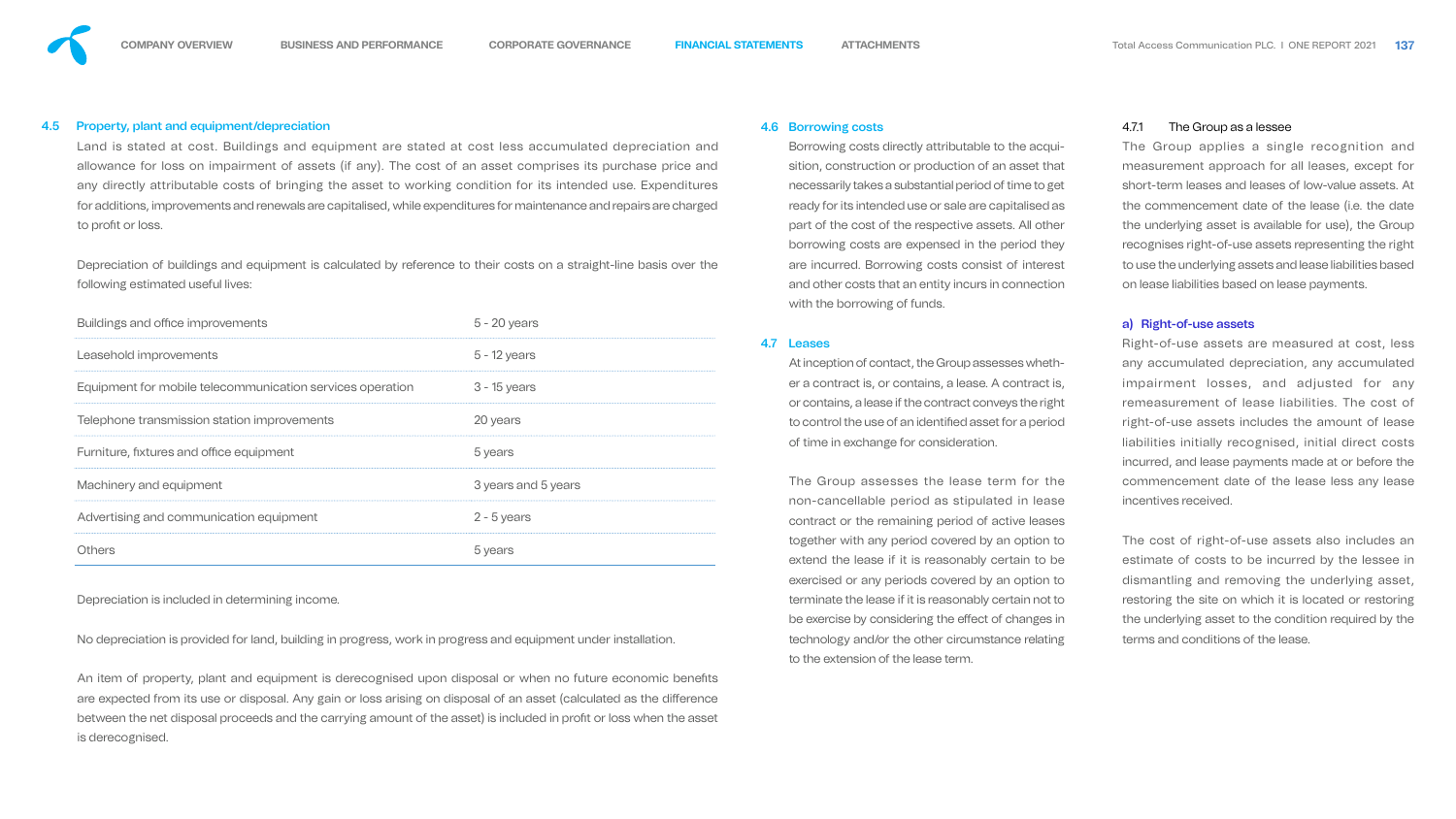Depreciation of right-of-use assets are calculated by reference to their costs on a straight-line basis over the shorter of their estimated useful lives and the lease term, as follows:

Right-of-use assets - cost of each spectrum license for International Mobile Telecommunication in the Frequency Band 700 MHz, 900 MHz, 1800 MHz, 2.1 GHz and 26.0 GHz was capitalised, with its value measured at the cash equivalent price based on the present value of the installments. The difference between the total payment to be made and the cash equivalent price is recognised as a finance cost over the license fee payment period.

| Land for tower                                                    | 3 years, plus renewal option reasonably<br>certain to be exercised |
|-------------------------------------------------------------------|--------------------------------------------------------------------|
| Space on tower under agreement with CAT (currently known as "NT") | 8 years or remaining period of contract                            |
| Office buildings                                                  | 3 years                                                            |
| Customer service center                                           | 3 years, plus renewal option reasonably<br>certain to be exercised |
| Vehicle                                                           | $2 - 3$ years                                                      |
| Space on towers under infrastructure sharing and access offer     | 3 years, plus renewal option reasonably<br>certain to be exercised |

#### b) Right-of-use assets - cost of spectrum licenses

Depreciation is calculated by reference to cost on a straight-line basis over the term of the license.

### c) Lease liabilities

Lease liabilities are measured at the present value of the lease payments to be made over the lease term. The lease payments include fixed payments less any lease incentives receivable, and amounts expected to be payable under residual value guarantees. Moreover, the lease payments include the exercise price of a purchase option reasonably certain to be exercised by the Group and payments of penalties for terminating the lease, if the lease term reflects the Group exercising an option to terminate. Variable lease payments that do not depend on an index or a rate are recognised as expenses in the period in which the event or condition that triggers the payment occurs.

A lease is classified as an operating lease if it does not transfer substantially all the risks and rewards incidental to ownership of an underlying asset to a lessee. Lease receivables from operating leases is recognised as income in profit or loss on a straight-line basis over the lease term. Initial direct costs incurred in obtaining an operating lease are added to the carrying amount of the underlying assets and recognised as an expense over the lease term on the same basis as the lease income.

In calculating the present value of lease payments, the Group uses its incremental borrowing rate, which is determined by referring to the government bond yield adjusted with risk premium depending on the lease term, at the lease commencement date if the interest rate implicit in the lease is not readily determinable. After the commencement date, the amount of lease liabilities is increased to reflect the accretion of interest and reduced for the lease payments made. In addition, the carrying amount of lease liabilities is remeasured if there is a change in the lease term, a change in the lease payments or a change in the assessment of an option to purchase the underlying asset.

#### d) Short-term leases and leases of low-value assets

A lease that has a lease term less than or equal to 12 months from commencement date or a lease of low-value assets is recognised as expenses on a straight-line basis over the lease term.

#### e) Sale and leaseback transactions

The Group measures the right-of-use asset arising from the leaseback at the proportion of the previous carrying amount of the asset that relates to the right of use retained by the Group. Accordingly, the Group recognises only the amount of any gain or loss that relates to the rights transferred to the lessor.

If the fair value of the consideration for the sale of an asset lower than the fair value of the asset, the difference is accounted for as a prepayment of lease payments to measure the sale proceeds at fair value.

### 4.7.2 The Group as a lessor Finance leases

A lease that transfers substantially all the risks and rewards incidental to ownership of an underlying asset to a lessee is classified as finance leases. As at the commencement date, an asset held under a finance lease is recognised as a receivable at an amount equal to the net investment in the lease or the present value of the lease payments receivable and any unguaranteed residual value. Subsequently, finance income is recognised over the lease term to reflect a constant periodic rate of return on the net investment in the lease.

#### Operating leases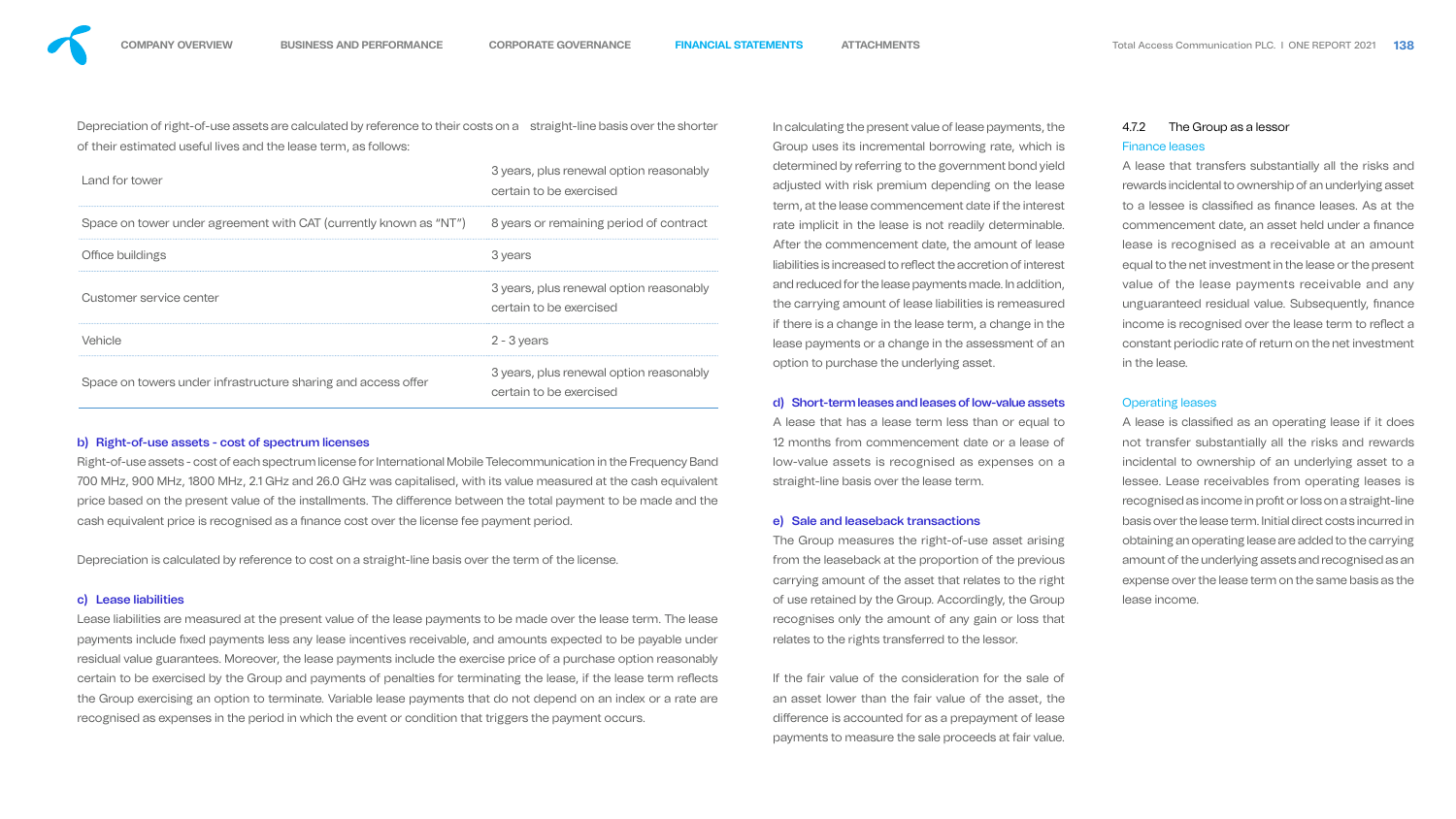

#### Sub lease

In sublease transactions for which an underlying asset is subleased by the Group to a third party, and the head lease between the head lessor and the Group remains in effect, the Group classifies the sublease as a finance lease or an operating lease with reference to the right-of-use asset arising from the head lease, rather than with reference to the underlying asset that is the subject of the lease.

If the Group enters into two or more contracts at or near the same time with the same counterparty, these contracts are leases and they are negotiated as a package with an overall commercial objective, the Group combines the contracts and accounts for them as a single contract.

Intangible assets with finite lives are amortised on the straight-line basis over the economic useful life and tested for impairment whenever there is an indication that the intangible asset may be impaired. The amortisation period and the amortisation method of such intangible assets are reviewed at least at each nancial year end. The amortisation expense is charged to profit or loss.

Amortisation is calculated by reference to cost on a straight-line basis over the expected future period of economic benefit of each type of intangible asset.

#### 4.8 Intangible assets and amortisation

Intangible assets acquired through business combinations are initially recognised at their fair value on the date of business acquisition. Intangible assets acquired in other cases are recognised at cost.

Following the initial recognition, the intangible assets are carried at cost less any accumulated amortisation and any accumulated impairment losses (if any).

future cash flows are discounted to their present value using a pre-tax discount rate that reflects current market assessments of the time value of money and the risks specific to the asset. In determining fair value less costs to sell, an appropriate valuation model is used. These calculations are corroborated by a valuation model that, based on information available, reflects the amount that the Group could obtain from the disposal of the asset in an arm's length transaction between knowledgeable, willing parties, after deducting the costs of disposal.

An impairment loss is recognised in profit or loss.

In the assessment of asset impairment if there is any indication that previously recognised impairment losses may no longer exist or may have decreased, the Group estimates the asset's recoverable amount. A previously recognised impairment loss is reversed only if there has been a change in the assumptions used to determine the asset's recoverable amount since the last impairment loss was recognised. The increased carrying amount of the asset attributable to a reversal of an impairment loss shall not exceed the carrying amount that would have been determined had no impairment loss been recognised for the asset in prior years. Such reversal is recognised in profit or loss.

#### 4.9 Related party transactions

Related parties comprise individuals or enterprises that control, or are controlled by, the Company, whether directly or indirectly, or which are under common control with the Company.

They also include associated companies and individuals or enterprises which directly or indirectly own a voting interest in the Company that gives them significant influence over the Company, key management personnel, directors, and officers with authority in the planning and direction of the Company's operations.

#### 4.10 Impairment of non-financial assets

At the end of each reporting period, the Group performs impairment reviews in respect of the property, plant and equipment, right-of-use assets - cost of spectrum licenses, other related right-of-use assets and other intangible assets whenever events or changes in circumstances indicate that an asset may be impaired. An impairment loss is recognised when the recoverable amount of an asset, which is the higher of the asset's fair value less costs to sell and its value in use, is less than the carrying amount. In determining value in use, the estimated

#### 4.11 Income tax

Income tax expense represents the sum of corporate income tax currently payable and deferred tax.

#### Current tax

Current income tax is provided in the accounts at the amount expected to be paid to the taxation authorities, based on taxable profits determined in accordance with tax legislation.

#### Deferred tax

Deferred income tax is provided on temporary differences between the tax bases of assets and liabilities and their carrying amounts at the end of each reporting period, using the tax rates enacted at the end of the reporting period.

The Group recognises deferred tax liabilities for all taxable temporary differences while they recognise deferred tax assets for all deductible temporary differences and tax losses carried forward to the extent that it is probable that future taxable profit will be available against which such deductible temporary differences and tax losses carried forward can be utilised.

At each reporting date, the Group reviews and reduce the carrying amount of deferred tax assets to the extent that it is no longer probable that sufficient taxable profit will be available to allow all or part of the deferred tax asset to be utilised.

The Group records deferred tax directly to shareholders' equity if the tax relates to items that are recorded directly to shareholders' equity.

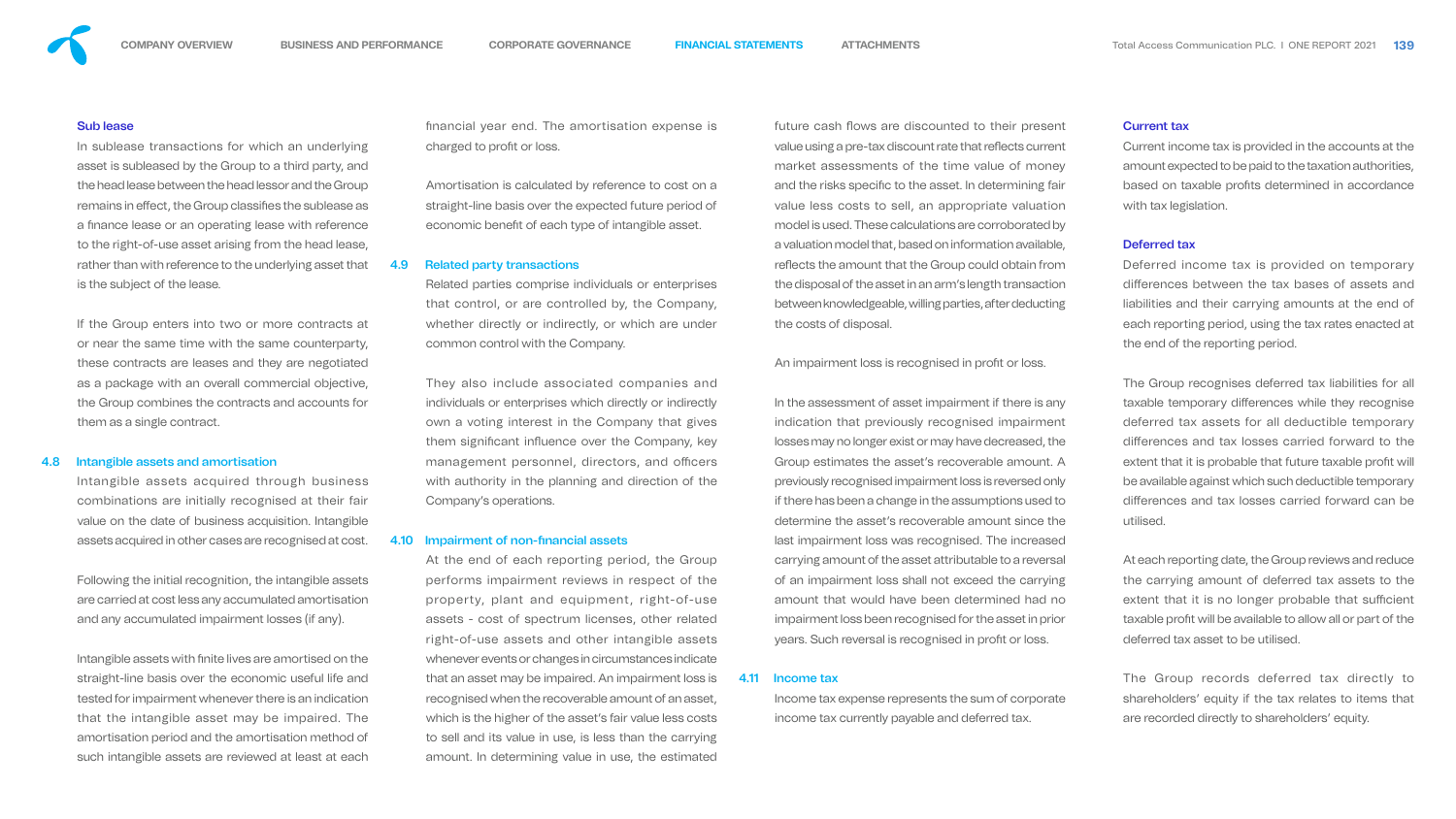#### 4.12 Employee benefits

#### Short-term employee benefits

Salaries, wages, bonuses and contributions to the social security fund are recognised as expenses when incurred.

#### Post-employment benefits

#### Defined contribution plans

The Group has obligations in respect of the severance payments it must make to employees upon retirement under labor law. The Group treats these severance payment obligations as a defined benefit plan.

The Group and their employees have jointly established a provident fund. The fund is monthly contributed by employees and by the Group. The fund's assets are held in a separate trust fund and the Group's contributions are recognised as expenses when incurred.

#### Defined benefit plans

The obligation under the defined benefit plan is determined by a professionally qualified independent actuary based on actuarial techniques, using the projected unit credit method.

Actuarial gains and losses arising from defined benefits plans are recognised immediately in other comprehensive income.

Past service costs are recognized in profit or loss on the earlier of the date of the plan amendment or curtailment and the date that the Company recognizes restructuring-related costs.

The consolidated and separate financial statements are presented in Baht, which is also the Group's functional currency.

The Group initially measures financial assets at its fair value plus, in the case of financial assets that are not measured at fair value through profit or loss, transaction costs. However, trade receivables, that do not contain a significant financing component are measured at the transaction price as disclosed in the accounting policy relating to revenue recognition.

#### Classification and measurement of financial assets

#### 4.13 Foreign currencies

Financial assets are classified, at initial recognition, as to be subsequently measured at amortised cost, fair value through other comprehensive income ("FVOCI"), or fair value through profit or loss ("FVTPL"). The classification of financial assets at initial recognition is driven by the Group's business model for managing the financial assets and the contractual cash flows characteristics of the financial assets.

Transactions in foreign currencies are translated into Baht at the exchange rates applying at the date of the transaction. Monetary assets and liabilities denominated in foreign currencies are translated into Baht at the exchange rates applying at the end of reporting period. Gains and losses on exchange are included in determining income.

> The Group measures financial assets at amortised cost if the financial asset is held in order to collect contractual cash flows and the contractual terms of the financial asset give rise on specified dates to cash flows that are solely payments of principal and interest on the principal amount outstanding.

> Financial assets at amortised cost are subsequently measured using the effective interest rate ("EIR") method and are subject to impairment. Gains and losses are recognised in profit or loss when the asset is derecognised, modified or impaired.

Financial assets measured at FVTPL are carried in the statement of financial position at fair value with net changes in fair value including interest income recognised in profit or loss.

#### 4.14 Provisions

Provisions are recognised when the Group has a present obligation as a result of a past event, it is probable that an outflow of resources embodying economic benefits will be required to settle the obligation, and a reliable estimate can be made of the amount of the obligation.

These financial assets include derivatives, security investments held for trading, equity investments which the Group has not irrevocably elected to classify at FVOCI and financial assets with cash flows that are not solely payments of principal and interest.

Dividends on listed equity investments are recognised as other income in profit or loss.

# Classification and measurement of financial liabilities

Except for derivative liabilities, at initial recognition the Group's financial liabilities are recognised at fair value net of transaction costs and classified as liabilities to be subsequently measured at amortised cost using the EIR method. Gains and losses are recognised in profit or loss when the liabilities are derecognised as well as through the EIR amortisation process. In determining amortised cost, the Group takes into account any fees or costs that are an integral part of the EIR. The EIR amortisation is included in finance costs in profit or loss.

#### 4.15 Financial instruments

The Group may elect to measure financial liabilities at FVTPL if doing so eliminates, or significantly reduces a recognition inconsistency.



### Financial assets at amortised cost

### Financial assets at FVTPL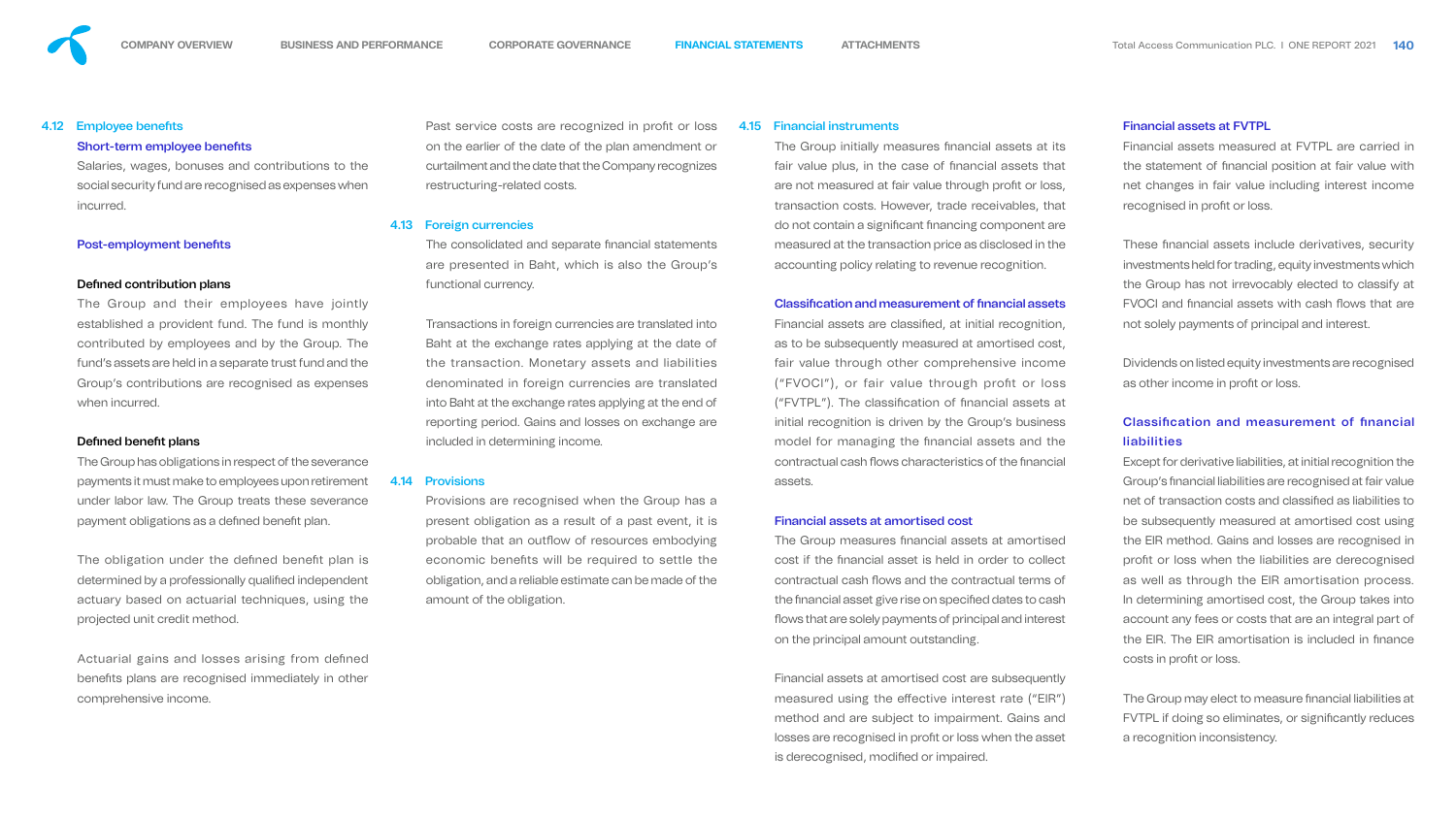A financial asset is written off when there is no reasonable expectation of recovering the contractual cash flows.

#### **Offsetting of financial instruments**

## **Recognition and Derecognition of financial** instruments

The Group recognise or to derecognise of financial assets financial assets on the transaction date which is the date on which the Group has an obligation to buy or sell the asset for the normal purchase or sale of a financial asset.

A financial asset is primarily derecognised when the rights to receive cash flows from the asset have expired or have been transferred and either the Group has transferred substantially all the risks and rewards of the asset.

A financial liability is derecognised when the obligation under the liability is discharged or cancelled or expires. When an existing financial liability is replaced by another from the same lender on substantially different terms, or the terms of an existing liability are substantially modified, such an exchange or modification is treated as the derecognition of the original liability and the recognition of a new liability. The difference in the respective carrying amounts is recognised in the statement of profit or loss.

#### **Impairment of financial assets**

The Group recognises an allowance for expected credit losses ("ECLs") for all debt instruments not held at FVTPL. ECLs are based on the difference between the contractual cash flows due in accordance with the contract and all the cash flows that the Group expects to receive, discounted at an approximation of the original effective interest rate.

The Group considers a significant increase in credit risk to have occurred when contractual payments are more than 30 days past due and considers a financial asset as credit impaired or in default when contractual payments are 90 days past due (the normal credit term is 20 to 90 days). However, in certain cases, the Group may also consider a financial asset to have a significant increase in credit risk and to be in default using other internal or external information, such as credit rating of issuers.

ECLs are calculated based on its historical credit loss experience and adjusted for forward-looking factors specific to the debtors and the economic environment.

Financial assets and financial liabilities are offset and the net amount is reported in the consolidated statement of financial position if there is a currently enforceable legal right to offset the recognised amounts and there is an intention to settle on a net basis, to realise the assets and settle the liabilities simultaneously.

For credit exposures for which there has not been a significant increase in credit risk since initial recognition, ECLs are provided for credit losses that result from default events that are possible within the next 12-months (a 12-month ECL). For those credit exposures for which there has been a significant increase in credit risk since initial recognition, a loss allowance is required for credit losses expected over the remaining life of the exposure (a lifetime ECL).

For the purpose of hedge accounting, hedges are classified as:

For trade receivables and contract assets, the Group applies a simplified approach in calculating ECLs. Therefore, the Group does not track changes in credit risk, but instead recognises a loss allowance based on lifetime ECLs at each reporting date.

> A hedging relationship qualifies for hedge accounting if it meets all of the following hedge effectiveness requirements:



#### 4.16 Derivatives and hedge accounting

The Group uses interest rate swaps as a derivative to hedge its interest rate risks.

Derivatives are initially recognised at fair value on the date on which a derivative contract is entered into and are subsequently remeasured at fair value. The subsequent changes including interest income are recognised in profit or loss. Derivatives are carried as nancial assets when the fair value is positive and as nancial liabilities when the fair value is negative.

Derivative is presented as a non-current asset or a non-current liability if the remaining maturity of the instrument is more than 12 months and it is not due to be realised or settled within 12 months. Other derivatives are presented as current assets or current liabilities.

#### Hedge accounting

- Fair value hedges when hedging the exposure to changes in the fair value of a recognised asset or liability or an unrecognised firm commitment.
- Cash flow hedges when hedging the exposure to variability in cash flows that is either attributable to a particular risk associated with a recognised asset or liability or a highly probable forecast transaction or the foreign currency risk in an unrecognised firm commitment.

At the inception of a hedging relationship, the Group formally designates and documents the hedging relationship to which it wishes to apply hedge accounting and the risk management objective and strategy for undertaking the hedge.

The documentation, at the inception of the hedge and on an ongoing basis, includes identification of the hedging instrument, the hedged item, the nature of the risk being hedged and how the Group will assess whether the hedging relationship meets the hedge effectiveness requirements, including the analysis of sources of hedge ineffectiveness and how the hedge ratio is determined.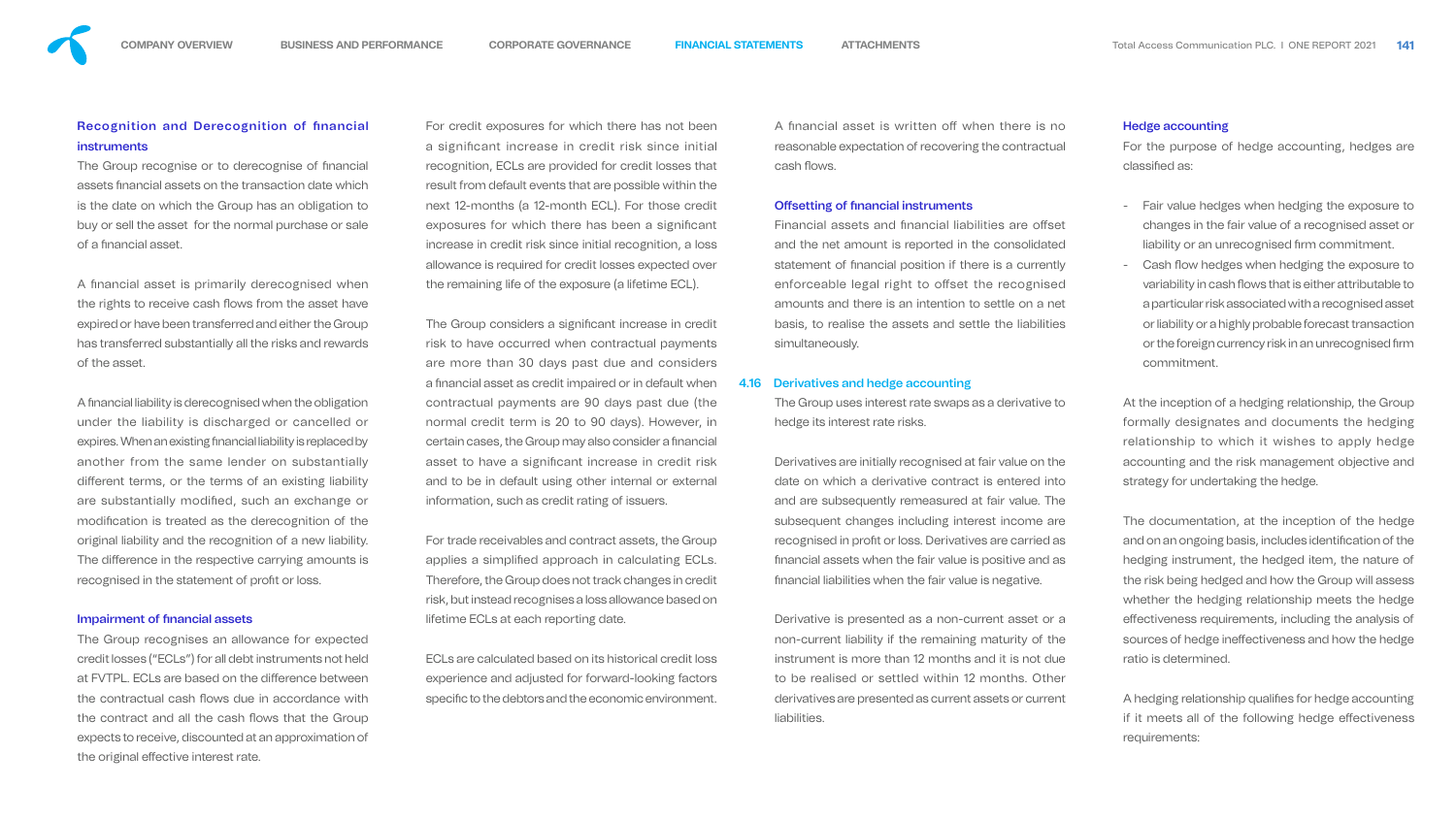The change in the fair value of a hedging instrument is recognised in profit or loss. The change in the fair value of the hedged item attributable to the risk hedged is recorded as part of the carrying value of the hedged item and is also recognised in profit or loss.



- There is 'an economic relationship' between the hedged item and the hedging instrument.
- The effect of credit risk does not 'dominate the value changes' that result from that economic relationship.
- The hedge ratio of the hedging relationship is the same as that resulting from the quantity of the hedged item that the Group actually hedges and the quantity of the hedging instrument that the Group actually uses to hedge that quantity of hedged item.

Any adjustment to the carrying value of fair value hedges relating to items carried at amortised cost, is amortised through profit or loss over the remaining term of the hedge using the effective interest method. The amortisation may begin as soon as an adjustment exists or no later than when the hedged item ceases to be adjusted for changes in its fair value attributable to the risk being hedged. If the hedged item is derecognised, the unamortised fair value is recognised immediately in profit or loss.

Hedges that meet all the qualifying criteria for hedge accounting are accounted for, as described below:

#### Fair value hedges

#### 4.17 Fair value measurement

The preparation of financial statements in conformity with financial reporting standards at times requires management to make subjective judgments and estimates regarding matters that are inherently uncertain. These judgments and estimates affect reported amounts and disclosures and actual results could differ from these estimates. Significant judgments and estimates are as follow:

In identifying performance obligations, the management is required to use judgement regarding whether each promise to deliver goods or services is considered distinct, taking into consideration terms and conditions of the arrangement. In other words, if a good or service is separately identiable from other promises in the contract and if the customer can benefit from it, it is accounted for separately.

Fair value is the price that would be received to sell an asset or paid to transfer a liability in an orderly transaction between buyer and seller (market participants) at the measurement date. The Group applies a quoted market price in an active market to measure their assets and liabilities that are required to be measured at fair value by relevant financial reporting standards. Except in case of no active market of an identical asset or liability or when a quoted market price is not available, the Group measures fair value using valuation technique that are appropriate in the circumstances and maximises the use of relevant observable inputs related to assets and liabilities that are required to be measured at fair value.

In determining the timing of revenue recognition, the management is required to use judgement regarding whether performance obligations are satisfied over time or at a point in time, taking into consideration terms and conditions of the arrangement. The Group recognises revenue over time in the following circumstances:

Where the above criteria are not met, revenue is recognised at a point in time. Where revenue is recognised at a point in time, the management is equired to determine when the performance obligation under the contract is satisfied.

All assets and liabilities for which fair value is measured or disclosed in the financial statements are categorised within the fair value hierarchy into three levels based on categorise of input to be used in fair value measurement as follows:

- **Level 1** Use of quoted market prices in an active market for such assets or liabilities
- Level 2 Use of other observable inputs for such assets or liabilities, whether directly or indirectly
- Level 3 Use of unobservable inputs such as estimates of future cash flows

At the end of each reporting period, the Group determines whether transfers have occurred between levels within the fair value hierarchy for assets and liabilities held at the end of the reporting period that are measured at fair value on a recurring basis.

## **5. Significant accounting judgments and estimates**

# Revenue from contracts with customers

#### Identification of performance obligations

### Determination of timing of revenue recognition

- the customer simultaneously receives and consumes the benefits provided by the entity's performance as the entity performs
- the entity's performance creates or enhances an asset that the customer controls as the asset is created or enhanced; or
- the entity's performance does not create an asset with an alternative use to the entity and the entity has an enforceable right to payment for performance completed to date

### Costs to obtain contracts

The recognition of costs incurred to obtain a contract as an asset requires management to use judgement regarding whether such costs are the incremental costs of obtaining a contract with a customer as well as what amortisation method should be used.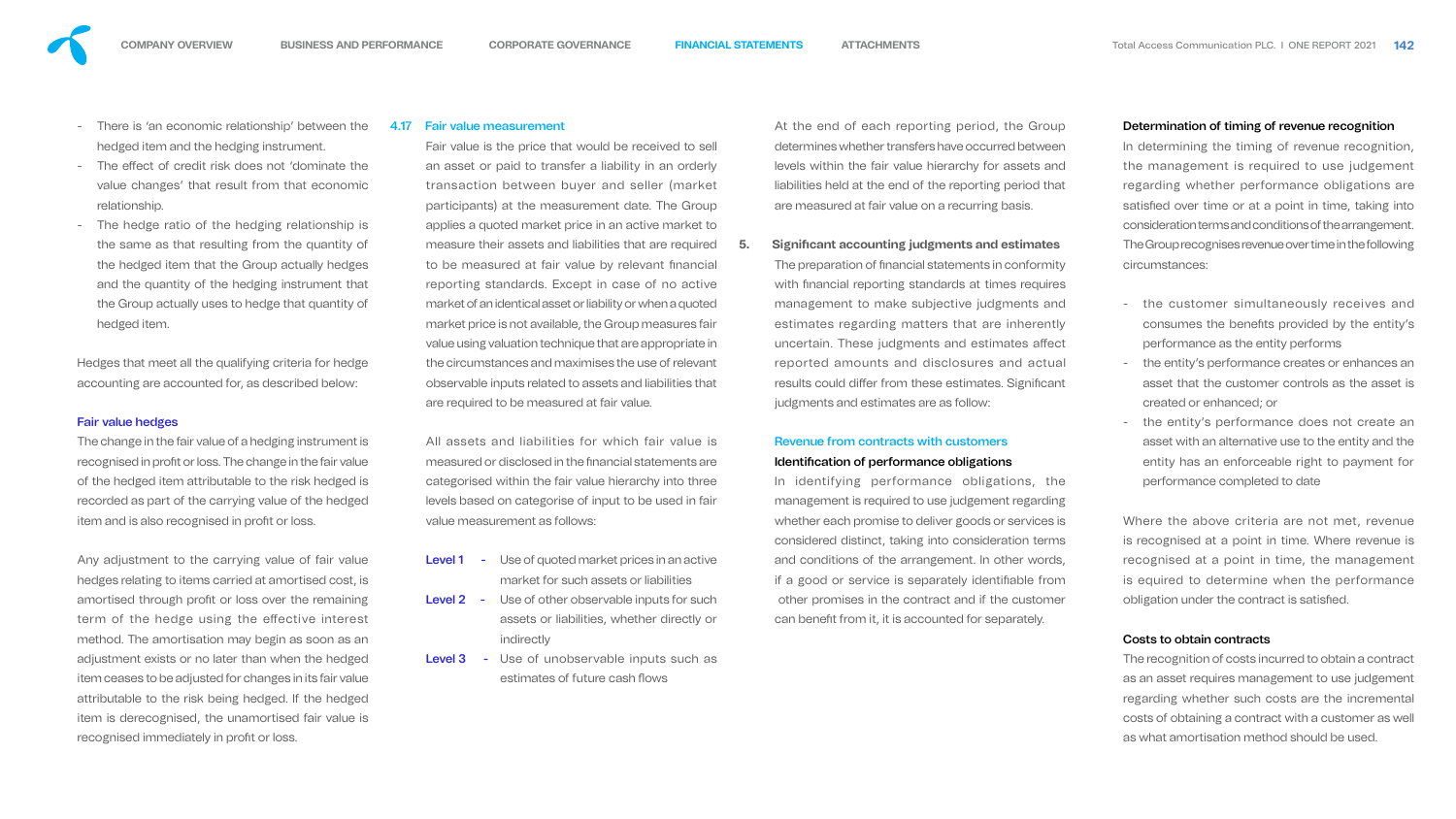## Recognition and derecognition of assets and **liabilities**

In considering whether to recognise or to derecognise assets or liabilities, the management is required to make judgment on whether significant risk and rewards of those assets or liabilities have been transferred, based on their best knowledge of the current events and assessments.

#### **Leases**

## Determining the lease term with extension and termination options - The Group as a lessee

In determining whether a lease is to be classified as an operating lease of finance lease, the management is required to exercise judgement as to whether significant risk and rewards of ownership of the leased asset has been transferred, taking into consideration terms and conditions of the arrangement.

In determining the lease term, the management is required to exercise judgment in assessing whether the Group is reasonably certain to exercise the option to extend or terminate the lease, considering all relevant factors and circumstances that create an economic incentive for the Group to exercise either the extension or termination option. After the commencement date, the Group reassesses the lease term if there is a significant event or change in circumstances that is within its control and affects its ability to exercise or not to exercise the option to extend or to terminate.

#### Lease classification - The Group as a lessor

In determining the fair value of financial instruments recognised in the statement of financial position that are not actively traded and for which quoted market prices are not readily available, the management exercise judgement, using a variety of valuation techniques and models. The input to these models is taken from observable markets, and includes consideration of credit risk, liquidity, correlation and longer-term volatility of financial instruments. Change in assumptions about these factors could affect the fair value recognised in the statement of financial position and disclosures of fair value hierarchy.

In determining depreciation of plant and equipment and right-of-use assets and amortisation of intangible

## Allowance for expected credit losses of trade receivables and contract assets

In determining an allowance for expected credit losses of trade receivables and contract assets, the management needs to make judgement and estimates based upon, among other things, past collection history, aging profile of outstanding debts and the forecast economic condition for groupings of various customer segments with similar credit risks. The Group's historical credit loss experience and forecast economic conditions may also not be representative of whether a customer will actually default in the future.

#### **Fair value of financial instruments**

Indications include significant falls in the market value of assets or the future economic benefits of assets, significant changes in the overall business strategy impacting to the future utilization of assets, significant negative industry or economic trends, significant loss of market share, and significant unfavourable regulatory and court decisions that impact the business.

subject to the review. Events and factors that may significantly affect the estimates include, among others, competitive forces, changes in revenue growth trends, cost structures, changes in discount rates and specific industry or market sector conditions.

## Post-employment benefits under defined benefit plans

# Depreciation of property, plant and equipment and right-of-use assets and amortisation of intangible assets

The obligation under defined benefit plan is determined based on actuarial valuations. Inherent within these calculations are assumptions as to discount rates, future salary incremental rate, mortality rates and other demographic factors. In determining the appropriate discount rate, management selects an interest rate that reflects the current economic situation. The mortality rate is based on publicly available mortality tables for the country. Actual post-retirement costs may ultimately differ from these estimates.

assets, the management is required to make estimates of the useful lives and residual values (if any) and to review useful lives and residual values when there are any changes.

In addition, the property, plant and equipment, right-of-use assets and intangibles assets are subject to impairment if there is an indication they may be impaired, and impairment losses are recorded in the period when it is determined that their recoverable amount is lower than the carrying amount.

The impairment analysis of property, plant and equipment, right-of-use assets and intangible assets requires management to make subjective judgments concerning estimates of cash flows to be generated by the assets or the cash generating units and to choose a suitable discount rate in order to determine the present value of those cash flows. The cash flow estimates are based on currently available information about the operations and require management to make judgments regarding future market conditions and future revenues and expenses relevant to the assets or the cash generating units

#### Deferred tax assets

Deferred tax assets are recognised for temporary difference arising between the tax bases of assets and liabilities and their carrying amounts for financial reporting purposes as at the end of reporting period when it is highly probable that the Group will generate sufficient taxable profits from their future operations to utilise these deferred tax assets. If management need to estimate the amounts of the deferred tax assets that the Group should recognise, they take into account the amount of taxable profit expected in each future period.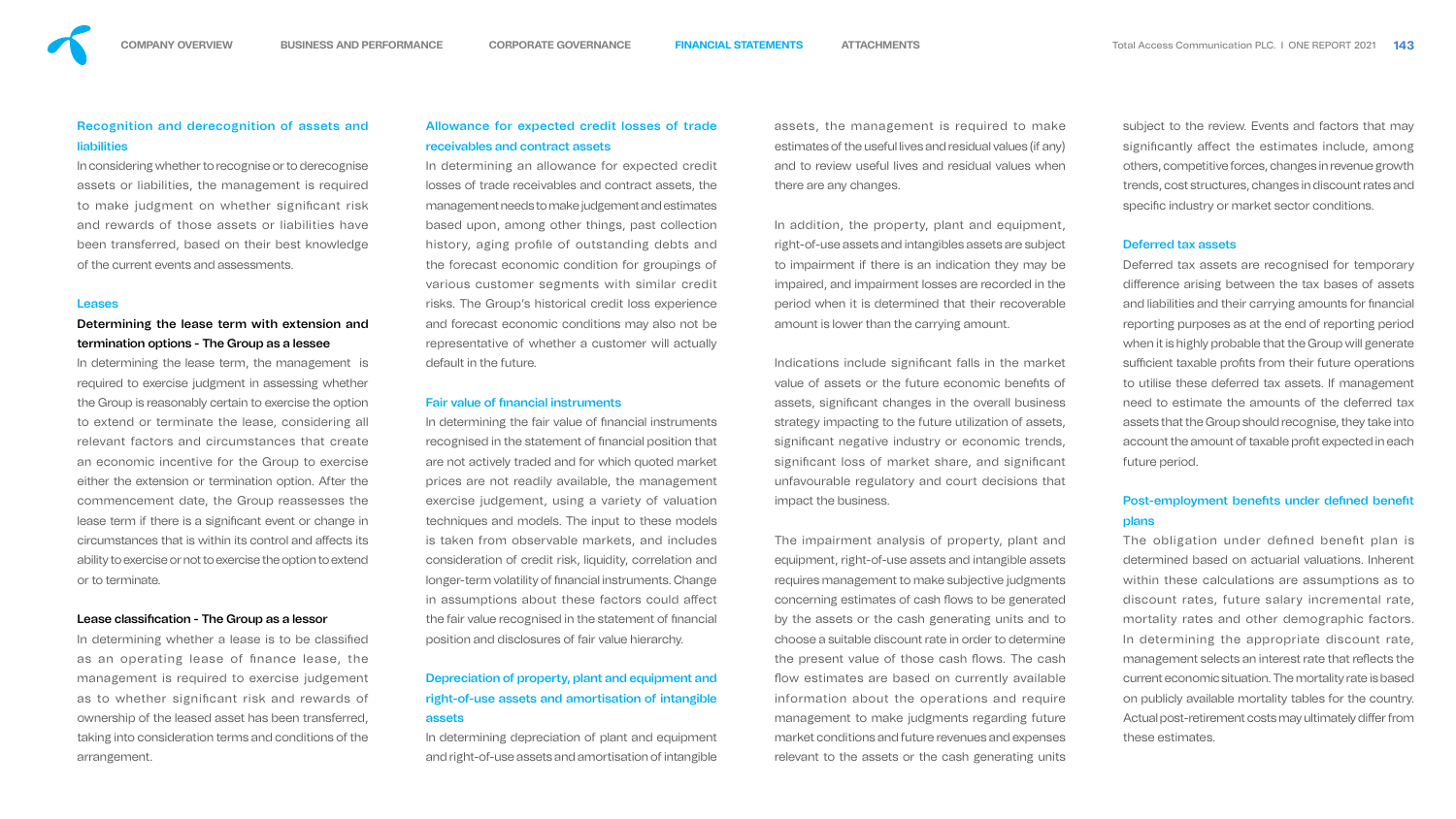#### Assets retirement obligation

Provision for expenses to be incurred with respect to the retirement of networks located on lease area is set by using estimates of the present value of such expenses, based on the average of actual retirement expenses incurred in the past. Such provision is recorded as part of right-of-use assets and amortised over the estimated useful lives. However, the actual amounts incurred may differ from the estimated amounts.

# Commercial disputes, litigation, conformity with rules/regulations in telecommunication industry and uncertainty in tax interpretation

The Group has contingent liabilities as a result of commercial disputes, litigations, claims arising from non-compliance with rules/regulations in the telecommunication industry, and uncertainty in tax interpretation.

As at 31 December 2021, bank deposits in saving accounts and fixed deposits carried interests between 0.01 percent per annum and 0.375 percent per annum (2020: between 0.05 percent per annum and 0.375 percent per annum).

The management used judgment to assess the effect of these matters and this involves evaluating the degree of probability that a loss will be incurred and the management's ability to make a reasonable estimate of the amount of that loss. Changes in the factors used in management's evaluation and unanticipated events may result in actual results differing from the estimates. However, if management believes that no significant loss will result, no related provision are recorded as at the end of reporting period.

# **6. Cash and cash equivalents** (Unit: Thousand Baht)

|                      | <b>Consolidated Financial Statements</b> |           |           | <b>Separate Financial Statements</b> |  |  |  |
|----------------------|------------------------------------------|-----------|-----------|--------------------------------------|--|--|--|
|                      | 2021                                     | 2020      | 2021      | 2020                                 |  |  |  |
| Cash                 | 4,650                                    | 5,311     | 4,650     | 5,311                                |  |  |  |
| <b>Bank deposits</b> | 3,570,838                                | 6,641,731 | 1,250,805 | 2,874,473                            |  |  |  |
| Total                | 3,575,488                                | 6,647,042 | ,255,455  | ,879,784                             |  |  |  |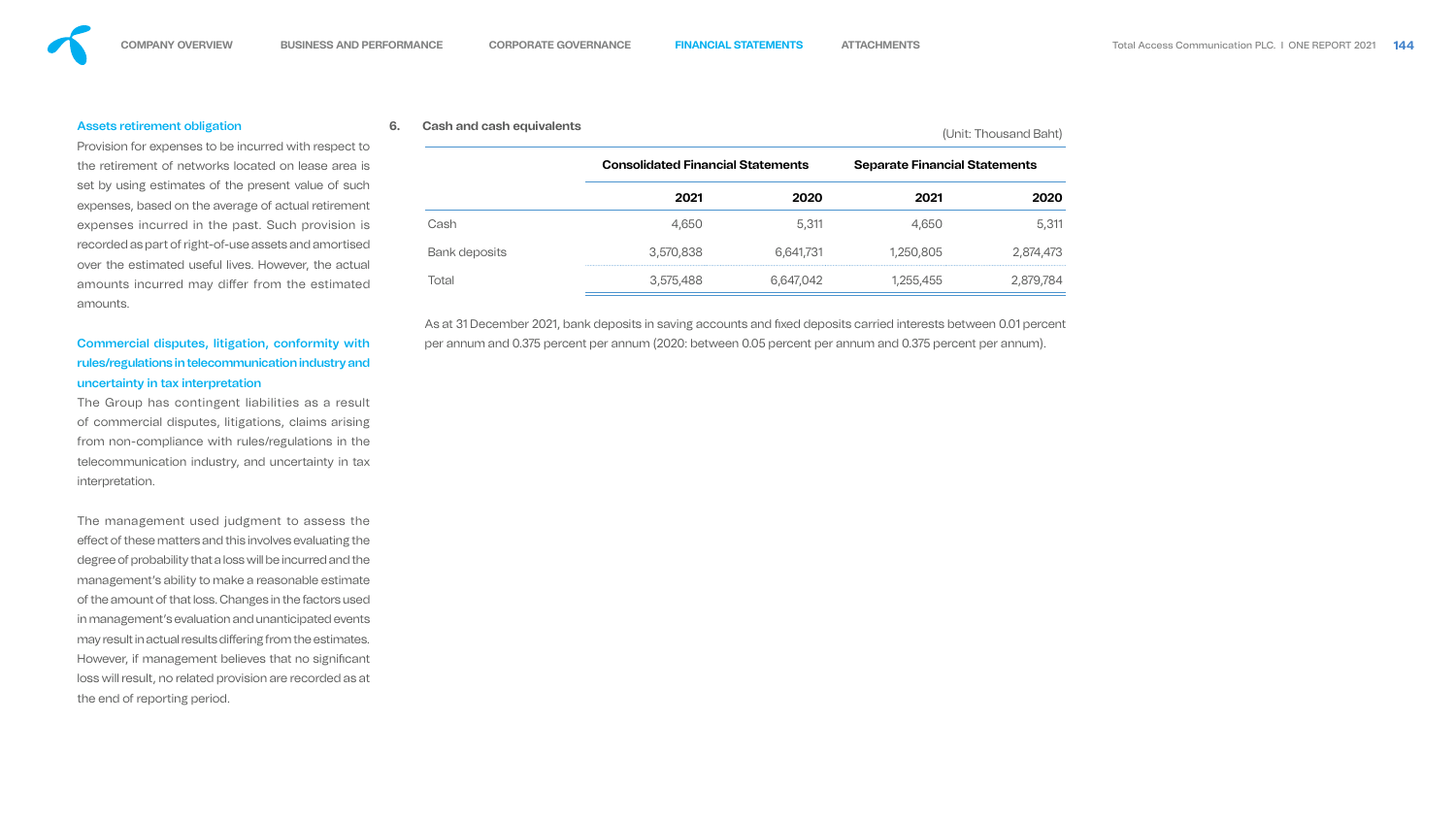| <b>Trade and other receivables</b>                                  |                                                    |                      |                                                | (Unit: Thousand Baht) | Set out below is the movement in the allowance for expected credit losses of trade receivables:                                                    |                                                    |                          |                                         |                       |  |  |  |
|---------------------------------------------------------------------|----------------------------------------------------|----------------------|------------------------------------------------|-----------------------|----------------------------------------------------------------------------------------------------------------------------------------------------|----------------------------------------------------|--------------------------|-----------------------------------------|-----------------------|--|--|--|
|                                                                     | <b>Consolidated</b><br><b>Financial Statements</b> |                      | <b>Separate</b><br><b>Financial Statements</b> |                       |                                                                                                                                                    | <b>Consolidated</b><br><b>Financial Statements</b> |                          | Separate<br><b>Financial Statements</b> | (Unit: Thousand Baht) |  |  |  |
|                                                                     | 2021                                               | 2020                 | 2021                                           | 2020                  |                                                                                                                                                    | 2021                                               | 2020                     | 2021                                    | 2020                  |  |  |  |
| Trade receivables - related parties (Note 8)                        |                                                    |                      |                                                |                       | Beginning balance                                                                                                                                  | 1,387,263                                          | 1,458,499                | 94,504                                  | 187,606               |  |  |  |
| Trade receivables - related parties                                 | 291,087                                            | 296,875              | 1,844,233                                      | 1,880,503             |                                                                                                                                                    |                                                    |                          |                                         |                       |  |  |  |
| Total trade receivables - related parties                           | 291,087                                            | 296,875              | 1,844,233                                      | 1,880,503             | Provision for expected credit losses                                                                                                               | 1,298,617                                          | 1,663,115                | 89                                      |                       |  |  |  |
| <b>Trade receivables - unrelated parties</b>                        |                                                    |                      |                                                |                       | Amount written off                                                                                                                                 | (1,629,233)                                        | (1,628,972)              | (1, 111)                                | (36, 595)             |  |  |  |
| Trade receivables - telephone services                              | 5,499,516                                          | 5,866,198            | 136                                            | 302                   | Amount recovered                                                                                                                                   | (2, 575)                                           | (105, 379)               | (1,875)                                 | (56, 507)             |  |  |  |
| Trade receivables - international                                   |                                                    |                      |                                                |                       | Ending balance                                                                                                                                     | 1,054,072                                          | 1,387,263                | 91,607                                  | 94,504                |  |  |  |
| telephone roaming services<br>Trade receivables - sales of E-Refill | 155,175                                            | 152,957              | 3,495                                          | 10,843                | The aging of the outstanding balances of trade receivables - related parties as at 31 December 2021 and 2020, based<br>on due date, is as follows: |                                                    |                          |                                         | (Unit: Thousand Baht) |  |  |  |
| telephone sets and starter kits<br>Trade receivables - others       | 928,526<br>3,913,299                               | 740,413<br>3,746,968 | 263,705<br>10,949                              | 343,409<br>11,293     |                                                                                                                                                    | <b>Consolidated</b><br><b>Financial Statements</b> |                          | Separate<br><b>Financial Statements</b> |                       |  |  |  |
| Total                                                               | 10,496,516                                         | 10,506,536           | 278,285                                        | 365,847               |                                                                                                                                                    | 2021                                               | 2020                     | 2021                                    | 2020                  |  |  |  |
| Less: Allowance for expected credit losses                          | (1,054,072)                                        | (1,387,263)          | (91,607)                                       | (94, 504)             | Aged on the basis of due dates                                                                                                                     |                                                    |                          |                                         |                       |  |  |  |
| Trade receivables - unrelated parties, net                          | 9,442,444                                          | 9,119,273            | 186,678                                        | 271,343               | Not yet due                                                                                                                                        | 198,012                                            | 293,523                  | 1,229,392                               | 1,332,305             |  |  |  |
| Total trade receivables - net                                       | 9,733,531                                          | 9,416,148            | 2,030,911                                      | 2,151,846             | Past due                                                                                                                                           |                                                    |                          |                                         |                       |  |  |  |
| <b>Other receivables</b>                                            |                                                    |                      |                                                |                       | Up to 1 month                                                                                                                                      | 46,791                                             | 3,352                    | 614,781                                 | 545,278               |  |  |  |
| Other receivables - related parties (Note 8)                        | 7,114                                              | 1,810                | 1,774,522                                      | 3,046,131             | 1 - 3 months                                                                                                                                       | 20,170                                             | $\overline{\phantom{a}}$ | 60                                      | 2,907                 |  |  |  |
| <b>Others</b>                                                       | 509,371                                            | 470,558              | 416                                            | 16,077                | 3 - 6 months                                                                                                                                       | 25,926                                             | $\equiv$                 | $-$                                     | 13                    |  |  |  |
| Total other receivables, net                                        | 516,485                                            | 472,368              | 1,774,938                                      | 3,062,208             | Over 6 months                                                                                                                                      | 188                                                |                          |                                         |                       |  |  |  |
| Total trade and other receivables - net                             | 10,250,016                                         | 9,888,516            | 3,805,849                                      | 5,214,054             | Total trade receivables - related parties                                                                                                          | 291,087                                            | 296,875                  | 1,844,233                               | 1,880,503             |  |  |  |

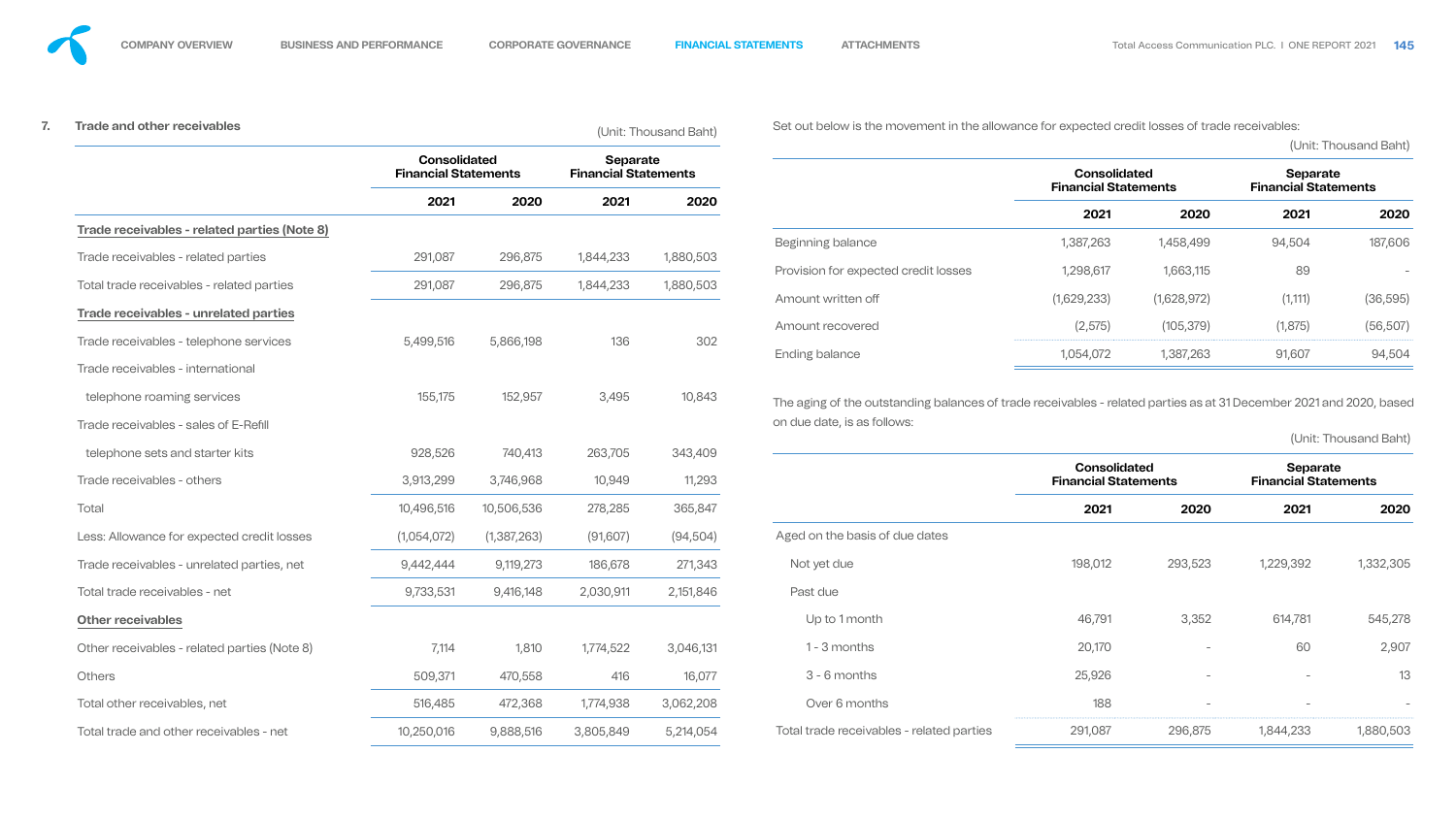| The aging of the outstanding balances of trade receivables - telephone services as at 31 December 2021 and 2020,<br>based on due date, is as follows: |                                                    |               |                                                |                          | The aging of the outstanding balances of trade receivables - international telephone roaming services as at<br>31 December 2021 and 2020, based on due date, is as follows: |                                                    |          |                                                |         |
|-------------------------------------------------------------------------------------------------------------------------------------------------------|----------------------------------------------------|---------------|------------------------------------------------|--------------------------|-----------------------------------------------------------------------------------------------------------------------------------------------------------------------------|----------------------------------------------------|----------|------------------------------------------------|---------|
|                                                                                                                                                       |                                                    |               |                                                | (Unit: Thousand Baht)    |                                                                                                                                                                             |                                                    |          | (Unit: Thousand Baht)                          |         |
|                                                                                                                                                       | <b>Consolidated</b><br><b>Financial Statements</b> |               | <b>Separate</b><br><b>Financial Statements</b> |                          |                                                                                                                                                                             | <b>Consolidated</b><br><b>Financial Statements</b> |          | <b>Separate</b><br><b>Financial Statements</b> |         |
|                                                                                                                                                       | 2021                                               | 2020          | 2021                                           | 2020                     |                                                                                                                                                                             | 2021                                               | 2020     | 2021                                           | 2020    |
| Aged on the basis of due dates                                                                                                                        |                                                    |               |                                                |                          | Aged on the basis of due dates                                                                                                                                              |                                                    |          |                                                |         |
| Not yet due                                                                                                                                           | 3,491,326                                          | 3,423,051     |                                                | $\overline{\phantom{0}}$ | Not yet due                                                                                                                                                                 | 144,085                                            | 143,310  | 2,140                                          | 6,610   |
| Past due                                                                                                                                              |                                                    |               |                                                |                          | Past due                                                                                                                                                                    |                                                    |          |                                                |         |
| Up to 1 month                                                                                                                                         | 724,320                                            | 806,663       |                                                |                          | Up to 1 month                                                                                                                                                               | 930                                                | 1,032    | $\overline{\phantom{a}}$                       |         |
| 1 - 3 months                                                                                                                                          | 297,178                                            | 347,133       |                                                |                          | 1 - 3 months                                                                                                                                                                | 995                                                | 229      | $\overline{\phantom{m}}$                       |         |
| $3 - 6$ months                                                                                                                                        | 321,511                                            | 390,701       |                                                |                          | 3 - 6 months                                                                                                                                                                | 726                                                | 174      | $\overline{\phantom{a}}$                       |         |
| Over 6 months                                                                                                                                         | 665,181                                            | 898,650       | 136                                            | 302                      | Over 6 months                                                                                                                                                               | 8,439                                              | 8,212    | 1,355                                          | 4,233   |
| Total                                                                                                                                                 | 5,499,516                                          | 5,866,198     | 136                                            | 302                      | Total                                                                                                                                                                       | 155,175                                            | 152,957  | 3,495                                          | 10,843  |
| Less: Allowance for expected credit losses                                                                                                            | (932, 756)                                         | (1, 283, 943) | (103)                                          | (114)                    | Less: Allowance for expected credit losses                                                                                                                                  | (8,623)                                            | (7, 563) | (1, 325)                                       | (4,189) |
| Trade receivables - telephone services, net                                                                                                           | 4,566,760                                          | 4,582,255     | 33                                             | 188                      | Trade receivables - international telephone roaming services, net                                                                                                           | 146,552                                            | 145,394  | 2,170                                          | 6,654   |

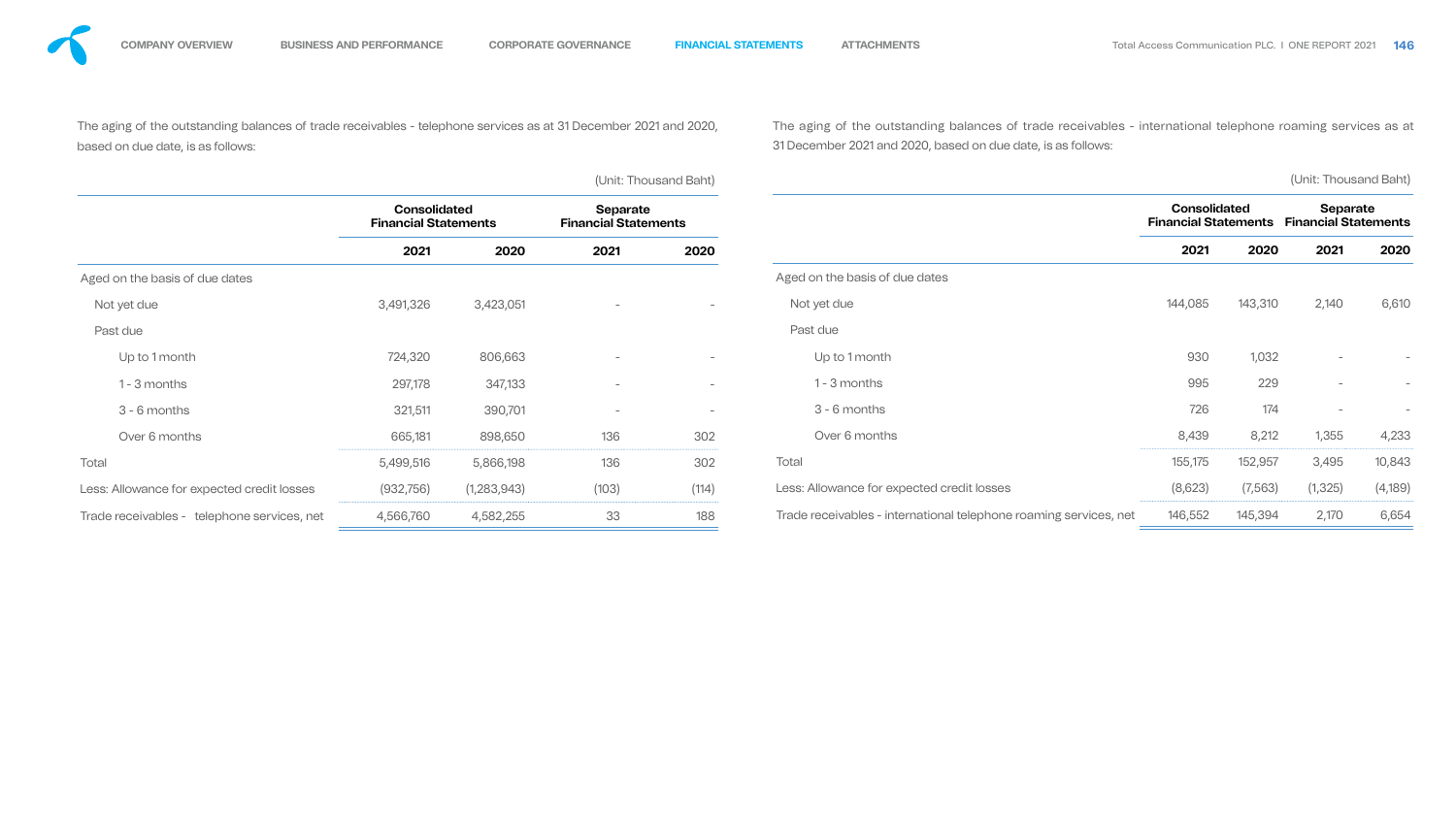| The aging of the outstanding balances of trade receivables - sales of E-Refill, telephone sets and starter kits as at |                                                    | The aging of the outstanding balances of trade receivables - others as at 31 December 2021 and 2020, based on due |                                                |                          |                                            |                                                    |                                         |                          |          |
|-----------------------------------------------------------------------------------------------------------------------|----------------------------------------------------|-------------------------------------------------------------------------------------------------------------------|------------------------------------------------|--------------------------|--------------------------------------------|----------------------------------------------------|-----------------------------------------|--------------------------|----------|
| 31 December 2021 and 2020, based on due date, is as follows:                                                          |                                                    | date, is as follows:<br>(Unit: Thousand Baht)                                                                     |                                                |                          |                                            |                                                    |                                         |                          |          |
|                                                                                                                       | <b>Consolidated</b><br><b>Financial Statements</b> |                                                                                                                   | <b>Separate</b><br><b>Financial Statements</b> |                          |                                            | <b>Consolidated</b><br><b>Financial Statements</b> | Separate<br><b>Financial Statements</b> |                          |          |
|                                                                                                                       | 2021                                               | 2020                                                                                                              | 2021                                           | 2020                     |                                            | 2021                                               | 2020                                    | 2021                     | 2020     |
| Aged on the basis of due dates                                                                                        |                                                    |                                                                                                                   |                                                |                          | Aged on the basis of due dates             |                                                    |                                         |                          |          |
| Not yet due                                                                                                           | 802,059                                            | 517,129                                                                                                           | 174,446                                        | 166,131                  | Not yet due                                | 3,894,783                                          | 3,479,244                               | 8,545                    | 8,857    |
| Past due                                                                                                              |                                                    |                                                                                                                   |                                                |                          | Past due                                   |                                                    |                                         |                          |          |
| Up to 1 month                                                                                                         | 24,744                                             | 121,131                                                                                                           | 817                                            | 88,836                   | Up to 1 month                              | 3,565                                              | 1,319                                   | 64                       | 160      |
| 1 - 3 months                                                                                                          | 8,394                                              | 6,580                                                                                                             | $\overline{\phantom{a}}$                       |                          | 1 - 3 months                               | 9,136                                              | 263,857                                 | 152                      | 25       |
| $3 - 6$ months                                                                                                        | 1,904                                              | 3,840                                                                                                             | $\overline{\phantom{0}}$                       | $\overline{\phantom{a}}$ | 3 - 6 months                               | ⌒                                                  | 216                                     | $\overline{\phantom{0}}$ | 41       |
| Over 6 months                                                                                                         | 91,425                                             | 91,733                                                                                                            | 88,442                                         | 88,442                   | Over 6 months                              | 5,813                                              | 2,332                                   | 2,188                    | 2,210    |
| Total                                                                                                                 | 928,526                                            | 740,413                                                                                                           | 263,705                                        | 343,409                  | Total                                      | 3,913,299                                          | 3,746,968                               | 10,949                   | 11,293   |
| Less: Allowance for expected credit losses                                                                            | (106,880)                                          | (93,412)                                                                                                          | (87,991)                                       | (87,991)                 | Less: Allowance for expected credit losses | (5,813)                                            | (2, 345)                                | (2,188)                  | (2, 210) |
| Trade receivables - sales of E-Refill, telephone sets<br>and starter kits, net                                        | 821,646                                            | 647,001                                                                                                           | 175,714                                        | 255,418                  | Trade receivables - others, net            | 3,907,486                                          | 3,744,623                               | 8,761                    | 9,083    |



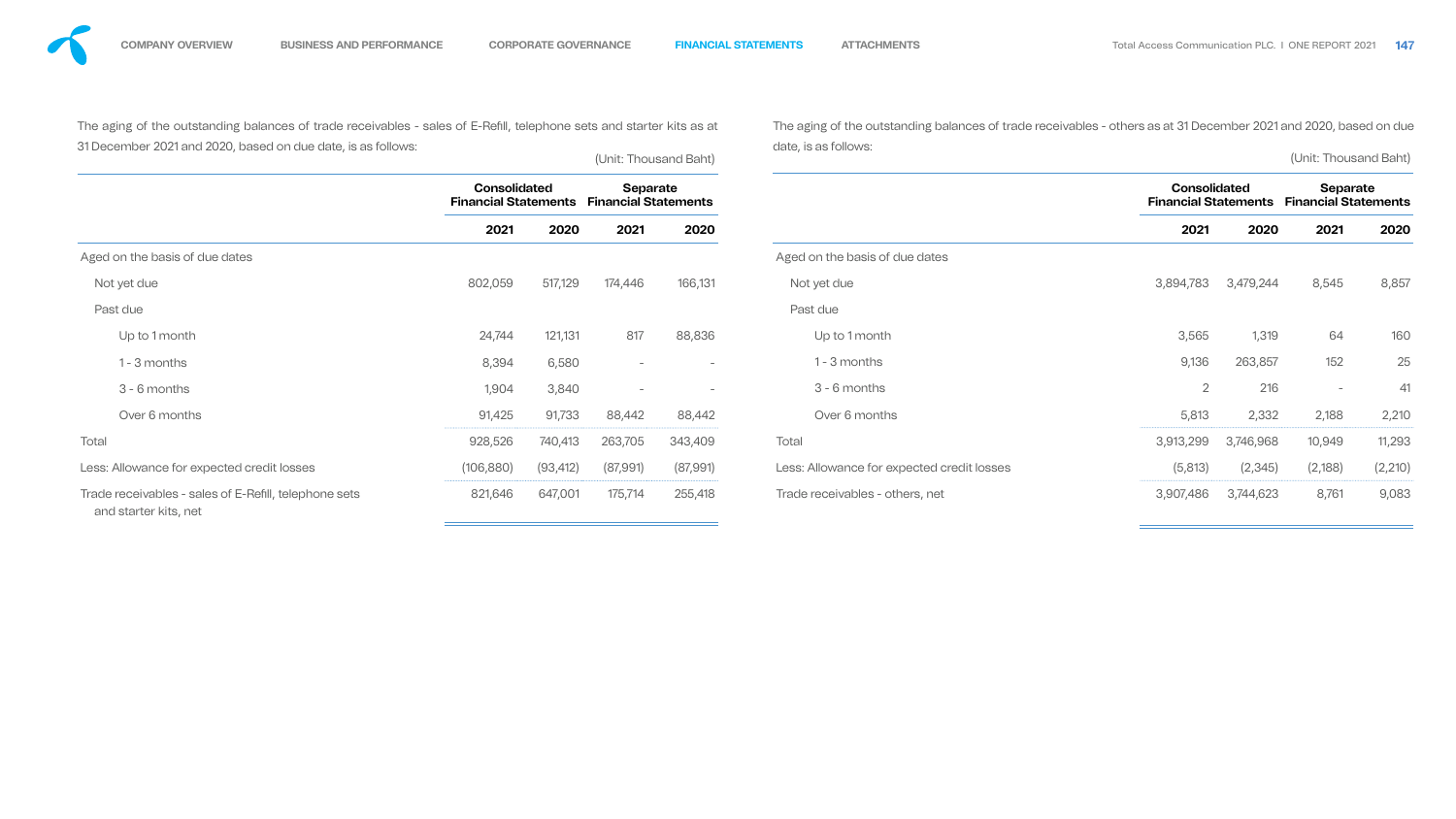**8. Related party transactions**

During the years, the Group had significant business transactions with related parties. Such transactions, which are summarised below, arose in the ordinary course of businesses and were concluded on commercial terms and agreed upon between the Company and those related parties.

#### Transactions with subsidiaries, associated compai

### **Transactions with subsidiaries (eliminated from t**

Service income

Rental and Service expenses

Interest income

Dividend income

Purchase of goods

Sales of assets

**Transactions with associated company: United D** 

Sales of goods

Dividend income

Service expense

| ny and related companies                                     |              |                                                          |        | (Unit: Million Baht)                                     |
|--------------------------------------------------------------|--------------|----------------------------------------------------------|--------|----------------------------------------------------------|
| <b>Consolidated</b><br><b>Financial</b><br><b>Statements</b> |              | <b>Separate</b><br><b>Financial</b><br><b>Statements</b> |        | <b>Transfer pricing policy</b>                           |
| 2021                                                         | 2020         | 2021                                                     | 2020   |                                                          |
| the consolidated financial statements)                       |              |                                                          |        |                                                          |
|                                                              |              | 10,751                                                   | 11,283 | as per agreement                                         |
|                                                              |              | 672                                                      | 705    | as per agreement                                         |
|                                                              |              | 95                                                       | 109    | as per agreement                                         |
|                                                              |              | $\overline{\phantom{a}}$                                 | 2,168  | as declared                                              |
|                                                              |              | 6                                                        | 11     | as agreed price                                          |
|                                                              |              | $\overline{2}$                                           | 56     | as agreed price                                          |
| istribution Business Co., Ltd.                               |              |                                                          |        |                                                          |
| 1,016                                                        | 1,326        | 987                                                      | 1,304  | selling price less a certain<br>margin, as per agreement |
|                                                              | 5            |                                                          | 5      | as declared                                              |
| 54                                                           | 73           | 54                                                       | 73     | as per agreement                                         |
|                                                              |              |                                                          |        |                                                          |
| 6                                                            | 25           |                                                          | (1)    | as per agreement                                         |
| 213                                                          | 136          | 10                                                       | 9      | as per agreement                                         |
| 64                                                           | 95           | 64                                                       | 95     | as per agreement                                         |
| $\mathbf 1$                                                  | $\mathbf{1}$ |                                                          |        | as agreed price                                          |
| 2,544                                                        | 2,331        | 957                                                      | 951    | as per agreement                                         |
| 232                                                          | 688          |                                                          |        | as per agreement                                         |
| 38                                                           | 21           |                                                          |        | as agreed price                                          |
|                                                              |              |                                                          |        |                                                          |

#### **Transactions with other related companies**

International roaming service income

Service income

Sale on right of online refill service

Sales of goods

Service expenses

Service fees for installation of cell site equipment

Purchase of goods

The Company entered into management services agreement with its subsidiaries. The subsidiaries have to pay the fees to the Company as stipulated in the agreement on an annual basis. The fees have already included in the disclosure of transaction with subsidiaries above.

As at 31 December 2021 and 2020, the balances of the accounts between the Company and those related companies are as follows:



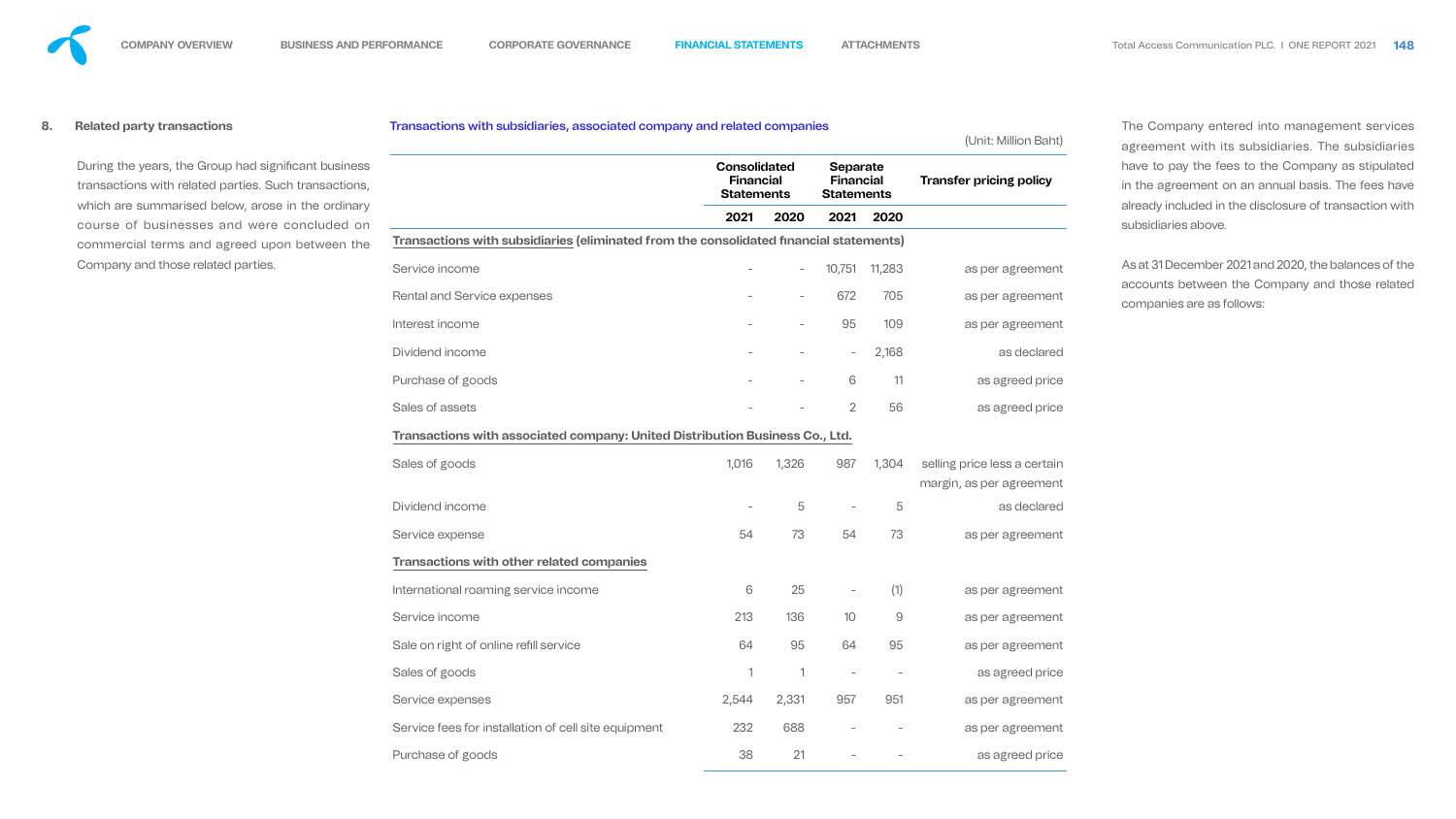(Unit: Thousand Baht)

## **Trade and other receivables - related parties (Note 7)**

### **Trade receivables - related parties**

### **Other receivables - related parties**

### **Loans to subsidiary**

|                                                                                          | <b>Consolidated Financial Statements</b> |                          | <b>Separate Financial Statements</b> |            |
|------------------------------------------------------------------------------------------|------------------------------------------|--------------------------|--------------------------------------|------------|
|                                                                                          | 2021                                     | 2020                     | 2021                                 | 2020       |
| Trade and other receivables - related parties (Note 7)                                   |                                          |                          |                                      |            |
| Trade receivables - related parties                                                      |                                          |                          |                                      |            |
| Subsidiaries                                                                             |                                          |                          | 1,668,586                            | 1,625,481  |
| Associated company (Note 8.1)                                                            | 180,994                                  | 247,695                  | 170,464                              | 242,444    |
| Related companies (1), (2)                                                               | 110,093                                  | 49,180                   | 5,183                                | 12,578     |
| Total trade receivables - related parties                                                | 291,087                                  | 296,875                  | 1,844,233                            | 1,880,503  |
| Other receivables - related parties                                                      |                                          |                          |                                      |            |
| Subsidiaries                                                                             |                                          | $\overline{\phantom{0}}$ | 1,767,692                            | 3,044,449  |
| Related companies (1), (2)                                                               | 7,114                                    | 1,810                    | 6,830                                | 1,682      |
| Total other receivables - related parties                                                | 7,114                                    | 1,810                    | 1,774,522                            | 3,046,131  |
| Total trade and other receivables - related parties                                      | 298,201                                  | 298,685                  | 3,618,755                            | 4,926,634  |
| <b>Loans to subsidiary</b>                                                               |                                          |                          |                                      |            |
| Subsidiary (Note 8.2)                                                                    |                                          | $\sim$                   | 16,500,000                           | 15,000,000 |
| <b>Total loans to subsidiary</b>                                                         |                                          | $\sim$                   | 16,500,000                           | 15,000,000 |
| Trade and other payables - related parties (Note 17)                                     |                                          |                          |                                      |            |
| Trade payables - related parties                                                         |                                          |                          |                                      |            |
| Subsidiaries                                                                             | $\overline{\phantom{0}}$                 |                          | 26,722                               | 19,960     |
| Associated company                                                                       | 9,753                                    | 10,368                   | 9,650                                | 10,243     |
| Related companies (1), (2)                                                               | 542,623                                  | 839,928                  | 392                                  | 751        |
| Total trade payables - related parties                                                   | 552,376                                  | 850,296                  | 36,764                               | 30,954     |
| Other payables - related parties                                                         |                                          |                          |                                      |            |
| Subsidiaries                                                                             | $\overline{\phantom{0}}$                 |                          | 848,288                              | 655,654    |
| Related companies (1), (2)                                                               | 301,867                                  | 321,475                  | 143,945                              | 232,638    |
| Total other payables - related parties                                                   | 301,867                                  | 321,475                  | 992,233                              | 888,292    |
| Total trade and other payables - related parties Relationship with the related companies | 854,243                                  | 1,171,771                | 1,028,997                            | 919,246    |













### **Trade and other payables - related parties (Note 17)**

### **Trade payables - related parties**

### **Other payables - related parties**

(1) Common ultimated shareholder

(2) Common directors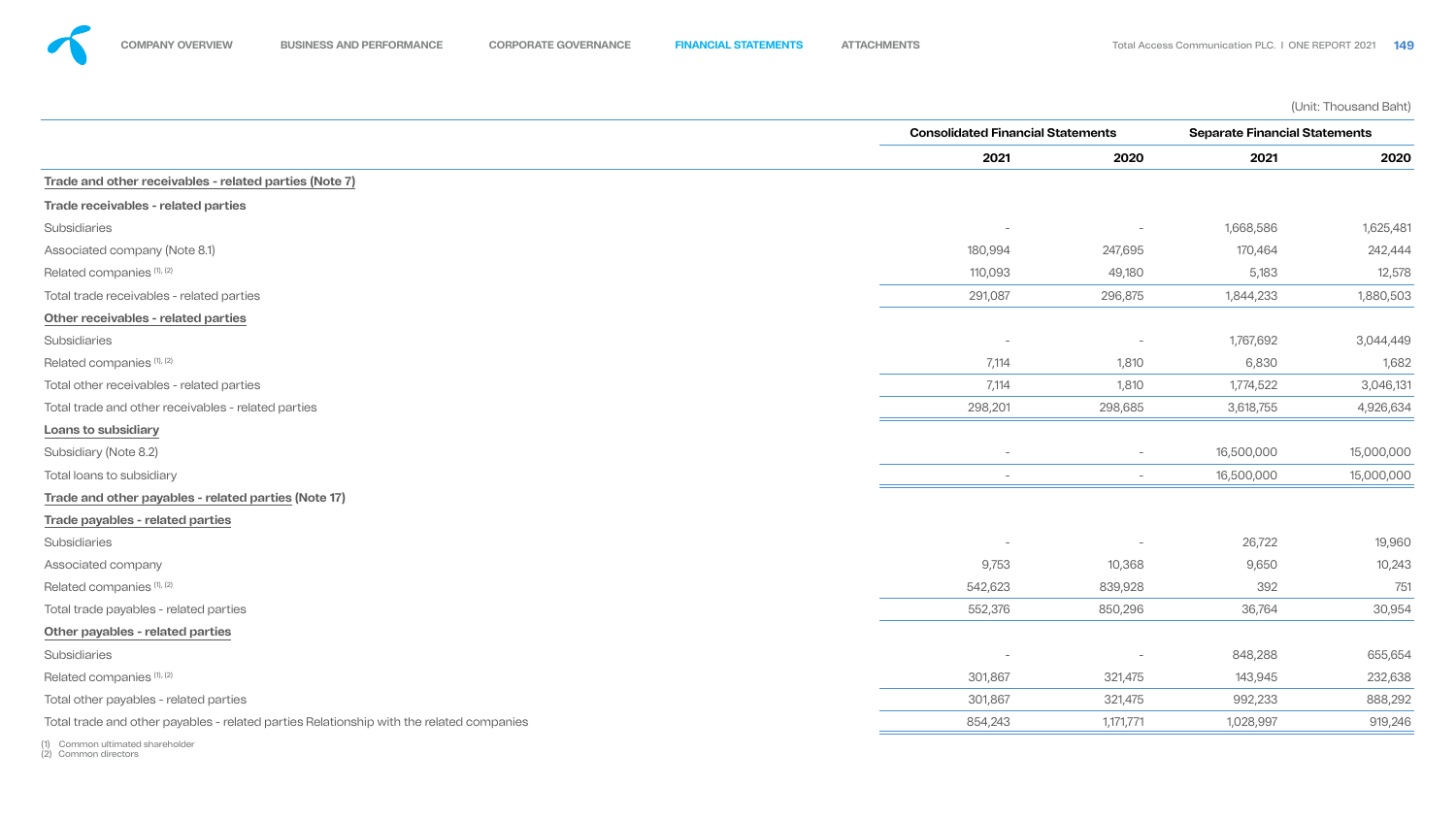|         |         |                                                               |         | 8.2                                                                                                                                                                                         |                      |                                                                     |                        |                                                                                                                                                                                                                                                                                                                                                                                                                                                                                                                         |
|---------|---------|---------------------------------------------------------------|---------|---------------------------------------------------------------------------------------------------------------------------------------------------------------------------------------------|----------------------|---------------------------------------------------------------------|------------------------|-------------------------------------------------------------------------------------------------------------------------------------------------------------------------------------------------------------------------------------------------------------------------------------------------------------------------------------------------------------------------------------------------------------------------------------------------------------------------------------------------------------------------|
|         |         |                                                               |         |                                                                                                                                                                                             |                      |                                                                     |                        |                                                                                                                                                                                                                                                                                                                                                                                                                                                                                                                         |
|         |         |                                                               |         |                                                                                                                                                                                             |                      |                                                                     |                        |                                                                                                                                                                                                                                                                                                                                                                                                                                                                                                                         |
| 2021    | 2020    | 2021                                                          | 2020    |                                                                                                                                                                                             |                      |                                                                     |                        |                                                                                                                                                                                                                                                                                                                                                                                                                                                                                                                         |
|         |         |                                                               |         |                                                                                                                                                                                             |                      |                                                                     |                        | (Unit: Thousand Baht)                                                                                                                                                                                                                                                                                                                                                                                                                                                                                                   |
| 146,744 | 246,243 | 138,312                                                       | 242,444 |                                                                                                                                                                                             |                      |                                                                     |                        |                                                                                                                                                                                                                                                                                                                                                                                                                                                                                                                         |
| 34,250  | 1,452   | 32,152                                                        |         | Loan to                                                                                                                                                                                     | <b>Balance as at</b> | <b>Increase during</b>                                              | <b>Decrease during</b> | <b>Balance as at</b><br><b>31 December 2021</b>                                                                                                                                                                                                                                                                                                                                                                                                                                                                         |
|         |         |                                                               |         | <b>Subsidiary</b>                                                                                                                                                                           |                      |                                                                     |                        |                                                                                                                                                                                                                                                                                                                                                                                                                                                                                                                         |
|         |         |                                                               |         | dtac TriNet Co., Ltd.                                                                                                                                                                       | 15,000,000           | 5,500,000                                                           | (4,000,000)            | 16,500,000                                                                                                                                                                                                                                                                                                                                                                                                                                                                                                              |
|         |         |                                                               |         |                                                                                                                                                                                             | 15,000,000           | 5,500,000                                                           | (4,000,000)            | 16,500,000                                                                                                                                                                                                                                                                                                                                                                                                                                                                                                              |
|         | 180,994 | <b>Consolidated</b><br><b>Financial Statements</b><br>247,695 | 170,464 | The aging of trade receivables - associated company as at 31 December 2021 and 2020 based on due date, is as<br>(Unit: Thousand Baht)<br>Separate<br><b>Financial Statements</b><br>242,444 |                      | non-current assets in the financial statements.<br>31 December 2020 | the year               | The loans of Baht 16,500 million (2020: Baht 15,000 million) to dtac TriNet (subsidiary) are to be using for<br>operation which carries interest at an average rate of fixed deposits plus certain margin. Payment of the loans is due<br>at call. However, the Company has no plan to call the loans within one year, and therefore classified them as<br>As at 31 December 2021 and 2020, the balance of loans between the Group and the movement are as follows:<br><b>Separate Financial Statements</b><br>the year |







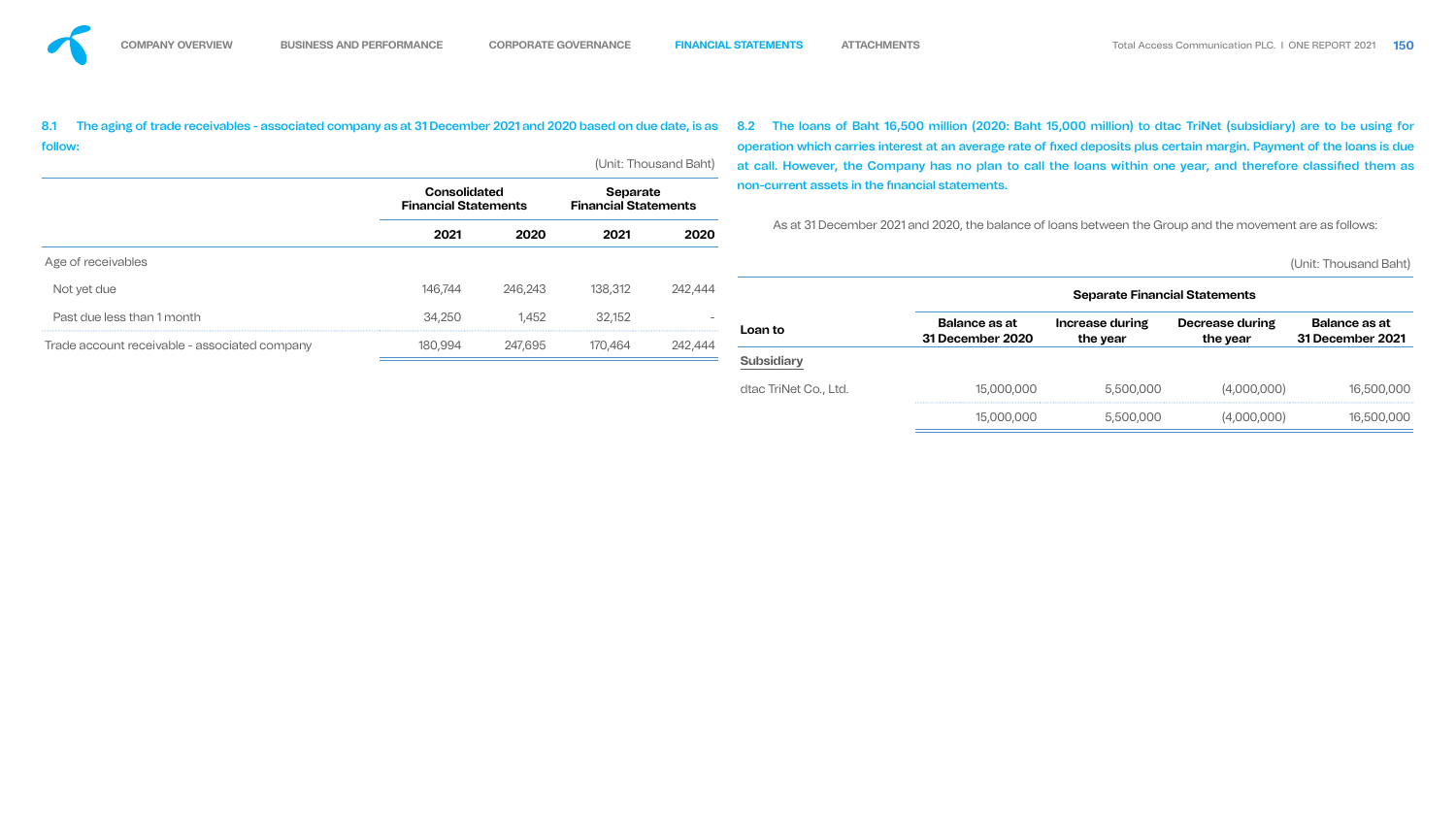8.3 Directors and management's benefits

During the years ended 31 December 2021 and 2020, the Group had employee benefit expenses of their directors management as below. The set of the set of the set of the set of the set of the set of the set of the set of th

**Consolidated / Separate Financial Statement 2021 2020** Short-term employee benefits 117,678 117,678 Post-employment benefits and other long-terms benefits 4,632 Total 122,310 111,335

# **9. Inventories** (Unit: Thousand

|                |           |         | <b>Consolidated Financial Statements</b> |           |                   |         |  |  |
|----------------|-----------|---------|------------------------------------------|-----------|-------------------|---------|--|--|
|                | Cost      |         | Reduce cost to net realisable value      |           | Inventories - net |         |  |  |
|                | 2021      | 2020    | 2021                                     | 2020      | 2021              | 2020    |  |  |
| Finished goods | 1,340,014 | 647,793 | (33, 253)                                | (13, 778) | ,306,761          | 634,015 |  |  |
| Total          | 1,340,014 | 647,793 | (33.253)                                 | 13,778)   | .306,761          | 634,015 |  |  |

(Unit: Thousand Baht)

|                |             |       | <b>Separate Financial Statements</b> |      |                          |       |
|----------------|-------------|-------|--------------------------------------|------|--------------------------|-------|
|                | <b>Cost</b> |       | Reduce cost to net realisable value  |      | <b>Inventories - net</b> |       |
|                | 2021        | 2020  | 2021                                 | 2020 | 2021                     | 2020  |
| Finished goods | 6,665       | 7,822 |                                      | (62) | 6,665                    | 7,760 |
| Total          | 6.665       | 7,822 | ۰                                    | (62) | 6 665                    | 7,760 |

| าts   | Otlasu suusut seesta                                                                                                      |
|-------|---------------------------------------------------------------------------------------------------------------------------|
| Baht) | million, 2020: Nil million), and reduced the amount of inventories recognised as expenses during the year                 |
|       | reversed the write-down of cost of inventories by Baht 118 million (2020: Baht 135 million) (The Company only: Baht 0.1   |
| s and | only: Nil, 2020: Nil), to reflect the net realisable value. This was presented as cost of sales. In addition, the Company |
|       | During the current year, the Group reduced cost of inventories by Baht 137 million (2020: Baht 90 million) (The Company   |





| <b>2020</b> | 10. | <b>Other current assets</b>                |                                                    |           | (Unit: Thousand Baht)                          |         |
|-------------|-----|--------------------------------------------|----------------------------------------------------|-----------|------------------------------------------------|---------|
| 6,446       |     |                                            | <b>Consolidated</b><br><b>Financial Statements</b> |           | <b>Separate</b><br><b>Financial Statements</b> |         |
| 4,889       |     |                                            | 2021                                               | 2020      | 2021                                           | 2020    |
| 1,335       |     | Value added tax suspension                 | 1,801,140                                          | 2,046,879 | 70,769                                         | 110,639 |
|             |     | Prepaid expenses and deferred expenses     | 1,178,873                                          | 1,119,417 | 137,237                                        | 134,980 |
| Baht)       |     | Cost to obtain contracts - current portion | 147,561                                            | 155,572   |                                                |         |
|             |     | <b>Others</b>                              | 171,093                                            | 1,833     | 13,379                                         | 28      |
|             |     | Total other current assets                 | 3,298,667                                          | 3,323,701 | 221,385                                        | 245,647 |

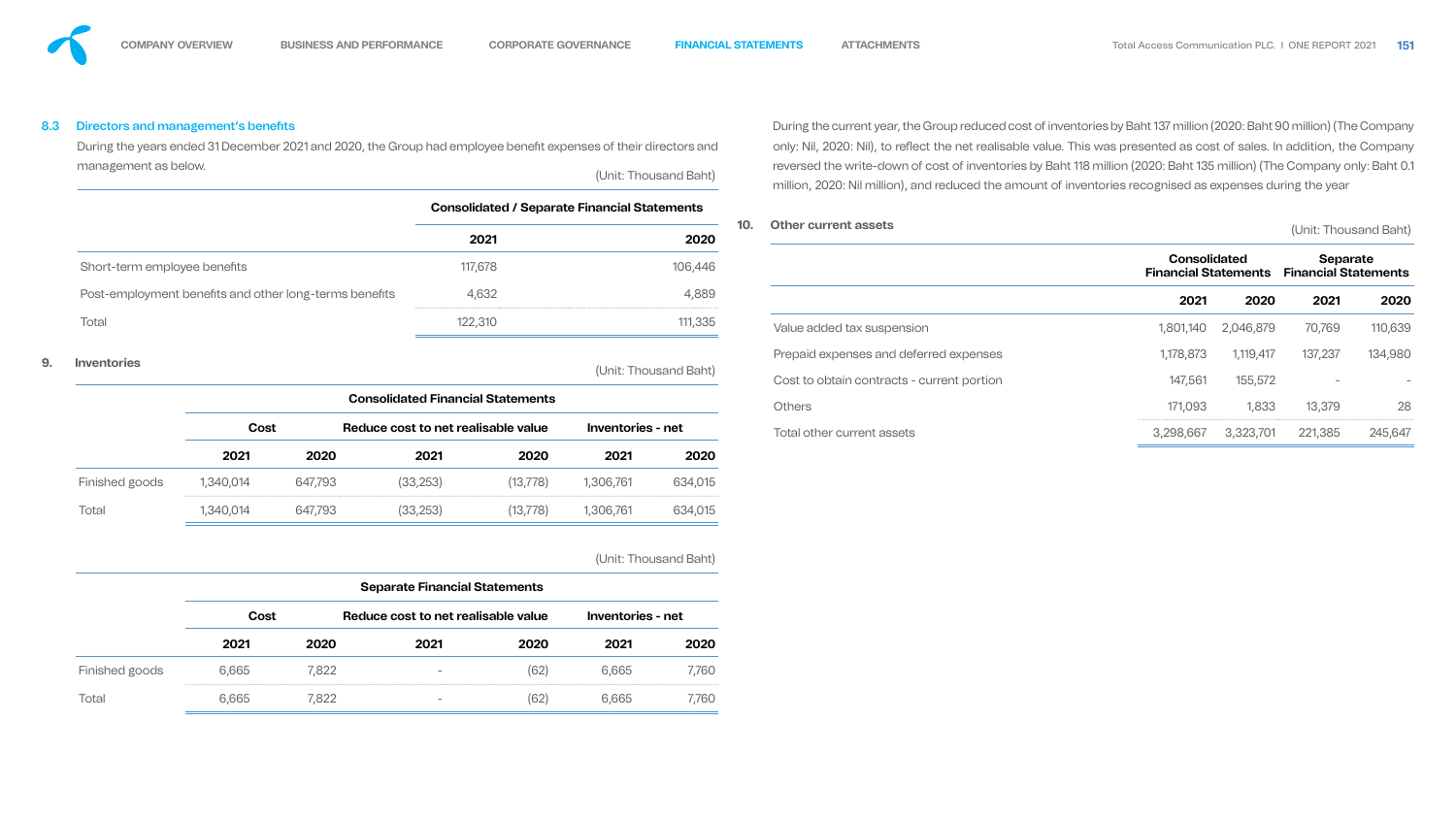

# 11.1 Detail of associate: (Unit: Thousand Baht)



![](_page_39_Figure_16.jpeg)

|                                        |                                                             |                                 |                                |                |      |                  |             |                                                      | <b>Consolidated Financial Statements</b> |                                                                        |         |
|----------------------------------------|-------------------------------------------------------------|---------------------------------|--------------------------------|----------------|------|------------------|-------------|------------------------------------------------------|------------------------------------------|------------------------------------------------------------------------|---------|
| <b>Company's Name</b>                  | <b>Nature of Business</b>                                   | <b>Country of Incorporation</b> | <b>Shareholding Percentage</b> |                |      |                  | <b>Cost</b> |                                                      |                                          | <b>Carrying Amounts Based</b><br>on Equity Method                      |         |
|                                        |                                                             |                                 | 2021                           |                | 2020 | 2021             |             | 2020                                                 |                                          | 2021                                                                   | 2020    |
|                                        |                                                             |                                 | <b>Percent</b>                 | <b>Percent</b> |      |                  |             |                                                      |                                          |                                                                        |         |
| United Distribution Business Co., Ltd. | Sale of simcards, voucher cards and supplementary equipment | <b>Thailand</b>                 | 25                             |                | 25   | 50,000           |             | 50,000                                               |                                          | 228,054                                                                | 233,299 |
|                                        |                                                             |                                 |                                |                |      |                  |             |                                                      |                                          | (Unit: Thousand Baht)                                                  |         |
|                                        |                                                             |                                 |                                |                |      |                  |             |                                                      |                                          | Separate financial statements                                          |         |
| <b>Company's Name</b>                  | <b>Nature of Business</b>                                   | <b>Country of Incorporation</b> | <b>Shareholding Percentage</b> |                |      | Cost             |             | <b>Allowance for</b><br>Impairment of<br>Investments |                                          | <b>Carrying Amounts</b><br><b>Based on</b><br><b>Cost Method - net</b> |         |
|                                        |                                                             |                                 | 2021                           | 2020           | 2021 | 2020             | 2021        |                                                      | 2020                                     | 2021                                                                   | 2020    |
|                                        |                                                             |                                 | Percent                        | Percent        |      |                  |             |                                                      |                                          |                                                                        |         |
| United Distribution Business Co., Ltd. | Sale of simcards, voucher cards and supplementary equipment | <b>Thailand</b>                 | 25                             |                |      | 25 50,000 50,000 |             | $\overline{\phantom{0}}$                             | $\overline{\phantom{a}}$                 | 50,000                                                                 | 50,000  |
|                                        |                                                             |                                 |                                |                |      |                  |             |                                                      |                                          |                                                                        |         |

## 11.2 Share of loss and dividend received

During the year, the Company has recognised its share of loss from investment in associate company in the consolidated financial statements and dividend income in the separate financial statements as follows:

(Unit: Thousand Baht)

|                                        | <b>Consolidated Financial Statements</b> |           | <b>Separate Financial Statements</b> |       |
|----------------------------------------|------------------------------------------|-----------|--------------------------------------|-------|
| <b>Company's Name</b>                  | <b>Share of Loss from Investments</b>    |           | <b>Dividend Received</b>             |       |
|                                        | 2021                                     | 2020      | 2021                                 | 2020  |
| United Distribution Business Co., Ltd. | (5,245)                                  | (11, 850) |                                      | 5,000 |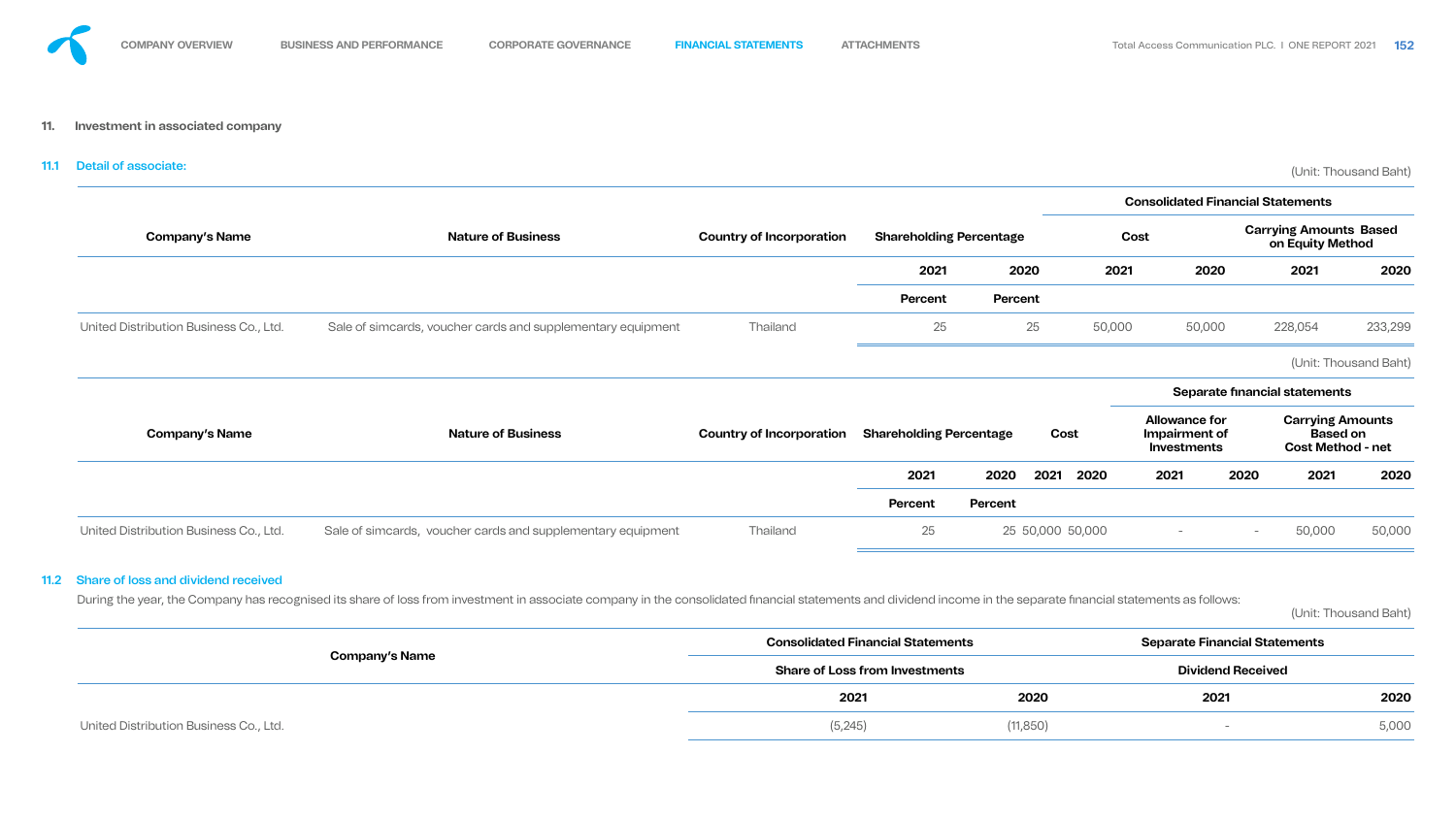## 11.3 Summarised financial information of associate

Financial information of the associated company is summarised below (2020: Audited financial statements, 2021: Management's accounts). (Unit: Million Baht)

| <b>Company's Name</b>                  | Paid-up capital as at<br>31 December |      | Total assets as at<br>31 December |      | Total liabilities as at<br>31 December |      | Total revenues for the years<br>ended 31 December |      | Loss for the years<br>ended 31 December |      |
|----------------------------------------|--------------------------------------|------|-----------------------------------|------|----------------------------------------|------|---------------------------------------------------|------|-----------------------------------------|------|
|                                        | 2021                                 | 2020 | 2021                              | 2020 | 2021                                   | 2020 | 2021                                              | 2020 | 2021                                    | 2020 |
| United Distribution Business Co., Ltd. | 200                                  | 200  | 1,125                             | ,230 | 213                                    | 288  | 85                                                | 102  | (21)                                    | (37) |

### **12. Investments in subsidiaries**

Details of investments in subsidiaries as presented in separate financial statements are as follows:

![](_page_40_Figure_16.jpeg)

|                                               |                               |                               |                                   |         |                                |                                | Separate financial statements  |                                       |                                |                                |                                    |                               |
|-----------------------------------------------|-------------------------------|-------------------------------|-----------------------------------|---------|--------------------------------|--------------------------------|--------------------------------|---------------------------------------|--------------------------------|--------------------------------|------------------------------------|-------------------------------|
|                                               |                               | <b>Paid-up Share Capital</b>  | <b>Percentage of Shareholding</b> |         |                                | <b>Investments at Cost</b>     |                                | <b>Impairment Loss on Investments</b> |                                |                                | Net Dividend Received for the Year |                               |
|                                               | 2021                          | 2020                          | 2021                              | 2020    | 2021                           | 2020                           | 2021                           | 2020                                  | 2021                           | 2020                           | 2021                               | 2020                          |
|                                               | <b>Million</b><br><b>Baht</b> | <b>Million</b><br><b>Baht</b> | Percent                           | Percent | <b>Thousand</b><br><b>Baht</b> | <b>Thousand</b><br><b>Baht</b> | <b>Thousand</b><br><b>Baht</b> | <b>Thousand</b><br><b>Baht</b>        | <b>Thousand</b><br><b>Baht</b> | <b>Thousand</b><br><b>Baht</b> | <b>Million</b><br><b>Baht</b>      | <b>Million</b><br><b>Baht</b> |
| Subsidiaries directly held by the Company     |                               |                               |                                   |         |                                |                                |                                |                                       |                                |                                |                                    |                               |
| WorldPhone Shop Co., Ltd.                     | 450                           | 450                           | 100                               | 100     | 450,000                        | 450,000                        | (450,000)                      | (450,000)                             |                                |                                | $\overline{\phantom{0}}$           |                               |
| TAC Property Co., Ltd.                        |                               |                               | 100                               | 100     | 1,000                          | 1,000                          | $\overline{\phantom{a}}$       | $\overline{\phantom{a}}$              | 1,000                          | 1,000                          | $\overline{\phantom{0}}$           | 173                           |
| dtac TriNet Co., Ltd.                         | 1,160                         | 1,160                         | 100                               | 100     | 1,270,000                      | 1,270,000                      |                                | $\overline{\phantom{a}}$              | 1,270,000                      | 1,270,000                      | $\overline{\phantom{0}}$           | 1,995                         |
| DTAC Broadband Co., Ltd*                      | 175                           | 175                           | 100                               | 100     | 175,000                        | 175,000                        | $\overline{\phantom{a}}$       | $\overline{\phantom{m}}$              | 175,000                        | 175,000                        |                                    | $\overline{\phantom{a}}$      |
| Paysbuy Co., Ltd.                             | $\overline{\phantom{0}}$      | 200                           | $\overline{\phantom{0}}$          | 100     | $\overline{\phantom{a}}$       | 236,756                        | $\overline{\phantom{a}}$       | (68, 841)                             |                                | 167,915                        |                                    |                               |
| Subsidiary held through dtac TriNet Co., Ltd. |                               |                               |                                   |         |                                |                                |                                |                                       |                                |                                |                                    |                               |
| dtac Accelerate Co., Ltd.                     | 15                            | 15                            | 100                               | 100     |                                |                                |                                |                                       |                                |                                |                                    |                               |
| dtac Digital Media Co., Ltd.*                 | 26                            | 26                            | 100                               | 100     | $\overline{\phantom{0}}$       |                                |                                |                                       |                                |                                |                                    |                               |
| TeleAssets Co., Ltd.                          | 75                            | 75                            | 100                               | 100     | $\overline{\phantom{a}}$       |                                |                                |                                       |                                |                                |                                    |                               |
| Total investments in subsidiaries, net        |                               |                               |                                   |         | 1,896,000                      | 2,132,756                      | (450,000)                      | (518, 841)                            | 1,446,000                      | 1,613,915                      | $\overline{\phantom{0}}$           | 2,168                         |
|                                               |                               |                               |                                   |         |                                |                                |                                |                                       |                                |                                |                                    |                               |

\* Under liquidation process

On 13 July 2021, Paysbuy Company Limited returned its all capital to the Company at the rate of Baht 110.03 per share. Subsequently, on 14 December 2021, Paysbuy Company Limited has completed the liquidation process.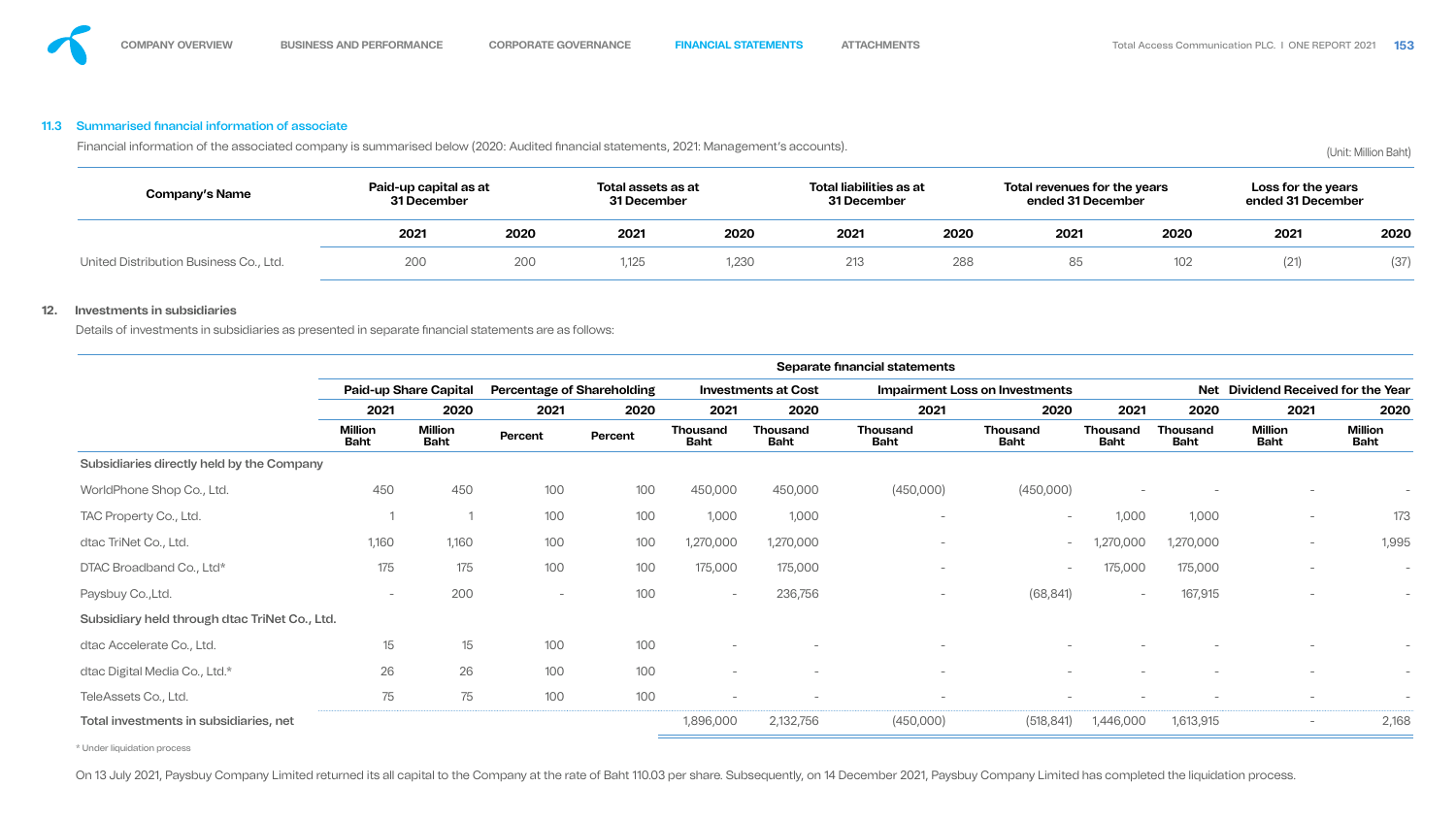# **13. Property, plant and equipment** Consolidated financial statements (Unit: Thousand Baht)

![](_page_41_Figure_11.jpeg)

|                                                                      | Land                     | <b>Buildings</b><br>and Building<br>Improvement | Leasehold<br>Improvement | Equipment<br>for Mobile<br>Telecommunication<br><b>Services</b> | <b>Telephone</b><br><b>Based Station</b> | Furniture,<br><b>Fixtures and</b><br>Improvement Office Equipment | <b>Machinery</b><br>and Equipment | <b>Advertising and</b><br>Communication<br>Equipment | Work in<br><b>Progress</b> | <b>Others</b>            | <b>Total</b> |
|----------------------------------------------------------------------|--------------------------|-------------------------------------------------|--------------------------|-----------------------------------------------------------------|------------------------------------------|-------------------------------------------------------------------|-----------------------------------|------------------------------------------------------|----------------------------|--------------------------|--------------|
| Cost                                                                 |                          |                                                 |                          |                                                                 |                                          |                                                                   |                                   |                                                      |                            |                          |              |
| 1 January 2020                                                       | 991,832                  | 1,651,200                                       | 1,383,682                | 86,900,822                                                      | 213,011                                  | 906,488                                                           | 7,169,050                         | 168,815                                              | 2,316,464                  | 262,867                  | 101,964,231  |
| Purchases                                                            | $\overline{\phantom{a}}$ | $\overline{\phantom{0}}$                        | $\overline{\phantom{0}}$ | 1,949,309                                                       | $-$                                      | 8                                                                 | 3,559                             | 61,425                                               | 6,818,225                  | $\overline{\phantom{a}}$ | 8,832,526    |
| Disposals/written-off                                                | $\overline{\phantom{0}}$ | $\overline{\phantom{0}}$                        | (19, 641)                | (2,137,766)                                                     | $\overline{\phantom{0}}$                 | (2,048)                                                           | (368, 680)                        | (37,609)                                             | (2,060)                    | (64)                     | (2,567,868)  |
| Transferred in (out)                                                 | $\overline{\phantom{0}}$ | 1,798                                           | 20,171                   | 3,371,020                                                       | $\overline{\phantom{a}}$                 | 12,280                                                            | 142,910                           |                                                      | 267 (3,548,766)            | 320                      |              |
| 31 December 2020                                                     | 991,832                  | 1,652,998                                       | 1,384,212                | 90,083,385                                                      | 213,011                                  | 916,728                                                           | 6,946,839                         | 192,898                                              | 5,583,863                  | 263,123                  | 108,228,889  |
| <b>Accumulated depreciation</b>                                      |                          |                                                 |                          |                                                                 |                                          |                                                                   |                                   |                                                      |                            |                          |              |
| 1 January 2020                                                       | $ \,$                    | 1,415,826                                       | 928,509                  | 37,664,917                                                      | 205,853                                  | 809,293                                                           | 6,684,450                         | 96,719                                               | $\sim$                     | 178,306                  | 47,983,873   |
| Depreciation for the year                                            | $ \,$                    | 37,571                                          | 173,478                  | 10,362,086                                                      | 4,114                                    | 41,023                                                            | 212,742                           | 62,723                                               | $\overline{\phantom{0}}$   | 1,136                    | 10,894,873   |
| Depreciation - disposal/written-off                                  |                          | $-$                                             | (12,064)                 | (1,686,934)                                                     | $\overline{\phantom{0}}$                 | (1, 972)                                                          | (363,928)                         | (37, 210)                                            | $-$                        | (12)                     | (2,102,120)  |
| 31 December 2020                                                     | $-$                      | 1,453,397                                       | 1,089,923                | 46,340,069                                                      | 209,967                                  | 848,344                                                           | 6,533,264                         | 122,232                                              | $\sim$                     | 179,430                  | 56,776,626   |
| Allowance for impairment loss                                        |                          |                                                 |                          |                                                                 |                                          |                                                                   |                                   |                                                      |                            |                          |              |
| 1 January 2020                                                       | 3,000                    |                                                 |                          |                                                                 | $\hspace{0.1mm}-\hspace{0.1mm}$          |                                                                   | $\overline{\phantom{a}}$          | $\overline{\phantom{a}}$                             | $\sim$                     | 82,975                   | 85,975       |
| Allowance for impairment loss for the year                           |                          | $\overline{\phantom{0}}$                        | $\overline{\phantom{0}}$ | $\overline{\phantom{0}}$                                        | $-$                                      | $\overline{\phantom{0}}$                                          | $\overline{\phantom{a}}$          | $\sim$                                               | 19,294                     | $-$                      | 19,294       |
| 31 December 2020                                                     | $\overline{\phantom{a}}$ | $\overline{\phantom{0}}$                        |                          | $\overline{\phantom{0}}$                                        | $\overline{\phantom{0}}$                 | $\overline{\phantom{0}}$                                          | $\overline{\phantom{a}}$          | $\overline{\phantom{0}}$                             | 19,294                     | 82,975                   | 105,269      |
| Net book value                                                       |                          |                                                 |                          |                                                                 |                                          |                                                                   |                                   |                                                      |                            |                          |              |
| 1 January 2020                                                       | 988,832                  | 235,374                                         | 455,173                  | 49,235,905                                                      | 7,158                                    | 97,195                                                            | 484,600                           | 72,096                                               | 2,316,464                  | 1,586                    | 53,894,383   |
| 31 December 2020                                                     | 988,832                  | 199,601                                         | 294,289                  | 43,743,316                                                      | 3,044                                    | 68,384                                                            | 413,575                           |                                                      | 70,666 5,564,569           | 718                      | 51,346,994   |
| Depreciation included in the income statements for the years<br>2019 |                          |                                                 |                          |                                                                 |                                          |                                                                   |                                   |                                                      |                            |                          | 10,716,630   |

- 
- 

2020 10,894,873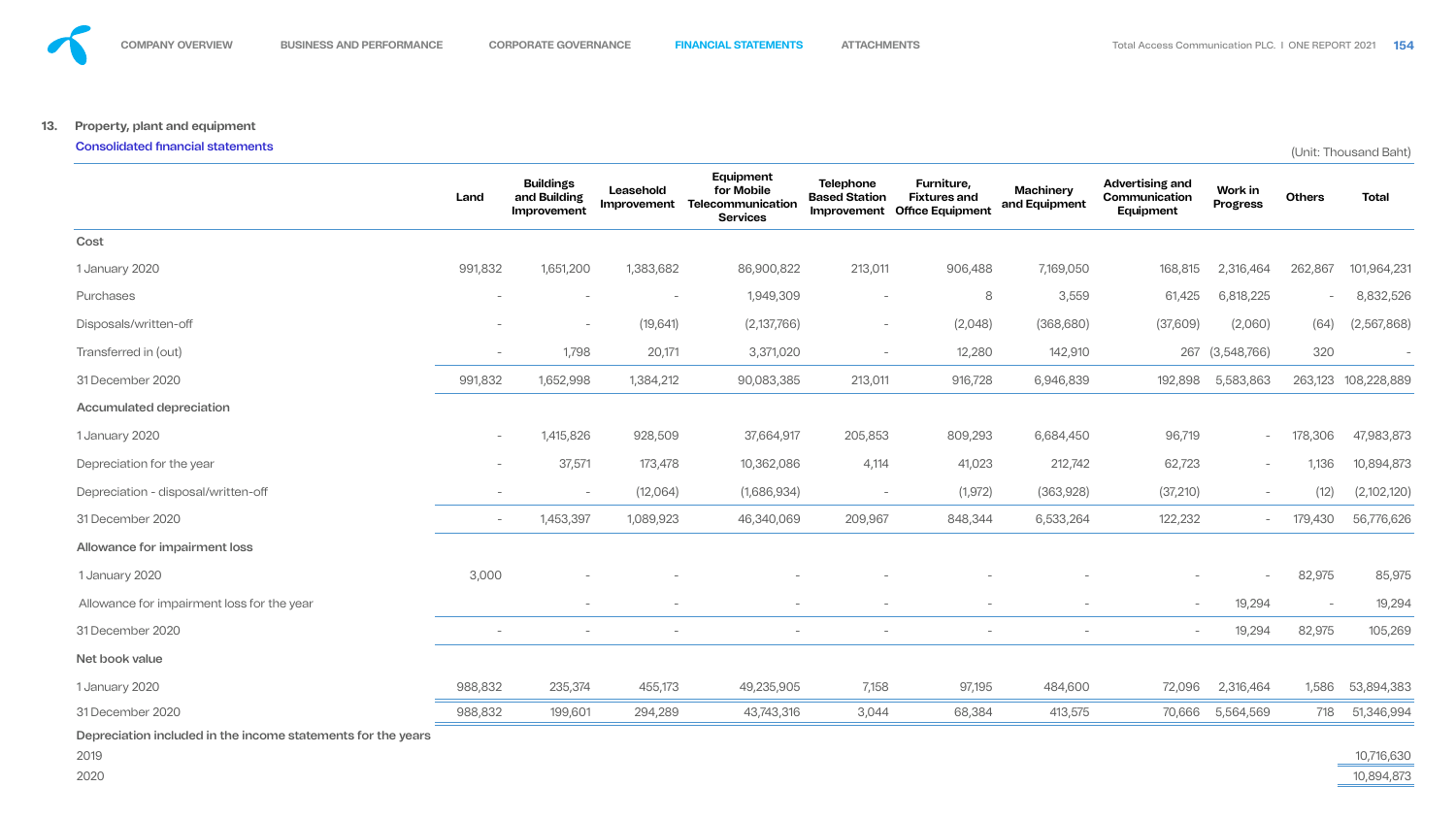### **Consolidated financial statements**

(Unit: Thousand Baht)

![](_page_42_Figure_13.jpeg)

![](_page_42_Figure_15.jpeg)

|                                                              | Land                     | <b>Buildings</b><br>and Building<br>Improvement | Leasehold<br>Improvement | Equipment<br>for Mobile<br>Telecommunication<br><b>Services</b> | <b>Telephone</b><br><b>Based Station</b><br>Improvement | <b>Furniture,</b><br><b>Fixtures and</b><br><b>Office Equip-</b><br>ment | <b>Machinery</b><br>and Equipment | <b>Advertising and</b><br>Communication<br>Equipment | Work in<br><b>Progress</b> | <b>Others</b>            | <b>Total</b> |
|--------------------------------------------------------------|--------------------------|-------------------------------------------------|--------------------------|-----------------------------------------------------------------|---------------------------------------------------------|--------------------------------------------------------------------------|-----------------------------------|------------------------------------------------------|----------------------------|--------------------------|--------------|
| Cost                                                         |                          |                                                 |                          |                                                                 |                                                         |                                                                          |                                   |                                                      |                            |                          |              |
| 1 January 2021                                               | 991,832                  | 1,652,998                                       | 1,384,212                | 90,083,385                                                      | 213,011                                                 | 916,728                                                                  | 6,946,839                         | 192,898                                              | 5,583,863                  | 263,123                  | 108,228,889  |
| Purchases                                                    | $\overline{\phantom{0}}$ |                                                 | $\qquad \qquad -$        | 168,928                                                         | $\overline{\phantom{a}}$                                | $\sim$                                                                   | 139                               | 5,221                                                | 12,831,278                 | $-$                      | 13,005,566   |
| Disposals/written-off                                        | $-$                      | (12, 622)                                       | (196, 814)               | (1,292,759)                                                     | $\overline{\phantom{m}}$                                | (20, 896)                                                                | (74, 078)                         | (63, 387)                                            | (18, 325)                  | (5, 141)                 | (1,684,022)  |
| Transferred in (out)                                         | $\overline{\phantom{0}}$ | 5,308                                           | 120,997                  | 13,431,688                                                      | $\overline{\phantom{a}}$                                | 25,763                                                                   | 314,990                           |                                                      | 51,693 (13,950,439)        | $\overline{\phantom{m}}$ |              |
| 31 December 2021                                             | 991,832                  | 1,645,684                                       | 1,308,395                | 102,391,242                                                     | 213,011                                                 | 921,595                                                                  | 7,187,890                         | 186,425                                              | 4,446,377                  | 257,982                  | 119,550,433  |
| <b>Accumulated depreciation</b>                              |                          |                                                 |                          |                                                                 |                                                         |                                                                          |                                   |                                                      |                            |                          |              |
| 1 January 2021                                               | $\overline{\phantom{0}}$ | 1,453,397                                       | 1,089,923                | 46,340,069                                                      | 209,967                                                 | 848,344                                                                  | 6,533,264                         | 122,232                                              | $\sim$                     | 179,430                  | 56,776,626   |
| Depreciation for the year                                    | $\overline{\phantom{0}}$ | 37,217                                          | 155,266                  | 10,000,621                                                      | 2,636                                                   | 33,086                                                                   | 266,440                           | 60,897                                               | $\overline{\phantom{0}}$   | 250                      | 10,556,413   |
| Depreciation - disposal/written-off                          | $\overline{\phantom{0}}$ | (12, 354)                                       | (191, 723)               | (1, 283, 532)                                                   | $\overline{\phantom{a}}$                                | (19,694)                                                                 | (73, 592)                         | (61, 414)                                            | $\overline{\phantom{0}}$   | (4,828)                  | (1,647,137)  |
| 31 December 2021                                             | $\overline{\phantom{0}}$ | 1,478,260                                       | 1,053,466                | 55,057,158                                                      | 212,603                                                 | 861,736                                                                  | 6,726,112                         | 121,715                                              |                            | 174,852                  | 65,685,902   |
| Allowance for impairment loss                                |                          |                                                 |                          |                                                                 |                                                         |                                                                          |                                   |                                                      |                            |                          |              |
| 1 January 2021                                               | 3,000                    | $\overline{\phantom{a}}$                        |                          |                                                                 |                                                         |                                                                          |                                   | $\overline{\phantom{0}}$                             | 19,294                     | 82,975                   | 105,269      |
| Allowance for impairment loss for the year                   | $\overline{\phantom{0}}$ | $\overline{\phantom{a}}$                        | $\qquad \qquad -$        | $\overline{\phantom{0}}$                                        | $\overline{\phantom{0}}$                                | $\overline{\phantom{a}}$                                                 | $\overline{\phantom{0}}$          | 81                                                   | (12, 497)                  | $\overline{\phantom{a}}$ | (12, 416)    |
| 31 December 2021                                             | 3,000                    | $\overline{\phantom{a}}$                        |                          |                                                                 |                                                         | $\hspace{0.1mm}-\hspace{0.1mm}$                                          |                                   | 81                                                   | 6,797                      | 82,975                   | 92,853       |
| Net book value                                               |                          |                                                 |                          |                                                                 |                                                         |                                                                          |                                   |                                                      |                            |                          |              |
| 1 January 2021                                               | 988,832                  | 199,601                                         | 294,289                  | 43,743,316                                                      | 3,044                                                   | 68,384                                                                   | 413,575                           | 70,666                                               | 5,564,569                  | 718                      | 51,346,994   |
| 31 December 2021                                             | 988,832                  | 167,424                                         | 254,929                  | 47,334,084                                                      | 408                                                     | 59,859                                                                   | 461,778                           | 64,629                                               | 4,439,580                  | 155                      | 53,771,678   |
| Depreciation included in the income statements for the years |                          |                                                 |                          |                                                                 |                                                         |                                                                          |                                   |                                                      |                            |                          |              |
| 2020                                                         |                          |                                                 |                          |                                                                 |                                                         |                                                                          |                                   |                                                      |                            |                          | 10,894,873   |

As at 31 December 2021, certain buildings and equipment items of the Group have been fully depreciated. The gross carrying amount (before deducting accumulated depreciation and allowance for impairment loss) of those asset Baht 29,037 million (2020: Baht 20,596 million).

2021 10,556,413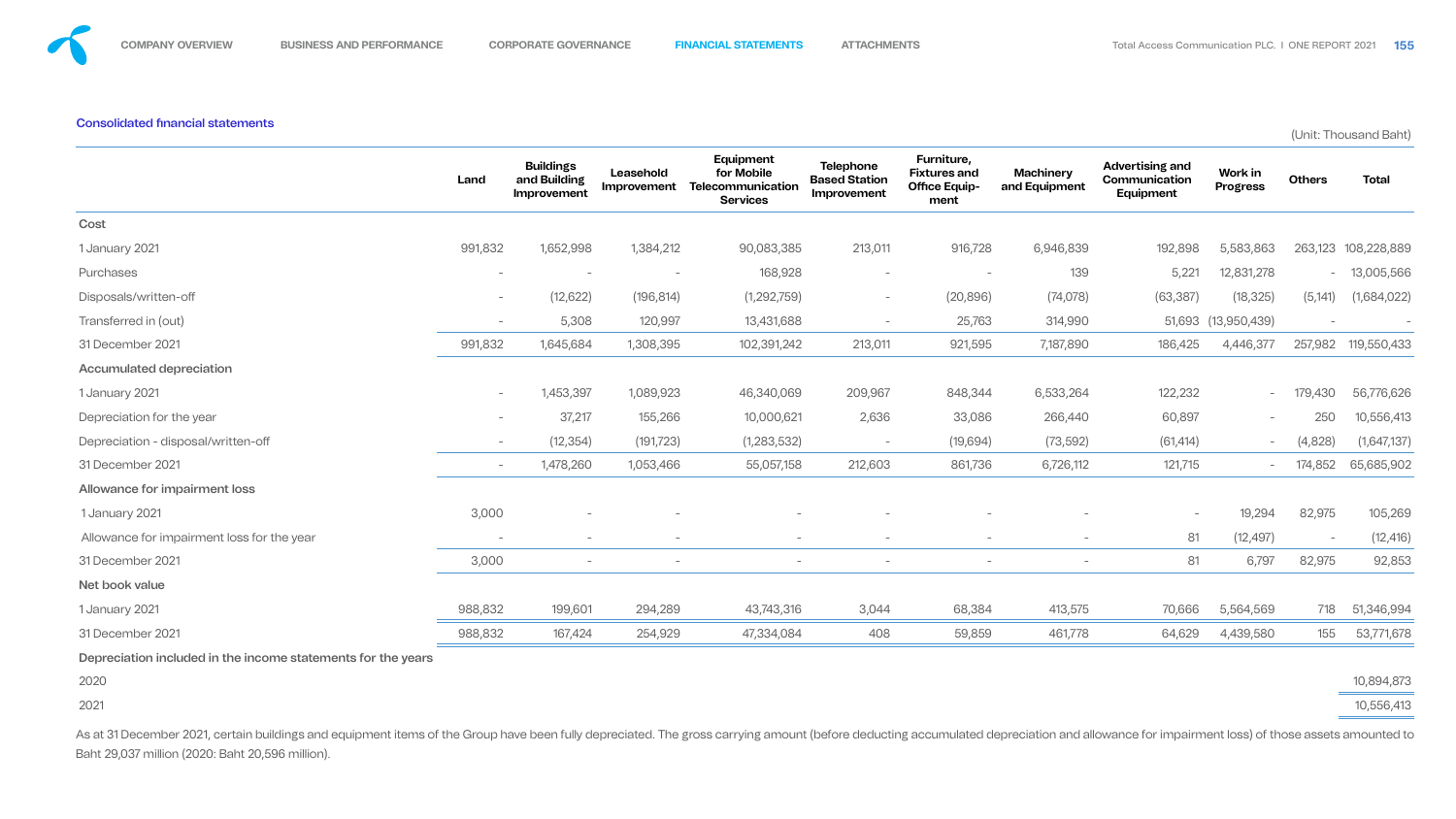## Separate financial statements

(Unit: Thousand Baht)

|                                                              | Land                            | <b>Buildings</b><br>and Building<br>Improvement | Leasehold<br>Improvement        | Equipment<br>for Mobile<br>Telecommunication<br><b>Services</b> | <b>Telephone</b><br><b>Based Station</b><br>Improvement | Furniture,<br><b>Fixtures and</b><br><b>Office Equipment</b> | <b>Machinery</b><br>and Equipment | <b>Advertising and</b><br>Communication<br>Equipment | Work in<br><b>Progress</b> | <b>Others</b>                   | <b>Total</b> |
|--------------------------------------------------------------|---------------------------------|-------------------------------------------------|---------------------------------|-----------------------------------------------------------------|---------------------------------------------------------|--------------------------------------------------------------|-----------------------------------|------------------------------------------------------|----------------------------|---------------------------------|--------------|
| Cost                                                         |                                 |                                                 |                                 |                                                                 |                                                         |                                                              |                                   |                                                      |                            |                                 |              |
| 1 January 2020                                               | 1,082,230                       | 1,650,748                                       | 647,135                         | 2,084,331                                                       | 93,979                                                  | 712,670                                                      | 5,779,509                         | 40,411                                               | 74,107                     | 142,674                         | 12,307,794   |
| Purchases                                                    | $\hspace{0.1mm}-\hspace{0.1mm}$ | $\overline{\phantom{0}}$                        | $\hspace{0.1mm}-\hspace{0.1mm}$ |                                                                 | $\overline{\phantom{0}}$                                | 6                                                            | $\overline{\phantom{a}}$          | 2,976                                                | 61,376                     | $\overline{\phantom{0}}$        | 64,358       |
| Disposals/written-off                                        | $\overline{\phantom{0}}$        | $\overline{\phantom{0}}$                        | (649)                           | (391, 713)                                                      | $\overline{\phantom{0}}$                                | (1, 326)                                                     | (368, 468)                        | (21, 743)                                            | $\overline{\phantom{0}}$   | $\overline{\phantom{m}}$        | (783, 899)   |
| Transferred in (out)                                         | $\hspace{0.1mm}-\hspace{0.1mm}$ | 1,798                                           | 1,771                           | 9,602                                                           | $\overline{\phantom{0}}$                                | 6,787                                                        | 40,843                            | $\overline{\phantom{a}}$                             | (60, 801)                  | $\hspace{0.1mm}-\hspace{0.1mm}$ |              |
| 31 December 2020                                             | 1,082,230                       | 1,652,546                                       | 648,257                         | 1,702,220                                                       | 93,979                                                  | 718,137                                                      | 5,451,884                         | 21,644                                               | 74,682                     | 142,674                         | 11,588,253   |
| <b>Accumulated depreciation</b>                              |                                 |                                                 |                                 |                                                                 |                                                         |                                                              |                                   |                                                      |                            |                                 |              |
| 1 January 2020                                               | $\overline{\phantom{0}}$        | 1,415,373                                       | 544,102                         | 1,689,592                                                       | 86,821                                                  | 687,617                                                      | 5,715,437                         | 35,677                                               | $\sim$                     | 58,944                          | 10,233,563   |
| Depreciation for the year                                    | $\overline{\phantom{0}}$        | 37,571                                          | 55,035                          | 175,190                                                         | 4,114                                                   | 11,296                                                       | 44,148                            | 4,016                                                | $\overline{\phantom{0}}$   | 751                             | 332,121      |
| Depreciation - disposals/ written-off                        |                                 |                                                 | (342)                           | (391, 707)                                                      | $\overline{\phantom{0}}$                                | (1, 324)                                                     | (363, 754)                        | (21, 412)                                            | $\overline{\phantom{0}}$   | $\overline{\phantom{a}}$        | (778, 539)   |
| 31 December 2020                                             | $\overline{\phantom{0}}$        | 1,452,944                                       | 598,795                         | 1,473,075                                                       | 90,935                                                  | 697,589                                                      | 5,395,831                         | 18,281                                               | $\overline{\phantom{0}}$   | 59,695                          | 9,787,145    |
| Allowance for impairment loss                                |                                 |                                                 |                                 |                                                                 |                                                         |                                                              |                                   |                                                      |                            |                                 |              |
| 1 January 2020                                               | 3,000                           | $\overline{\phantom{0}}$                        | $\overline{\phantom{0}}$        |                                                                 |                                                         |                                                              |                                   | $-$                                                  | $\overline{\phantom{a}}$   | 82,975                          | 85,975       |
| Allowance for impairment loss for the year                   | $\overline{\phantom{0}}$        | $\overline{\phantom{0}}$                        | $\overline{\phantom{0}}$        | $\sim$                                                          | $\overline{\phantom{0}}$                                | $\overline{\phantom{0}}$                                     | $\overline{\phantom{0}}$          | $\overline{\phantom{0}}$                             | 7,752                      | $\overline{\phantom{a}}$        | 7,752        |
| 31 December 2020                                             | 3,000                           | $\overline{\phantom{0}}$                        | $\overline{\phantom{0}}$        | $-$                                                             | $\overline{\phantom{0}}$                                | $\overline{\phantom{0}}$                                     | $\overline{\phantom{a}}$          | $\overline{\phantom{a}}$                             | 7,752                      | 82,975                          | 93,727       |
| Net book value                                               |                                 |                                                 |                                 |                                                                 |                                                         |                                                              |                                   |                                                      |                            |                                 |              |
| 1 January 2020                                               | 1,079,230                       | 235,375                                         | 103,033                         | 394,739                                                         | 7,158                                                   | 25,053                                                       | 64,072                            | 4,734                                                | 74,107                     | 755                             | 1,988,256    |
| 31 December 2020                                             | 1,079,230                       | 199,602                                         | 49,462                          | 229,145                                                         | 3,044                                                   | 20,548                                                       | 56,053                            | 3,363                                                | 66,930                     | $\overline{4}$                  | 1,707,381    |
| Depreciation included in the income statements for the years |                                 |                                                 |                                 |                                                                 |                                                         |                                                              |                                   |                                                      |                            |                                 |              |

![](_page_43_Figure_10.jpeg)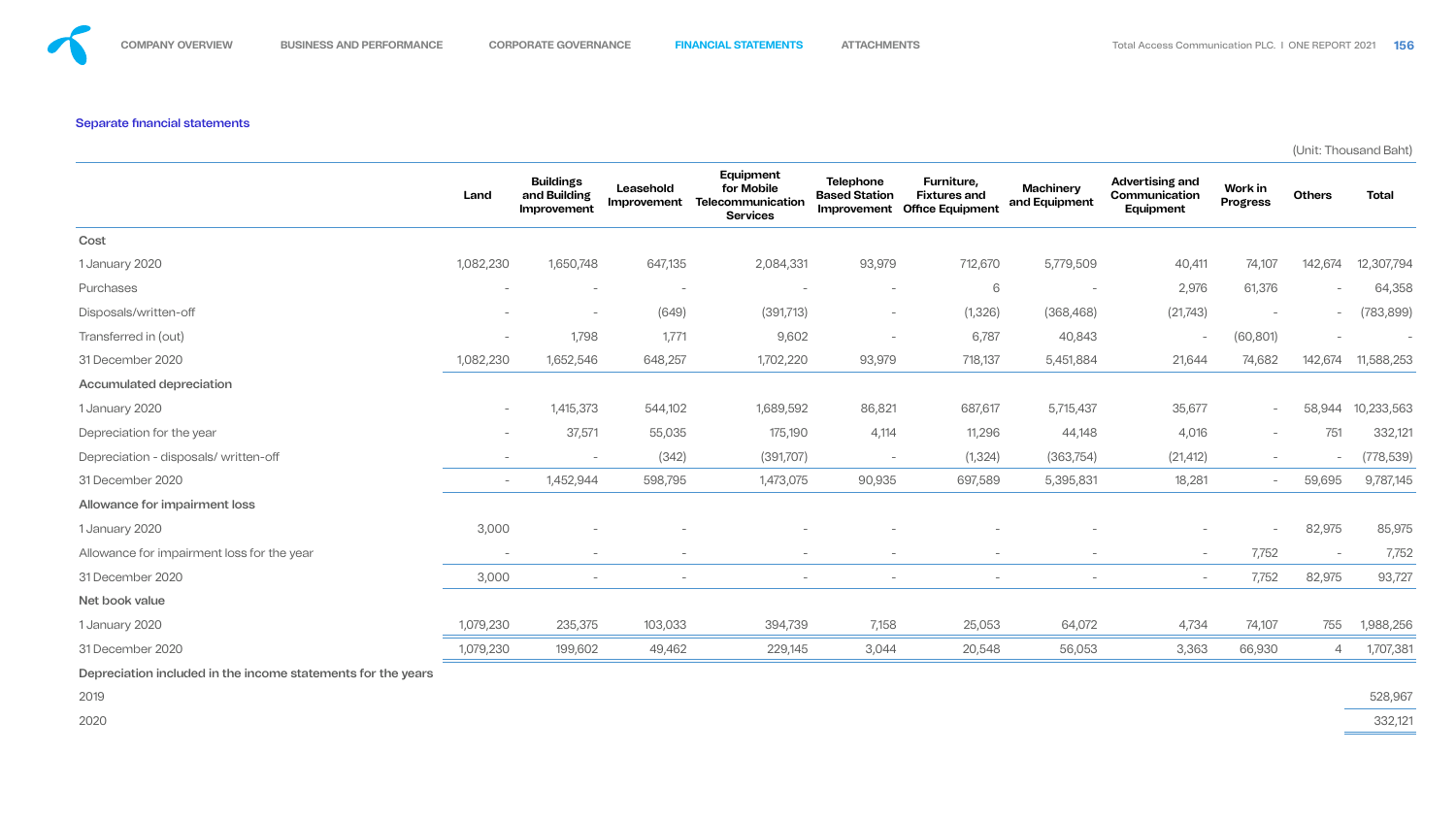# (Unit: Thousand Baht)

|                                            | Land                     | <b>Buildings</b><br>and Building<br>Improvement | Leasehold<br>Improvement | Equipment<br>for Mobile<br>Telecommunication<br><b>Services</b> | <b>Telephone</b><br><b>Based Station</b><br>Improvement | Furniture,<br><b>Fixtures and</b><br><b>Office Equipment</b> | <b>Machinery</b><br>and Equipment | <b>Advertising and</b><br>Communication<br>Equipment | Work in<br><b>Progress</b> | <b>Others</b>                   | <b>Total</b> |
|--------------------------------------------|--------------------------|-------------------------------------------------|--------------------------|-----------------------------------------------------------------|---------------------------------------------------------|--------------------------------------------------------------|-----------------------------------|------------------------------------------------------|----------------------------|---------------------------------|--------------|
| Cost                                       |                          |                                                 |                          |                                                                 |                                                         |                                                              |                                   |                                                      |                            |                                 |              |
| 1 January 2021                             | 1,082,230                | 1,652,546                                       | 648,257                  | 1,702,220                                                       | 93,979                                                  | 718,137                                                      | 5,451,884                         | 21,644                                               | 74,682                     | 142,674                         | 11,588,253   |
| Purchases                                  | $\overline{\phantom{0}}$ |                                                 | $\overline{\phantom{0}}$ |                                                                 | $\overline{\phantom{0}}$                                |                                                              | $\overline{\phantom{0}}$          | 1,118                                                | 150,308                    | $\sim$                          | 151,426      |
| Disposals/written-off                      | $\overline{\phantom{0}}$ | (12, 622)                                       | (176, 655)               | (231, 441)                                                      | $\overline{\phantom{0}}$                                | (17,520)                                                     | (72, 819)                         | (4,390)                                              | $\overline{\phantom{a}}$   | (4, 341)                        | (519, 788)   |
| Transferred in (out)                       | $\overline{\phantom{0}}$ | 5,308                                           | 101,671                  | 47,375                                                          | $\overline{\phantom{0}}$                                | 14,653                                                       | 2,748                             | 2,643                                                | (174, 398)                 | $\hspace{0.1mm}-\hspace{0.1mm}$ |              |
| 31 December 2021                           | 1,082,230                | 1,645,232                                       | 573,273                  | 1,518,154                                                       | 93,979                                                  | 715,270                                                      | 5,381,813                         | 21,015                                               | 50,592                     | 138,333                         | 11,219,891   |
| <b>Accumulated depreciation</b>            |                          |                                                 |                          |                                                                 |                                                         |                                                              |                                   |                                                      |                            |                                 |              |
| 1 January 2021                             | $\overline{\phantom{0}}$ | 1,452,944                                       | 598,795                  | 1,473,075                                                       | 90,935                                                  | 697,589                                                      | 5,395,831                         | 18,281                                               | $\sim$                     | 59,695                          | 9,787,145    |
| Depreciation for the year                  | $\overline{\phantom{0}}$ | 37,217                                          | 49,625                   | 114,062                                                         | 2,636                                                   | 8,965                                                        | 32,824                            | 3,290                                                | $\overline{\phantom{a}}$   |                                 | 248,620      |
| Depreciation - disposal/written-off        | $\overline{\phantom{0}}$ | (12, 354)                                       | (176, 592)               | (222, 516)                                                      | $\overline{\phantom{0}}$                                | (17,501)                                                     | (72, 346)                         | (3,870)                                              | $\overline{\phantom{a}}$   | (4, 341)                        | (509, 520)   |
| 31 December 2021                           | $\overline{\phantom{0}}$ | 1,477,807                                       | 471,828                  | 1,364,621                                                       | 93,571                                                  | 689,053                                                      | 5,356,309                         | 17,701                                               | $\overline{\phantom{0}}$   | 55,355                          | 9,526,245    |
| Allowance for impairment loss              |                          |                                                 |                          |                                                                 |                                                         |                                                              |                                   |                                                      |                            |                                 |              |
| 1 January 2021                             | 3,000                    | $\overline{\phantom{0}}$                        |                          |                                                                 |                                                         |                                                              | $\overline{\phantom{0}}$          | $\overline{\phantom{a}}$                             | 7,752                      | 82,975                          | 93,727       |
| Allowance for impairment loss for the year | $\overline{\phantom{0}}$ | $\overline{\phantom{0}}$                        | $\overline{\phantom{0}}$ | $-$                                                             | $\overline{\phantom{0}}$                                | $\overline{\phantom{0}}$                                     | $\overline{\phantom{0}}$          | $\overline{\phantom{0}}$                             | (955)                      | $\sim$                          | (955)        |
| 31 December 2021                           | 3,000                    | $\sim$                                          | $\overline{\phantom{0}}$ | $\overline{\phantom{0}}$                                        | $\sim$                                                  | $\overline{\phantom{0}}$                                     | $\overline{\phantom{0}}$          | $\sim$                                               | 6,797                      | 82,975                          | 92,772       |
| Net book value                             |                          |                                                 |                          |                                                                 |                                                         |                                                              |                                   |                                                      |                            |                                 |              |
| 1 January 2021                             | 1,079,230                | 199,602                                         | 49,462                   | 229,145                                                         | 3,044                                                   | 20,548                                                       | 56,053                            | 3,363                                                | 66,930                     | $\overline{4}$                  | 1,707,381    |
| 31 December 2021                           | 1,079,230                | 167,425                                         | 101,445                  | 153,533                                                         | 408                                                     | 26,217                                                       | 25,504                            | 3,314                                                | 43,795                     | $\mathcal{S}$                   | 1,600,874    |
|                                            |                          |                                                 |                          |                                                                 |                                                         |                                                              |                                   |                                                      |                            |                                 |              |

As at 31 December 2021, certain buildings and equipment items of the Company have been fully depreciated. The gross carrying amount (before deducting accumulated depreciation and allowance for impairment loss) of those ass to Baht 9,009 million (2020: Baht 8,698 million).

![](_page_44_Figure_12.jpeg)

Depreciation included in the income statements for the years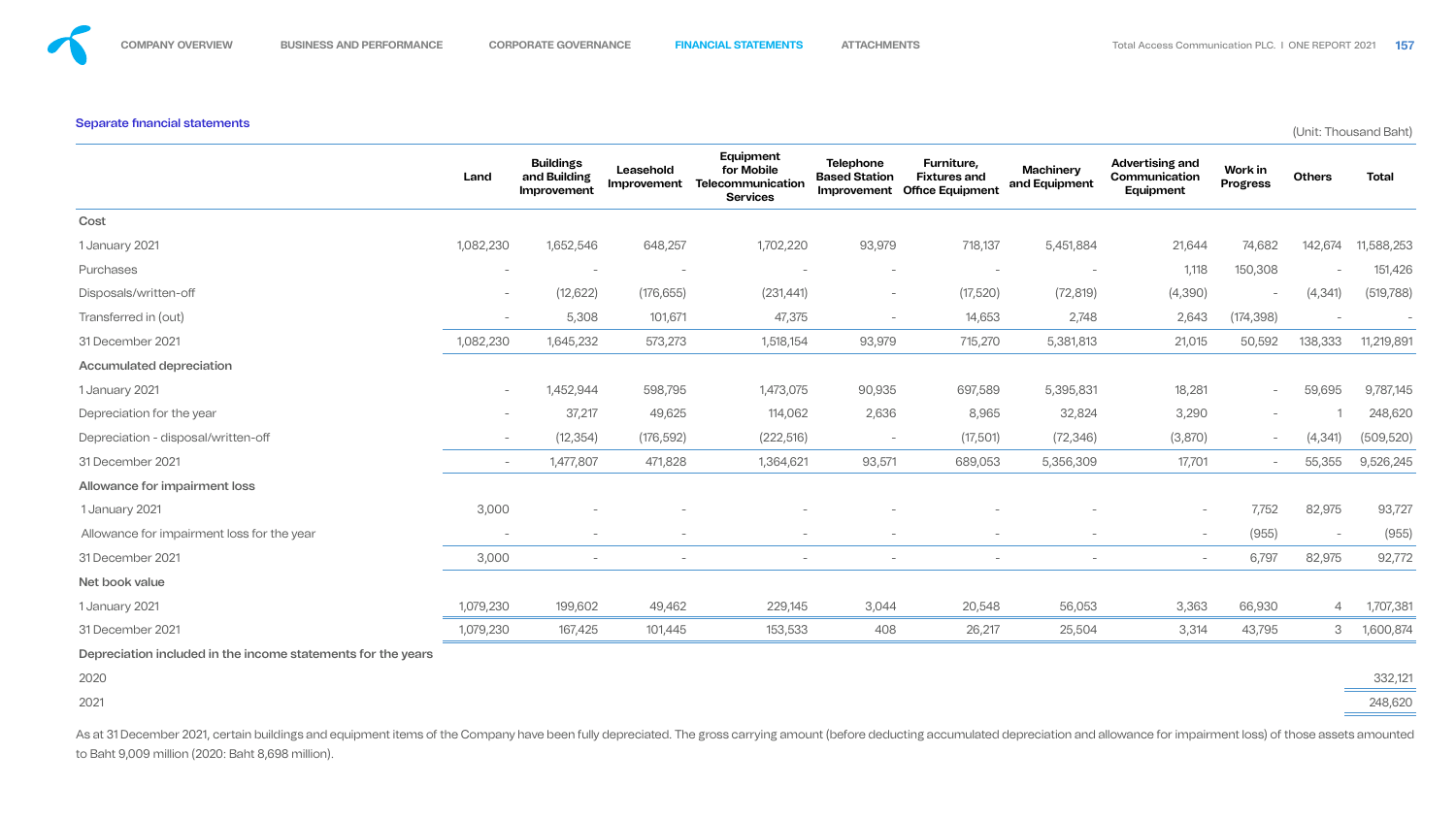The Group evaluated impairment of equipment, including right-of-use assets - cost of spectrum licenses as desc in Note 14 to the consolidated financial statements and the other related right-of-use assets as described in Note the consolidated financial statements, for mobile telecommunication services of the Group by comparing the ca amount of the cash generating unit to its recoverable amount. The recoverable amounts are the value in use wh determined by using cash flow projections approved by the management based on the assumptions by consi the scope of the spectrum licensing and telecommunication business license period of the subsidiary, and disco to their present value using the pre-tax discount rate reflecting specific risks relating to the Group.

Right-of-use assets - cost of spectrum licenses are the cost in acquisition the licenses for operating telecommunication business for International Mobile Telecommunication (IMT) as described in Note 1.2 Spectrum license under type three telecommunication business license to the consolidated financial statements.

### **14. Right-of-use assets - cost of spectrum licenses**

The net book value of right-of-use assets - cost of spectrum licenses as at 31 December 2021 and 2020 are pres below. (Unit: Thousand

|                                | <b>Consolidated Financial Statements</b> |
|--------------------------------|------------------------------------------|
| As at 31 December 2021:        |                                          |
| Cost                           | 75,189,923                               |
| Less: Accumulated depreciation | (18, 153, 744)                           |
| Net book value                 | 57,036,179                               |
| As at 31 December 2020:        |                                          |
| Cost                           | 75,189,923                               |
| Less: Accumulated depreciation | (13,085,344)                             |
| Net book value                 | 62,104,579                               |

![](_page_45_Figure_12.jpeg)

| cribed             | A reconciliation of the net book value of right-of-use assets - cost of spectrum licenses for the years 2021 and 2020 |                                          |  |  |  |  |  |  |
|--------------------|-----------------------------------------------------------------------------------------------------------------------|------------------------------------------|--|--|--|--|--|--|
| 22.1 to<br>arrying | are presented below.                                                                                                  | (Unit: Thousand Baht)                    |  |  |  |  |  |  |
| hich is<br>idering |                                                                                                                       | <b>Consolidated Financial Statements</b> |  |  |  |  |  |  |
| punted             | Net book value as at 1 January 2020                                                                                   | 50,234,964                               |  |  |  |  |  |  |
|                    | Increase during year                                                                                                  | 15,945,686                               |  |  |  |  |  |  |
|                    | Depreciation                                                                                                          | (4,076,071)                              |  |  |  |  |  |  |
| sented             | Net book value as at 31 December 2020                                                                                 | 62,104,579                               |  |  |  |  |  |  |
| Baht)              | Depreciation                                                                                                          | (5,068,400)                              |  |  |  |  |  |  |
|                    | Net book value as at 31 December 2021                                                                                 | 57,036,179                               |  |  |  |  |  |  |
|                    |                                                                                                                       |                                          |  |  |  |  |  |  |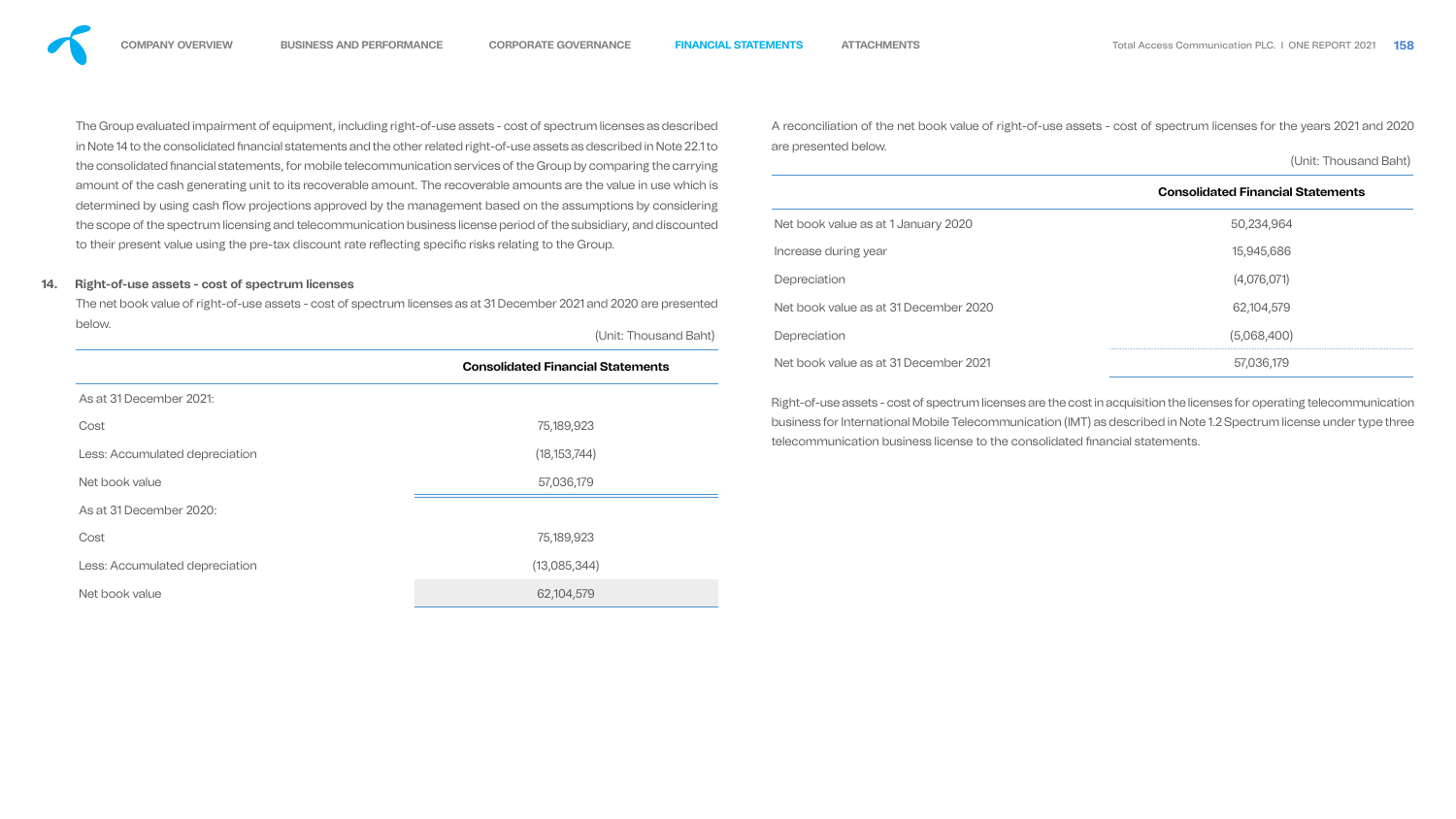**15. Other intangible assets** 

The net book value of other intangible assets as at 31 December 2021 and 2020 are presented below.

(Unit: Thousand Baht)

|                                |                                    | <b>Consolidated financial statements</b>              |                               | Separate financial statements      |                                                       |                  |  |  |
|--------------------------------|------------------------------------|-------------------------------------------------------|-------------------------------|------------------------------------|-------------------------------------------------------|------------------|--|--|
|                                | <b>Computer</b><br><b>Software</b> | <b>Software</b><br><b>Under</b><br><b>Development</b> | <b>Total</b>                  | <b>Computer</b><br><b>Software</b> | <b>Software</b><br><b>Under</b><br><b>Development</b> | <b>Total</b>     |  |  |
| As at 31 December 2021:        |                                    |                                                       |                               |                                    |                                                       |                  |  |  |
| Cost                           | 16,421,579                         | 141,835                                               | 16,563,414                    | 10,147,541                         |                                                       | 10,147,541       |  |  |
| Less: Accumulated amortisation | (14,502,567)                       |                                                       | $-$ (14,502,567) (10,047,809) |                                    |                                                       | $-$ (10,047,809) |  |  |
| Net book value                 | 1,919,012                          | 141,835                                               | 2,060,847                     | 99,732                             |                                                       | 99,732           |  |  |
| As at 31 December 2020:        |                                    |                                                       |                               |                                    |                                                       |                  |  |  |
| Cost                           | 15,040,383                         | 260,120                                               | 15,300,503                    | 10,153,911                         | 28,038                                                | 10,181,949       |  |  |
| Less: Accumulated amortisation | (13,528,134)                       | $\overline{\phantom{a}}$                              | $(13,528,134)$ $(9,969,896)$  |                                    |                                                       | (9,969,896)      |  |  |
| Net book value                 | 1,512,249                          | 260,120                                               | 1,772,369                     | 184,015                            | 28,038                                                | 212,053          |  |  |

A reconciliation of the net book value of other intangible assets for the years 2021 and 2020 are presented below.

(Unit: Thousand Baht)

|                                     | <b>Consolidated</b><br><b>Financial Statements</b> |           | <b>Separate</b><br><b>Financial Statements</b> |            |  |
|-------------------------------------|----------------------------------------------------|-----------|------------------------------------------------|------------|--|
|                                     | 2021                                               | 2020      | 2021                                           | 2020       |  |
| Net book value at beginning of year | 1,772,369                                          | 1,664,472 | 212,053                                        | 291,259    |  |
| Acquisition of computer software    | 1,312,572                                          | 895,548   | 15,253                                         | 49,945     |  |
| Amortisation                        | (1,024,094)                                        | (787,651) | (127,574)                                      | (129, 151) |  |
| Net book value at end of year       | 2,060,847                                          | 1,772,369 | 99,732                                         | 212,053    |  |

# **16. Other non-current assets** (Unit: Thousand Baht) **Consolidated Total Separate Financial Statements Financial Statements 2021 2020 2021 2020** Deposits 582,247 553,010 311,449 291,898 Withholding tax deducted at source 3,434,786 2,352,722 1,451,152 998,093 Cost to obtain contracts - net of current portion 190,579 188,933 - - - - - - - -Others 390 717 390 717 Total other non-current assets 4,208,002 3,095,382 1,762,991 1,290,708 As at 31 December 2021, the Group were in the process of requesting the refund of withholding tax deducted at source amounting to Baht 2,000 million (The Company only: Baht 998 million) (2020: Baht 1,266 million (the Company only: Baht 624 million)) from the Revenue Department. The recoverability of the amount depended upon the results of a tax audit. During the year 2021, the Company's subsidiary had addition cost to obtain contracts totaling Baht 175 million (2020: Baht 184 million) and amortised as expense totaling Baht 181 million. (2020: Baht 207 million)nts **2021 2020 2021 2020**

![](_page_46_Figure_15.jpeg)

![](_page_46_Figure_16.jpeg)

As at 31 December 2021, certain items of computer software were fully amortised but are still in use. The gross carrying amount before deducting accumulated amortisation of those assets amounted to Baht 13,010 million (2020: Baht 12,365 million) (the Company only: Baht 9,875 million 2020: Baht 9,787 million).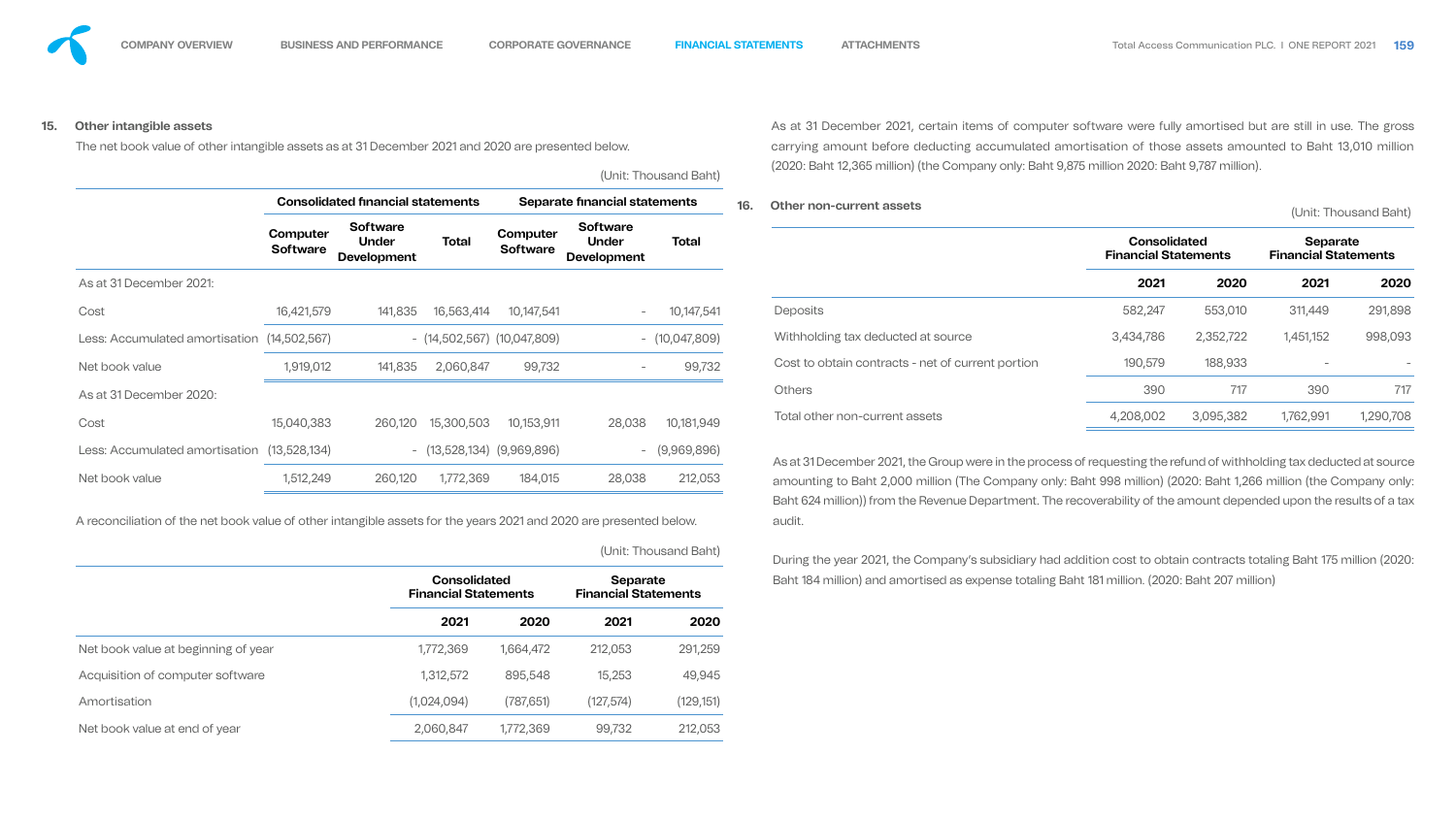# **17.**

| <b>Trade and other payables</b>                                                                  |                                                    |            |                                                |                                 | 18. | <b>Short-term loans</b>                                            |                      |                                    |                                          |                      |
|--------------------------------------------------------------------------------------------------|----------------------------------------------------|------------|------------------------------------------------|---------------------------------|-----|--------------------------------------------------------------------|----------------------|------------------------------------|------------------------------------------|----------------------|
|                                                                                                  |                                                    |            |                                                | (Unit: Thousand Baht)           |     |                                                                    |                      |                                    |                                          | (Unit: Million Baht) |
|                                                                                                  | <b>Consolidated</b><br><b>Financial Statements</b> |            | <b>Separate</b><br><b>Financial Statements</b> |                                 |     |                                                                    |                      |                                    | <b>Consolidated Financial Statements</b> |                      |
|                                                                                                  |                                                    |            |                                                |                                 |     |                                                                    |                      |                                    | 2021                                     | 2020                 |
|                                                                                                  | 2021                                               | 2020       | 2021                                           | 2020                            |     | The subsidiary's loan facilities from local financial institutions |                      |                                    |                                          | 4,000                |
| Trade payables for the purchase of equipment for<br>providing telephone services, telephone sets |                                                    |            |                                                |                                 |     | Less: Deferred financial fees                                      |                      |                                    | $-$                                      | (15)                 |
| and starter kits                                                                                 | 6,068,290                                          | 7,140,667  | 18,436                                         | 40,355                          |     | Short-term loans from local financial institutions - net           |                      |                                    |                                          | 3,985                |
| Trade payables - related parties (Note 8)                                                        | 552,376                                            | 850,296    | 36,764                                         | 30,954                          |     |                                                                    |                      |                                    |                                          |                      |
| Trade payable - NT                                                                               | 11,231,078                                         | 10,690,317 | 6,218,080                                      | 6,218,258                       |     | The movement of subsidiary's short-term loans are as follows:      |                      |                                    |                                          | (Unit: Million Baht) |
| Accrued license fees                                                                             | 1,904,272                                          | 2,013,691  | 140,976                                        | 137,582                         |     |                                                                    |                      |                                    | <b>Consolidated Financial Statements</b> |                      |
| Trade payables - interconnection charge                                                          | 57,145                                             | 60,033     | $\hspace{0.1mm}-\hspace{0.1mm}$                |                                 |     |                                                                    | <b>Balance as at</b> |                                    |                                          | <b>Balance as at</b> |
| Trade payables - international telephone roaming<br>services                                     | 78,682                                             | 133,971    | 8,846                                          | 15,201                          |     |                                                                    | 31 December<br>2020  | <b>Increase</b><br>during the year | <b>Decrease</b><br>during the year       | 31 December<br>2021  |
| Other trade payables                                                                             | 1,050,964                                          | 1,192,367  | 217,004                                        | 198,352                         |     | The subsidiary's loan facilities from                              |                      |                                    |                                          |                      |
|                                                                                                  |                                                    |            |                                                |                                 |     | local financial institutions                                       | 4,000                | 25,500                             | (29, 500)                                |                      |
| Other payables - related parties (Note 8)                                                        | 301,867                                            | 321,475    | 992,233                                        | 888,292                         |     | Less: Deferred financial fees                                      | (15)                 |                                    | 15                                       |                      |
| Other payables                                                                                   | 1,406,445                                          | 1,084,009  | 495,762                                        | 438,993                         |     |                                                                    | 3,985                | 25,500                             | (29, 485)                                |                      |
| Accrued expenses                                                                                 | 2,847,881                                          | 3,016,654  | 1,804,632                                      | 1,805,412                       |     |                                                                    |                      |                                    |                                          |                      |
| Interest payables                                                                                | 466,561                                            | 440,444    | $\hspace{0.1mm}-\hspace{0.1mm}$                | $\hspace{0.1mm}-\hspace{0.1mm}$ |     |                                                                    |                      |                                    |                                          |                      |
| Total trade and other payables                                                                   | 25,965,561                                         | 26,943,924 | 9,932,733                                      | 9,773,399                       |     |                                                                    |                      |                                    |                                          |                      |

![](_page_47_Figure_10.jpeg)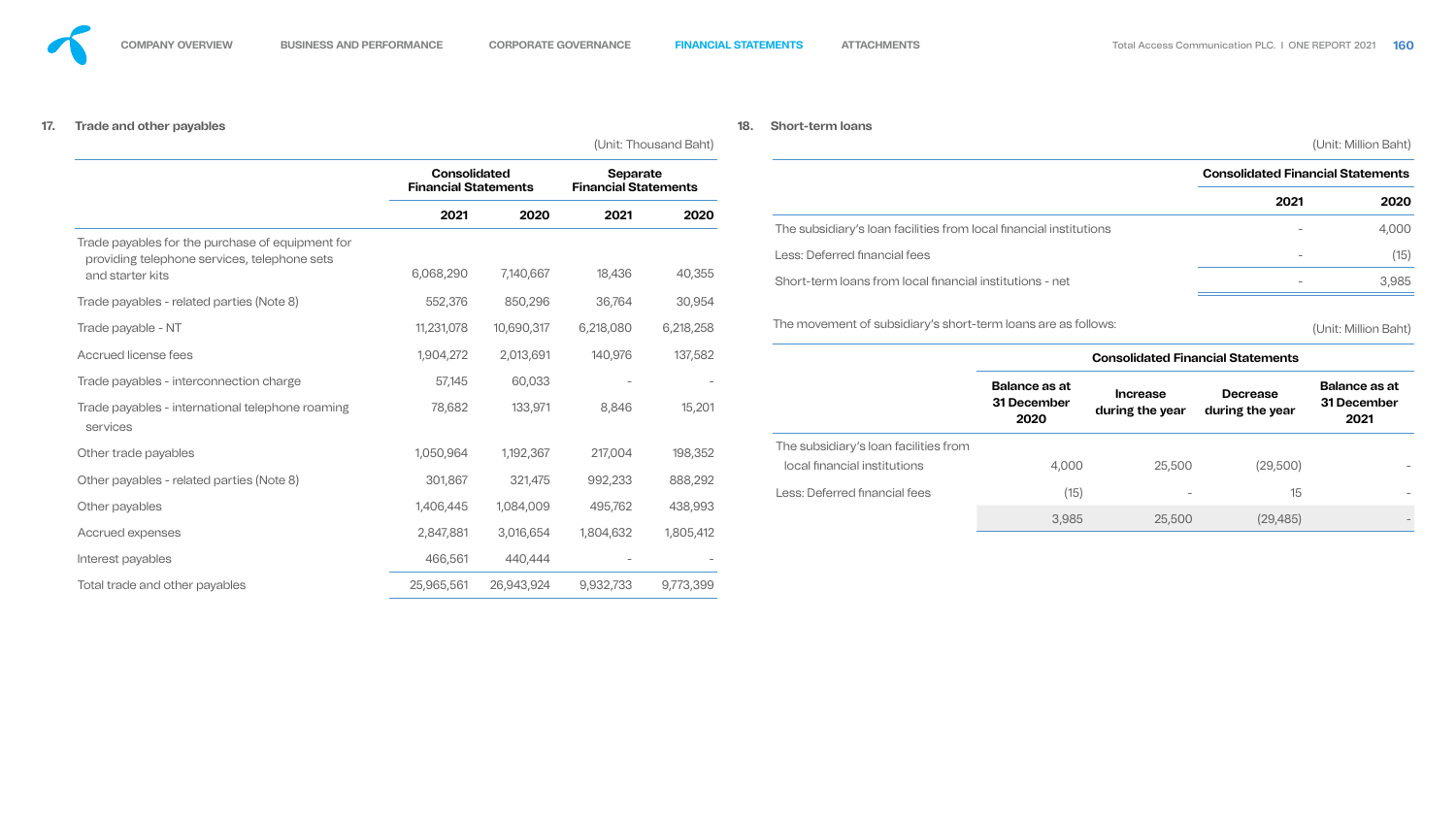![](_page_48_Figure_13.jpeg)

# Subsidiary's short-term loans

subsidiary has entered into the extension of the Revolving Facility Agreement of Baht 4,000 million for 2 years availability period with a financial institution at compounded THOR plus a certain margin as stipulated in the agreement and interest period and principal repayment schedule as stipulated in the conditions in the agreement.

| Subsidiary's short-term loans<br>In 2018, the subsidiary entered into Revolving Facilities Agreements for 3 years availability period with financial                                                                                                                                                                              |                                                                                                                                                                                 |                                                                                                                                                                                                                                                                                                                                                            | 19.                                                                                                       | Long-term loans                                                    |                                             |                                          |                                          | (Unit: Million Baht)                        |
|-----------------------------------------------------------------------------------------------------------------------------------------------------------------------------------------------------------------------------------------------------------------------------------------------------------------------------------|---------------------------------------------------------------------------------------------------------------------------------------------------------------------------------|------------------------------------------------------------------------------------------------------------------------------------------------------------------------------------------------------------------------------------------------------------------------------------------------------------------------------------------------------------|-----------------------------------------------------------------------------------------------------------|--------------------------------------------------------------------|---------------------------------------------|------------------------------------------|------------------------------------------|---------------------------------------------|
| institutions. The principal terms of these facilities are:                                                                                                                                                                                                                                                                        |                                                                                                                                                                                 |                                                                                                                                                                                                                                                                                                                                                            |                                                                                                           |                                                                    |                                             |                                          | <b>Consolidated Financial Statements</b> |                                             |
| <b>Facilities</b><br>Interest rate                                                                                                                                                                                                                                                                                                | Baht 21,000 million<br>BIBOR plus a margin (the margin depending on certain conditions as stipulated                                                                            |                                                                                                                                                                                                                                                                                                                                                            |                                                                                                           | The subsidiary's loan facilities from local financial institutions |                                             |                                          | 2021<br>15,000                           | 2020<br>10,000                              |
| Interest period                                                                                                                                                                                                                                                                                                                   | in each agreement)<br>One month, three months, or six months depending on certain conditions in<br>the agreements                                                               |                                                                                                                                                                                                                                                                                                                                                            | Less: Deferred financial fees<br>The subsidiary's loan facilities from local financial institutions - net |                                                                    | (18)<br>14,982                              | (24)<br>9,976                            |                                          |                                             |
| <b>Principal repayment schedule :</b><br><b>Right to renew the contract</b>                                                                                                                                                                                                                                                       | The last day of each interest payment period<br>The subsidiary has a right to extend the availability period with the same<br>conditions as considered by financial institution |                                                                                                                                                                                                                                                                                                                                                            |                                                                                                           | Less: Current portion<br>Long-term loans - net of current portion  |                                             | (4,995)<br>9,987                         | 9,976                                    |                                             |
| The above credit facilities agreements contain covenants relating to various matters, such as the maintenance of<br>financial ratio, restrictions on creating or permitting the subsistence of security interest on property and assets,<br>a prohibition on making loans or granting guarantees except under certain conditions. |                                                                                                                                                                                 |                                                                                                                                                                                                                                                                                                                                                            | The movement of subsidiary's long-term loans are as follows:                                              |                                                                    |                                             | <b>Consolidated Financial Statements</b> | (Unit: Million Baht)                     |                                             |
|                                                                                                                                                                                                                                                                                                                                   |                                                                                                                                                                                 | As at 31 December 2021, the short-term revolving credit facilities of the subsidiary have been expired (2020: the<br>subsidiary has the short-term revolving credit facilities of Baht 17,000 million). However, on 6 January 2022, the<br>subsidiary has entered into the extension of the Revolving Facility Agreement of Baht 4,000 million for 2 years |                                                                                                           |                                                                    | <b>Balance as at</b><br>31 December<br>2020 | <b>Increase</b><br>during the year       | <b>Decrease</b><br>during the year       | <b>Balance as at</b><br>31 December<br>2021 |
|                                                                                                                                                                                                                                                                                                                                   |                                                                                                                                                                                 |                                                                                                                                                                                                                                                                                                                                                            |                                                                                                           | The subsidiary's loan facilities                                   |                                             |                                          |                                          |                                             |

![](_page_48_Figure_14.jpeg)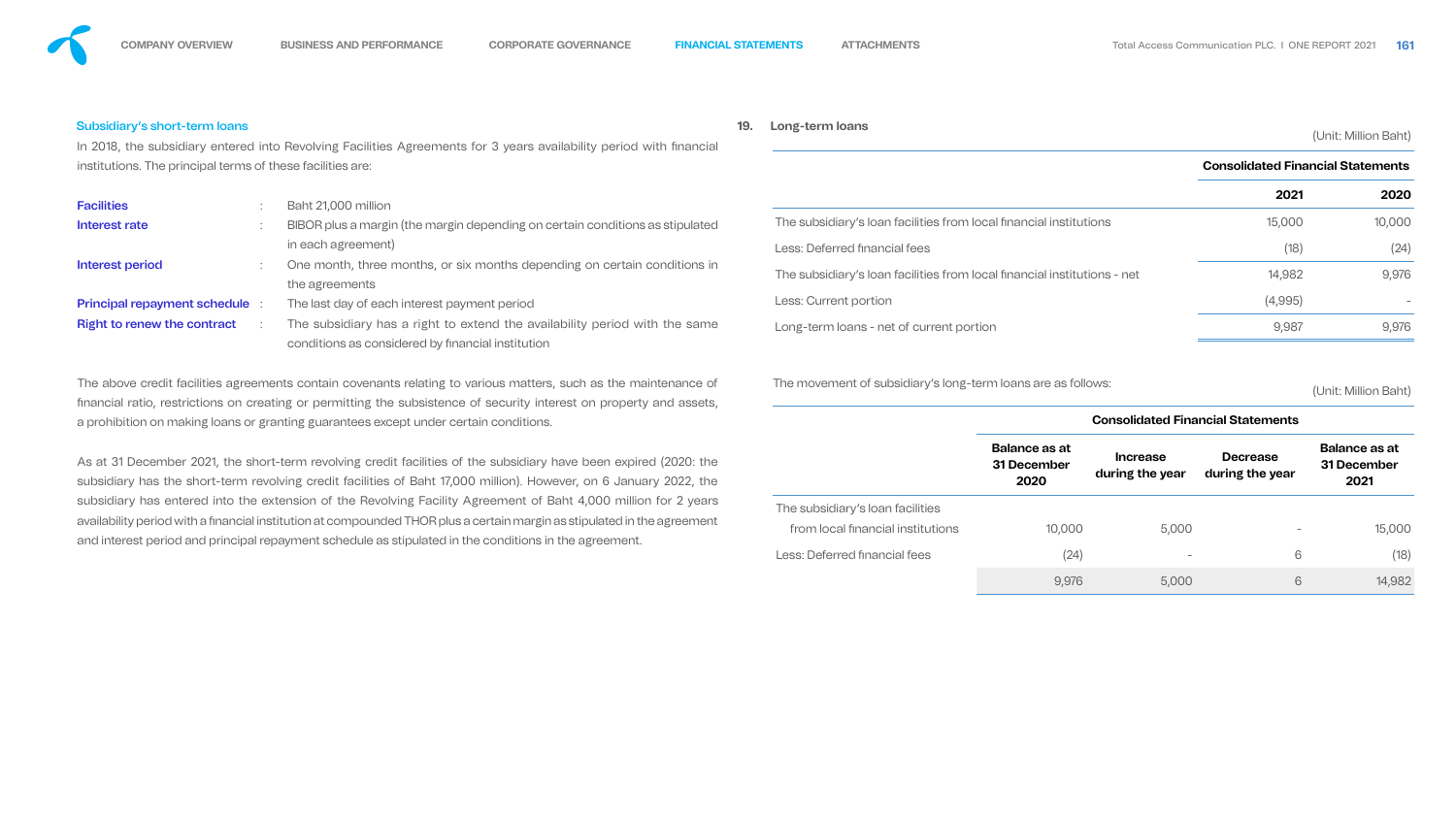### Subsidiary's long-term loans

of the facility are :

| <b>Facility</b>                        | Baht 13,000 million                                             |
|----------------------------------------|-----------------------------------------------------------------|
| Interest rate                          | Compounded THOR plus a margin (the margin depending on certain  |
|                                        | conditions as stipulated in the agreement)                      |
| Interest period                        | Every three months or depending on conditions in the agreements |
| <b>Principal repayment schedules</b> : | As per conditions specified in the agreements                   |

|                                      |                                                                                                    | In December 2019, the subsidiary entered into Facility Agreement with the financial institution. The principal terms |                                                    | Baht 13,000 million (2020: Baht 5,000 million).                                      |         |                      |  |  |  |
|--------------------------------------|----------------------------------------------------------------------------------------------------|----------------------------------------------------------------------------------------------------------------------|----------------------------------------------------|--------------------------------------------------------------------------------------|---------|----------------------|--|--|--|
| of the facility are:                 |                                                                                                    |                                                                                                                      |                                                    |                                                                                      |         |                      |  |  |  |
|                                      |                                                                                                    |                                                                                                                      | 20.                                                | <b>Debentures</b>                                                                    |         | (Unit: Million Baht) |  |  |  |
| <b>Facility</b>                      |                                                                                                    | Baht 15,000 million                                                                                                  |                                                    |                                                                                      |         |                      |  |  |  |
| Interest rate                        | BIBOR plus a margin (the margin depending on certain conditions as<br>stipulated in the agreement) |                                                                                                                      | <b>Consolidated</b><br><b>Financial Statements</b> |                                                                                      |         |                      |  |  |  |
| <b>Interest period</b>               |                                                                                                    | Every three months or every six months depending on conditions in                                                    |                                                    |                                                                                      | 2021    | 2020                 |  |  |  |
|                                      | the agreements                                                                                     |                                                                                                                      |                                                    | Thai Baht debentures                                                                 | 43,500  | 39,000               |  |  |  |
| <b>Principal repayment schedules</b> |                                                                                                    | As per conditions specified in the agreements                                                                        |                                                    | Less: Deferred financial fees                                                        | (25)    | (24)                 |  |  |  |
|                                      |                                                                                                    | In December 2021, the subsidiary entered into Facility Agreements with the financial institutions. The principal     |                                                    | Add: Fair value of debentures (only the interest portion applying hedged accounting) | 647     | 1,189                |  |  |  |
| terms of the facility are:           |                                                                                                    |                                                                                                                      |                                                    | Thai Baht debentures - net                                                           | 44,122  | 40,165               |  |  |  |
| <b>Facility</b>                      |                                                                                                    | Baht 13,000 million                                                                                                  |                                                    | Less: Current portion                                                                | (3,030) | (2,500)              |  |  |  |
| Interest rate                        |                                                                                                    | Compounded THOR plus a margin (the margin depending on certain                                                       |                                                    | Thai Baht debentures - net of current portion                                        | 41,092  | 37,665               |  |  |  |

The above credit facilities agreements contain covenants relating to various matters, such as the maintenance of nancial ratio, restrictions on creating or permitting the subsistence of security interest on property and assets, a prohibition on making loans or granting guarantees except under certain conditions.

![](_page_49_Figure_13.jpeg)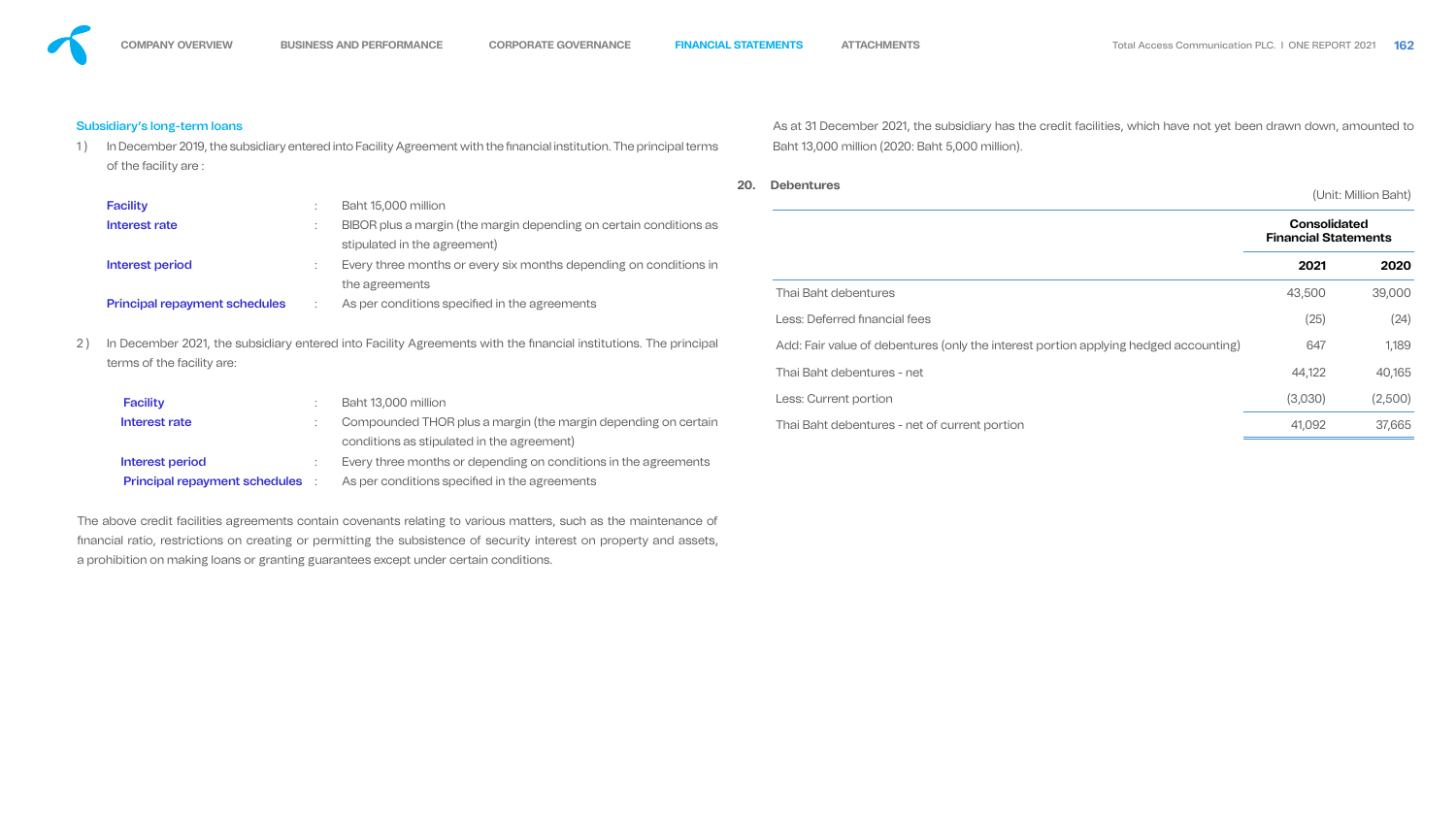The movements of debentures for the year ended 31 December 2021 are as follows: (Unit: Million Baht)

![](_page_50_Figure_9.jpeg)

![](_page_50_Figure_10.jpeg)

|                                                                | Interest rate (per annum) | <b>Tenor</b> | <b>Balance as at</b><br>1 January 2021 | <b>Addition:</b><br>debentures issued | Less:<br>debentures repayment | <b>Balanceas at</b><br>31 December 2021 |
|----------------------------------------------------------------|---------------------------|--------------|----------------------------------------|---------------------------------------|-------------------------------|-----------------------------------------|
| <b>Subsidiary</b>                                              |                           |              |                                        |                                       |                               |                                         |
| Debentures of Baht 3,000 million (issued on 29 July 2015)      | 3.52                      | 7 years      | 3,000                                  |                                       |                               | 3,000                                   |
| Debentures of Baht 6,000 million (issued on 29 July 2015)      | 3.98                      | 10 years     | 6,000                                  |                                       |                               | 6,000                                   |
| Debentures of Baht 1,000 million (issued on 22 July 2016)      | 2.44                      | 5 years      | 1,000                                  |                                       | (1,000)                       | $\overline{\phantom{a}}$                |
| Debentures of Baht 1,500 million (issued on 22 July 2016)      | 3.01                      | 7 years      | 1,500                                  |                                       |                               | 1,500                                   |
| Debentures of Baht 1,000 million (issued on 22 July 2016)      | 3.19                      | 10 years     | 1,000                                  | $\overline{\phantom{0}}$              | $\overline{\phantom{a}}$      | 1,000                                   |
| Debentures of Baht 500 million (issued on 28 April 2017)       | 3.65                      | 7 years      | 500                                    |                                       |                               | 500                                     |
| Debentures of Baht 5,000 million (issued on 28 April 2017)     | 4.04                      | 10 years     | 5,000                                  |                                       |                               | 5,000                                   |
| Debentures of Baht 1,500 million (issued on 21 September 2017) | 2.25                      | 3.5 years    | 1,500                                  |                                       | (1,500)                       | $\overline{\phantom{a}}$                |
| Debentures of Baht 2,000 million (issued on 21 September 2017) | 3.58                      | 10 years     | 2,000                                  |                                       |                               | 2,000                                   |
| Debentures of Baht 2,500 million (issued on 21 September 2017) | 3.78                      | 12 years     | 2,500                                  |                                       | $\overline{\phantom{a}}$      | 2,500                                   |
| Debentures of Baht 1,500 million (issued on 5 July 2019)       | 2.84                      | 5 years      | 1,500                                  |                                       | $\overline{\phantom{0}}$      | 1,500                                   |
| Debentures of Baht 500 million (issued on 5 July 2019)         | 3.13                      | years        | 500                                    |                                       | $\overline{\phantom{0}}$      | 500                                     |
| Debentures of Baht 3,000 million (issued on 5 July 2019)       | 3.50                      | 9 years      | 3,000                                  |                                       |                               | 3,000                                   |
| Debentures of Baht 4,500 million (issued on 24 September 2020) | 2.02                      | 3 years      | 4,500                                  |                                       |                               | 4,500                                   |
| Debentures of Baht 2,000 million (issued on 24 September 2020) | 2.53                      | 5 years      | 2,000                                  |                                       | $\overline{\phantom{a}}$      | 2,000                                   |
| Debentures of Baht 1,000 million (issued on 24 September 2020) | 2.98                      | 7 years      | 1,000                                  |                                       |                               | 1,000                                   |
| Debentures of Baht 2,500 million (issued on 24 September 2020) | 3.50                      | 10 years     | 2,500                                  |                                       | $\overline{\phantom{0}}$      | 2,500                                   |
| Debentures of Baht 1,000 million (issued on 2 September 2021)  | 1.02                      | 3 years      | $\qquad \qquad -$                      | 1,000                                 | $\overline{\phantom{0}}$      | 1,000                                   |
| Debentures of Baht 1,500 million (issued on 2 September 2021)  | 1.50                      | 5 years      | $\qquad \qquad -$                      | 1,500                                 |                               | 1,500                                   |
| Debentures of Baht 2,000 million (issued on 2 September 2021)  | 2.10                      | 7 years      |                                        | 2,000                                 | $\overline{\phantom{a}}$      | 2,000                                   |
| Debentures of Baht 2,500 million (issued on 2 September 2021)  | 2.66                      | 10 years     | $\overline{\phantom{a}}$               | 2,500                                 |                               | 2,500                                   |
| Total                                                          |                           |              | 39,000                                 | 7,000                                 | (2,500)                       | 43,500                                  |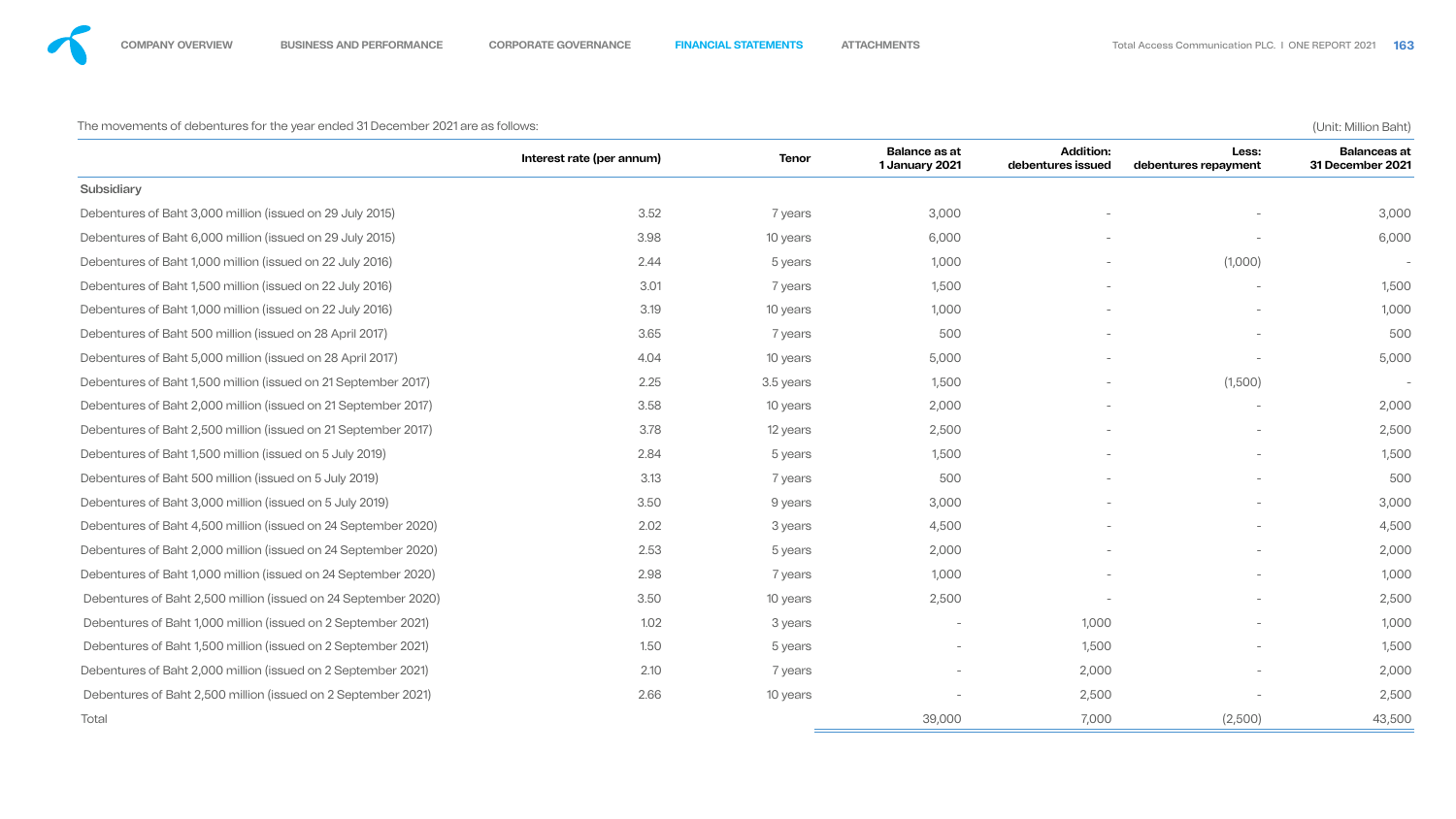The subsidiary's debentures, as provided above, are the registered, unsubordinated, and unsecured debentures with **21. Assets retirement obligation** (Unit: Thousand Baht) a debentureholders' representative, to institutional and/or high net worth investors.

The subsidiary entered into interest rate swap agreements with financial institutions covering some of the debentures. As at 31 December 2021, these interest rate swap agreements (after deducting those mature unwinded agreements) swap fixed Baht interest rates for floating Baht interest rates plus margins as specit agreements are a total notional amount of Baht 22,000 million (31 December 2020: Baht 29,000 million) and purpose is to fair value hedges for the debentures (only the interest portion) where the Group elected to apply l accounting for these transactions as per described in Note 31.1 to the consolidated financial statements.

Such debentures contain covenants relating to various matters such as restrictions on creating or permittir creation of security interest on property and assets, and a prohibition on making loans or granting guarantees e under certain conditions.

![](_page_51_Figure_12.jpeg)

| above              |                                                                | <b>Consolidated</b><br><b>Financial Statements</b> |            | <b>Separate</b><br><b>Financial Statements</b> |           |  |
|--------------------|----------------------------------------------------------------|----------------------------------------------------|------------|------------------------------------------------|-----------|--|
| d and              |                                                                | 2021                                               | 2020       | 2021                                           | 2020      |  |
| fied in<br>d their | 2,064,194<br>Assets retirement obligation at beginning of year |                                                    | 1,747,282  | 197,437                                        | 216,217   |  |
| hedge              | Decrease from payment                                          | (71, 481)                                          | (13,001)   | (60, 524)                                      | (58)      |  |
|                    | Increase (decrease) during the year                            | (400, 764)                                         | 329,913    | 13,246                                         | (18, 722) |  |
| ng the             | Assets retirement obligation at end of year                    | 1,591,949                                          | 2,064,194  | 150,159                                        | 197,437   |  |
| except             | Less: current portion                                          | (39,968)                                           | (122, 485) | (13, 313)                                      | (62, 724) |  |
|                    | Assets retirement obligation - net of current portion          | 1,551,981                                          | 1,941,709  | 136,846                                        | 134,713   |  |
|                    |                                                                |                                                    |            |                                                |           |  |

Assets retirement obligation is substantially the provision for expenses to be incurred with respect to the retirement of network located on leased areas.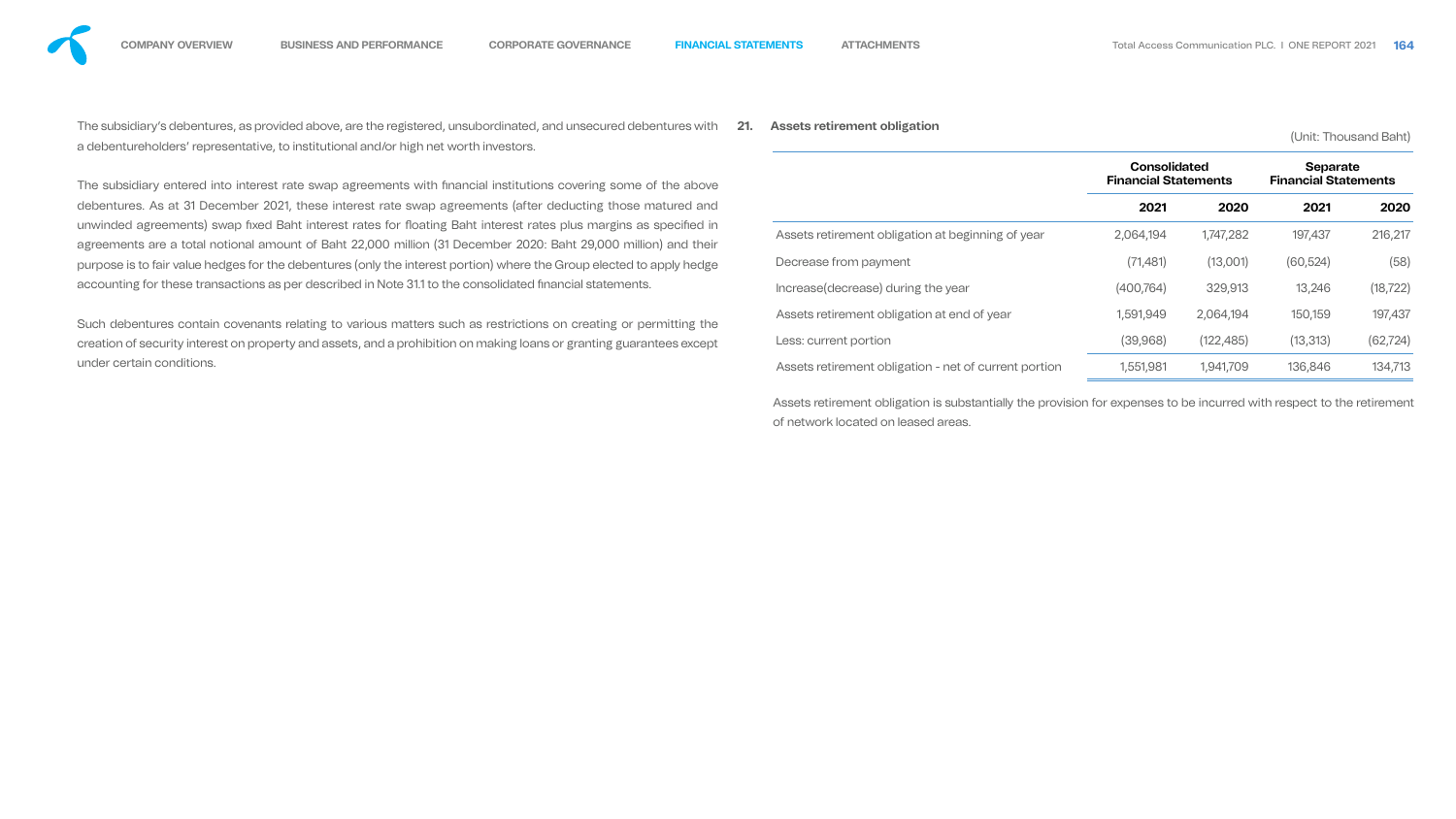![](_page_52_Picture_0.jpeg)

### **22. Leases**

The Group has lease contracts related to office building, vehicle, land for tower, space on tower, equipment for mobile telecommunication services and others.

# 22.1 Right-of-use assets

The net book value of right-of-use assets related to land, building, leasehold and equipment lease contracts and the movement for the year 2021 and 2020 are presented below.

(Unit: Thousand Baht)

![](_page_52_Figure_15.jpeg)

|                                                                              |                       |                                              | <b>Consolidated financial statements</b>                                                      |                          |               |               |
|------------------------------------------------------------------------------|-----------------------|----------------------------------------------|-----------------------------------------------------------------------------------------------|--------------------------|---------------|---------------|
|                                                                              | <b>Land for Tower</b> | <b>Buildings and Building</b><br>improvement | <b>Space on Tower and</b><br><b>Equipment for Mobile</b><br><b>Telecommunication Services</b> | Leasehold                | <b>Others</b> | <b>Total</b>  |
| Cost                                                                         |                       |                                              |                                                                                               |                          |               |               |
| 1 January 2020                                                               | 8,832,858             | 1,592,980                                    | 17,551,020                                                                                    | 123,470                  | 105,911       | 28,206,239    |
| Addition                                                                     | 1,364,282             | 834,645                                      | 1,170,673                                                                                     | $\overline{\phantom{0}}$ | 47,346        | 3,416,946     |
| Change in conditions/written-off                                             | (580, 813)            | (221,067)                                    | (761, 248)                                                                                    | $\overline{\phantom{0}}$ | (62, 348)     | (1,625,476)   |
| 31 December 2020                                                             | 9,616,327             | 2,206,558                                    | 17,960,445                                                                                    | 123,470                  | 90,909        | 29,997,709    |
| Addition/reassessment lease term                                             | 1,177,466             | 574,069                                      | 2,436,684                                                                                     |                          | 33,048        | 4,221,267     |
| Change in conditions/early termination of contract/ written-off              | (1,059,856)           | (768, 830)                                   | (3,306,276)                                                                                   | (17, 118)                | (21,070)      | (5, 173, 150) |
| 31 December 2021                                                             | 9,733,937             | 2,011,797                                    | 17,090,853                                                                                    | 106,352                  | 102,887       | 29,045,826    |
| <b>Accumulated depreciation</b>                                              |                       |                                              |                                                                                               |                          |               |               |
| 1 January 2020                                                               | 1,288,804             | 604,172                                      | 2,526,302                                                                                     | 74,845                   | 48,573        | 4,542,696     |
| Depreciation for the year                                                    | 1,465,007             | 679,849                                      | 2,980,570                                                                                     | 22,375                   | 44,851        | 5,192,652     |
| Depreciation - change in conditions/written-off                              | (278, 485)            | (216, 209)                                   | (640, 650)                                                                                    | $\overline{\phantom{0}}$ | (59,064)      | (1, 194, 408) |
| 31 December 2020                                                             | 2,475,326             | 1,067,812                                    | 4,866,222                                                                                     | 97,220                   | 34,360        | 8,540,940     |
| Depreciation for the year                                                    | 1,581,160             | 569,953                                      | 3,624,817                                                                                     | 15,462                   | 38,188        | 5,829,580     |
| Depreciation - change in conditions/early termination of cotract/written-off | (474,064)             | (729, 861)                                   | (1,503,393)                                                                                   | (17,064)                 | (19, 788)     | (2,744,170)   |
| 31 December 2021                                                             | 3,582,422             | 907,904                                      | 6,987,646                                                                                     | 95,618                   | 52,760        | 11,626,350    |
| Net book value                                                               |                       |                                              |                                                                                               |                          |               |               |
| 31 December 2020                                                             | 7,141,001             | 1,138,746                                    | 13,094,223                                                                                    | 26,250                   | 56,549        | 21,456,769    |
| 31 December 2021                                                             | 6,151,515             | 1,103,893                                    | 10,103,207                                                                                    | 10,734                   | 50,127        | 17,419,476    |
|                                                                              |                       |                                              |                                                                                               |                          |               |               |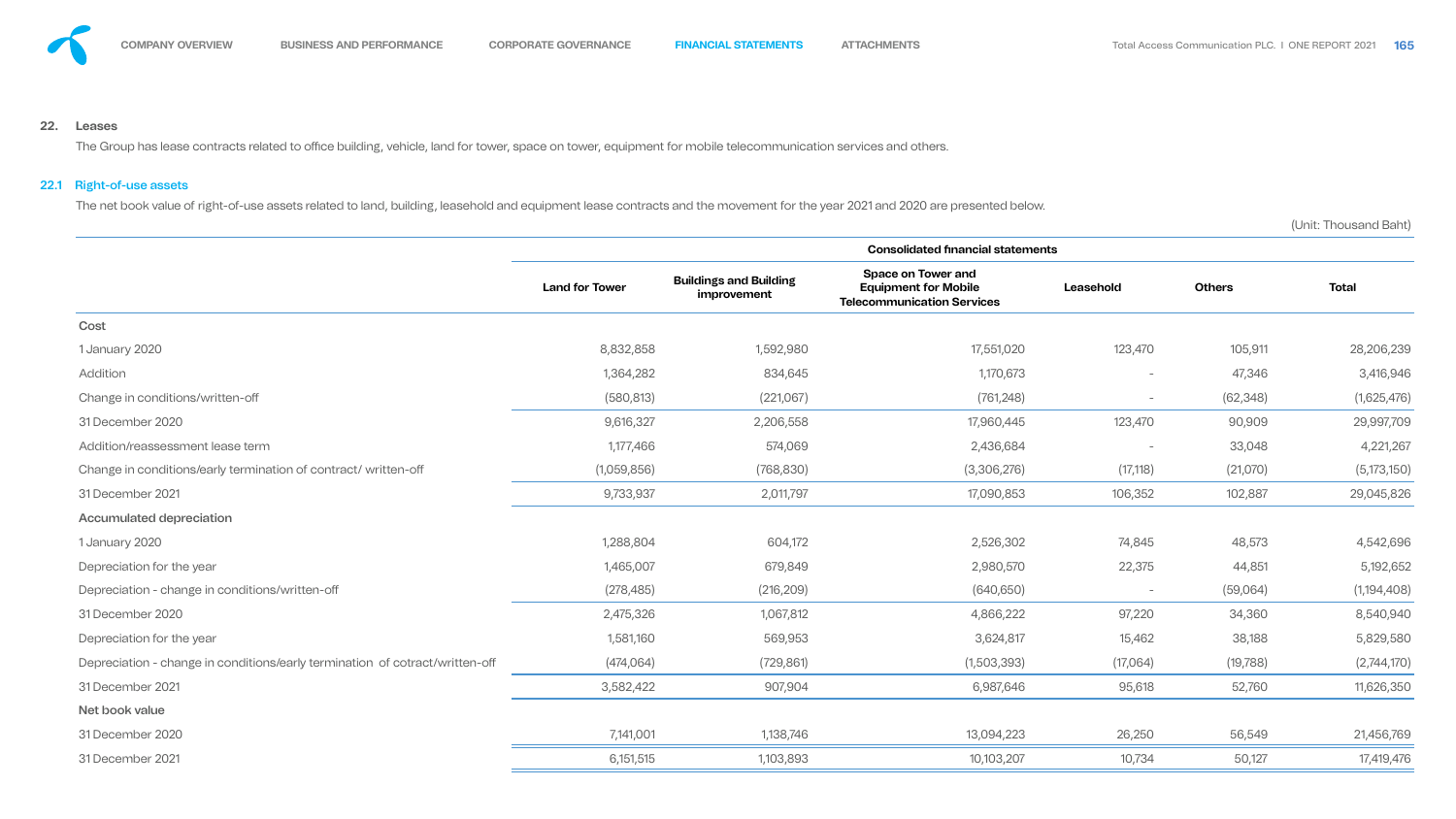(Unit: Thousand Baht)

![](_page_53_Figure_8.jpeg)

![](_page_53_Figure_9.jpeg)

![](_page_53_Figure_10.jpeg)

![](_page_53_Figure_11.jpeg)

![](_page_53_Figure_12.jpeg)

|                                                                     |                       |                                              | Separate financial statements   |               |              |
|---------------------------------------------------------------------|-----------------------|----------------------------------------------|---------------------------------|---------------|--------------|
|                                                                     | <b>Land for Tower</b> | <b>Buildings and Building</b><br>Improvement | Leasehold                       | <b>Others</b> | <b>Total</b> |
| Cost                                                                |                       |                                              |                                 |               |              |
| 1 January 2020                                                      | 231,499               | 913,636                                      | 26,713                          | 64,620        | 1,236,468    |
| Addition                                                            | 35,420                | 530,776                                      | $\hspace{0.1mm}-\hspace{0.1mm}$ | 26,335        | 592,531      |
| Change in conditions/written-off                                    | (66, 169)             | (30, 762)                                    | $\hspace{0.1mm}-\hspace{0.1mm}$ | (22,007)      | (118, 938)   |
| 31 December 2020                                                    | 200,750               | 1,413,650                                    | 26,713                          | 68,948        | 1,710,061    |
| Addition                                                            | 44,643                | 109,440                                      | $\overline{\phantom{a}}$        | 33,047        | 187,130      |
| Change in conditions/early termination/written-off                  | (78, 520)             | (359,072)                                    | (12, 234)                       | (20, 265)     | (470,091)    |
| 31 December 2021                                                    | 166,873               | 1,164,018                                    | 14,479                          | 81,730        | 1,427,100    |
| <b>Accumulated depreciation</b>                                     |                       |                                              |                                 |               |              |
| 1 January 2020                                                      | 54,103                | 330,586                                      | 25,684                          | 22,604        | 432,977      |
| Depreciation for the year                                           | 49,597                | 359,270                                      | 561                             | 28,623        | 438,051      |
| Depreciation - change in conditions/written-off                     | (35, 433)             | (29, 510)                                    | $\overline{\phantom{a}}$        | (18, 723)     | (83, 666)    |
| 31 December 2020                                                    | 68,267                | 660,346                                      | 26,245                          | 32,504        | 787,362      |
| Depreciation for the year                                           | 35,328                | 253,970                                      | 282                             | 26,907        | 316,487      |
| Depreciation - change in conditions/ early termination/ written-off | (44, 274)             | (339, 435)                                   | (12, 234)                       | (19, 392)     | (415, 335)   |
| 31 December 2021                                                    | 59,321                | 574,881                                      | 14,293                          | 40,019        | 688,514      |
| Net book value                                                      |                       |                                              |                                 |               |              |
| 31 December 2020                                                    | 132,483               | 753,304                                      | 468                             | 36,444        | 922,699      |
| 31 December 2021                                                    | 107,552               | 589,137                                      | 186                             | 41,711        | 738,586      |

On 18 December 2020, the subsidiary entered into the Telecommunications Towers Ownership Transfer and Services Agreement with CAT (currently known as "NT") as described in note 34.6 (f) to the consolidated financial statem The subsidiary recognised this transaction as sales and leaseback transaction with related impact in profit or loss.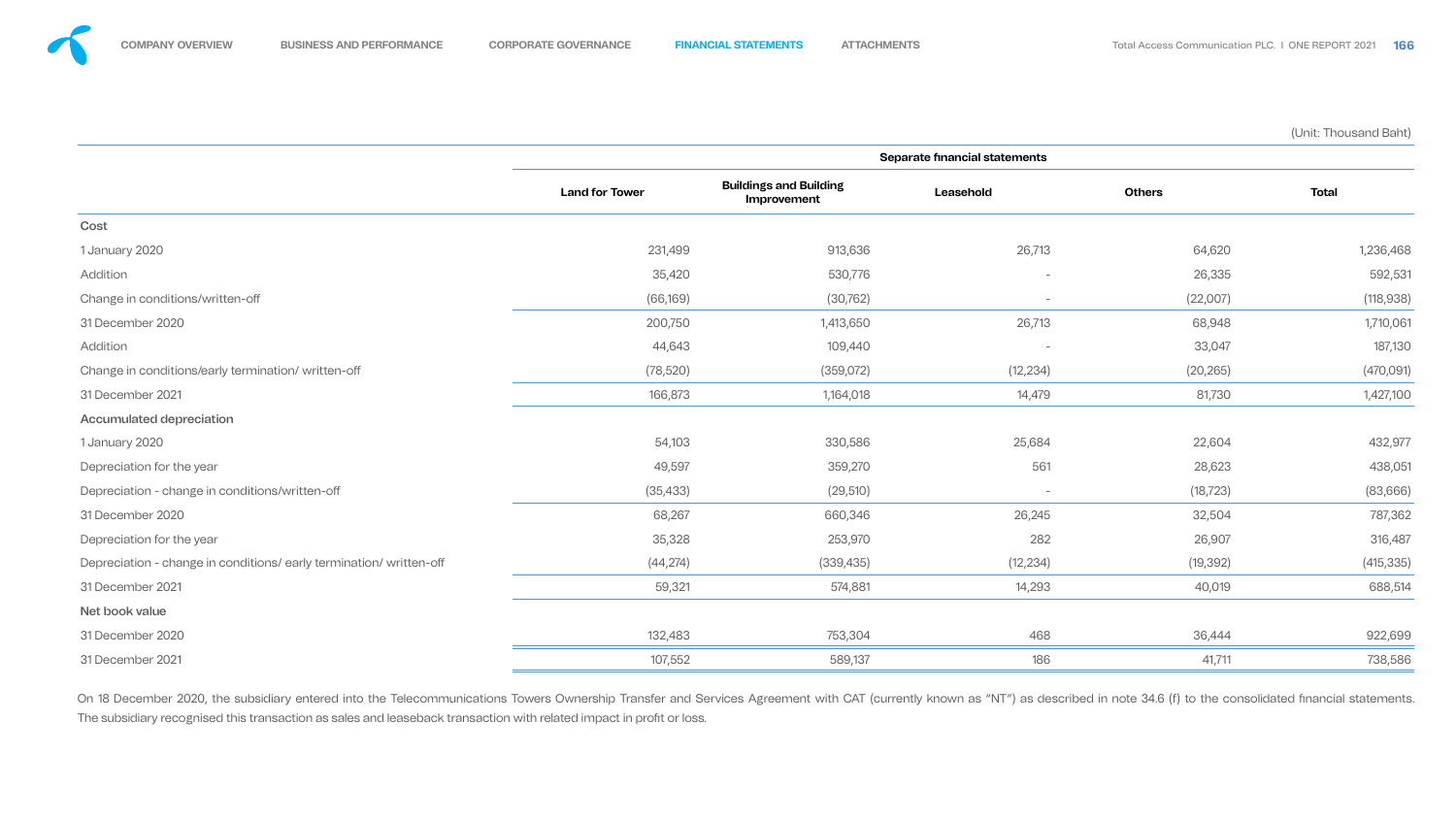22.2 Lease liabilities

|                                            | <b>Consolidated</b><br><b>Financial Statements</b> |             | <b>Separate</b><br><b>Financial Statements</b> |            |
|--------------------------------------------|----------------------------------------------------|-------------|------------------------------------------------|------------|
|                                            | 2021                                               | 2020        | 2021                                           | 2020       |
| As at 1 January                            | 22,483,355                                         | 24,637,627  | 850,484                                        | 718,342    |
| Addition/ lease term reconsidering         | 4,544,877                                          | 3,458,197   | 163,748                                        | 583,900    |
| Accretion of interest                      | 713,795                                            | 828,555     | 13,120                                         | 21,821     |
| Payments                                   | (6,701,457)                                        | (5,993,643) | (341,706)                                      | (442,909)  |
| Decrease from contract cancellation        | (1,958,040)                                        | (447, 401)  | (51, 913)                                      | (30,670)   |
| As at 31 December                          | 19,082,510                                         | 22,483,335  | 633,733                                        | 850,484    |
| Less: current portion                      | (5,599,437)                                        | (4,663,356) | (260, 664)                                     | (320, 680) |
| Lease liabilities - net of current portion | 13,483,073                                         | 17,819,979  | 373,069                                        | 529,804    |

The following are the amounts for the year ended 31 December 2021 and 2020 recognised in profit or loss:

(Unit: Thousand

The carrying amounts of lease liabilities and the movement for the year 2021 and 2020 are presented below. (Unit: Thousand Baht) The Group had total cash outflows for leases of Baht 6,799 million (2020: Baht 6,133 million) (the Company only: Baht 357 million 2020: Baht 463 million) and also had non-cash additions to right-of-use assets and lease liabilities of Baht 4,545 million (2020: Baht 3,458 million) (the Company only: Baht 164 million 2020: Baht 584 million).

|                                       | <b>Consolidated</b><br><b>Financial Statements</b> |           | <b>Separate</b><br><b>Financial Statements</b> |         |
|---------------------------------------|----------------------------------------------------|-----------|------------------------------------------------|---------|
|                                       | 2021                                               | 2020      | 2021                                           | 2020    |
| Depreciation of right-of-use assets   | 5,829,580                                          | 5,192,652 | 316,487                                        | 438,051 |
| Interest expense on lease liabilities | 713,795                                            | 828,555   | 13,120                                         | 21,821  |
| Expense relating to short-term lease  | 6,804                                              | 41,534    |                                                | 1,070   |
| Leases of low - value assets          | 90,351                                             | 97,026    | 14,893                                         | 19,112  |
| <b>Total</b>                          | 6,640,530                                          | 6,159,767 | 344,500                                        | 480,054 |

**2021 2020 2021 2020** During the year 2018, the Company and dtac TriNet entered into the Disputes Settlement and Tower Service Agreement with CAT (currently known as "NT"). Under the agreement, the Company transferred to CAT for the disputed towers that the Company has procured under the agreement to operate and to provide cellular telephone services between CAT and the Company. In light of this, CAT agreed to settle disputes related to ownership of all towers and allowed the Company and dtac TriNet to use the towers to operate business according to the terms and condition specified in the agreements. dtac TriNet itself shall procure the land for tower and provide maintenance service to the towers and shall receive the compensation in accordance with the terms and conditions as stipulated in the agreements.

#### 22.3 Lease receivable

### The net book value of lease receivables as at 31 December 2021 and 2020 are presented below.

![](_page_54_Figure_23.jpeg)

| ,,,,,, |                                            | JUHIL. THUUSAHU DAHU                     |             |  |  |  |  |
|--------|--------------------------------------------|------------------------------------------|-------------|--|--|--|--|
| 9,804  |                                            | <b>Consolidated Financial Statements</b> |             |  |  |  |  |
|        |                                            | 2021                                     | 2020        |  |  |  |  |
| Baht)  | Receivables under lease agreement          | 6,289,840                                | 7,544,581   |  |  |  |  |
|        | <b>Less: Deferred interest income</b>      | (512, 728)                               | (740, 417)  |  |  |  |  |
| าts    | <b>Total</b>                               | 5,777,112                                | 6,804,164   |  |  |  |  |
| 2020   | Less: Portion due within one year          | (1,240,815)                              | (1,212,943) |  |  |  |  |
| 88,051 | Lease receivables - net of current portion | 4,536,297                                | 5,591,221   |  |  |  |  |
|        |                                            |                                          |             |  |  |  |  |

![](_page_54_Figure_20.jpeg)

![](_page_54_Figure_21.jpeg)

![](_page_54_Figure_22.jpeg)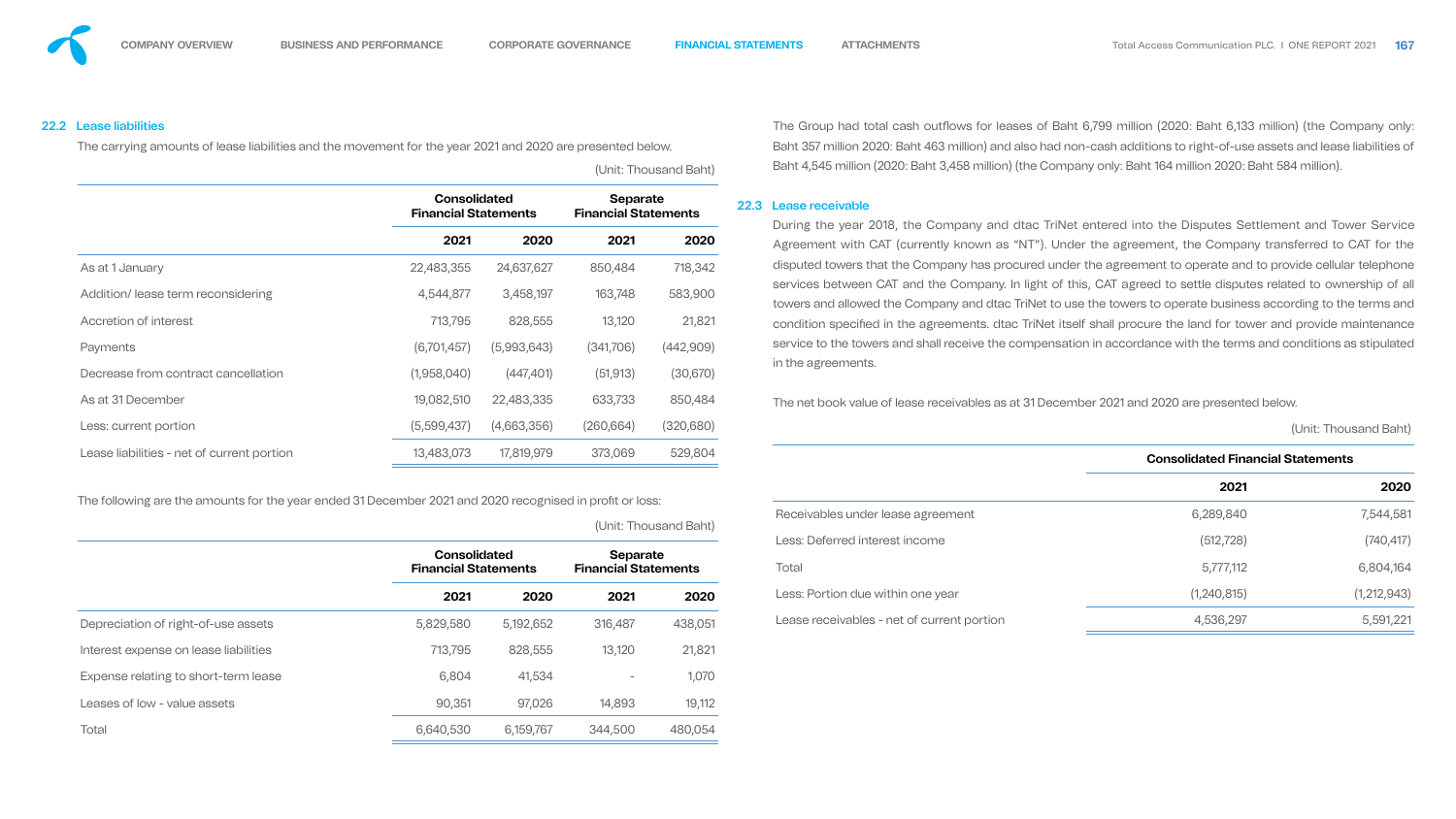Line items in profit or loss under which long-term employee benefit expenses are recognised entirely in administrative expenses.

![](_page_55_Figure_12.jpeg)

| As at 31 December 2021 and 2020, the subsidiary has future minimum lease payment to be received under leases<br>contract as follows:<br>(Unit: Million Baht) |                                         | 23.   | <b>Provision for long-term employee benefits</b><br>Provision for long-term employee benefits, which represents compensation payable to employees after they retire, is |                                          |                       |
|--------------------------------------------------------------------------------------------------------------------------------------------------------------|-----------------------------------------|-------|-------------------------------------------------------------------------------------------------------------------------------------------------------------------------|------------------------------------------|-----------------------|
|                                                                                                                                                              | <b>Consolidated FinancialStatements</b> |       | as follows:                                                                                                                                                             |                                          | (Unit: Thousand Baht) |
|                                                                                                                                                              | 2021                                    | 2020  |                                                                                                                                                                         | <b>Consolidated Financial Statements</b> |                       |
| Within 1 year                                                                                                                                                | 1,241                                   | 1,213 |                                                                                                                                                                         | 2021                                     | 2020                  |
| Over 1 year and up to 5 years                                                                                                                                | 5,049                                   | 5,227 | Provision for long-term employee benefits at beginning of year                                                                                                          | 645,122                                  | 711,243               |
| Over 5 years                                                                                                                                                 |                                         | 1,105 | Included in profit or loss:                                                                                                                                             |                                          |                       |
| Receivables under lease agreement                                                                                                                            | 6,290                                   | 7,545 | <b>Current service cost</b>                                                                                                                                             | 52,989                                   | 59,556                |
|                                                                                                                                                              |                                         |       | Curtailment                                                                                                                                                             | (95, 302)                                | (152, 493)            |
|                                                                                                                                                              |                                         |       | Interest cost                                                                                                                                                           | 10,234                                   | 12,769                |
|                                                                                                                                                              |                                         |       | Included in other comprehensive income:                                                                                                                                 |                                          |                       |
|                                                                                                                                                              |                                         |       | Actuarial (gains) losses arising from                                                                                                                                   |                                          |                       |
|                                                                                                                                                              |                                         |       | Financial assumptions changes                                                                                                                                           | (48, 833)                                | 14,782                |
|                                                                                                                                                              |                                         |       | Demographic assumptions changes                                                                                                                                         |                                          | (21, 498)             |
|                                                                                                                                                              |                                         |       | Experience adjustments                                                                                                                                                  | 46,793                                   | 24,949                |
|                                                                                                                                                              |                                         |       | Benefits paid during the year                                                                                                                                           | (6,507)                                  | (4,186)               |
|                                                                                                                                                              |                                         |       | Provision for long-term employee benefits at end of year                                                                                                                | 604,496                                  | 645,122               |

![](_page_55_Figure_13.jpeg)

![](_page_55_Figure_14.jpeg)

![](_page_55_Figure_15.jpeg)

![](_page_55_Figure_16.jpeg)

![](_page_55_Figure_17.jpeg)

As at 31 December 2021, the Company expect to pay Baht 33 million of long-term employee benefits during the next year (Separate financial statements: Baht 33 million) (2020: Baht 11 million, separate financial statements: Baht 11 million).

As at 31 December 2021, the weighted average duration of the liabilities for long-term employee benefit is 11 years (Separate financial statements: 11 years) (2020: 12 years, separate financial statements: 12 years).

![](_page_55_Figure_11.jpeg)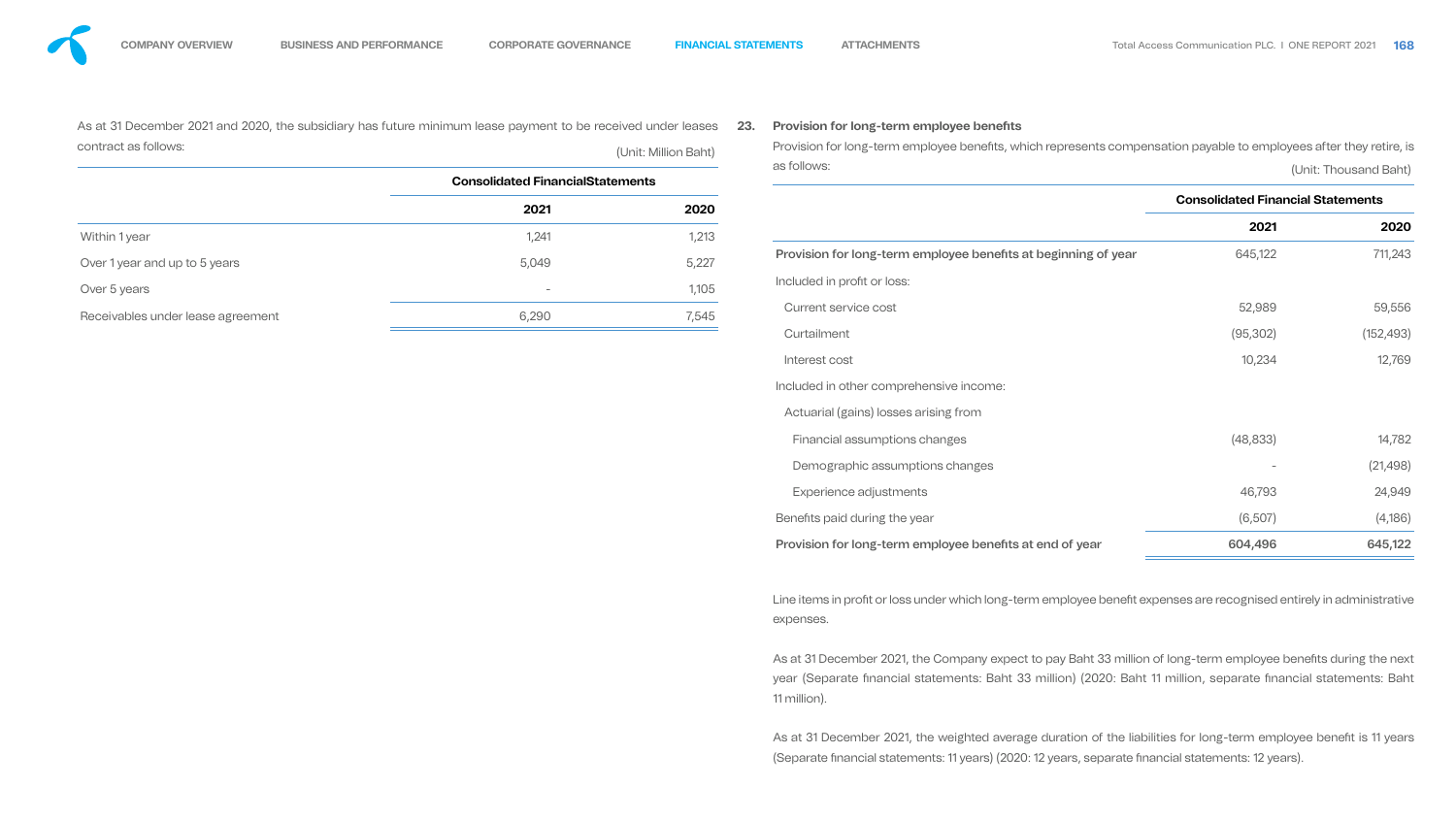Significant actuarial assumptions are summarised below:

(Unit: percent per annum)

### **24. Dividends**

|                                                                                                                                                                                                    |               |                                                     |                                                     | $\frac{1}{2}$        |                            |                                    |                       |                           |
|----------------------------------------------------------------------------------------------------------------------------------------------------------------------------------------------------|---------------|-----------------------------------------------------|-----------------------------------------------------|----------------------|----------------------------|------------------------------------|-----------------------|---------------------------|
|                                                                                                                                                                                                    |               |                                                     | <b>Consolidated / Separate Financial Statements</b> |                      | <b>Dividends</b>           | <b>Approved by</b>                 | <b>Total dividend</b> | <b>Dividend per share</b> |
|                                                                                                                                                                                                    |               | 2021                                                |                                                     | 2020                 |                            |                                    | (Million Baht)        | (Baht)                    |
|                                                                                                                                                                                                    |               |                                                     |                                                     |                      | Annual dividend announced  | <b>Annual General Meeting</b>      |                       |                           |
| Discount rate                                                                                                                                                                                      |               | 2.3                                                 |                                                     | 1.6                  | from operating result of   | of Shareholder                     |                       |                           |
| Salary increase rate                                                                                                                                                                               |               | $\overline{4}$                                      |                                                     | $\overline{4}$       | the year 2020              | on 26 March 2021                   | 5,020                 | 2.12                      |
| Turnover rate                                                                                                                                                                                      |               | $0 - 17.5$                                          |                                                     | $0 - 17.5$           | Interim dividend announced | <b>Board of Directors' Meeting</b> |                       |                           |
|                                                                                                                                                                                                    |               |                                                     |                                                     |                      | from operating result for  | on 16 July 2021                    |                       |                           |
|                                                                                                                                                                                                    |               |                                                     |                                                     |                      | the period as from         |                                    |                       |                           |
| The result of sensitivity analysis for significant assumptions that affect the present value of the long-term employee<br>benefit obligation as at 31 December 2021 and 2020 are summarised below: |               |                                                     |                                                     |                      | 1 January 2021 to          |                                    |                       |                           |
|                                                                                                                                                                                                    |               |                                                     |                                                     | (Unit: Million Baht) | 30 June 2021               |                                    | 2,486                 | 1.05                      |
|                                                                                                                                                                                                    |               | <b>Consolidated / Separate Financial Statements</b> |                                                     |                      |                            |                                    | 7,506                 |                           |
|                                                                                                                                                                                                    |               |                                                     |                                                     |                      | Interim dividend announced | <b>Board of Directors' Meeting</b> |                       |                           |
|                                                                                                                                                                                                    |               | 2021                                                |                                                     | 2020                 | from retained earnings     | on 24 March 2020 <sup>(1)</sup>    |                       |                           |
|                                                                                                                                                                                                    | Increase 0.5% | Decrease 0.5%                                       | Increase 0.5%                                       | Decrease 0.5%        | as at 31 December 2019     |                                    | 3,812                 | 1.61                      |
|                                                                                                                                                                                                    |               |                                                     |                                                     |                      | Interim dividend announced | <b>Board of Directors' Meeting</b> |                       |                           |
| Discount rate                                                                                                                                                                                      | (32)          | 34                                                  | (36)                                                | 39                   | from operating result for  | on 15 July 2020                    |                       |                           |
| Salary increase rate                                                                                                                                                                               | 34            | (32)                                                | 38                                                  | (35)                 | the period as from         |                                    |                       |                           |
|                                                                                                                                                                                                    | Increase 10%  | Decrease 10%                                        | Increase 10%                                        | Decrease 10%         | 1 January 2020 to          |                                    |                       |                           |
|                                                                                                                                                                                                    |               |                                                     |                                                     |                      | 30 June 2020               |                                    | 2,060                 | 0.87                      |
| Voluntary turnover rate of employees                                                                                                                                                               | (3)           | $\mathcal{S}$                                       | (33)                                                | 37                   |                            |                                    | 5,872                 |                           |
|                                                                                                                                                                                                    |               |                                                     |                                                     |                      |                            |                                    |                       |                           |

| <b>Dividends</b><br><b>Total dividend</b><br>Approved by<br><b>Consolidated / Separate Financial Statements</b><br>(Million Baht)<br>2021<br>2020<br><b>Annual General Meeting</b><br>Annual dividend announced<br>2.3<br>1.6<br>Discount rate<br>from operating result of<br>of Shareholder<br>Salary increase rate<br>$\overline{4}$<br>$\overline{4}$<br>5,020<br>the year 2020<br>on 26 March 2021<br>$0 - 17.5$<br>$0 - 17.5$<br>Turnover rate<br>Interim dividend announced<br><b>Board of Directors' Meeting</b><br>from operating result for<br>on 16 July 2021<br>the period as from<br>The result of sensitivity analysis for significant assumptions that affect the present value of the long-term employee<br>1 January 2021 to<br>benefit obligation as at 31 December 2021 and 2020 are summarised below:<br>(Unit: Million Baht)<br>30 June 2021<br>2,486<br>7,506<br><b>Consolidated / Separate Financial Statements</b><br><b>Board of Directors' Meeting</b><br>Interim dividend announced<br>2021<br>2020<br>on 24 March 2020 <sup>(1)</sup><br>from retained earnings<br>3,812<br>as at 31 December 2019<br>Increase 0.5%<br>Decrease 0.5%<br>Increase 0.5%<br>Decrease 0.5%<br>Interim dividend announced<br><b>Board of Directors' Meeting</b><br>on 15 July 2020<br>from operating result for<br>(32)<br>34<br>(36)<br>39<br>Discount rate<br>the period as from<br>(35)<br>34<br>(32)<br>38<br>Salary increase rate<br>1 January 2020 to<br>Increase 10%<br>Decrease 10%<br>Increase 10%<br>Decrease 10%<br>30 June 2020<br>2,060<br>(3)<br>(33)<br>3<br>37<br>Voluntary turnover rate of employees<br>5,872 |  |  |  | $\sim$ , $\sim$ , $\sim$ , $\sim$ , , , |  |  |                    |
|---------------------------------------------------------------------------------------------------------------------------------------------------------------------------------------------------------------------------------------------------------------------------------------------------------------------------------------------------------------------------------------------------------------------------------------------------------------------------------------------------------------------------------------------------------------------------------------------------------------------------------------------------------------------------------------------------------------------------------------------------------------------------------------------------------------------------------------------------------------------------------------------------------------------------------------------------------------------------------------------------------------------------------------------------------------------------------------------------------------------------------------------------------------------------------------------------------------------------------------------------------------------------------------------------------------------------------------------------------------------------------------------------------------------------------------------------------------------------------------------------------------------------------------------------------------------------------------------------------------------------------------|--|--|--|-----------------------------------------|--|--|--------------------|
|                                                                                                                                                                                                                                                                                                                                                                                                                                                                                                                                                                                                                                                                                                                                                                                                                                                                                                                                                                                                                                                                                                                                                                                                                                                                                                                                                                                                                                                                                                                                                                                                                                       |  |  |  |                                         |  |  | <b>Dividend pe</b> |
|                                                                                                                                                                                                                                                                                                                                                                                                                                                                                                                                                                                                                                                                                                                                                                                                                                                                                                                                                                                                                                                                                                                                                                                                                                                                                                                                                                                                                                                                                                                                                                                                                                       |  |  |  |                                         |  |  |                    |
|                                                                                                                                                                                                                                                                                                                                                                                                                                                                                                                                                                                                                                                                                                                                                                                                                                                                                                                                                                                                                                                                                                                                                                                                                                                                                                                                                                                                                                                                                                                                                                                                                                       |  |  |  |                                         |  |  |                    |
|                                                                                                                                                                                                                                                                                                                                                                                                                                                                                                                                                                                                                                                                                                                                                                                                                                                                                                                                                                                                                                                                                                                                                                                                                                                                                                                                                                                                                                                                                                                                                                                                                                       |  |  |  |                                         |  |  |                    |
|                                                                                                                                                                                                                                                                                                                                                                                                                                                                                                                                                                                                                                                                                                                                                                                                                                                                                                                                                                                                                                                                                                                                                                                                                                                                                                                                                                                                                                                                                                                                                                                                                                       |  |  |  |                                         |  |  |                    |
|                                                                                                                                                                                                                                                                                                                                                                                                                                                                                                                                                                                                                                                                                                                                                                                                                                                                                                                                                                                                                                                                                                                                                                                                                                                                                                                                                                                                                                                                                                                                                                                                                                       |  |  |  |                                         |  |  |                    |
|                                                                                                                                                                                                                                                                                                                                                                                                                                                                                                                                                                                                                                                                                                                                                                                                                                                                                                                                                                                                                                                                                                                                                                                                                                                                                                                                                                                                                                                                                                                                                                                                                                       |  |  |  |                                         |  |  |                    |
|                                                                                                                                                                                                                                                                                                                                                                                                                                                                                                                                                                                                                                                                                                                                                                                                                                                                                                                                                                                                                                                                                                                                                                                                                                                                                                                                                                                                                                                                                                                                                                                                                                       |  |  |  |                                         |  |  |                    |
|                                                                                                                                                                                                                                                                                                                                                                                                                                                                                                                                                                                                                                                                                                                                                                                                                                                                                                                                                                                                                                                                                                                                                                                                                                                                                                                                                                                                                                                                                                                                                                                                                                       |  |  |  |                                         |  |  |                    |
|                                                                                                                                                                                                                                                                                                                                                                                                                                                                                                                                                                                                                                                                                                                                                                                                                                                                                                                                                                                                                                                                                                                                                                                                                                                                                                                                                                                                                                                                                                                                                                                                                                       |  |  |  |                                         |  |  |                    |
|                                                                                                                                                                                                                                                                                                                                                                                                                                                                                                                                                                                                                                                                                                                                                                                                                                                                                                                                                                                                                                                                                                                                                                                                                                                                                                                                                                                                                                                                                                                                                                                                                                       |  |  |  |                                         |  |  |                    |
|                                                                                                                                                                                                                                                                                                                                                                                                                                                                                                                                                                                                                                                                                                                                                                                                                                                                                                                                                                                                                                                                                                                                                                                                                                                                                                                                                                                                                                                                                                                                                                                                                                       |  |  |  |                                         |  |  |                    |
|                                                                                                                                                                                                                                                                                                                                                                                                                                                                                                                                                                                                                                                                                                                                                                                                                                                                                                                                                                                                                                                                                                                                                                                                                                                                                                                                                                                                                                                                                                                                                                                                                                       |  |  |  |                                         |  |  |                    |

![](_page_56_Figure_18.jpeg)

(1) Proposed for acknowledgement to the Annual General Meeting of Shareholders on 31 August 2020.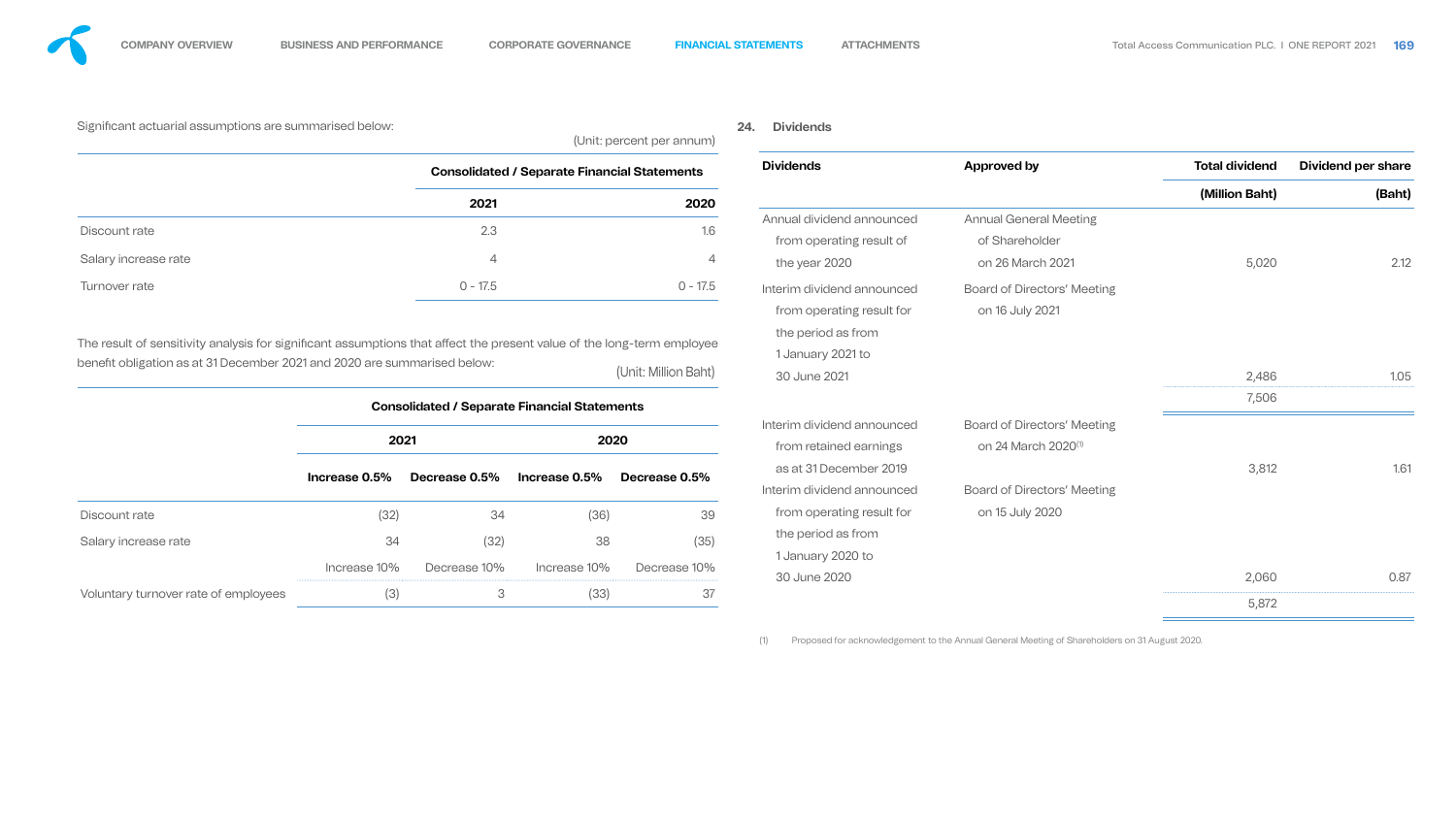### **25. Expenses by nature**

Significant expenses by nature are as follows: (Unit: Thousand Baht)

**Consolidated Financial Statements Separate**  Rental expenses from operating lease agreements

|                                                 | <u>UUTIUUINULUU</u><br><b>Financial Statements</b> |            | ooparato<br><b>Financial Statements</b>        |                       |                                                                                                        | <b>Consolidated</b>         |         | <b>Separate</b><br><b>Financial Statements</b>      |                       |
|-------------------------------------------------|----------------------------------------------------|------------|------------------------------------------------|-----------------------|--------------------------------------------------------------------------------------------------------|-----------------------------|---------|-----------------------------------------------------|-----------------------|
|                                                 | 2021                                               | 2020       | 2021                                           | 2020                  |                                                                                                        | <b>Financial Statements</b> |         |                                                     |                       |
| Salaries and wages and other employee benefits  | 3,360,212                                          | 3,760,701  | 3,332,562                                      | 3,724,895             |                                                                                                        | 2021                        | 2020    | 2021                                                | 2020                  |
| Depreciation                                    | 10,556,413                                         | 10,894,873 | 248,620                                        | 332,121               | <b>Current income tax:</b>                                                                             |                             |         |                                                     |                       |
| Amortisation                                    | 1,024,094                                          | 787,651    | 127,574                                        | 129,151               | Current income tax charge                                                                              | 168,521                     | 106,516 | $\overline{\phantom{a}}$                            |                       |
| Depreciation right-of-use assets                | 10,897,980                                         | 9,268,723  | 316,487                                        | 438,051               | Adjustment in respect of income tax of previous year                                                   | (209)                       | (2,712) | $\overline{\phantom{a}}$                            |                       |
| Rental expenses from operating lease agreements |                                                    |            |                                                |                       | Deferred tax:                                                                                          |                             |         |                                                     |                       |
| and services fee                                | 104,417                                            | 161,995    | 8,790                                          | 37,390                | Relating to origination and reversal of temporary differences                                          | 423,893                     | 748,727 | 1,246,524                                           | 1,206,941             |
| Purchases in inventories                        | 11,260,881                                         | 8,403,165  | 977                                            | 10,438                | Income tax expense reported in the income statement                                                    | 592,205                     | 852,531 | 1,246,524                                           | 1,206,941             |
| Changes in inventories of finished goods        | (692,221)                                          | 498,688    | 1,157                                          | 12,758                |                                                                                                        |                             |         |                                                     |                       |
|                                                 |                                                    |            |                                                |                       | The amounts of income tax relating to each component of other comprehensive income for the years ended |                             |         |                                                     |                       |
| 26.<br><b>Finance cost</b>                      |                                                    |            |                                                | (Unit: Thousand Baht) | 31 December 2021 and 2020 are as follows:                                                              |                             |         |                                                     | (Unit: Thousand Baht) |
|                                                 | <b>Consolidated</b><br><b>Financial Statements</b> |            | <b>Separate</b><br><b>Financial Statements</b> |                       |                                                                                                        |                             |         | <b>Consolidated / Separate Financial Statements</b> |                       |
|                                                 | 2021                                               | 2020       | 2021                                           | 2020                  |                                                                                                        | 2021                        |         |                                                     | 2020                  |
| Interest expense on financial liabilities       | 2,277,035                                          | 2,223,365  | 11,855                                         | 15,659                | Deferred tax relating to the actuarial gains or losses                                                 | 408                         |         |                                                     | (3,647)               |
| Interest expense on lease liabilities           | 713,795                                            | 828,555    | 13,120                                         | 21,821                |                                                                                                        |                             |         |                                                     |                       |
| Less: Interest income on lease Receivables      | (222, 977)                                         | (272, 671) |                                                |                       |                                                                                                        |                             |         |                                                     |                       |
| Net interest expense - lease liabilities        | 490,818                                            | 555,884    | 13,120                                         | 21,821                |                                                                                                        |                             |         |                                                     |                       |
| Amortisation on deferred financial cost         | 27,255                                             | 27,955     | $\overline{\phantom{0}}$                       |                       |                                                                                                        |                             |         |                                                     |                       |
| Other finance cost                              | 34,501                                             | 51,791     | $\overline{\phantom{0}}$                       |                       |                                                                                                        |                             |         |                                                     |                       |
| Total finance cost                              | 2,829,609                                          | 2,858,995  | 24,975                                         | 37,480                |                                                                                                        |                             |         |                                                     |                       |

![](_page_57_Picture_9.jpeg)

### **27. Income tax**

Income tax expenses for the years ended 31 December 2021 and 2020 are made up as follows:

(Unit: Thousand Baht)

![](_page_57_Figure_17.jpeg)

![](_page_57_Figure_18.jpeg)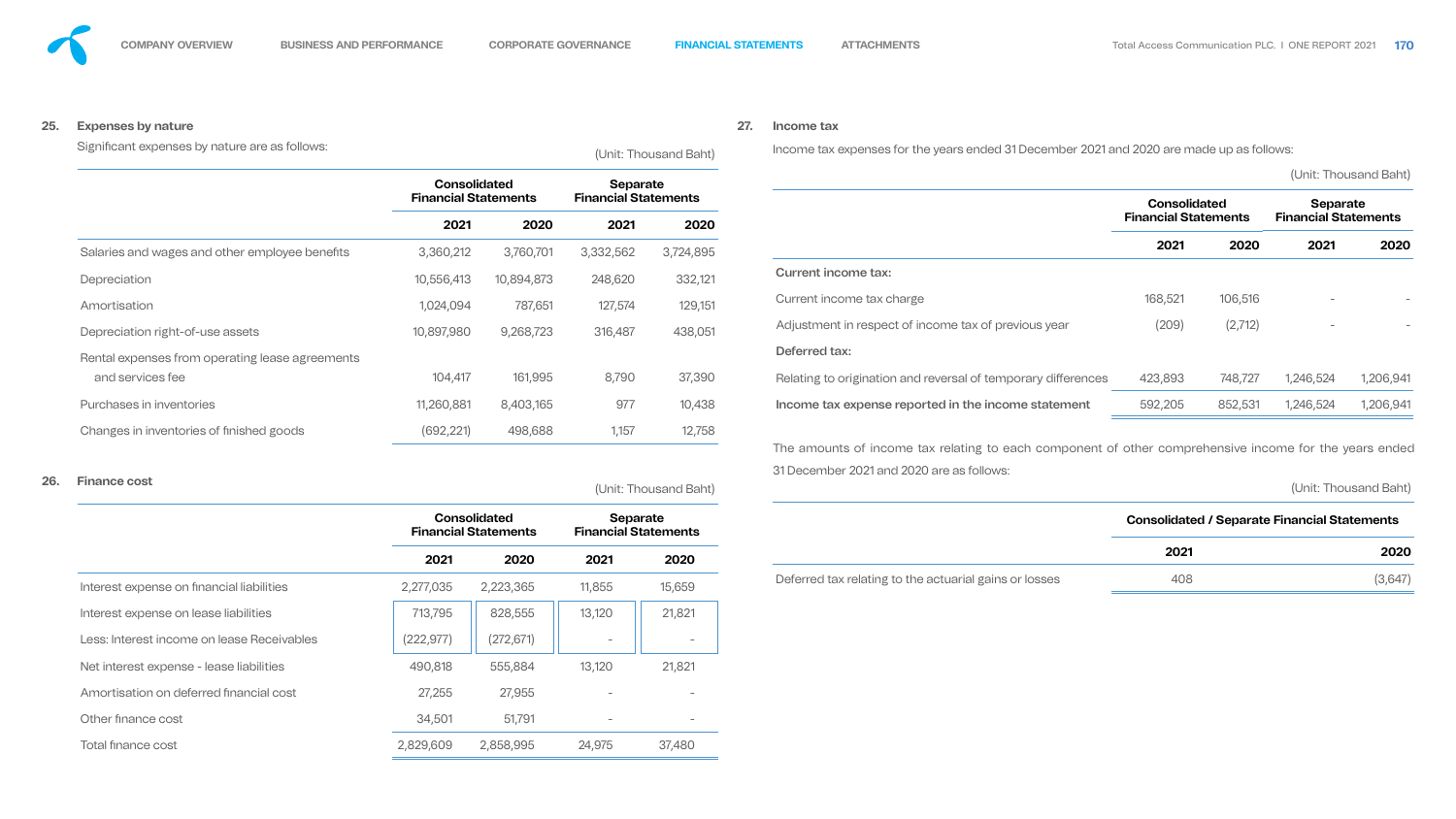The reconciliation between accounting profit and income tax expense is shown below.

(Unit: Thousand Baht)

|                                                              | <b>Consolidated</b><br><b>Financial Statements</b> |            | <b>Separate</b><br><b>Financial Statements</b> |            |
|--------------------------------------------------------------|----------------------------------------------------|------------|------------------------------------------------|------------|
|                                                              | 2021                                               | 2020       | 2021                                           | 2020       |
| Accounting profit before tax                                 | 3,948,138                                          | 5,959,650  | 6,237,752                                      | 8,292,031  |
| Applicable tax rate                                          | 20%                                                | 20%        | 20%                                            | 20%        |
| Accounting profit before tax multiplied by income tax rate   | 789,628                                            | 1,191,930  | 1,247,550                                      | 1,658,406  |
| Adjustment in respect of current income tax of previous year | (209)                                              | (2,712)    |                                                | -          |
| Effects of:                                                  |                                                    |            |                                                |            |
| Tax exempted revenue                                         | (40)                                               | (30)       | (40)                                           | (434, 667) |
| Non-deductible expenses                                      | 52,336                                             | 82,974     | 3,663                                          | 18,113     |
| Additional capital expenditure                               | (242, 017)                                         | (411, 349) | (6,850)                                        | (34, 781)  |
| Effects of adjustment deferred tax                           | (915)                                              | (12, 730)  | 2,201                                          | (130)      |
| <b>Others</b>                                                | (6, 578)                                           | 4,448      |                                                |            |
| Income tax expenses reported in the income statement         | 592,205                                            | 852,531    | 1,246,524                                      | 1,206,941  |

**ients 2021 2020 2021 2020 Consolidated Financial Statements Separate Financial Statements 2021 2020 2021 2020** Deferred tax assets Allowance for expected credit losses 210,815 277,453 18,322 18,901 Allowance for diminution in value of investment/loss on the subsidiary and the subsidiary and the subsidiary control of the subsidiary and the subsidiary control of  $28,086$  and  $34,855$  and  $17,694$  and  $31,463$ Allowance for diminution in value of inventories 6,651 2,755 - 12 Accrued expenses 34,521 55,525 34,521 55,525 Amortisation of intangible assets and the set of the control of the set of the set of the set of the control of the set of the set of the set of the set of the set of the set of the set of the set of the set of the set of Sales of prepaid voucher cards 2004 205,860 222,331 204 204 Fair value of debentures applying hedge accounting 129,308 237,749 - Fair value of debentures applying hedge accounting Lease agreement 254,825 199,015 - 3,128 Tax losses carried forward 3,079,410 3,752,924 2,028,862 3,203,532 Others 199,748 177,792 36,644 68,280

The components of deferred tax assets are as follows:

(Unit: Thousand Baht)

![](_page_58_Figure_13.jpeg)

Total 4,692,403 5,314,847 2,136,247 3,381,045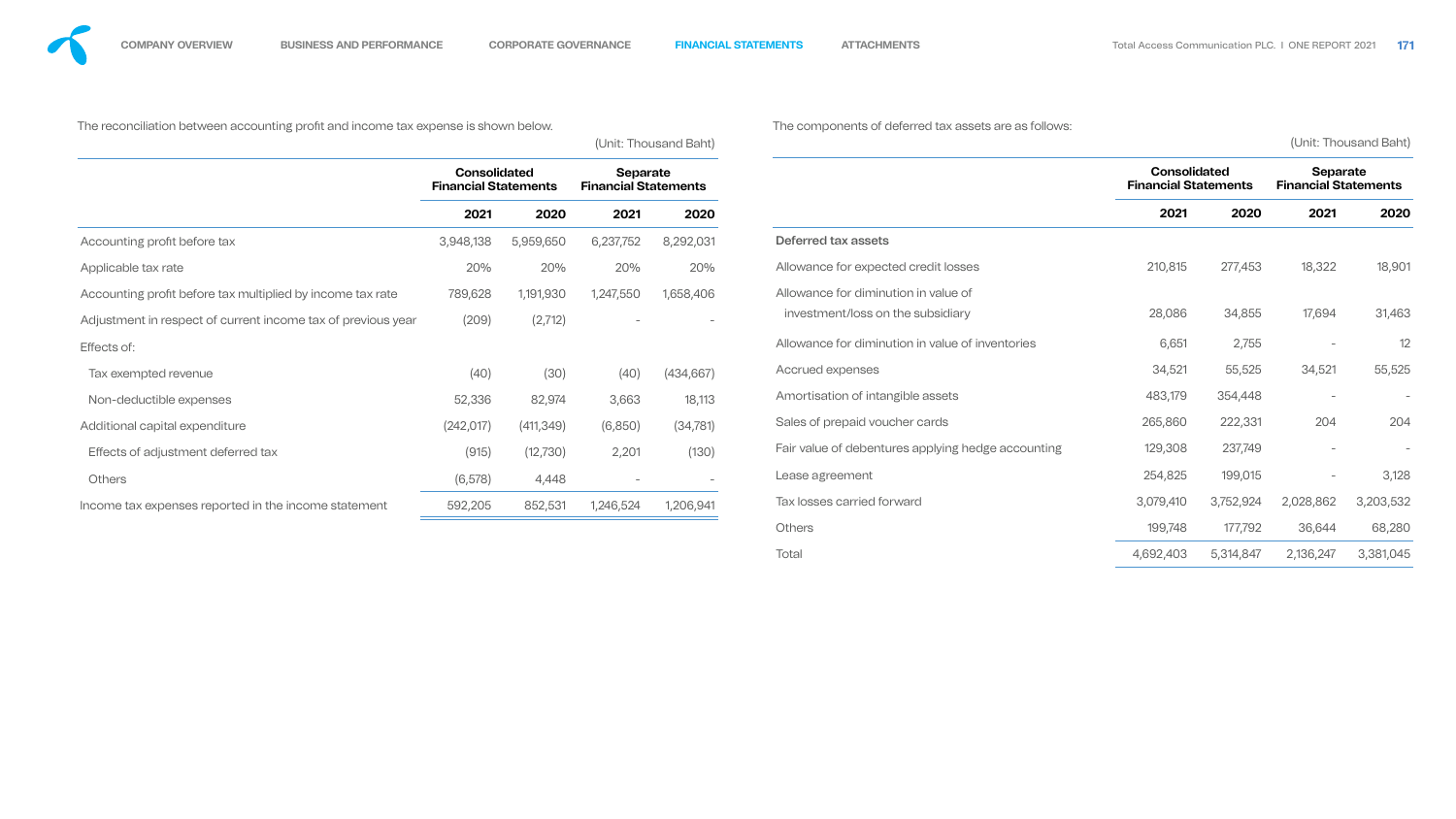been recognised because the Group considers that it might be uncertain to amortised these temporary differences in the future.

![](_page_59_Picture_9.jpeg)

![](_page_59_Figure_12.jpeg)

| Deferred tax liabilities<br>Fair value of derivative instruments                                                                                                                                                                              | <b>Consolidated</b><br><b>Financial Statements</b><br>2021 | 2020                            | <b>Separate</b><br><b>Financial Statements</b><br>2021 |                       |                             | Basic earnings per share is calculated by dividing profit for the year (excluding other comprehensive income) by the<br>weighted average number of ordinary shares in issue during the year. |                                                    |            |                                         |                       |  |  |  |  |  |  |  |  |  |  |  |  |  |  |  |  |  |  |                                                    |  |                                                |  |
|-----------------------------------------------------------------------------------------------------------------------------------------------------------------------------------------------------------------------------------------------|------------------------------------------------------------|---------------------------------|--------------------------------------------------------|-----------------------|-----------------------------|----------------------------------------------------------------------------------------------------------------------------------------------------------------------------------------------|----------------------------------------------------|------------|-----------------------------------------|-----------------------|--|--|--|--|--|--|--|--|--|--|--|--|--|--|--|--|--|--|----------------------------------------------------|--|------------------------------------------------|--|
|                                                                                                                                                                                                                                               |                                                            |                                 |                                                        |                       |                             |                                                                                                                                                                                              |                                                    |            | (Unit: Thousand Baht)                   |                       |  |  |  |  |  |  |  |  |  |  |  |  |  |  |  |  |  |  |                                                    |  |                                                |  |
|                                                                                                                                                                                                                                               |                                                            |                                 |                                                        | 2020                  |                             |                                                                                                                                                                                              | <b>Consolidated</b><br><b>Financial Statements</b> |            | Separate<br><b>Financial Statements</b> |                       |  |  |  |  |  |  |  |  |  |  |  |  |  |  |  |  |  |  |                                                    |  |                                                |  |
|                                                                                                                                                                                                                                               |                                                            |                                 |                                                        |                       |                             |                                                                                                                                                                                              |                                                    |            |                                         |                       |  |  |  |  |  |  |  |  |  |  |  |  |  |  |  |  |  |  |                                                    |  |                                                |  |
|                                                                                                                                                                                                                                               | (153, 662)                                                 | (360,081)                       |                                                        |                       |                             |                                                                                                                                                                                              | 2021                                               | 2020       | 2021                                    | 2020                  |  |  |  |  |  |  |  |  |  |  |  |  |  |  |  |  |  |  |                                                    |  |                                                |  |
| <b>Contract assets</b>                                                                                                                                                                                                                        | (51,758)                                                   | (37, 364)                       |                                                        | $\sim$                |                             | Profit for the year (Thousand Baht)                                                                                                                                                          | 3,355,933                                          | 5,107,119  | 4,991,228                               | 7,085,090             |  |  |  |  |  |  |  |  |  |  |  |  |  |  |  |  |  |  |                                                    |  |                                                |  |
| Cost to obtain contracts                                                                                                                                                                                                                      | (67, 628)                                                  | (68,901)                        |                                                        |                       |                             | Weighted average number of ordinary shares<br>(Thousand shares)                                                                                                                              | 2,367,811                                          | 2,367,811  | 2,367,811                               | 2,367,811             |  |  |  |  |  |  |  |  |  |  |  |  |  |  |  |  |  |  |                                                    |  |                                                |  |
| <b>Others</b>                                                                                                                                                                                                                                 | (24, 557)                                                  | (29, 402)                       | (3, 552)                                               | (1, 418)              |                             | Basic earnings per share (Baht/share)                                                                                                                                                        | 1.42                                               | 2.16       | 2.11                                    | 2.99                  |  |  |  |  |  |  |  |  |  |  |  |  |  |  |  |  |  |  |                                                    |  |                                                |  |
| <b>Total</b>                                                                                                                                                                                                                                  | (297,605)                                                  | (495, 748)                      | (3, 552)                                               | (1, 418)              |                             |                                                                                                                                                                                              |                                                    |            |                                         |                       |  |  |  |  |  |  |  |  |  |  |  |  |  |  |  |  |  |  |                                                    |  |                                                |  |
| Deferred tax assets - net                                                                                                                                                                                                                     | 4,394,798                                                  | 4,819,099                       | 2,132,695                                              | 3,379,627             | 29.                         | Depreciation and amortisation                                                                                                                                                                |                                                    |            |                                         |                       |  |  |  |  |  |  |  |  |  |  |  |  |  |  |  |  |  |  |                                                    |  |                                                |  |
| Details of expiry date of the above tax losses carried forward are summarised as below:                                                                                                                                                       |                                                            |                                 |                                                        | (Unit: Thousand Baht) |                             | Depreciation and amortisation for the years ended 31 December 2021 and 2020 comprised:                                                                                                       |                                                    |            |                                         | (Unit: Thousand Baht) |  |  |  |  |  |  |  |  |  |  |  |  |  |  |  |  |  |  |                                                    |  |                                                |  |
|                                                                                                                                                                                                                                               | <b>Consolidated</b><br><b>Financial Statements</b>         |                                 | <b>Separate</b>                                        |                       | <b>Financial Statements</b> |                                                                                                                                                                                              |                                                    |            |                                         |                       |  |  |  |  |  |  |  |  |  |  |  |  |  |  |  |  |  |  | <b>Consolidated</b><br><b>Financial Statements</b> |  | <b>Separate</b><br><b>Financial Statements</b> |  |
|                                                                                                                                                                                                                                               | 2021                                                       | 2020                            | 2021                                                   | 2020                  |                             |                                                                                                                                                                                              | 2021                                               | 2020       | 2021                                    | 2020                  |  |  |  |  |  |  |  |  |  |  |  |  |  |  |  |  |  |  |                                                    |  |                                                |  |
| 31 December 2022                                                                                                                                                                                                                              | 523,258                                                    | 6,384,584                       | 523,258                                                | 6,384,584             |                             | Depreciation                                                                                                                                                                                 |                                                    |            |                                         |                       |  |  |  |  |  |  |  |  |  |  |  |  |  |  |  |  |  |  |                                                    |  |                                                |  |
| 31 December 2023                                                                                                                                                                                                                              | 7,755,794                                                  | 7,755,794                       | 7,755,794                                              | 7,755,794             |                             | Building and equipment                                                                                                                                                                       | 10,556,413                                         | 10,894,873 | 248,620                                 | 332,121               |  |  |  |  |  |  |  |  |  |  |  |  |  |  |  |  |  |  |                                                    |  |                                                |  |
| 31 December 2024                                                                                                                                                                                                                              | 3,490,014                                                  | 3,502,038                       | 1,865,259                                              | 1,877,283             |                             | Right-of-use-cost of spectrum licenses                                                                                                                                                       | 5,068,400                                          | 4,076,071  | $\hspace{0.1mm}-\hspace{0.1mm}$         |                       |  |  |  |  |  |  |  |  |  |  |  |  |  |  |  |  |  |  |                                                    |  |                                                |  |
| 31 December 2025                                                                                                                                                                                                                              | 987,625                                                    | 1,122,206                       | $\overline{\phantom{0}}$                               |                       |                             |                                                                                                                                                                                              |                                                    |            |                                         |                       |  |  |  |  |  |  |  |  |  |  |  |  |  |  |  |  |  |  |                                                    |  |                                                |  |
| 31 December 2026                                                                                                                                                                                                                              | 2,640,360                                                  | $\hspace{0.1mm}-\hspace{0.1mm}$ |                                                        |                       |                             | Right-of-use assets                                                                                                                                                                          | 5,829,580                                          | 5,192,652  | 316,487                                 | 438,051               |  |  |  |  |  |  |  |  |  |  |  |  |  |  |  |  |  |  |                                                    |  |                                                |  |
|                                                                                                                                                                                                                                               | 15,397,051                                                 | 18,764,622                      | 10,144,311                                             | 16,017,661            |                             | Amortisation                                                                                                                                                                                 |                                                    |            |                                         |                       |  |  |  |  |  |  |  |  |  |  |  |  |  |  |  |  |  |  |                                                    |  |                                                |  |
|                                                                                                                                                                                                                                               |                                                            |                                 |                                                        |                       |                             | Other intangible assets                                                                                                                                                                      | 1,024,094                                          | 787,651    | 127,574                                 | 129,151               |  |  |  |  |  |  |  |  |  |  |  |  |  |  |  |  |  |  |                                                    |  |                                                |  |
| As at 31 December 2021 the Group has deductible temporary differences of Baht 1,425 million (the Company only: Baht<br>1,425 million) (2020: Baht 1,425 million (the Company only: Baht 1,425 million)) on which deferred tax assets have not |                                                            |                                 |                                                        |                       |                             | Total depreciation and amortisation                                                                                                                                                          | 22,478,487                                         | 20,951,247 | 692,681                                 | 899,323               |  |  |  |  |  |  |  |  |  |  |  |  |  |  |  |  |  |  |                                                    |  |                                                |  |

|                                                                                                                     |            |                                                    | (Unit: Thousand Baht)    |                                                | 28. | <b>Earnings per share</b>                                                                                                                                                            |                                                    |            |                                            |  |
|---------------------------------------------------------------------------------------------------------------------|------------|----------------------------------------------------|--------------------------|------------------------------------------------|-----|--------------------------------------------------------------------------------------------------------------------------------------------------------------------------------------|----------------------------------------------------|------------|--------------------------------------------|--|
|                                                                                                                     |            | <b>Consolidated</b><br><b>Financial Statements</b> |                          | <b>Separate</b><br><b>Financial Statements</b> |     | Basic earnings per share is calculated by dividing profit for the year (excluding other comprehensive income<br>weighted average number of ordinary shares in issue during the year. |                                                    |            | (Unit: Thousar                             |  |
|                                                                                                                     | 2021       | 2020                                               | 2021<br>2020             |                                                |     |                                                                                                                                                                                      | <b>Consolidated</b><br><b>Financial Statements</b> |            | <b>Separate</b><br><b>Financial Stater</b> |  |
| Deferred tax liabilities                                                                                            |            |                                                    |                          |                                                |     |                                                                                                                                                                                      |                                                    |            |                                            |  |
| Fair value of derivative instruments                                                                                | (153, 662) | (360,081)                                          | $\overline{\phantom{a}}$ |                                                |     |                                                                                                                                                                                      | 2021                                               | 2020       | 2021                                       |  |
| Contract assets                                                                                                     | (51,758)   | (37, 364)                                          | $\overline{\phantom{0}}$ |                                                |     | Profit for the year (Thousand Baht)                                                                                                                                                  | 3,355,933                                          | 5,107,119  | 4,991,228                                  |  |
| Cost to obtain contracts                                                                                            | (67, 628)  | (68,901)                                           | $\overline{\phantom{0}}$ |                                                |     | Weighted average number of ordinary shares<br>(Thousand shares)                                                                                                                      | 2,367,811                                          | 2,367,811  | 2,367,811                                  |  |
| <b>Others</b>                                                                                                       | (24, 557)  | (29, 402)                                          | (3, 552)                 | (1, 418)                                       |     | Basic earnings per share (Baht/share)                                                                                                                                                | 1.42                                               | 2.16       | 2.11                                       |  |
| <b>Total</b>                                                                                                        | (297,605)  | (495, 748)                                         | (3, 552)                 | (1, 418)                                       |     |                                                                                                                                                                                      |                                                    |            |                                            |  |
| Deferred tax assets - net                                                                                           | 4,394,798  | 4,819,099                                          | 2,132,695                | 3,379,627                                      | 29. | Depreciation and amortisation                                                                                                                                                        |                                                    |            |                                            |  |
| Details of expiry date of the above tax losses carried forward are summarised as below:                             |            |                                                    |                          | (Unit: Thousand Baht)                          |     | Depreciation and amortisation for the years ended 31 December 2021 and 2020 comprised:                                                                                               |                                                    |            | (Unit: Thousar                             |  |
|                                                                                                                     |            | <b>Consolidated</b><br><b>Financial Statements</b> |                          | <b>Separate</b><br><b>Financial Statements</b> |     |                                                                                                                                                                                      | <b>Consolidated</b><br><b>Financial Statements</b> |            | <b>Separate</b><br><b>Financial Stater</b> |  |
|                                                                                                                     | 2021       | 2020                                               | 2021                     | 2020                                           |     |                                                                                                                                                                                      | 2021                                               | 2020       | 2021                                       |  |
| 31 December 2022                                                                                                    | 523,258    | 6,384,584                                          | 523,258                  | 6,384,584                                      |     | Depreciation                                                                                                                                                                         |                                                    |            |                                            |  |
| 31 December 2023                                                                                                    | 7,755,794  | 7,755,794                                          | 7,755,794                | 7,755,794                                      |     | <b>Building and equipment</b>                                                                                                                                                        | 10,556,413                                         | 10,894,873 | 248,620                                    |  |
| 31 December 2024                                                                                                    | 3,490,014  | 3,502,038                                          | 1,865,259                | 1,877,283                                      |     | Right-of-use-cost of spectrum licenses                                                                                                                                               | 5,068,400                                          | 4,076,071  |                                            |  |
| 31 December 2025                                                                                                    | 987,625    | 1,122,206                                          | $\overline{\phantom{m}}$ |                                                |     |                                                                                                                                                                                      |                                                    |            |                                            |  |
| 31 December 2026                                                                                                    | 2,640,360  |                                                    |                          |                                                |     | Right-of-use assets                                                                                                                                                                  | 5,829,580                                          | 5,192,652  | 316,487                                    |  |
|                                                                                                                     | 15,397,051 | 18,764,622                                         | 10,144,311               | 16,017,661                                     |     | Amortisation                                                                                                                                                                         |                                                    |            |                                            |  |
|                                                                                                                     |            |                                                    |                          |                                                |     |                                                                                                                                                                                      | 1,024,094                                          | 787,651    | 127,574                                    |  |
| As at 31 December 2021 the Group has deductible temporary differences of Baht 1,425 million (the Company only: Baht |            |                                                    |                          |                                                |     | Other intangible assets                                                                                                                                                              |                                                    |            |                                            |  |

![](_page_59_Figure_13.jpeg)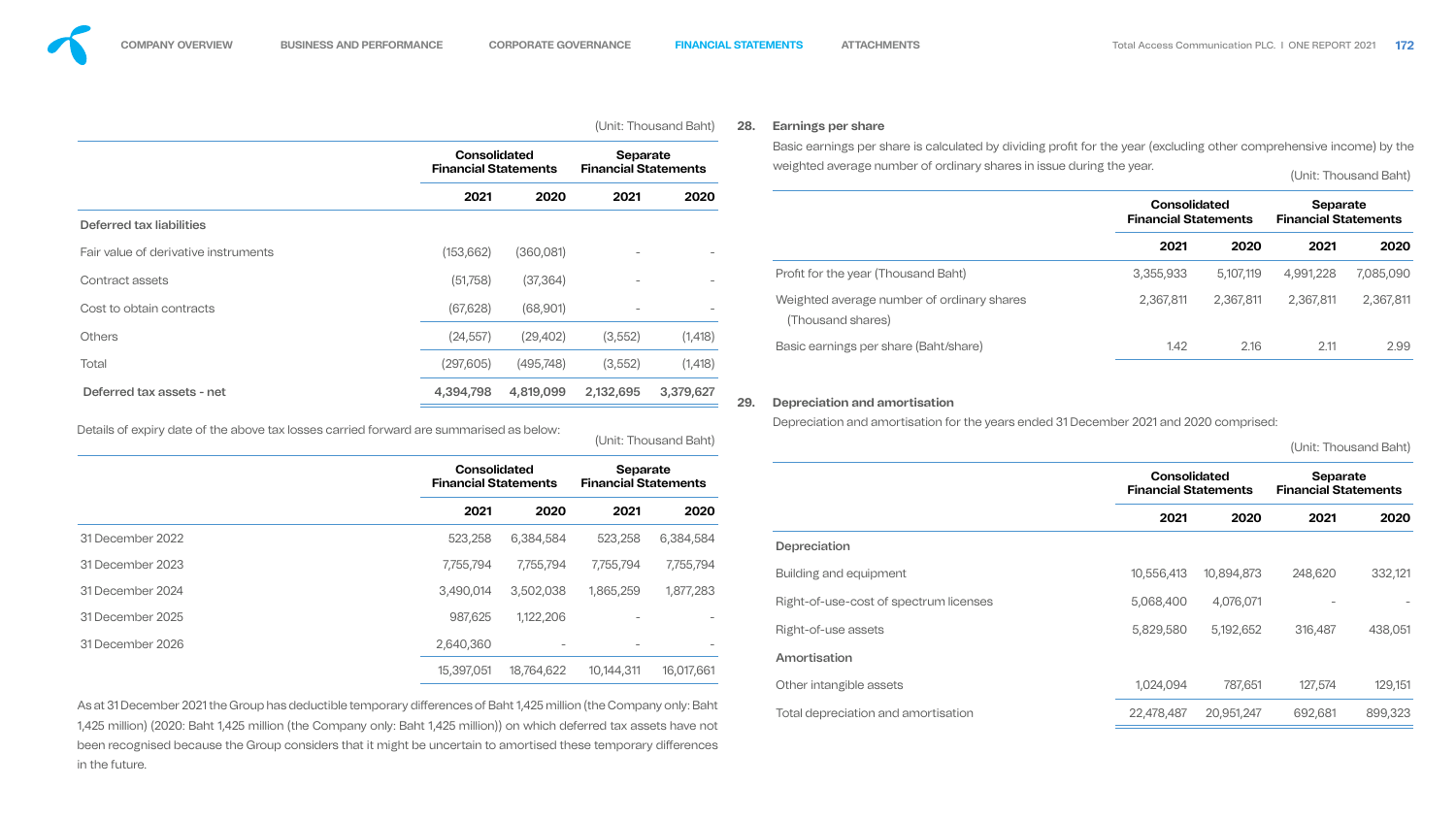# **30. Operating income before interest, taxes, depreciation, amortisation, other incomes and other expenses (EBITDA before other incomes and other expenses)** (Unit: Thousand Baht)

- -
	-
	-
	-

- -
	-
	-
	-
	-
	-
	-
	-

![](_page_60_Figure_26.jpeg)

|                     |                                                                                                                                                        |             | <b>Consolidated Financial Statements</b> |                          |  |
|---------------------|--------------------------------------------------------------------------------------------------------------------------------------------------------|-------------|------------------------------------------|--------------------------|--|
|                     |                                                                                                                                                        | <b>Note</b> | 2021                                     | 2020                     |  |
| Profit for the year |                                                                                                                                                        |             | 3,355,933                                | 5,107,119                |  |
| Add                 | : Finance cost                                                                                                                                         | 26          | 2,829,609                                | 2,858,995                |  |
|                     | : Income tax expenses                                                                                                                                  | 27          | 592,205                                  | 852,531                  |  |
|                     | : Depreciation expense                                                                                                                                 | 29          | 10,556,413                               | 10,894,873               |  |
|                     | : Amortisation expense                                                                                                                                 | 29          | 1,024,094                                | 787,651                  |  |
|                     | : Depreciation - right-of-use assets                                                                                                                   | 29          | 10,897,980                               | 9,268,723                |  |
| <b>EBITDA</b>       |                                                                                                                                                        |             | 29,256,234                               | 29,769,892               |  |
|                     | Add (less) : Interest income                                                                                                                           |             | (12, 256)                                | (26,055)                 |  |
|                     | : Gain on foreign exchange                                                                                                                             |             | (4, 841)                                 | (31, 421)                |  |
|                     | : Other expenses related to employees                                                                                                                  |             | 99,708                                   | 133,756                  |  |
|                     | : Share of loss from investment in associated company                                                                                                  |             | 5,245                                    | 11,850                   |  |
|                     | : Dividend received from investments                                                                                                                   |             | (244)                                    | (150)                    |  |
|                     | : Gain from disposal of other investment                                                                                                               |             | (21, 017)                                | $\overline{\phantom{a}}$ |  |
|                     | : Allowance for impairment and loss from disposal/write-off of equipment, right-of-use assets, other intangible assets and other investments           |             | 481,647                                  | 636,396                  |  |
|                     | : (Gain) loss from fair value measurement of derivative instruments and net position of hedging                                                        |             | 148,215                                  | (298, 401)               |  |
|                     | : Other (incomes) expenses                                                                                                                             |             | 36,484                                   | (2,630)                  |  |
|                     | Operating income before interest, taxes, depreciation, amortisation, other incomes and other expenses (EBITDA before other incomes and other expenses) |             | 29,989,175                               | 30,193,237               |  |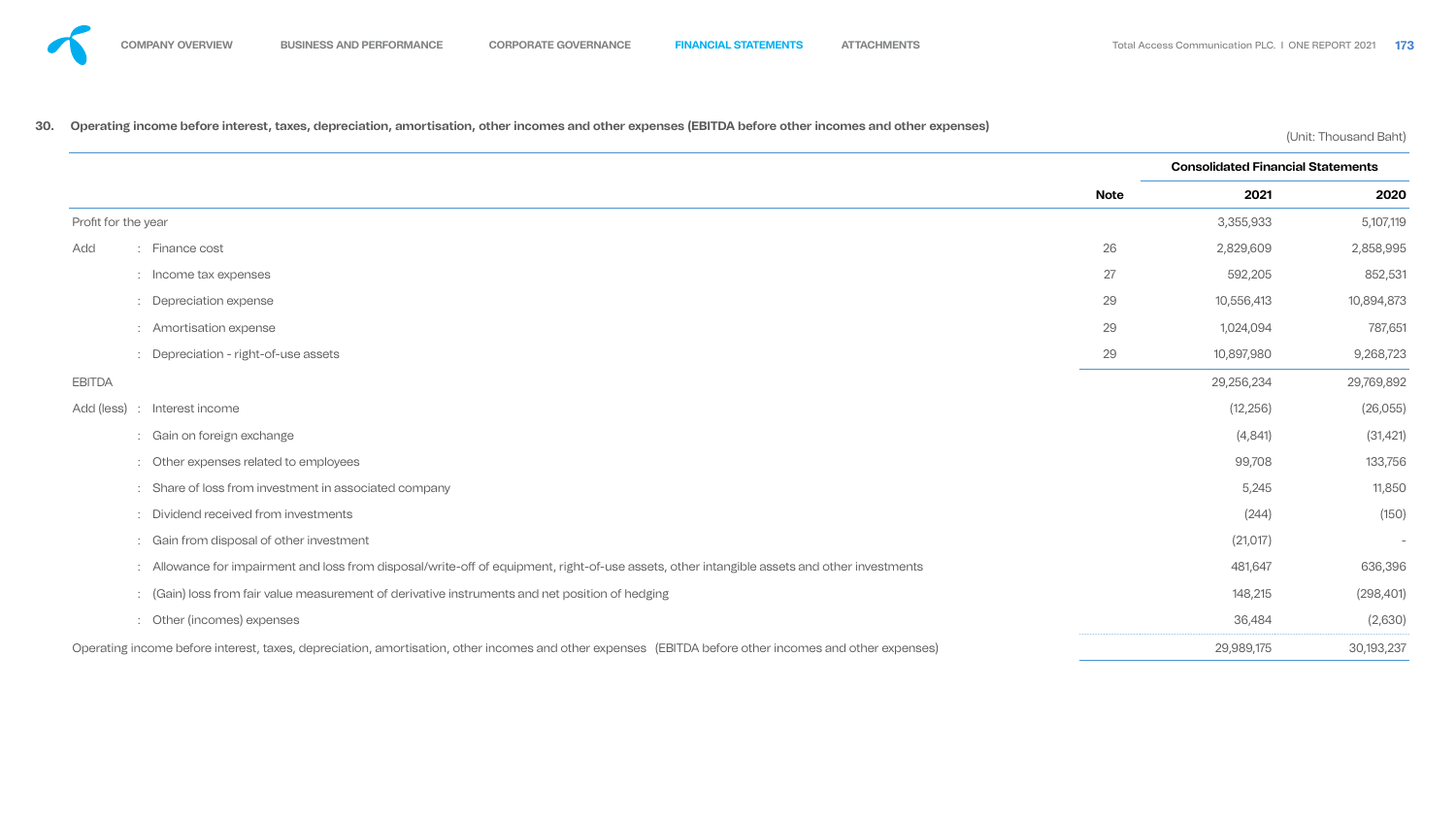#### **31. Financial instruments**

# 31.1 Derivatives and hedge accounting (Unit: Thousand Baht)

#### Derivatives designated as hedging instruments

interest as per disclosed in Note 20 to the consolidated financial statements and pays interest at a variable rate equal to THBFIX plus margin. There is an economic relationship between the hedged item and the hedging instrument as the terms of the interest rate swap match the terms of the fixed rate debentures (i.e., notional amount, maturity, payment and reset dates). The Group tested the hedge effectiveness by comparing the changes in the fair value of the hedging instruments against the changes in fair value of the hedged items attributable to the hedged risks.

Hedge ineffectiveness can arise from:

- Differences in the interest rate curves applied to discount the hedged item and hedging instrument
- Differences in the timing of cash flows of the hedged item and hedging instrument

The impact of the hedging instruments on the statement of financial position as at 31 December 2021 and 2020 is,

![](_page_61_Figure_17.jpeg)

![](_page_61_Figure_18.jpeg)

|                                                         | <b>Consolidated Financial Statements</b> |           | Details of derivatives (interest rate swap), by maturity, hold as hedging instruments as at 31 December 2021 and 2020 |                  |      |        |                                                                 |           |       |              |        |
|---------------------------------------------------------|------------------------------------------|-----------|-----------------------------------------------------------------------------------------------------------------------|------------------|------|--------|-----------------------------------------------------------------|-----------|-------|--------------|--------|
|                                                         | 2021                                     | 2020      | are as follow:                                                                                                        |                  |      |        |                                                                 |           |       |              |        |
| <b>Derivative assets</b>                                |                                          |           |                                                                                                                       | Less than 1 year |      |        | 1 to 5 years                                                    | > 5 years |       | <b>Total</b> |        |
| Derivative assets not designated as hedging instruments |                                          | 494,736   |                                                                                                                       | 2021             | 2020 | 2021   | 2020                                                            | 2021      | 2020  | 2021         | 2020   |
| Derivative assets designated as hedging instruments     | 768,309                                  | 1,305,671 | Notional amount (Million Baht)                                                                                        | 3,000            |      | 12,500 | 15,500                                                          | 6,500     | 6,500 | 22,000       | 22,000 |
| <b>Total derivative assets</b>                          | 768,309                                  | 1,800,407 | Floating interest rate (%)                                                                                            | 1.58-1.61        |      |        | $-$ 1.52-1.80 1.65-1.86 1.95-2.00 1.94-2.13 1.52-2.00 1.65-2.13 |           |       |              |        |

As at 31 December 2021, the Group had the interest rate swap agreements designated as hedging instruments with a notional amount of Baht 22,000 million (2020: Baht 22,000 million) whereby the Group receives a fixed rate of as follows: (Unit: Thousand Baht) **Notional Amount Carrying Amount Line item in the statement of financial position Change in fair value used for measuring ineffectiveness 2021 2020 2021 2020 2021 2020** Interest rate swap 3,000,000 - 55,424 - Other current Other current 55,424<br>financial assets Interest rate swap 19,000,000 22,000,000 712,885 1,305,671 Other non-current nancial assets (592,786) 286,990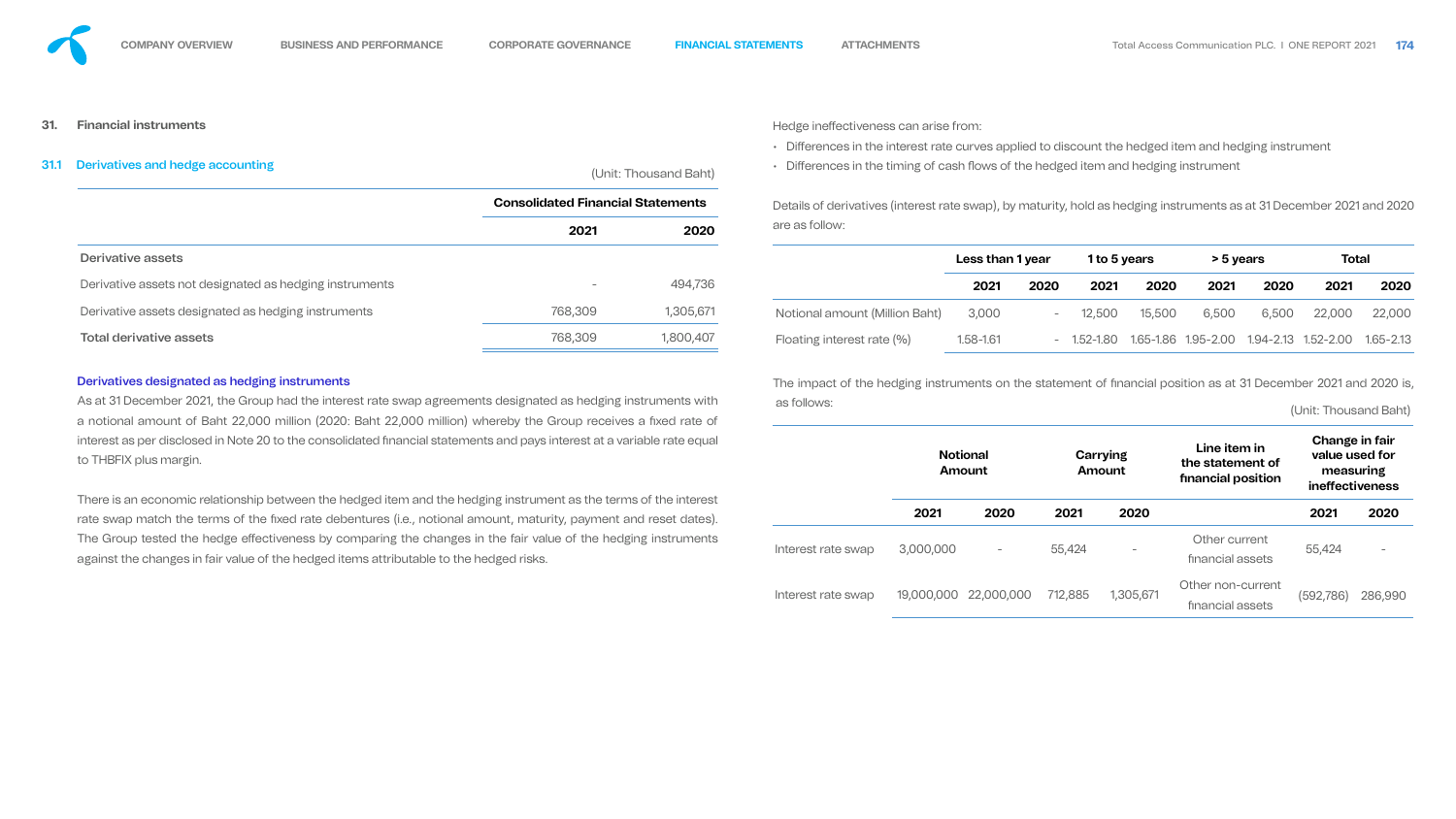![](_page_62_Picture_3.jpeg)

The impact of the hedged items on the statement of financial position as at 31 December 2021 and 2020 is, as follows: (Unit: Thousand Baht)

|                          |            | <b>Carrying amount</b> |         | <b>Accumulated fair</b><br>value adjustments | Line item in<br>the statement of<br>financial position | Change in fair<br>value used for<br>measuring<br><b>ineffectiveness</b> |         |  |
|--------------------------|------------|------------------------|---------|----------------------------------------------|--------------------------------------------------------|-------------------------------------------------------------------------|---------|--|
|                          | 2021       | 2020                   | 2021    | 2020                                         |                                                        | 2021                                                                    | 2020    |  |
| Fixed-rate<br>debentures | 3,030,259  | $\qquad \qquad -$      | 30,505  |                                              | Debentures -<br>current portion                        | 30,505                                                                  |         |  |
| Fixed-rate<br>debentures | 19,607,514 | 23,176,514             | 616,033 | 1,188,746                                    | Debentures -<br>net of current portion                 | (572, 713)                                                              | 122,352 |  |

The effect of ineffectiveness of the fair value hedged recognised in profit or loss for the year ended 31 December 2021 in loss from fair value measurement of derivative instruments and net position of hedging amounting to Baht 1 million (2020: gain from fair value measurement of derivative instruments and net position of hedging amounting to Baht 165 million).

## Effect from interest rate benchmark reform

The Group has exposures to benchmark InterBank Offerred Rates ("IBORs") on its financial instruments that will be replaced or reformed. There is uncertainty over the timing and the methods of transition in some jurisdictions that the Group operates in. The Group anticipates that IBOR reform will impact its risk management and hedge accounting. In other words, the temporary exceptions specify that for the purpose of determining whether a forecast transaction is highly probable for hedges, it is assumed that the interest rate benchmark on which the hedged are based is not altered as a result of IBOR reform. The Group applies temporary exceptions which enables it to continue hedge accounting during the period of uncertainty.

Hedging relationships impacted by IBOR reform may experience ineffectiveness attributable to market participant's expectations of when the shift from the existing IBOR benchmark rate to an alternative benchmark interest will occur. The Group is monitoring and managing the Group's transition to alternative benchmark rates whether such contracts will need to be amended as a result of IBOR reform and how to manage communication about IBOR reform with counterparties.

The Group's financial instruments principally comprise cash and cash equivalents, trade and other receivables , lease receivable, other financial assets, trade and other payables, long-term loans, debentures, accrued cost of spectrum licenses and lease liabilities. The financial risks associated with these financial instruments and how they are managed is described below.

The Group is exposed to credit risk primarily with respect to trade receivables, contract assets, deposits with banks and other financial instruments. Except for derivative financial instruments as disclosed under liquidity risk, the maximum exposure to credit risk is limited to the carrying amounts as stated in the statement of financial position.

An impairment analysis is performed at each reporting date to measure expected credit losses. The provision for expected credit losses rates are based on days past due for groupings of various customer segments with similar credit risks. The calculation reflects the reasonable and supportable information that is available at the reporting date about past events, current conditions and forecasts of future economic conditions. Generally, trade and other receivables are written-off in accordance with the Group's policy.

Credit risk from balances with banks and financial institutions is managed in accordance with the Group's policy. Investments are made only with approved counterparties and within credit limits assigned to each counterparty. Counterparty credit limits may be updated throughout the year. The limits are set to minimise the concentration of risks and therefore mitigate risk through a counterparty's potential failure to make payments.

### 31.2 Financial risk management objectives and policies

#### Credit risk

#### Trade receivables and contract assets

The Group manages the risk by adopting appropriate credit control policies and procedures and therefore does not expect to incur material financial losses. Outstanding trade receivables and contract assets are regularly monitored and any sale of products to major dealers are covered by credit insurance obtained from the banks. In addition, the Group does not have high concentrations of credit risk since it has a large customer base.

#### Financial instruments and cash deposits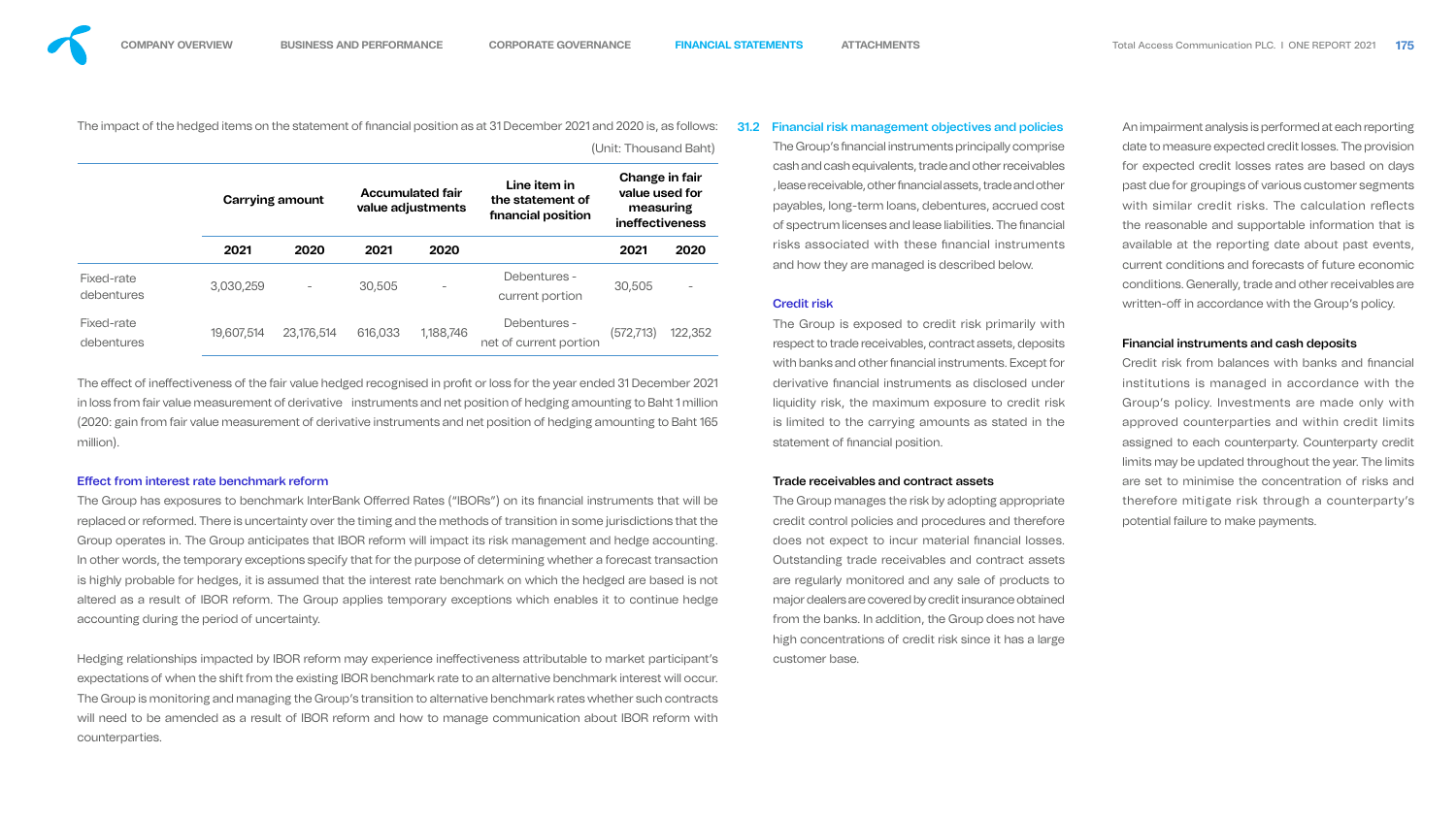### Market risk

## Foreign currency risk

The Group's exposure to foreign currency risk arised mainly from trade receivables / trade payables international roaming telephone services and accounts payable from purchasing of equipment transactions that are denominated in foreign currencies.

As at 31 December 2021 and 2020 the Group had the following assets and liabilities denominated in foreign currencies:

# Assets

|                                       |                          | <b>Consolidated Financial Statements as at 31 December</b> |                         | <b>Exchange Rateas at 31 December</b> |         |  |  |
|---------------------------------------|--------------------------|------------------------------------------------------------|-------------------------|---------------------------------------|---------|--|--|
|                                       | 2021                     | 2020                                                       | <b>Foreign Currency</b> | 2021                                  | 2020    |  |  |
|                                       | (Million)                | (Million)                                                  |                         | (Baht per foreign currency)           |         |  |  |
| <b>Assets</b>                         |                          |                                                            |                         |                                       |         |  |  |
| Deposits at banks                     | 2.31                     | 2.28                                                       | <b>USD</b>              | 33.1533                               | 29.7749 |  |  |
| Trade receivables - other companies   | 3.30                     | 3.52                                                       | <b>SDRS</b>             | 47.0166                               | 43.5076 |  |  |
|                                       | 0.40                     | 0.37                                                       | <b>USD</b>              | 33.1533                               | 29.7749 |  |  |
|                                       | 0.01                     |                                                            | <b>EUR</b>              | 37.4022                               | 36.3751 |  |  |
|                                       |                          | 0.08                                                       | <b>MYR</b>              | 7.8637                                | 7.2911  |  |  |
| Trade receivables - related companies | 0.36                     | 0.39                                                       | <b>SDRS</b>             | 47.0166                               | 43.5076 |  |  |
|                                       | 2.50                     | 0.61                                                       | <b>USD</b>              | 33.1533                               | 29.7749 |  |  |
|                                       | $\overline{\phantom{a}}$ | 0.04                                                       | <b>SGD</b>              | 24.3671                               | 22.2924 |  |  |
| <b>Liabilities</b>                    |                          |                                                            |                         |                                       |         |  |  |
| Trade payables                        | 6.41                     | 2.99                                                       | <b>USD</b>              | 33.5929                               | 30.2068 |  |  |
|                                       | 0.10                     | 0.08                                                       | <b>EUR</b>              | 38.2813                               | 37.2578 |  |  |
|                                       | 2.70                     | 1.23                                                       | <b>NOK</b>              | 3.8454                                | 3.5388  |  |  |
|                                       | 0.01                     | 0.01                                                       | <b>GBP</b>              | 45.5492                               | 41.0771 |  |  |
|                                       | 0.24                     | 0.36                                                       | SGD                     | 25.0254                               | 22.9540 |  |  |
|                                       | 1.33                     | 2.55                                                       | <b>SDRS</b>             | 47.0166                               | 43.5076 |  |  |
| Related parties payables              | 27.04                    | 47.96                                                      | <b>NOK</b>              | 3.8454                                | 3.5388  |  |  |
|                                       | 0.03                     | 1.09                                                       | <b>SDRS</b>             | 47.0166                               | 43.5076 |  |  |
|                                       | 0.01                     | 0.01                                                       | <b>EUR</b>              | 38.2813                               | 37.2578 |  |  |
|                                       | 1.44                     | 1.56                                                       | <b>USD</b>              | 33.5929                               | 30.2068 |  |  |
| Total net assets (liabilities)        | (2.64)                   | (1.29)                                                     | <b>USD</b>              |                                       |         |  |  |
|                                       | (0.10)                   | (0.09)                                                     | <b>EUR</b>              |                                       |         |  |  |
|                                       | (0.01)                   | (0.01)                                                     | <b>GBP</b>              |                                       |         |  |  |
|                                       | 2.30                     | 0.27                                                       | <b>SDRS</b>             |                                       |         |  |  |
|                                       | (29.74)                  | (49.19)                                                    | <b>NOK</b>              |                                       |         |  |  |
|                                       | (0.24)                   | (0.32)                                                     | SGD                     |                                       |         |  |  |
|                                       | $\overline{\phantom{a}}$ | 0.08                                                       | <b>MYR</b>              |                                       |         |  |  |

![](_page_63_Figure_16.jpeg)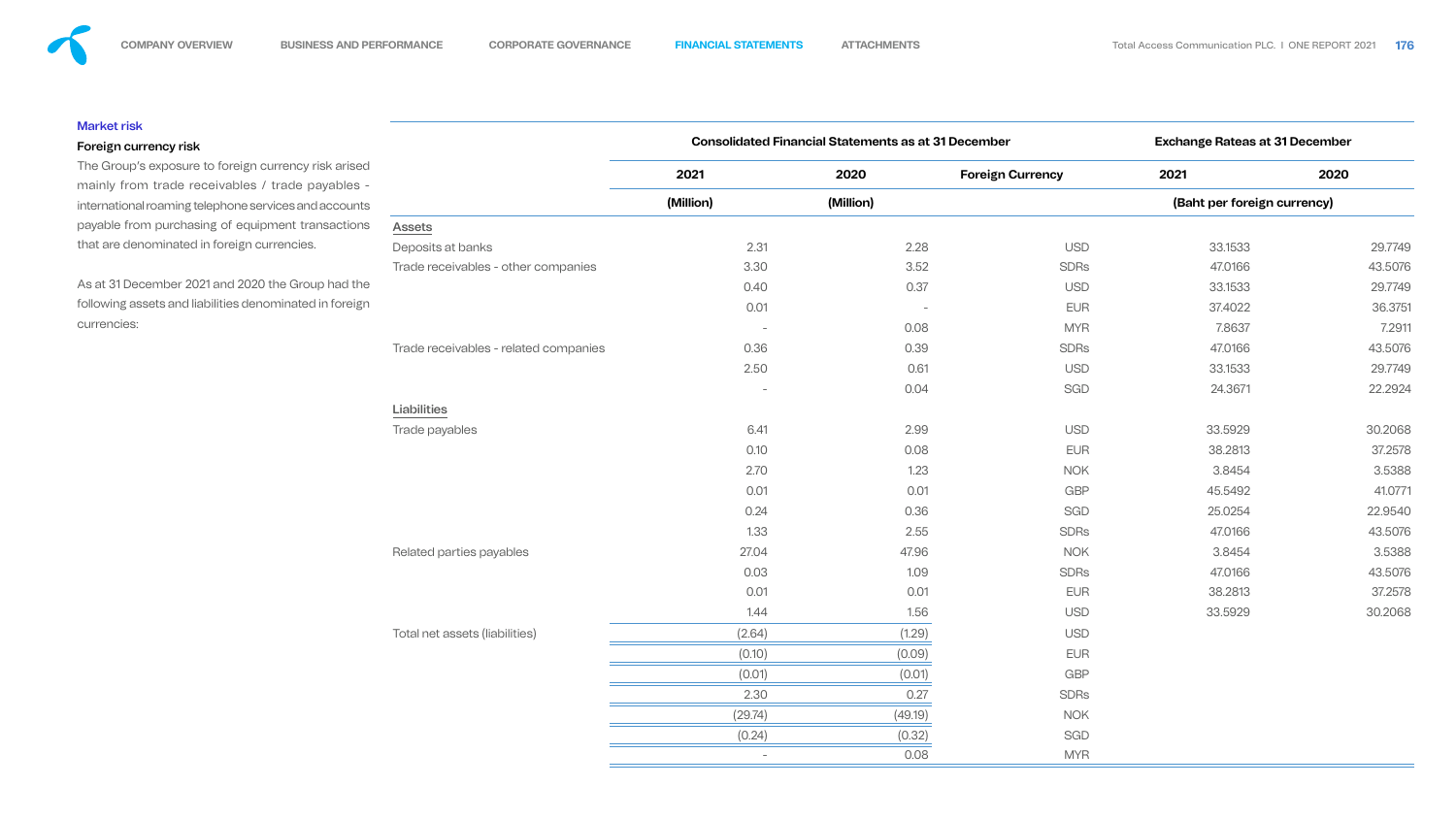![](_page_64_Picture_2.jpeg)

### Foreign currency sensitivity analysis

There is no significant impact on the Group's profit before tax arising from the change in the fair value of monetary assets and liabilities due to the possible change in exchange rates of assets and liabilities that are denominated in foreign currencies.

#### Interest rate risk

As at 31 December 2021 and 2020, significant financial assets and liabilities (part of these are under derivative instruments as described in Note 20 to the consolidated financial statements) classified by type of interest rate are summarised in the table below, with those financial assets and liabilities that carry fixed interest rates further classified based on the maturity date, or the repricing date if this occurs before the maturity date.

The Group's exposure to interest rate risk relate primarily to their deposits at bank, lease receivables, other financial assets, short-term loans, long-term loans, debentures, accrued cost of spectrum licenses and lease liabilities. Most of the Company's financial assets and liabilities bear floating interest rates or fixed interest rates which are close to the market rate.

#### (Unit: Million Baht)

|                                   | Consolidated financial statements as at 31 December 2021 |                               |                            |                           |              |                          |  |  |  |  |  |  |
|-----------------------------------|----------------------------------------------------------|-------------------------------|----------------------------|---------------------------|--------------|--------------------------|--|--|--|--|--|--|
| <b>Items</b>                      | <b>Note</b>                                              | <b>Floating Interest Rate</b> | <b>Fixed Interest Rate</b> | <b>Zero Interest Rate</b> | <b>Total</b> | <b>Interest Rate</b>     |  |  |  |  |  |  |
| <b>Financial assets</b>           |                                                          |                               |                            |                           |              |                          |  |  |  |  |  |  |
| Cash and cash equivalents         | 6                                                        | 772                           | 2,757                      | 46                        | 3,575        | 0.01%-0.375%             |  |  |  |  |  |  |
| Trade and other receivables       |                                                          | $\sim$                        |                            | 10,250                    | 10,250       | $\overline{\phantom{a}}$ |  |  |  |  |  |  |
| Lease receivables                 | 22.3                                                     | $\equiv$                      | 5,777                      | $\overline{\phantom{a}}$  | 5,777        | 3.64%                    |  |  |  |  |  |  |
| Other financial assets            |                                                          | 768                           |                            | 42                        | 810          | $\overline{\phantom{a}}$ |  |  |  |  |  |  |
| <b>Financial liabilities</b>      |                                                          |                               |                            |                           |              |                          |  |  |  |  |  |  |
| Trade and other payables          | 17                                                       |                               |                            | 25,966                    | 25,966       | $\qquad \qquad$          |  |  |  |  |  |  |
| Long-term loans                   | 19                                                       | 14,982                        |                            | $\overline{\phantom{0}}$  | 14,982       | $\overline{\phantom{a}}$ |  |  |  |  |  |  |
| <b>Debentures</b>                 | 20                                                       | $\qquad \qquad$               | 44,122                     | $\overline{\phantom{0}}$  | 44,122       | 1.02%-4.04%              |  |  |  |  |  |  |
| Accrued cost of spectrum licenses |                                                          | $\overline{\phantom{a}}$      | 35,245                     | $\overline{\phantom{a}}$  | 35,245       | 1.79%-3.13%              |  |  |  |  |  |  |
| Lease liabilities                 | 22.2                                                     | $\overline{\phantom{a}}$      | 19,083                     | $\overline{\phantom{0}}$  | 19,083       | 0.77% -3.84%             |  |  |  |  |  |  |
|                                   |                                                          |                               |                            |                           |              |                          |  |  |  |  |  |  |

![](_page_64_Figure_16.jpeg)

| Consolidated financial statements as at 31 December 2020 |  |
|----------------------------------------------------------|--|
|----------------------------------------------------------|--|

| <b>Items</b>                      | <b>Note</b>    | <b>Floating Interest Rate</b>   | <b>Fixed Interest Rate</b>      | <b>Zero Interest Rate</b> | <b>Total</b> | <b>Interest Rate</b>     |  |
|-----------------------------------|----------------|---------------------------------|---------------------------------|---------------------------|--------------|--------------------------|--|
| <b>Financial assets</b>           |                |                                 |                                 |                           |              |                          |  |
| Cash and cash equivalents         | 6              | 1,842                           | 4,764                           | 41                        | 6,647        | $0.05\% - 0.38\%$        |  |
| Trade and other receivables       | $\overline{7}$ |                                 |                                 | 9,889                     | 9,889        | $\overline{\phantom{a}}$ |  |
| Lease receivables                 | 22.3           |                                 | 6,804                           |                           | 6,804        | 3.64%                    |  |
| Other financial assets            |                | 1,800                           |                                 | 45                        | 1,845        | $\overline{\phantom{a}}$ |  |
| <b>Financial liabilities</b>      |                |                                 |                                 |                           |              |                          |  |
| Trade and other payables          | 17             |                                 |                                 | 26,944                    | 26,944       |                          |  |
| Short-term loans                  | 18             | 3,985                           | $\overline{\phantom{0}}$        | $-$                       | 3,985        |                          |  |
| Long-term loans                   | 19             | 9,976                           | $\hspace{0.1mm}-\hspace{0.1mm}$ |                           | 9,976        |                          |  |
| <b>Debentures</b>                 | 20             | $\overline{\phantom{a}}$        | 40,165                          | $-$                       | 40,165       | $2.02\% - 4.04\%$        |  |
| Accrued cost of spectrum licenses |                | $\sim$                          | 41,094                          | -                         | 41,094       | 1.79% - 3.13%            |  |
| Lease liabilities                 | 22.2           | $\hspace{0.1mm}-\hspace{0.1mm}$ | 22,483                          |                           | 22,483       | 1.06% - 3.84%            |  |
|                                   |                |                                 |                                 |                           |              |                          |  |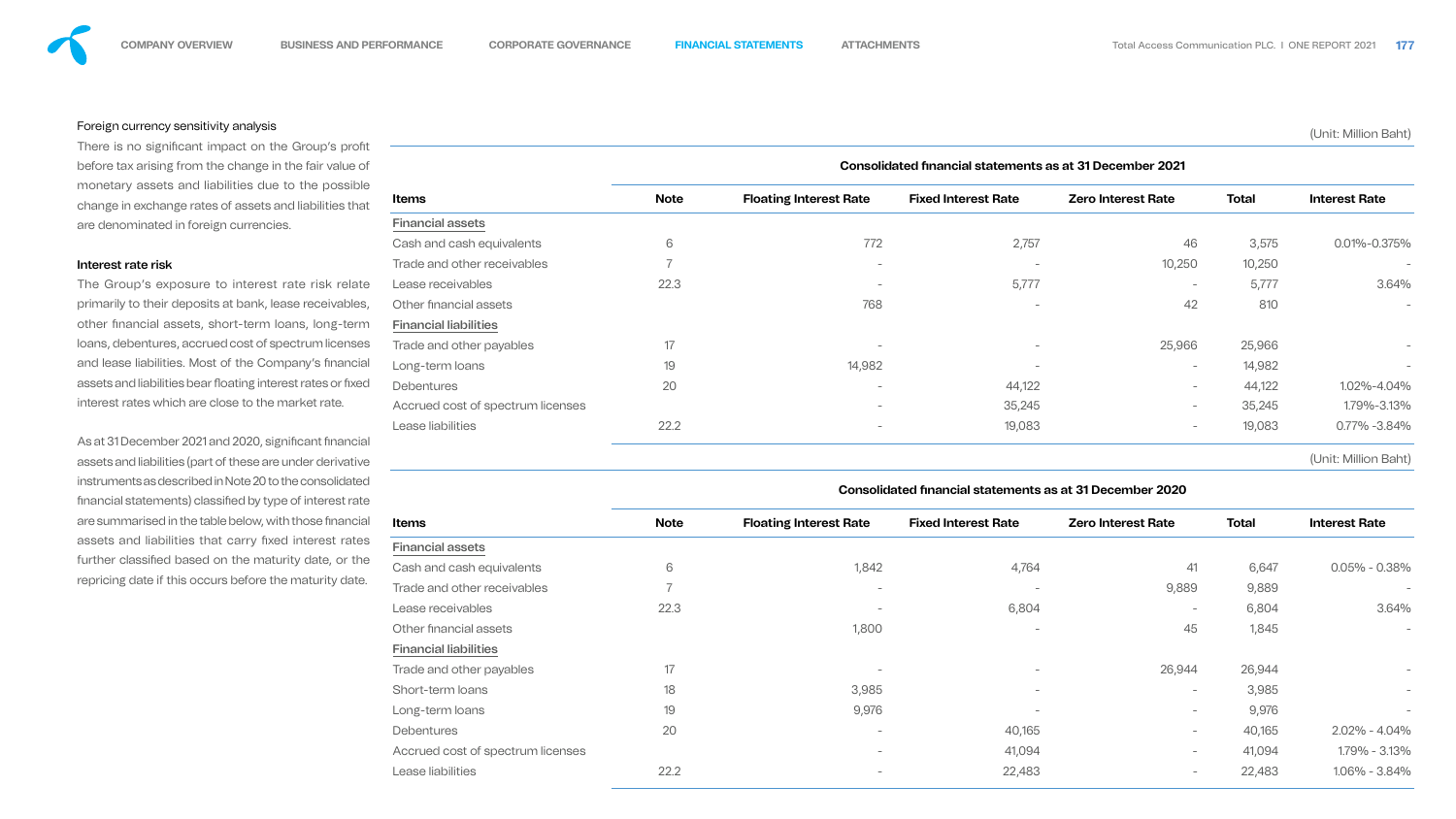## Interest rate sensitivity analysis

As of 31 December 2021, the Group has 16% of the interest bearing liabilities, which will mature within one year, based on the carrying value of borrowings reflected in the financial statements (2020: 16%). The Group has assessed the concentration of risk with respect to refinancing its debt and concluded the risk is low. Furthermore, the Group has access to a sufficient variety of sources of funding.

|                       | The following table demonstrates the sensitivity of the Group's profit before tax to a reasonably possible change in           |                 |                              |                                       | 2021 and 2020 based on contractual undiscounted cash flows: |             |                                          |                     |                        |                 |                       |  |  |  |
|-----------------------|--------------------------------------------------------------------------------------------------------------------------------|-----------------|------------------------------|---------------------------------------|-------------------------------------------------------------|-------------|------------------------------------------|---------------------|------------------------|-----------------|-----------------------|--|--|--|
|                       | interest rates on that portion of the floating rate derivatives, short-term loans and long-term loans affected as at           |                 |                              |                                       |                                                             |             |                                          |                     |                        |                 | (Unit: Thousand Baht) |  |  |  |
|                       | 31 December 2021 and 2020. Assuming that the amounts of the above floating rate financial instruments and all other            |                 |                              |                                       |                                                             |             | <b>Consolidated financial statements</b> |                     |                        |                 |                       |  |  |  |
|                       | factors remain constant over one year. Moreover, the floating legs of these financial instruments are assumed to not           |                 |                              |                                       |                                                             |             |                                          |                     |                        |                 |                       |  |  |  |
|                       | yet have set interest rates. As a result, a change in interest rates affects interest receivable/payable for the full 12-month |                 |                              |                                       |                                                             |             |                                          |                     | As at 31 December 2021 |                 |                       |  |  |  |
|                       | period of the sensitivity calculation are presented below.                                                                     |                 |                              |                                       |                                                             | <b>Note</b> | <b>On demand</b>                         | Less than<br>1 year | 1 to $5$<br>years      | Over 5<br>years | <b>Total</b>          |  |  |  |
|                       | 2021                                                                                                                           |                 | 2020                         |                                       | <b>Non-derivatives</b>                                      |             |                                          |                     |                        |                 |                       |  |  |  |
| <b>Currency</b>       | Increase/decrease<br><b>Effect on profit</b><br>before tax                                                                     |                 | Increase/decrease            | <b>Effect on profit</b><br>before tax | Trade and other payables                                    | 17          | 8,999,293                                | 16,966,268          |                        |                 | 25,965,561            |  |  |  |
|                       | (%)                                                                                                                            | (Thousand Baht) | (%)                          | (Thousand Baht)                       | Long-term loans                                             | 19          | $\sim$                                   | 5,001,000           | 9,999,000              |                 | 15,000,000            |  |  |  |
| <b>Baht</b>           | $+0.25$                                                                                                                        | (92,500)        | $+0.25$                      | 17,601                                | <b>Debentures</b>                                           | 20          |                                          | 3,000,000           | 20,000,000             | 20,500,000      | 43,500,000            |  |  |  |
|                       | $-0.25$                                                                                                                        | 92,500          | $-0.25$                      | (19, 627)                             | Accrued cost of spectrum licenses                           |             |                                          | 5,564,800           | 22,259,200             | 10,840,000      | 38,664,000            |  |  |  |
| <b>Liquidity risk</b> |                                                                                                                                |                 |                              |                                       | Lease liabilities                                           | 22.2        |                                          | 5,944,122           | 14,013,801             | 525,385         | 20,483,308            |  |  |  |
|                       | As of 31 December 2021, the Group has 16% of the interest bearing liabilities, which will mature within one year, based        |                 | <b>Total non-derivatives</b> |                                       | 8,999,293                                                   | 36,476,190  | 66,272,001                               | 31,865,385          | 143,612,869            |                 |                       |  |  |  |

![](_page_65_Figure_13.jpeg)

# **Total**

![](_page_65_Figure_15.jpeg)

![](_page_65_Figure_16.jpeg)

![](_page_65_Figure_17.jpeg)

(Unit: Thousand Baht)

|                              |             |                          |                        | Separate financial statements |                 |              |  |  |  |  |
|------------------------------|-------------|--------------------------|------------------------|-------------------------------|-----------------|--------------|--|--|--|--|
|                              |             |                          | As at 31 December 2021 |                               |                 |              |  |  |  |  |
|                              | <b>Note</b> | On demand                | Less than<br>1 year    | 1 to $5$<br>years             | Over 5<br>years | <b>Total</b> |  |  |  |  |
| <b>Non-derivatives</b>       |             |                          |                        |                               |                 |              |  |  |  |  |
| Trade and other payables     | 17          | 8,061,061                | 1,871,672              |                               | -               | 9,932,733    |  |  |  |  |
| Lease liabilities            | 22.2        | $\overline{\phantom{a}}$ | 268,554                | 376,224                       | 6,977           | 651,755      |  |  |  |  |
| <b>Total non-derivatives</b> |             | 8,061,061                | 2,140,226              | 376,224                       | 6,977           | 10,584,488   |  |  |  |  |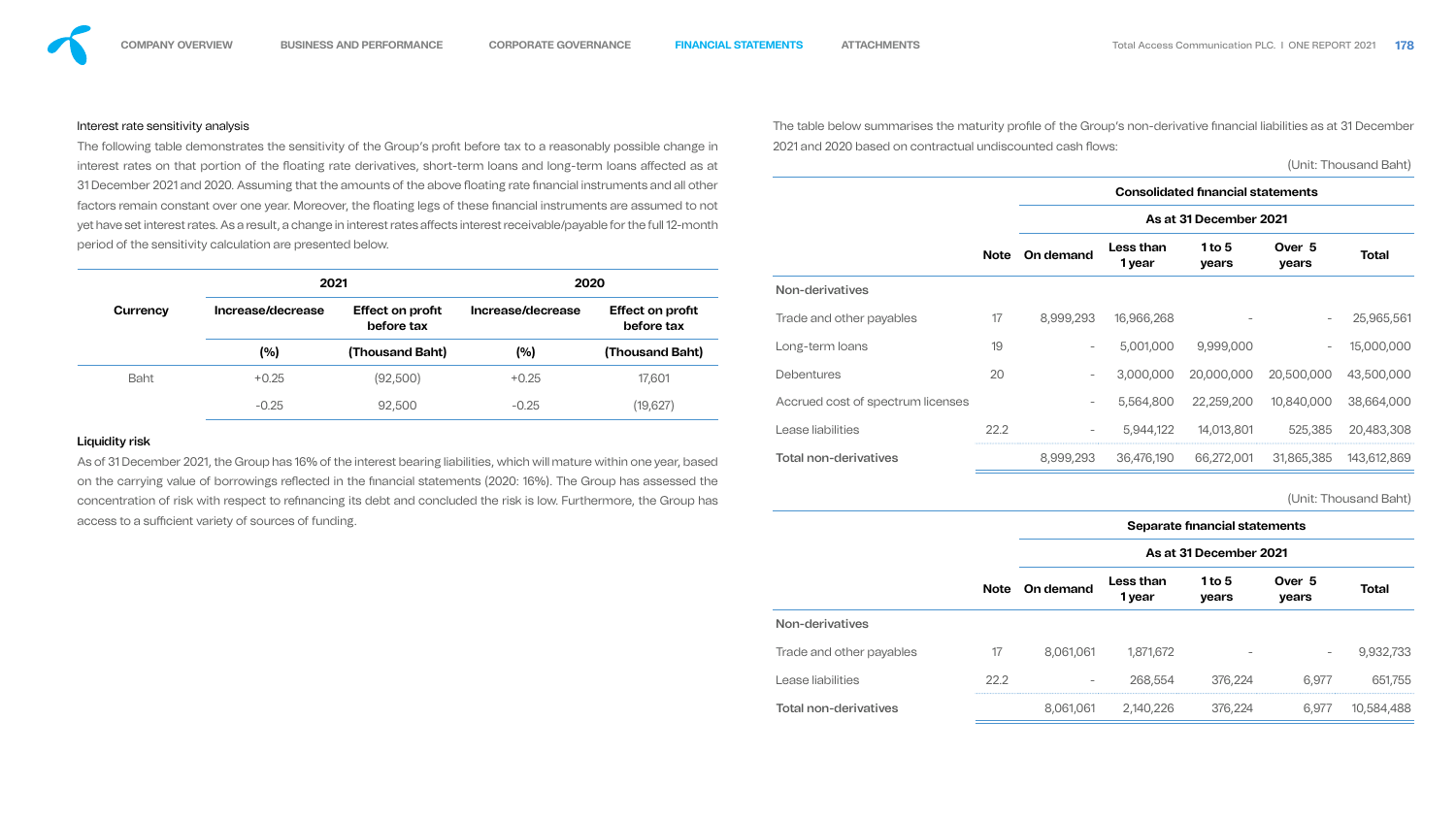|                                   |             |                          |                     |                                          |                 | (Unit: Thousand Baht) |                              |             |                               |                     |                        |                          | (Unit: Thousand Baht) |  |
|-----------------------------------|-------------|--------------------------|---------------------|------------------------------------------|-----------------|-----------------------|------------------------------|-------------|-------------------------------|---------------------|------------------------|--------------------------|-----------------------|--|
|                                   |             |                          |                     | <b>Consolidated financial statements</b> |                 |                       |                              |             | Separate financial statements |                     |                        |                          |                       |  |
|                                   |             |                          |                     | As at 31 December 2020                   |                 |                       |                              |             |                               |                     | As at 31 December 2020 |                          |                       |  |
|                                   | <b>Note</b> | On demand                | Less than<br>1 year | 1 to $5$<br>years                        | Over 5<br>years | <b>Total</b>          |                              | <b>Note</b> | <b>On demand</b>              | Less than<br>1 year | 1 to $5$<br>years      | Over 5<br>years          | <b>Total</b>          |  |
| Non-derivatives                   |             |                          |                     |                                          |                 |                       | Non-derivatives              |             |                               |                     |                        |                          |                       |  |
| Trade and other payables          | 17          | 12,698,465               | 14,245,459          | $\overline{\phantom{0}}$                 | $\sim$          | 26,943,924            | Trade and other payables     | 17          | 8,609,369                     | 1,164,030           |                        | $\overline{\phantom{a}}$ | 9,773,399             |  |
| Short-term loans                  | 18          | $-$                      | 4,000,000           |                                          |                 | 4,000,000             | Lease liabilities            | 22.2        | $\overline{\phantom{0}}$      | 332,519             | 533,133                | 15,352                   | 881,004               |  |
| Long-term loans                   | 19          | $\overline{\phantom{a}}$ | $-$                 | 10,000,000                               | $\sim$          | 10,000,000            | <b>Total non-derivatives</b> |             | 8,609,369                     | 1,496,549           | 533,133                | 15,352                   | 10,654,403            |  |
| Debentures                        | 20          | $ \,$                    | 2,500,000           | 19,000,000                               | 17,500,000      | 39,000,000            |                              |             |                               |                     |                        |                          |                       |  |
| Accrued cost of spectrum licenses |             | $\overline{\phantom{0}}$ | 8,692,550           | 22,259,200                               | 14,646,400      | 45,598,150            |                              |             |                               |                     |                        |                          |                       |  |
| Lease liabilities                 | 22.2        | $ \,$                    | 5,199,586           | 16,383,080                               | 3,079,674       | 24,662,340            |                              |             |                               |                     |                        |                          |                       |  |
| <b>Total non-derivatives</b>      |             | 12,698,465               | 34,637,595          | 67,642,280                               | 35,226,074      | 150,204,414           |                              |             |                               |                     |                        |                          |                       |  |

![](_page_66_Figure_10.jpeg)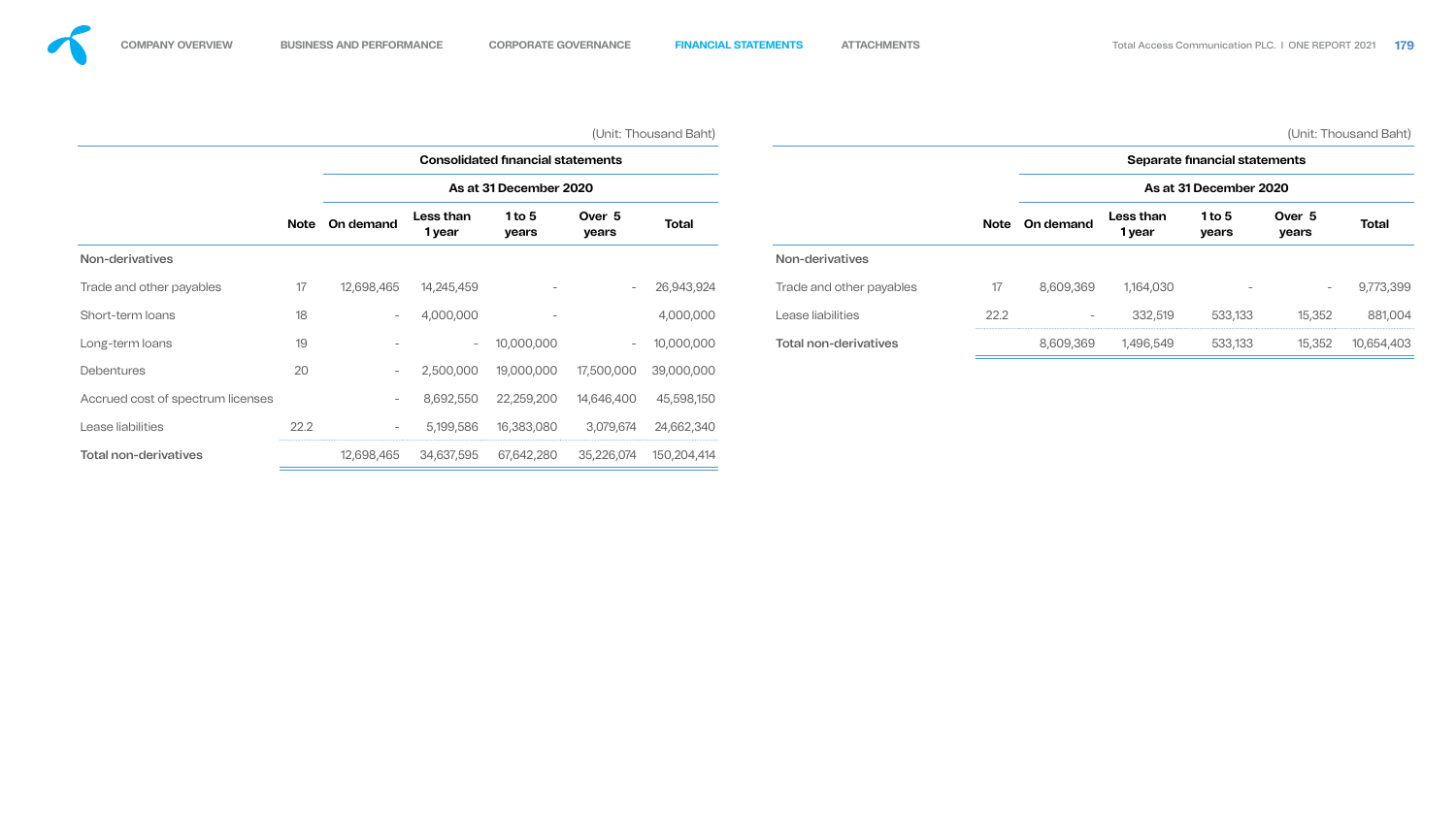#### 31.3 Fair value of financial instruments

Given that part of financial assets and financial liabilities are short-term or bearing interest rate closely to market rate, and loans denominated in Thai Baht bearing the market interest rates, the Company's management believes that the fair value of those financial assets and financial liabilities does not materially differ from their carrying value.

The carrying value and fair value of financial assets and financial liabilities as at 31 December 2021 and 31 December 2020 are presented below.

(Unit: Thousand Baht)

![](_page_67_Figure_29.jpeg)

#### Financial assets

|                                                             |             | <b>Consolidated financial statements as at 31 December 2021</b> |                          |              |                   |  |  |  |  |
|-------------------------------------------------------------|-------------|-----------------------------------------------------------------|--------------------------|--------------|-------------------|--|--|--|--|
|                                                             |             |                                                                 | <b>Carrying value</b>    |              | <b>Fair value</b> |  |  |  |  |
|                                                             | <b>Note</b> | Fair value through<br>profit or loss                            | Amortised<br><b>cost</b> | <b>Total</b> |                   |  |  |  |  |
| <b>Financial assets</b>                                     |             |                                                                 |                          |              |                   |  |  |  |  |
| Cash and cash equivalents                                   |             | $\overline{\phantom{0}}$                                        | 3,575,488                | 3,575,488    | 3,575,488         |  |  |  |  |
| Trade and other receivables                                 |             | $\overline{\phantom{0}}$                                        | 10,250,016               | 10,250,016   | 10,250,016        |  |  |  |  |
| Lease receivable                                            |             | $\overline{\phantom{0}}$                                        | 5,777,112                | 5,777,112    | 5,777,112         |  |  |  |  |
| Other current financial assets                              |             |                                                                 |                          |              |                   |  |  |  |  |
| - Derivative assets designated as hedging instruments       | 31.1        | 55,424                                                          | $\overline{\phantom{m}}$ | 55,424       | 55,424            |  |  |  |  |
| Other non-current financial assets                          |             |                                                                 |                          |              |                   |  |  |  |  |
| - Derivative assets designated as hedging instruments       | 31.1        | 712,885                                                         | $ \,$                    | 712,885      | 712,885           |  |  |  |  |
| - Investments in equity instruments of non-listed companies |             | 41,522                                                          | $\overline{\phantom{m}}$ | 41,522       | 41,522            |  |  |  |  |
| <b>Total financial assets</b>                               |             | 809,831                                                         | 19,602,616               | 20,412,447   | 20,412,447        |  |  |  |  |
| <b>Financial liabilities</b>                                |             |                                                                 |                          |              |                   |  |  |  |  |
| Trade and other payables                                    |             | $\sim$                                                          | 25,965,561               | 25,965,561   | 25,965,561        |  |  |  |  |
| Long-term loans                                             |             | $\overline{\phantom{a}}$                                        | 14,982,132               | 14,982,132   | 14,982,132        |  |  |  |  |
| <b>Debentures</b>                                           | 31.1        | 22,637,774                                                      | 21,483,838               | 44,121,612   | 47,179,177        |  |  |  |  |
| Accrued cost of spectrum licenses                           |             | $\overline{\phantom{0}}$                                        | 35,245,052               | 35,245,052   | 35,245,052        |  |  |  |  |
| Lease liabilities                                           |             | $\overline{\phantom{0}}$                                        | 19,082,510               | 19,082,510   | 19,082,510        |  |  |  |  |
| <b>Total financial liabilities</b>                          |             | 22,637,774                                                      | 116,759,093              | 139,396,867  | 142,454,432       |  |  |  |  |

![](_page_67_Figure_28.jpeg)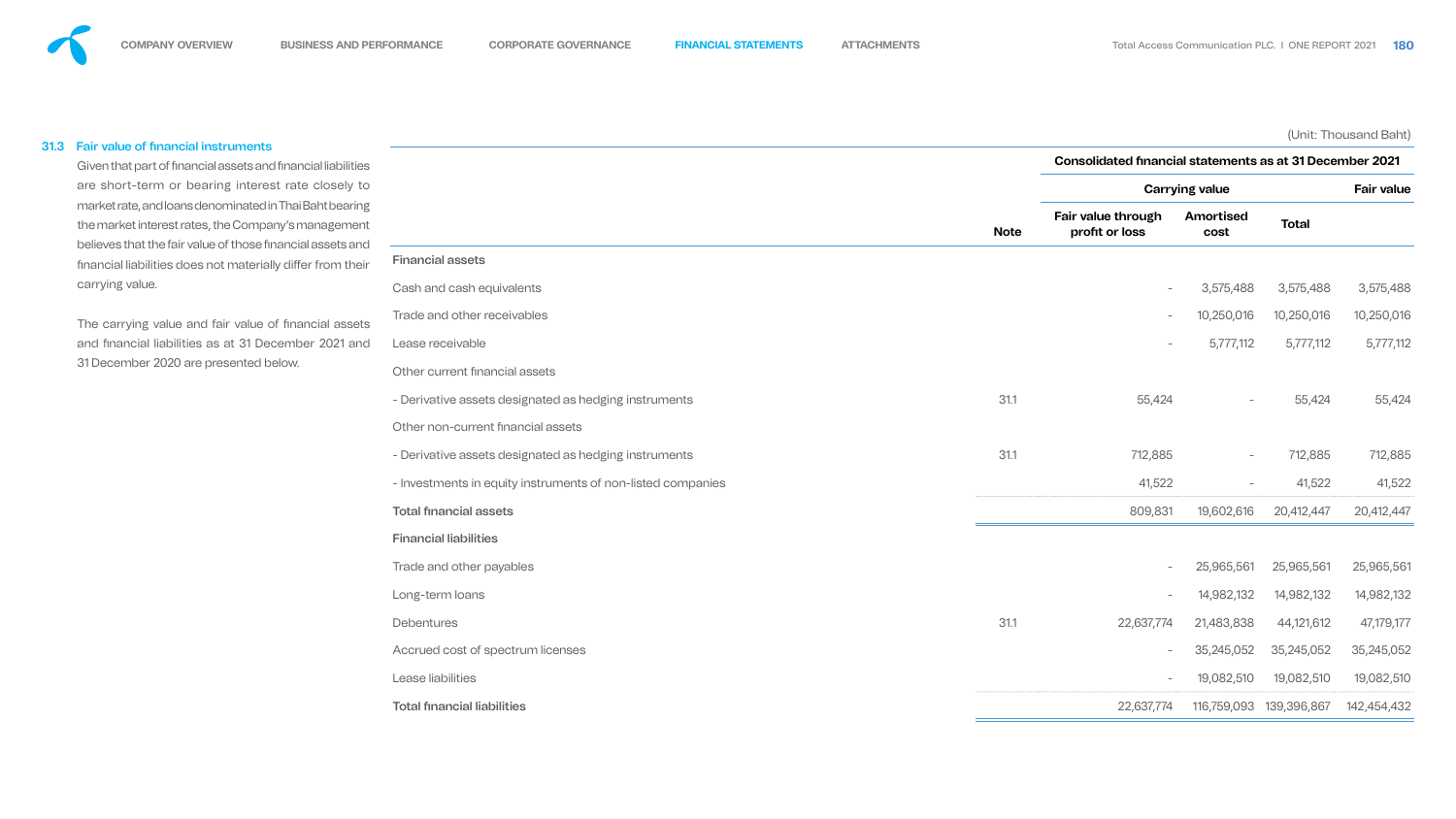(Unit: Thousand Baht)

![](_page_68_Figure_27.jpeg)

#### Financial assets

- 
- 
- 
- Other current financial assets
- 
- Other non-current financial assets
- 
- 
- 

|                                                             |             | <b>Consolidated financial statements as at 31 December 2020</b> |                          |                   |              |  |  |
|-------------------------------------------------------------|-------------|-----------------------------------------------------------------|--------------------------|-------------------|--------------|--|--|
|                                                             |             | <b>Carrying value</b>                                           |                          | <b>Fair value</b> |              |  |  |
|                                                             | <b>Note</b> | <b>Fair value through</b><br>profit or loss                     | <b>Amortised</b><br>cost | <b>Total</b>      |              |  |  |
| <b>Financial assets</b>                                     |             |                                                                 |                          |                   |              |  |  |
| Cash and cash equivalents                                   |             | $\overline{\phantom{a}}$                                        | 6,647,042                | 6,647,042         | 6,647,042    |  |  |
| Trade and other receivables                                 |             | $\overline{\phantom{0}}$                                        | 9,888,516                | 9,888,516         | 9,888,516    |  |  |
| Lease receivable                                            |             | $\overline{\phantom{0}}$                                        | 6,804,164                | 6,804,164         | 6,804,164    |  |  |
| Other current financial assets                              |             |                                                                 |                          |                   |              |  |  |
| - Derivative assets not designated as hedging instruments   |             | 15,909                                                          | $\overline{\phantom{0}}$ | 15,909            | 15,909       |  |  |
| Other non-current financial assets                          |             |                                                                 |                          |                   |              |  |  |
| - Derivative assets not designated as hedging instruments   |             | 478,827                                                         | $\overline{\phantom{0}}$ | 478,827           | 478,827      |  |  |
| - Derivative assets designated as hedging instruments       | 31.1        | 1,305,671                                                       | $\overline{\phantom{0}}$ | 1,305,671         | 1,305,671    |  |  |
| - Investments in equity instruments of non-listed companies |             | 45,222                                                          | $\overline{\phantom{a}}$ | 45,222            | 45,222       |  |  |
| <b>Total financial assets</b>                               |             | 1,845,629                                                       | 23,339,722               | 25,185,351        | 25, 185, 351 |  |  |
| <b>Financial liabilities</b>                                |             |                                                                 |                          |                   |              |  |  |
| Trade and other payables                                    |             | $\overline{\phantom{0}}$                                        | 26,943,924               | 26,943,924        | 26,943,924   |  |  |
| Short-term loans                                            |             | $\overline{\phantom{a}}$                                        | 3,984,805                | 3,984,805         | 3,984,805    |  |  |
| Long-term loans                                             |             | $\overline{\phantom{a}}$                                        | 9,976,132                | 9,976,132         | 9,976,132    |  |  |
| Debentures                                                  | 31.1        | 23,176,514                                                      | 16,988,582               | 40,165,096        | 44,021,550   |  |  |
| Accrued cost of spectrum licenses                           |             | $ \,$                                                           | 41,094,180               | 41,094,180        | 41,094,180   |  |  |
| Lease liabilities                                           |             | $-$                                                             | 22,483,336               | 22,483,336        | 22,483,336   |  |  |
| <b>Total financial liabilities</b>                          |             | 23,176,514                                                      | 121,470,959              | 144,647,473       | 148,503,927  |  |  |

![](_page_68_Figure_26.jpeg)

- Financial liabilities
- 
- 
- 
- 
- 
- 
-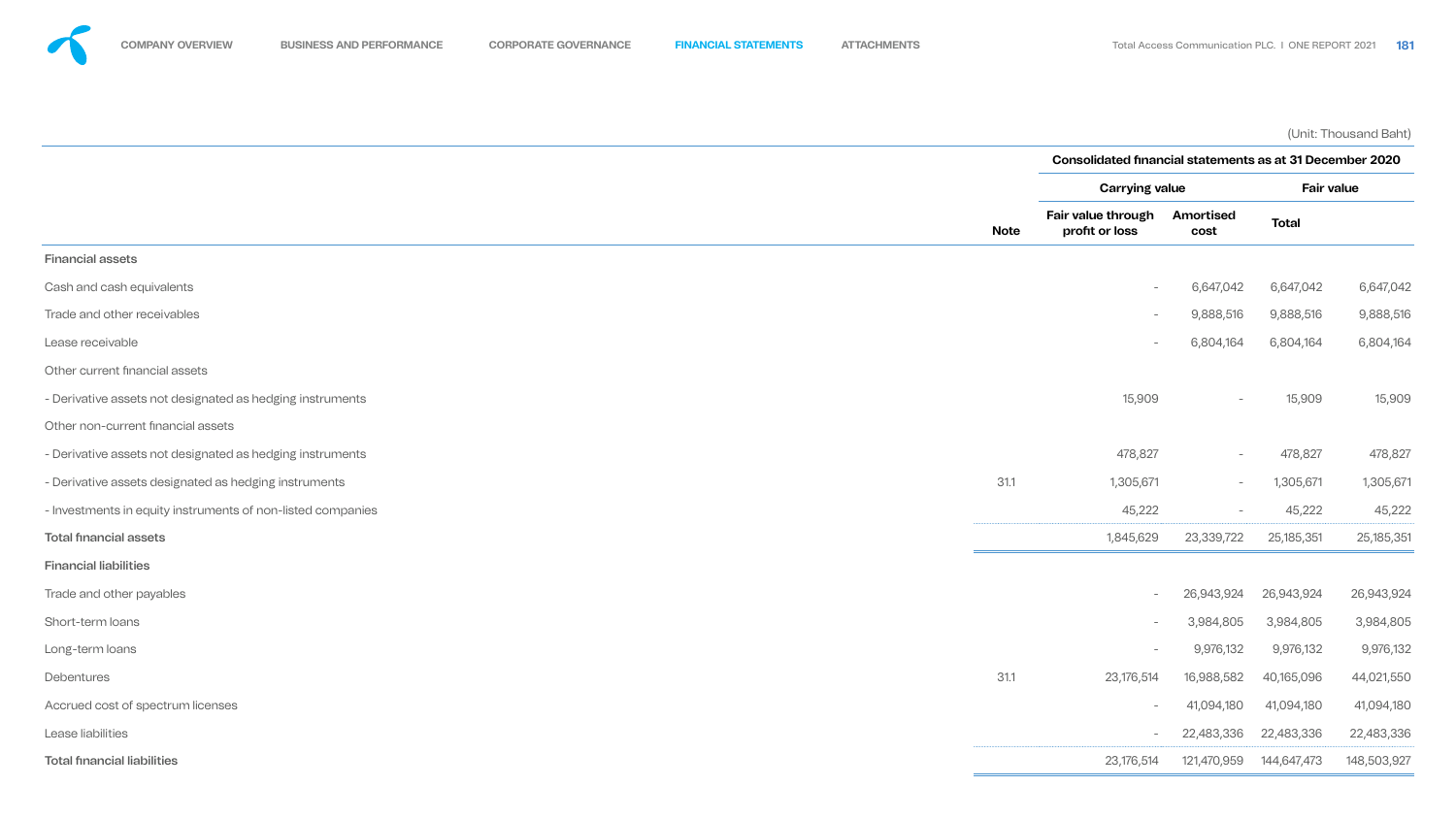|                                                             | (Unit: Thousand Baht)<br>Separate financial statements as at 31 December 2021 |                          |              |                   |                                                             |                                                      |                                 |              | (Unit: Thousand Baht) |
|-------------------------------------------------------------|-------------------------------------------------------------------------------|--------------------------|--------------|-------------------|-------------------------------------------------------------|------------------------------------------------------|---------------------------------|--------------|-----------------------|
|                                                             |                                                                               |                          |              |                   |                                                             | Separate financial statements as at 31 December 2020 |                                 |              |                       |
|                                                             | <b>Carrying value</b>                                                         |                          |              | <b>Fair value</b> |                                                             | <b>Carrying value</b>                                |                                 |              | <b>Fair value</b>     |
|                                                             | <b>Fair value</b><br>through<br>profit or loss                                | <b>Amortised</b><br>cost | <b>Total</b> |                   |                                                             | <b>Fair value</b><br>through<br>profit or loss       | <b>Amortised</b><br><b>cost</b> | <b>Total</b> |                       |
| <b>Financial assets</b>                                     |                                                                               |                          |              |                   | <b>Financial assets</b>                                     |                                                      |                                 |              |                       |
| Cash and cash equivalents                                   | $\qquad \qquad -$                                                             | 1,255,455                | 1,255,455    | 1,255,455         | Cash and cash equivalents                                   |                                                      | 2,879,784                       | 2,879,784    | 2,879,784             |
| Trade and other receivables                                 | $\overline{\phantom{a}}$                                                      | 3,805,849                | 3,805,849    | 3,805,849         | Trade and other receivables                                 | $\overline{\phantom{0}}$                             | 5,214,054                       | 5,214,054    | 5,214,054             |
| Loan to subsidiary                                          | $\qquad \qquad -$                                                             | 16,500,000               | 16,500,000   | 16,500,000        | Loan to subsidiary                                          |                                                      | 15,000,000                      | 15,000,000   | 15,000,000            |
| Other non-current financial assets                          |                                                                               |                          |              |                   | Other non-current financial assets                          |                                                      |                                 |              |                       |
| - Investments in equity instruments of non-listed companies | 1,800                                                                         |                          | 1,800        | 1,800             | - Investments in equity instruments of non-listed companies | 1,800                                                |                                 | 1,800        | 1,800                 |
| <b>Total financial assets</b>                               | 1,800                                                                         | 21,561,304               | 21,563,104   | 21,563,104        | <b>Total financial assets</b>                               | 1,800                                                | 23,093,838                      | 23,095,638   | 23,095,638            |
| <b>Financial liabilities</b>                                |                                                                               |                          |              |                   | <b>Financial liabilities</b>                                |                                                      |                                 |              |                       |
| Trade and other payables                                    | $\overline{\phantom{a}}$                                                      | 9,932,733                | 9,932,733    | 9,932,733         | Trade and other payables                                    | $\overline{\phantom{0}}$                             | 9,773,399                       | 9,773,399    | 9,773,399             |
| Lease liabilities                                           | $\overline{\phantom{a}}$                                                      | 633,733                  | 633,733      | 633,733           | Lease liabilities                                           | $\overline{\phantom{a}}$                             | 850,484                         | 850,484      | 850,484               |
| <b>Total financial liabilities</b>                          | $\qquad \qquad -$                                                             | 10,566,466               | 10,566,466   | 10,566,466        | <b>Total financial liabilities</b>                          |                                                      | 10,623,883                      | 10,623,883   | 10,623,883            |

![](_page_69_Figure_8.jpeg)

![](_page_69_Figure_9.jpeg)

![](_page_69_Figure_10.jpeg)

![](_page_69_Figure_11.jpeg)

![](_page_69_Figure_12.jpeg)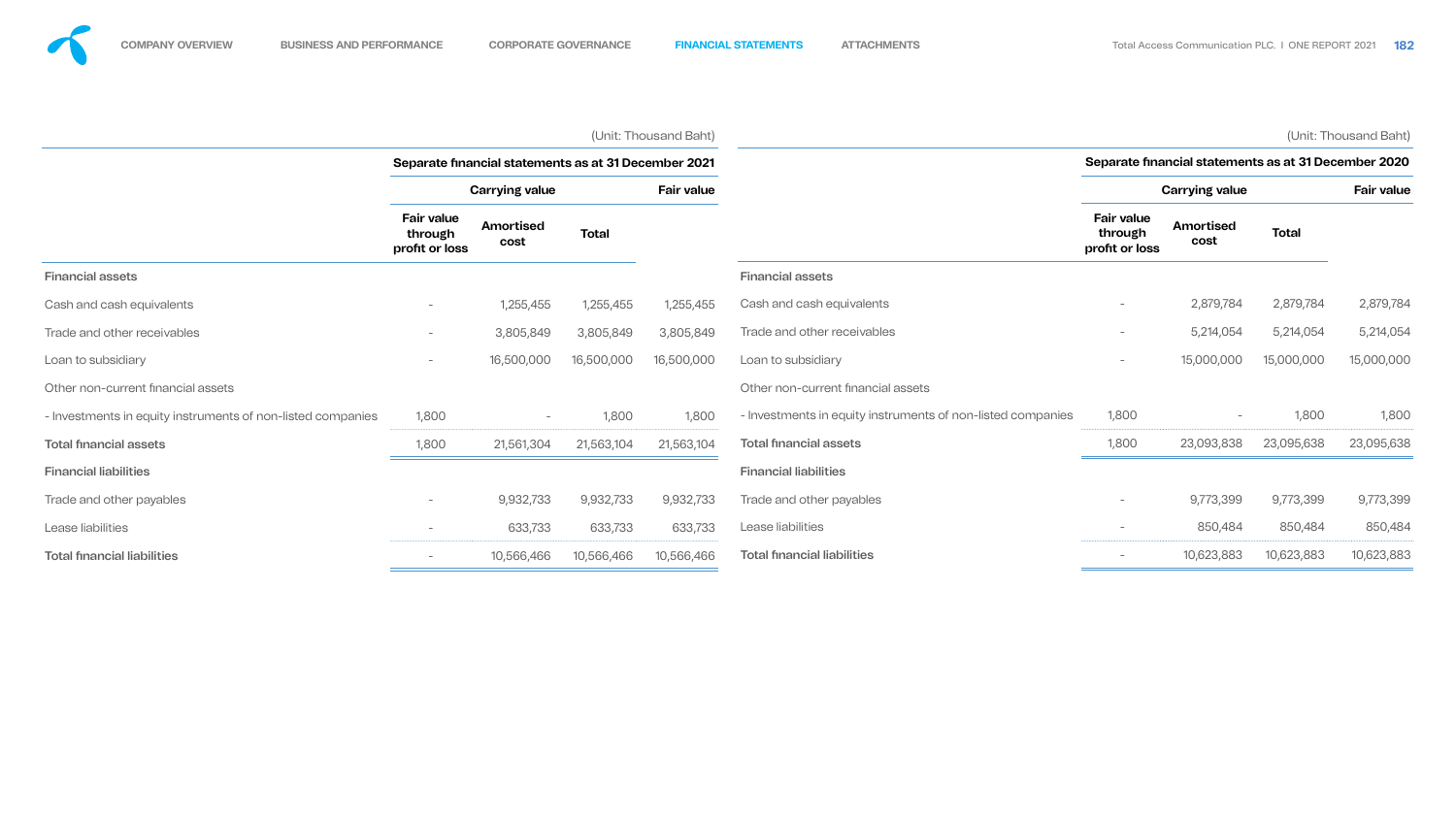As at 31 December 2021 and 2020, the Group had the assets that were measured at fair value and liabilities for which fair value were disclosed using different levels of inputs as follows:

The fair value of financial instruments is estimated on the following criteria.

- The fair value of derivative instruments has been calculated by using a discounted future cash flow model and a valuation model technique. Most of the inputs used for the valuation are observable in the relevant market, such as interest rate yield curves, a subsidiary has considered to counter party credit risk when determining the fair value of derivatives.
- The fair value of investment in equity instruments of non-listed companies has been determined by analysis and considering change in the invested companies' financial position and operating performance, including other several factors, and concluded that the cost of those investments has appropriately represented the fair value of the investments.
- The fair value of debentures has been determined based on discounted cash flow analysis, by using discount rates equal to the prevailing rates of return as of the end of reporting period for nancial instruments having substantially the same terms and characteristics.

During the current year, there was no transfer within the fair value hierarchy.

# **32. Fair value hierarchy**

(Unit: Million Baht)

### Assets measured at fair value

#### **Liabilities for which fair value are disclosed**

![](_page_70_Figure_31.jpeg)

|                                                             | <b>Consolidated Financial Statements as at 31 December 2021</b> |                          |                                                                 |                |
|-------------------------------------------------------------|-----------------------------------------------------------------|--------------------------|-----------------------------------------------------------------|----------------|
|                                                             | <b>Level 1</b>                                                  | Level 2                  | Level 3                                                         | <b>Total</b>   |
| <b>Assets measured at fair value</b>                        |                                                                 |                          |                                                                 |                |
| <b>Financial assets measured at FVTPL</b>                   |                                                                 |                          |                                                                 |                |
| - Investments in equity instruments of non-listed companies |                                                                 |                          |                                                                 |                |
| <b>Derivatives</b>                                          | $\qquad \qquad -$                                               | $\overline{\phantom{a}}$ | 42                                                              | 42             |
| - Interest rate swap agreement                              | $\qquad \qquad -$                                               | 768                      | -                                                               | 768            |
| Liabilities for which fair value are disclosed              |                                                                 |                          |                                                                 |                |
| <b>Debentures</b>                                           | $\overline{\phantom{m}}$                                        | 47,179                   | $\qquad \qquad \blacksquare$                                    | 47,179         |
|                                                             |                                                                 |                          |                                                                 | (Unit: Million |
|                                                             |                                                                 |                          | <b>Consolidated Financial Statements as at 31 December 2020</b> |                |
|                                                             | <b>Level 1</b>                                                  | Level 2                  | Level 3                                                         | <b>Total</b>   |
| Assets measured at fair value                               |                                                                 |                          |                                                                 |                |
| <b>Financial assets measured at FVTPL</b>                   |                                                                 |                          |                                                                 |                |
| - Investments in equity instruments of non-listed companies |                                                                 |                          |                                                                 |                |
| <b>Derivatives</b>                                          |                                                                 |                          | 45                                                              | 45             |
| - Interest rate swap agreement                              | $\overline{\phantom{m}}$                                        | 1,800                    |                                                                 | 1,800          |
| Liabilities for which fair value are disclosed              |                                                                 |                          |                                                                 |                |
| <b>Debentures</b>                                           | $\overline{\phantom{m}}$                                        | 44,022                   |                                                                 | 44,022         |

![](_page_70_Figure_32.jpeg)

![](_page_70_Figure_29.jpeg)

![](_page_70_Figure_30.jpeg)

#### Assets measured at fair value

#### **Liabilities for which fair value are disclosed**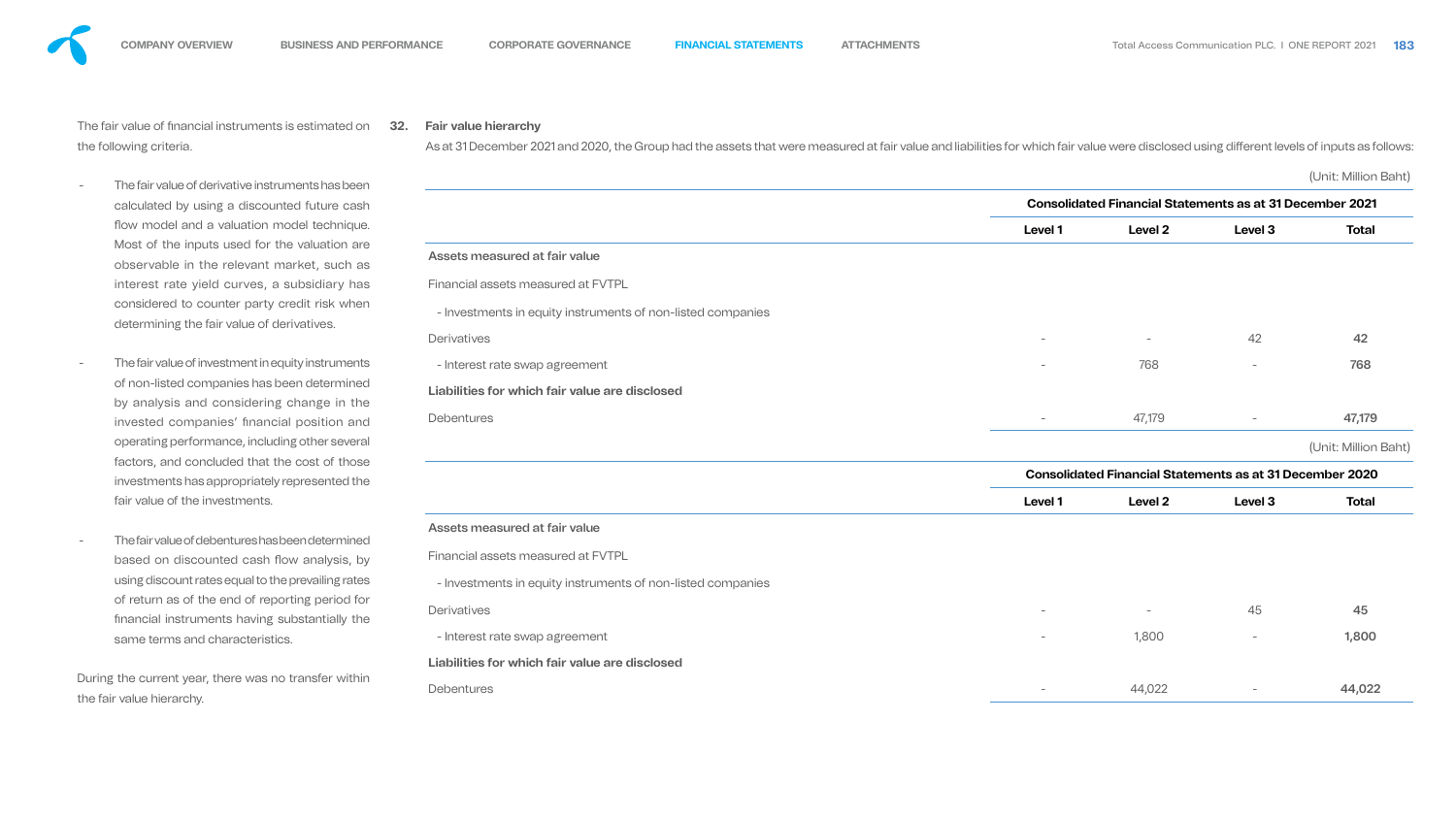#### **33. Capital management**

The primary objective of the Group's capital management is to ensure that it has an appropriate nancial structure and preserves the ability to continue its business as a going concern.

The Group manages their capital position with reference to Net Interest-Bearing Debt to EBITDA before other incomes and other expenses ratio in order to comply with a condition in long-term loan agreements with financial institutions. As at 31 December 2021, the aforementioned ratio in the consolidated nancial statements is 2.35:1 (2020: 1.92:1).

The Group has entered into several lease agreements for land and building for installation of cell sites and office building spaces. The terms of the agreements are generally between 1 year.

The Group's capital structure consists of debts that includes short-term loans, long-term loans and debentures disclosed in Note 18 and 20 to the consolidated financial statements, cash and cash equivalents disclosed in Note 6 to the consolidated nancial statements and equity attributable to the shareholders as presented in the consolidated statement of changes in shareholders' equity.

As discussed in Note 22.2 to the consolidated financial statements, during the year 2021, the Group recognised rental expenses in the statement of income of Baht 97 million (the Company only: Baht 15 million) (2020: Baht 139 million (the Company only: Baht 20 million)).

No changes were made in the objectives, policies or processes during the years end 31 December 2021 and 2020.

#### **34. Commitments and contingent liabilities**

#### 34.1 Operating lease commitments

As at 31 December 2021, deposit at bank of a subsidiary amounting to Baht 0.1 million (2020: Baht 0.1 million) is pledged with the bank to secure facilities granted by the bank.

As at 31 December 2021 and 2020, future minimum lease payments under these operating leases contracts were as follows.

(Unit: Thousand Baht)

|                 | <b>Consolidated Financial Statements</b> |      | <b>Separate Financial Statements</b> |      |  |
|-----------------|------------------------------------------|------|--------------------------------------|------|--|
|                 | 2021                                     | 2020 | 2021                                 | 2020 |  |
| Payable within: |                                          |      |                                      |      |  |
| In up to 1 year | 17                                       | 8    | $\qquad \qquad \blacksquare$         |      |  |

As at 31 December 2021, the Group had a commitment to BB Technology Co., Ltd., a related company, relating to the installation of cell site equipment and maintenance of transmission networks. This related company will provide transmission engineering network design and configuration, installation and maintenance services for transmission networks. The Group is committed to pay service fees at the rate specified in the agreement.

#### 34.2 Capital commitments under related agreements

As at 31 December 2021, the Group had capital commitments of Baht 2,402 million and USD 1 million (2020: Baht 2,407 million and USD 1 million) mainly in respect of the purchase of tools and equipment for providing telecommunication services and Baht 733 million, USD 5 million and NOK 1 million (2020: Baht 376 million and USD 1 million) relating to the purchasing of related equipment and relevance software to support the Group's operations in which purchase volume is in accordance with the terms and conditions stipulated in the agreements.

#### 34.3 Restricted bank deposit

#### 34.4 Bank guarantees

As at 31 December 2021, there were outstanding bank guarantees of Baht 44,006 million (2020: Baht 51,480 million) issued by banks on behalf of the Group in respect of certain performance bonds required in the normal course of business of the Group. Bank guarantees are primarily issued to NBTC to guarantee the payment for the winning bid price of the spectrum licenses, and issued to TOT (currently known as "NT") and CAT (currently known as "NT") to guarantee the compliance with the agreements as discussed in Note 34.6 (c), (d) and (e) to the consolidated financial statements.

# 34.5 Agreement to install cell site equipment and maintain transmission networks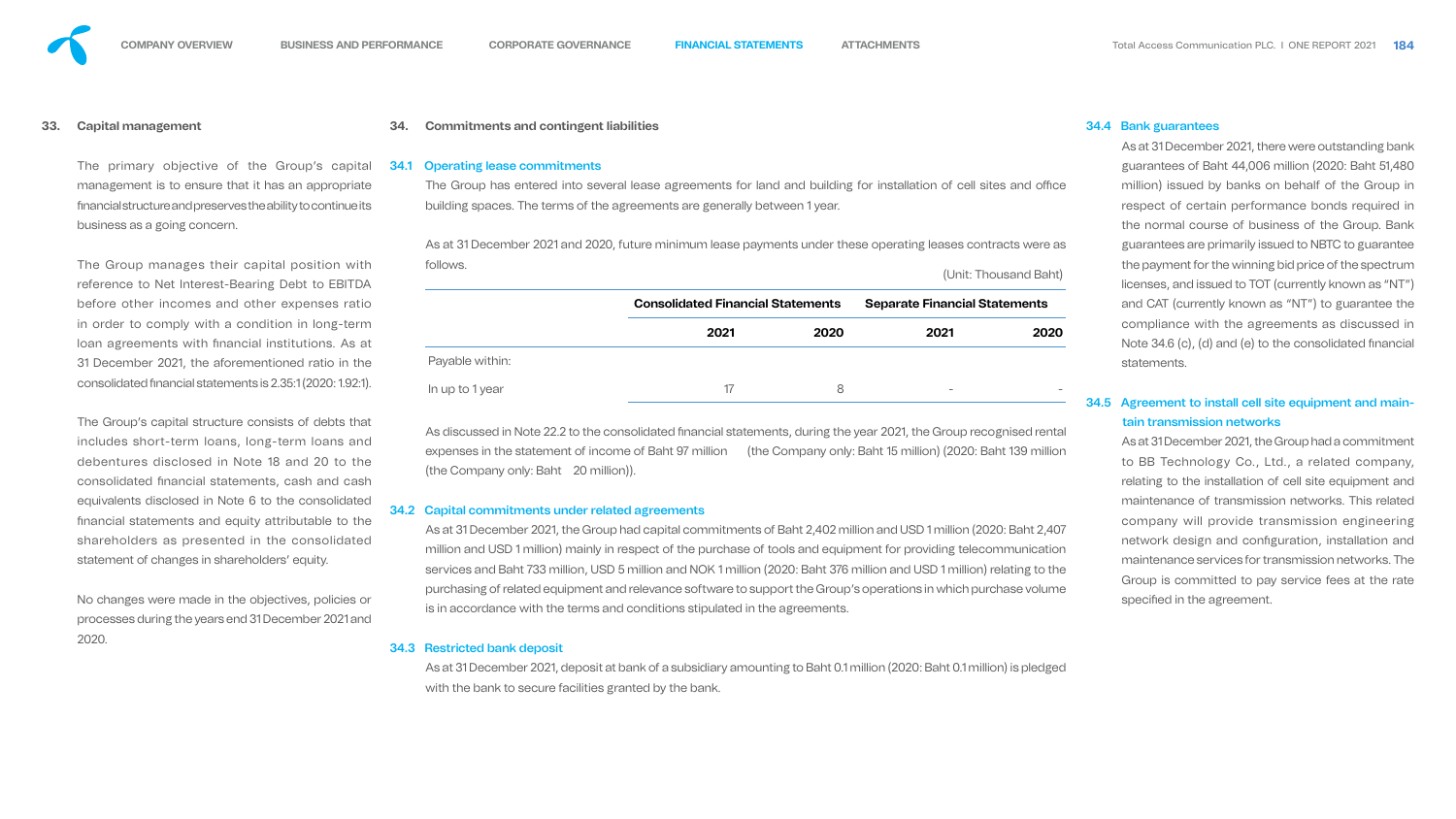- a. The Group entered into a purchase and resale agreement with a company that granted the right to distribute products, equipment and support services in Thailand related to that company's mobile phones and tablet computer. The Group is committed to terms indicated in the agreement and to future minimum purchase orders and minimum merchandising and marketing spend stipulated under the agreement.
- b. The Group entered into frame contracts for supply network infrastructure and services for the telecommunication network of the Group. Goods and service prices are set in accordance with the terms and conditions stipulated in the agreements.
- c. On 23 April 2018, the Board of Directors' Meeting of the Company passed a resolution to approve dtac TriNet Company Limited ("dtac TriNet"), a subsidiary of the Company, to enter into the Domestic Roaming Agreement with TOT Public Company Limited ("TOT") (currently known as "NT") to utilize the domestic data roaming on TOT's 2300 MHz network, who has been granted a license from the National Broadcasting and Telecommunications Commission, to provide the domestic roaming on TOT's 2300 MHz Spectrum to its customers. In this regard, dtac TriNet shall pay monthly roaming charges to TOT in accordance with details and conditions as specified in the Domestic Roaming Agreement

#### 34.6 Long-term agreement commitment

d. The Board of Directors' Meeting of the Company passed a resolution to approve TeleAssets Co., Ltd. ("TeleAssets"), a subsidiary of the Company, to enter into the Telecommunications Equipment Lease Agreement with TOT (currently known as "NT"). TeleAssets agrees to procure, install, and maintain the Telecommunications Equipment (the "Telecommunications Equipment") and agrees to lease such Telecommunications Equipment to TOT, so that TOT is entitled to utilise such Telecommunications Equipment in the provision of the telecommunications services of the 2300 MHz Spectrum. TeleAssets will receive rental and service fees from TOT in accordance with the details and conditions specified in the Telecommunications Equipment

dated on 23 April 2018. The agreement period is until 3 August 2025. dtac TriNet provided a bank guarantee of Baht 951 million to guarantee the performance of such agreement.

> The Board of Directors' Meeting of the Company passed a resolution to approve dtac TriNet to enter into the Telecommunications Towers Ownership Transfer and Services Agreement with

 Lease Agreement dated on 23 April 2018. The agreement period is until 3 August 2025. TeleAssets provided a bank guarantee of Baht 699 million to guarantee the performance of such agreement.

e. On 14 September 2018, the Board of Directors' Meeting of the Company passed a resolution to approve the Company and dtac TriNet to enter into the Tower Dispute Settlement Agreement and Tower Service Agreement with CAT (currently known as "NT"). Under the agreements,

the Company transferred to CAT for the disputed towers that the Company has procured under the agreement to operate and to provide cellular system radio communications services between CAT and the Company. In light of this, CAT agreed to settle disputes related to ownership of all towers and allowed the Company and dtac TriNet to use the towers to operate business based on an 8 year lock-up period which dtac TriNet provided the compensation in accordance with the terms and conditions as stipulated in the agreement, and has the right to renew the agreement period up to 3 years with no limitation. dtac TriNet itself shall procure the land and provide maintenance to the towers. dtac TriNet provided bank guarantees totalling of Baht 512 million to guarantee the performance of Tower Service Agreement.

dtac TriNet also leases telecommunication equipment from CAT under Fiber and other Facilities Service Agreement. The duration of each device varies from one year to three years depending on the type and nature of the device. dtac TriNet has the right to renew the agreement period up to 1 year at a time. dtac TriNet provided a bank guarantee of Baht 185 million to guarantee the performance of Fiber and other Facilities Service Agreement.

CAT (currently known as "NT") dated 18 December 2020 including the related Addendum to such Agreement. Under the agreement and the addendum, dtac TriNet agreed to sell and transfer the ownership of the telecommunications towers to CAT to maximize and improve service quality of telecommunications towers located in areas as specified in the agreement. In light of this, CAT agreed to provide the telecommunications tower services to dtac TriNet for 15 years with option for dtac TriNet to renew the term. dtac TriNet agreed to pay the fees for telecommunications tower services and site management service, including maintenance fee and other fee as per specified in the agreement.

# 34.7 Secretary General of NBTC requesting dtac Trinet to pay an administrative fine for non-compliance of MNP

In 2015, Secretary General of NBTC imposed an administrative fine for dtac TriNet non-compliance with NBTC notification Re: Mobile Number Portability and MNP Porting Process Manual during 18 September 2015 to 4 October 2015, in the amount of Baht 21.1 million. dtac TriNet filed a lawsuit requesting the Central Administrative Court to revoke such order. The case is under the consideration of Central Administrative Court.

Later, on 25 February 2020, dtac TriNet received the Secretary General of NBTC's order informing that dtac TriNet's MNP non-compliance has been continued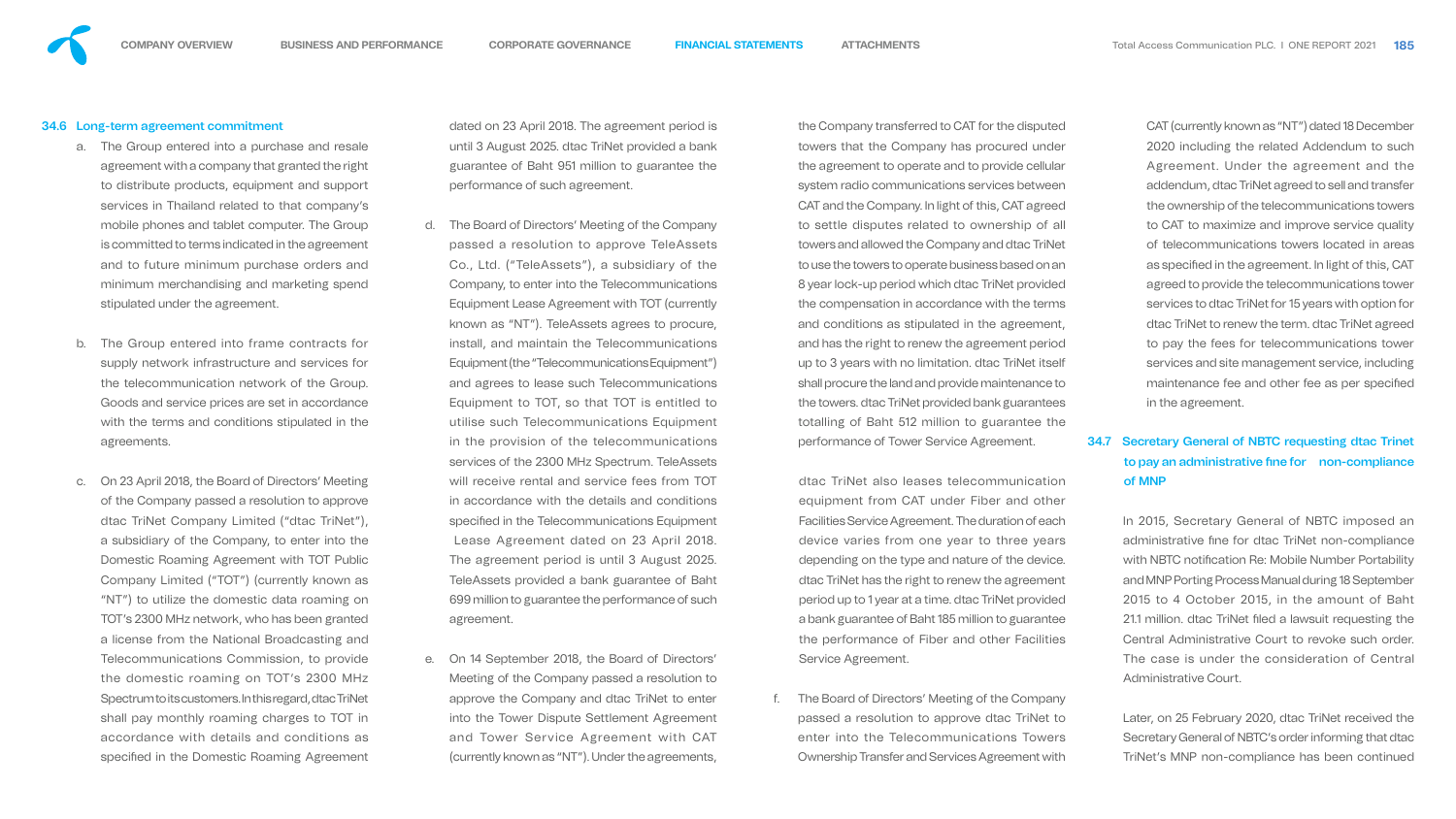Based on external legal counsel opinion of dtac TriNet, dtac TriNet believes that it has no liability to pay such administrative fine to NBTC. However, dtac Trinet has made provision for such administrative fine.

during 18 September 2015 to 18 September 2017 and requiring dtac TriNet to pay an administrative fine for such period. On 11 March 2020, dtac TriNet sent an appeal letter requesting NBTC and Secretary General of NBTC to reconsider such fine order. On 10 June 2020, dtac Trinet then received NBTC letter informing that NBTC agreed to adjust the end date of administrative fine and requested dtac Trinet to pay an administrative fine from 18 September 2015 to 20 November 2015, in total amount of Baht 79 million. However, on 7 August 2020, dtac TriNet filed a lawsuit with Central Administrative Court requesting to revoke such administrative fine order. Currently, the case is under the consideration of the Central Administrative



Court.

Based on external legal counsel opinion of the Company, the Company believes that it has no liability to pay such administrative fine to NBTC. However, the Company has made provision for such administrative fine.

34.8 Secretary General of NBTC requesting the Company to pay an administrative fine for breach of the Notification regarding maximum rate of service tariff for domestic mobile voice service B.E.2555 (2012)

The Secretary General of NBTC issued a letter requesting dtac TriNet to cease actions that were non-complied with NTC's Order No. 19/2553, claiming that certain promotions did not comply with this order. dtac TriNet provided explanations and submitted the related information to the NBTC within the specified timeframe. Currently, this matter in being considered by NBTC. The Group's management believe that the result of this matter will not have any significant impact to the Group's financial position.

In 2014, Secretary General of NBTC imposed an administrative fine for the Company non-compliance with Clause 5 of NBTC notification Re: maximum rate of service tariff for domestic mobile voice service from 16 May 2014 onwards. On 6 August 2014, the Company sent an appeal letter requesting NBTC and Secretary

General of NBTC to reconsider and revoke such fine order. Later, on 30 September 2020, the Company received NBTC letter informing that NBTC had rejected the Company's appeal and confirmed the fine order of Secretary General of NBTC and requested the Company to pay an administrative fine from 16 May 2014 to 25 August 2015, in total amount of Baht 73 million. On 28 December 2020, the Company filed a lawsuit with Central Administrative Court requesting to revoke such administrative fine order.

34.9 Secretary General of NBTC regarding the prohibition of charges users for telecommunication services at different rates for the same type or type of telecommunication service ("NTC's Order No. 19/2553")

**35. Court proceedings and commercial dispute between the Company and TOT Plc. (TOT) in relation to the access charge payment (currently, TOT has been merged with CAT Telecom Plc. (CAT) into National Telecom Plc. ("NT") as described in Note 1.1 to the consolidated financial statements.) and related cases.**

The NTC (currently known as "NBTC") issued the Interconnection Notification requiring all licensees (who have their own telecommunication networks) (licensees) to allow interconnection by other licensees upon request, in order to ensure good cross-network connections, and the licensees who provide the interconnection is entitled to collect an interconnection charge that reflect its costs. As TOT refused to enter into an interconnection agreement with the Company, on 8 November 2007, the Company sent TOT a notice regarding the interconnection charges informing TOT that it would like to cancel its previous offer in which it agreed to pay TOT the interconnection charges at a rate to be agreed between the parties in good faith and its offer to pay TOT the interconnection charges at a rate specified in TOT's Reference of Interconnect Offer (RIO) which had already been approved by NTC together with the notice to cancel the both Access Charge Agreements. The Company therefore accrued in its financial statements the access charge at the interconnection charge rate for the period from 18 November 2006 to 7 November 2007, amounting to Baht 1,973 million. The Company stopped accruing the access charge from 8 November 2007 in its financial statements based on the view that the obligation to

pay the Access Change was ended. Later, in 2011, TOT filed a claim (black case no. 1097/2554) with the Central Administrative Court demanding CAT and the Company to jointly pay for damages for breach of the signed Access Charge agreements in the total amount of Baht 245,638 million (calculated to 10 July 2014). Nevertheless, on 31 May 2019, the Central Administrative Court issued a verdict dismissing TOT's claim on access charges against the Company in its entirety. The Central Administrative Court ruled that the method for calculation by using the access charge rates is no longer valid and against with the related NTC's Notification. The operators are required to calculate the interconnection charge rates in accordance with the said NTC Notification. As TOT did not submit its appeal within the timeframe, the case is final as confirmed by the Administrative Court's letter dated 19 July 2019.

Currently, the Company and TOT are in the process of discussion about the interconnection charge settlement which have not been finalised or clearly concluded. However, the Company has made provision, under the conservatism assumption, for expenses that may arise from this issue, in an amount that the Company deems appropriate.

However, before the verdict issued by the Court as said above, the Company has filed 3 lawsuits before the Central Administrative Court requesting TOT to pay Interconnection charges to the Company for the period between 18 November 2006 and 31 July 2013. The Central Administrative Court issued its verdicts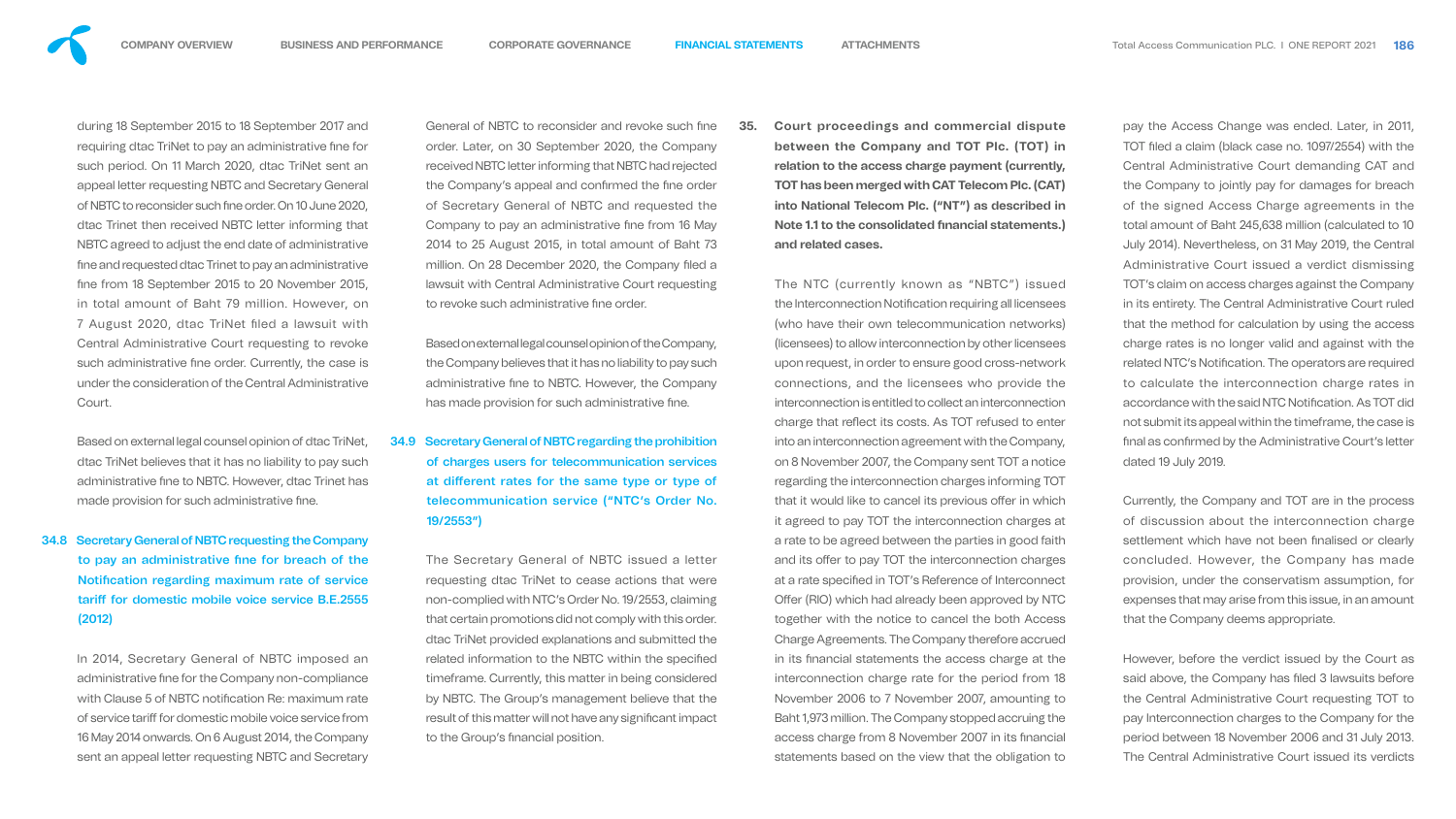

in all 3 cases ordering TOT to pay Interconnection charges to the Company in the amount totaling of Baht 1,220 million. In such 3 cases, there included one case where the Company claimed True Corporation Public Company Limited (as the second defendant) to pay Interconnection charges to the Company for the period between 18 November 2006 and 31 December 2010 and the Central Administrative Court issued its verdict ordering that company to pay Interconnection charges to the Company in the amount of Baht 1,832 million. Currently such case is under the consideration of Supreme Administrative Court.

Later within the 4th Quarter of 2021, the Group was informed by the Central Administrative Court that True Corporation Public Company Limited has filed a lawsuit before the Central Administrative Court against the Company and dtac TriNet, requesting the Company to pay Interconnection charges (January 2011 and October 2017), with interest in the approximate amount of Baht 701 Million and requesting dtac TriNet to pay Interconnection charges (May 2013 and October 2017), with interest in the approximate amount of Baht 1,037 Million. Currently, the case is under the legal proceedings process and the consideration of the Central Administrative Court. Based on external legal counsel opinion of the Company and the relevant verdict of Central Administrative Court as discussed in the aforementioned paragraph, the Company's management believes that the Company and dtac TriNet have no liability to pay the Interconnection charges as per the amount requested by True Corporation Public Company Limited and viewed

that the effect of these cases that are relevance to this matter will not have any significant impact to the Group's financial position.

In addition, in reference to the Award No. 1/2550 rendered by NTC on the Dispute on Interconnection of Telecommunications Networks, NTC ordered TOT to negotiate an interconnection charge agreement with the Company and imposed an administrative fine, and TOT filed lawsuits requesting the Central Administrative Court to revoke NTC's order. However, the Central Administrative dismissed TOT's claims. On 9 July 2020, the Supreme Administrative Court rendered its decision confirming the decision of Central Administrative Court. The case is final.

- **36. Litigation and commercial disputes in relation to the revenue sharing according to the agreement to operate cellular telephone services (Concession Agreement) between CAT (currently known as "NT") and the Company, and other legal cases**
	- (a) Dispute between the Company and CAT regarding additional revenue sharing payment (Excise Tax) under the Concession Agreement

In 2008, CAT submitted a dispute to the Arbitration Institute requesting the Company to make additional revenue sharing payments in the 12th - 16th concession years in the aggregate amount of Baht 16,887 million, together with value added taxes and penalties, or an approximate total claim amount of Baht

23,164 million. The statement of claim made by CAT did not mention the reason why the Company did not make the payments in full (the Company expects that such claim amount would be the amount which the Company had paid to the Excise Department and had deducted from its revenue payable to CAT in accordance with the cabinet resolution and CAT's letters).

In 2012, the Arbitral Tribunal has rendered an award in favor of the Company and dismissed CAT's claim. Later, CAT filed a motion with the Central Administrative Court in order to revoke the arbitration award. On 29 January 2016, the Central Administrative Court issued the verdict in favor of the Company and dismissed CAT's petition. However, CAT appealed the Central administrative Court's decision with the Supreme Administrative Court. Currently, the case is under the consideration of Supreme Administrative Court.

In 2017, the Company received a notice from CAT informing that the Company had to pay VAT on the reduction of revenue sharing from the deduction of excise tax amounting to Baht 2,756 million with interest. CAT claimed that the Company has liability for any taxes and/or fees under laws which are incurred by Concession.

Based on the Company's legal counsel opinion, the Company's management believes that the Company does not have any duty under tax law or Concession to pay such additional

revenue sharing and VAT to CAT. Therefore, as at 31 December 2021, the Company has not accrued the said additional revenue sharing and VAT in its nancial statements.

Dispute between the Company and CAT regarding revenue share calculation in relation to Interconnection Charge ("IC") revenue after the enforcement of the Interconnection Notification

In 2011, CAT submitted several statements of claim to the Arbitration Institution requesting for the revenue share payment shortfall in respect of the 16th concession year (16 September 2006 - 15 September 2007), in the approximate amount of Baht 4,026 million for all cases, together with interest at the rate of 1.25 percent per month. The reason is that the Company calculated the revenue share payable to CAT by offsetting the IC expenses it paid to other operators against IC income it received from other operators. However, CAT claimed that the Company had to pay CAT the revenue sharing on the IC income the Company received from other operators, without deduction of the IC expenses it paid to other operators. On 25 December 2019, the Company received the award of arbitral tribunal, dismissing CAT's claim for additional revenue sharing on IC for the 16th concession year. CAT submitted its petition to the Central Administrative Court requesting to revoke such arbitral award. The case is under the consideration of Central Administrative Court.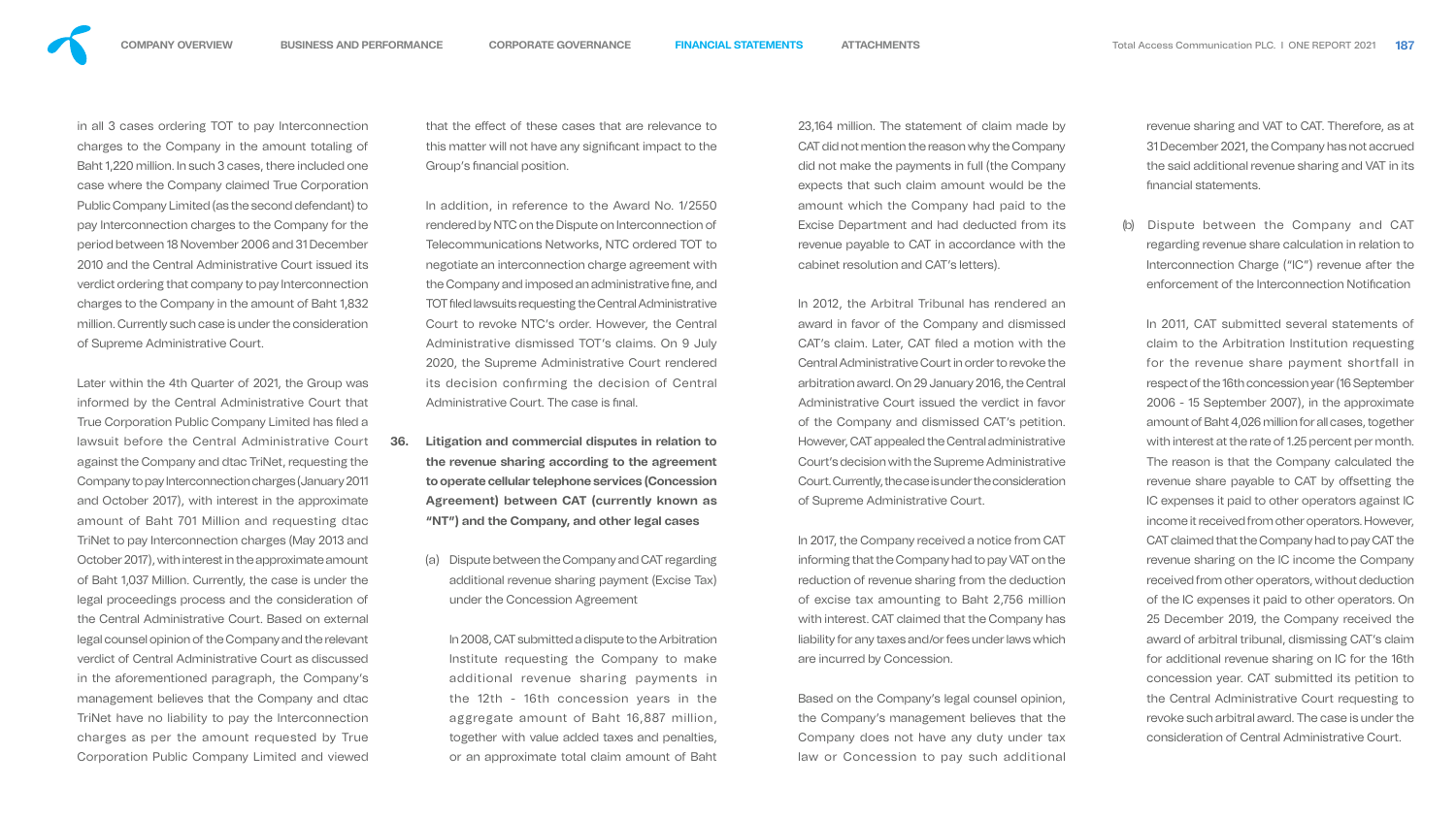

In 2012 - 2015, CAT also filed a statement of claim to the Arbitration Institution requesting for additional revenue sharing for the 17th - 20th concession year in the amount of Baht 3,860 million, Baht 3,340 million, Baht 3,667 million and Baht 3,914 million together with penalty of each concession year, respectively. In addition, in 2019, CAT also filed a statement of claim to the Arbitration Institution on the same matter for the 21st - 27th concession year in the amount of Baht 15,879 million together with penalty.

On 26 and 27 December 2019, the Company received the awards of arbitral tribunal, deciding that the Company has to pay for additional revenue sharing for the 18th concession year Baht 3,438 million with interest at 7.5 percent per annum and for the 17th concession year Baht 3,957 million with interest at 7.5 percent per annum. Furthermore, on 6 February 2020, the Company received the awards of arbitral tribunal, deciding that the Company has to pay for additional revenue sharing for the 20th concession year Baht 4,346 million with interest at 7.5 percent per annum. CAT has recently submitted a petition to the Central Administrative Court requesting enforcement of the arbitral award for the 17th concession year, and the Company has not agreed with such arbitral award and submitted petitions requesting the Central Administrative Court to revoke arbitral award for the 17th, 18th and 20th concession years.

On 20 May 2021, the Company received the award of arbitral tribunal, deciding that the Company has to pay for additional revenue sharing for the 19th concession year at Baht 3,666 million with interest at 7.5 percent per annum. The Company did not agree with such order and submitted the petition requesting the Central Administrative Court to revoke such arbitral award. Those aforementioned awards of arbitral tribunal have solely legal effect for specific cases. They do not have any legal and binding effect on the other cases in dispute with CAT.

> On 10 June 2021, NBTC filed a petition to the Central Administrative Court requesting the Company to make an additional payment of Baht 134 million together with interest at 7.5 per-

As at 31 December 2021, the Company has not accrued the said additional revenue sharing requested by CAT because, based on the Company's legal counsel, who have thoroughly reviewed the awards and have opined on the opinions to support both of the factual and relevant legal arguments, the Company's management believes that the Arbitration awards for revenue sharing on IC are inconsistent with the principles of Administrative Law and the relevant regulations of NBTC. The Company has no duty to pay such amounts of revenue sharing requested by CAT. Presently, these cases are under the consideration of Central Administrative Court and the arbitration proceedings.

(c) NBTC letter requesting the Company to pay an additional payment for Remedy period and relevant cases.

On 10 April 2019, the Company made a minimum rate payment during the remedy period amounting of Baht 603 million to NBTC in accordance with NBTC notification Re: Remedial Measure in case of Concession Expiration, B.E. 2556 (2013). However, NBTC issued an order requesting the Company to make an additional payment amounting of Baht 264 million (with interest) because NBTC not allowing the Company to deduct some costs and expenses from the Company's revenue. The Company did not agree with such NBTC order, therefore, in 2020, the Company has filed a lawsuit with the Central Administrative Court requesting to revoke such NBTC order.

On 14 April 2020, the Company received a letter from the NBTC informing the Company that the NBTC revoked its previous decision due to the difference on calculation of the expenses. Therefore, NBTC revised its additional payment request to Baht 134 million (with interest). However, the Company still did not agree with such NBTC order and submitted its statement informing the Central Administrative Court on such difference on calculation and requesting the Court to include this issue in the previous statement of claim. Currently, the case is under the consideration of Central Administrative Court.

cent per annum. The Company has submitted the statement of defense to the Central Administrative Court. Currently, the case is under the consideration of the Central Administrative Court.

As at 31 December 2021, the Company has not accrued such addition payment claimed by NBTC in the financial statements. Based on the Company's external legal counsel opinion, the Company believes that the Company completely submitted payment during the remedy period and has no liability to pay such additional payment to NBTC.

- (d) Other legal cases
	- The Company and dtac TriNet are subjects to the class action lawsuit claiming the practice of charging for calls per minute (rounded up) instead of per second and the plaintiffs has requested the claims for damages on the calls incurred during June 2016 to July 2018. On 2 November 2021, the Appeal Court has rendered its judgement to dismiss the plaintiff's petition of class action and to proceed the case as the normal civil case. Such court judgement is final. Based on the Company's external legal counsel opinion, the Company's management is of the view that the Company and dtac TriNet have no liability to pay the claimed damages and proceeding the case as normal civil case will not have any significant impact to the Group's financial position.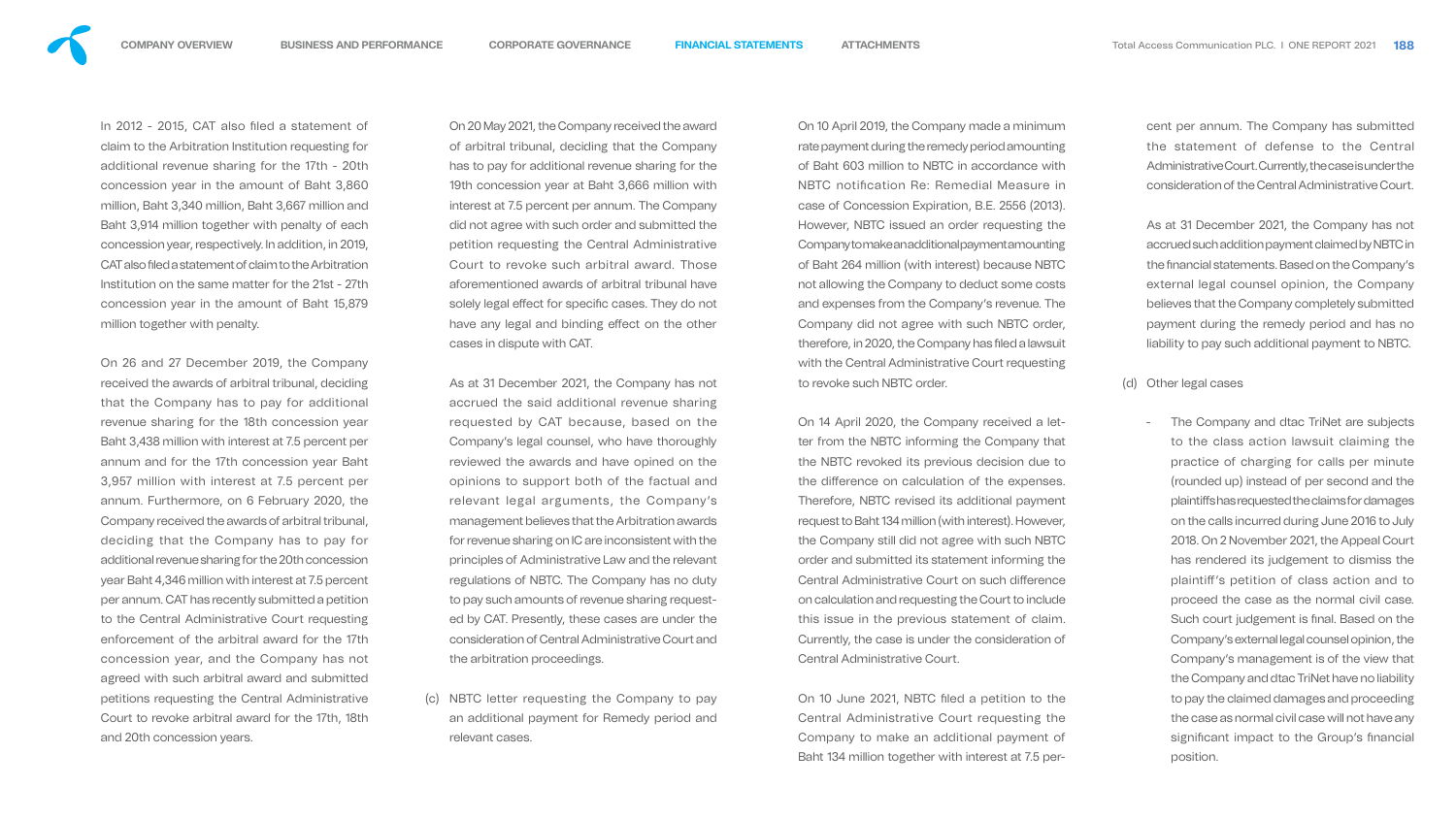

The Company and dtac TriNet have several cases regarding the employment and other commercial agreements total amount of Baht 33 million. The cases are currently under the consideration of Court. The Company's management believes that the outcomes of the disputes and legal cases as referred above will have no significant impact to the Company's financial position.

# **37. Regulatory risks concerning the telecommunication business**

#### 37.1 Reform of telecommunication regulatory regime

The National Broadcasting and Telecommunications Commission (hereinafter referred to as the "NBTC") is an authority to regulate the radio and television broadcasting and telecommunications business including to allocate and administer the use of spectrum by the Act on the Organisation for Allocation of Frequency and Regulation of Radio and Television Broadcasting Business and Telecommunications Business, B.E. 2553 (2010).

NBTC has authority to issue relevant regulations in accordance with telecommunications business operation, for instance, regulations on service fee and service standard, for consumer protections etc. Such regulations would have impact to the Group in several aspects, both in implementing its business strategies and adjustment to any changes in market conditions including the management under spectrum licenses at appropriate costs in order to operate in the mobile

However, Section 4 of the FBA provides to the effect that a company is considered a Thai company if less than 50 percent of its shares are held by non-Thai nationals.

and such amendments were challenged based on non-compliance with the Act on Private Sector Undertaking of State Businesses, B.E. 2535 (1992) ("PUS Act"). In May 2007, the Council of State opined that the amendments did not comply with PUS Act. Later, the issue was then considered by the Section 22 Committee under the PUS Act ("Section 22 Committee") which has already given its preliminary opinion to the Ministry of Information and Communication Technology ("MICT"), disapproved the 3rd amendment with respect to the reduction of revenue sharing. In 2011, the issue was raised to the Cabinet for a decision.

telecommunication business and will impact their business strategy including the amount of additional investment required to enable them to derive maximise benefit from their utilisation of existing spectrums. the Company and dtac TriNet, the risk from being requested by CAT for the revision of the revenue sharing in relation to the 3rd Concession Amendment is eliminated.

#### 37.2 The 3rd Amendment to the Concession Agreement The Company Concession was amended 3 times 37.3 Risk from legal or contractual restrictions on foreign ownership

Currently, the PUS Act was repealed and was replaced by Public Private Partnership Act B.E. 2556 (2013) ("PPP Act"). However, at the present time, there is no updating progress of this matter and it is unknown to the Company to what extent the PPP Act would affect this matter. Further, the final conclusion or the discretion of the Cabinet would exercise on this matter is still unknown to the Company. The Company is not, therefore, in a position to evaluate the potential impacts from this matter.

Nevertheless, as a result of the Disputes Settlement Agreement between CAT (currently known as "NT"),

The Company's business is subject to the foreign shareholding restrictions pursuant to the Foreign Business Act, B.E. 2542 (1999) (the "FBA").

Violation of foreign shareholding structure would cause the Company and/or its subsidiary companies to be revoked their telecommunications business licenses or could not operate telecommunications businesses.

From the register of shareholders of the Company, less than 50 percent of the total issued shares of the Company are held by non-Thai nationals. The Company is therefore considered a Thai company and the Company obtained a written confirmation from the Ministry of Commerce, in charge of the FBA in September 2012, confirming that the Company is a Thai company under Section 4 of the FBA.

Nevertheless, the Company views that there is not a clear policy in the interpretation and enforcement of the FBA in respect of the foreign investment

shareholdings. The Company might face a risk to its business operation as the FBA has been enforced for more than 20 years but there has been no Supreme Court precedent or clear guideline issued by the Ministry of Commerce relating to nominees under Section 36 of the FBA so that the Company can apply to evaluate or assess the impact of the enforcement or interpretation of such provisions of the FBA that may have on the Group.

As a result of the unclear in interpretation and enforcement of the FBA, on 14 June 2011, a company submitted a criminal allegation to the Royal Thai Police against the Company (including directors and some shareholders of the Company and directors of the said shareholders) claiming that the Company operated telecommunication business in violation of the FBA, which is under process by the Royal Thai Police. On 22 September 2011, one of the Company's minority shareholders (holding 100 shares) filed a complaint against state agency, including NBTC, with the Central Administrative Court citing that the Company is a "foreigner" under the FBA.

On 26 November 2015, the Central Administrative Court ruled that it cannot revoke the Company's right to operate. However, the court has ordered NBTC to perform its duty by investigating whether the Company is in breach of the Foreign Dominance Notification and whether such task shall be accomplished within 90 days from the date the verdict of this Court becomes final. The NBTC and the Company have filed an appeal to the Supreme Administrative Court. Currently, these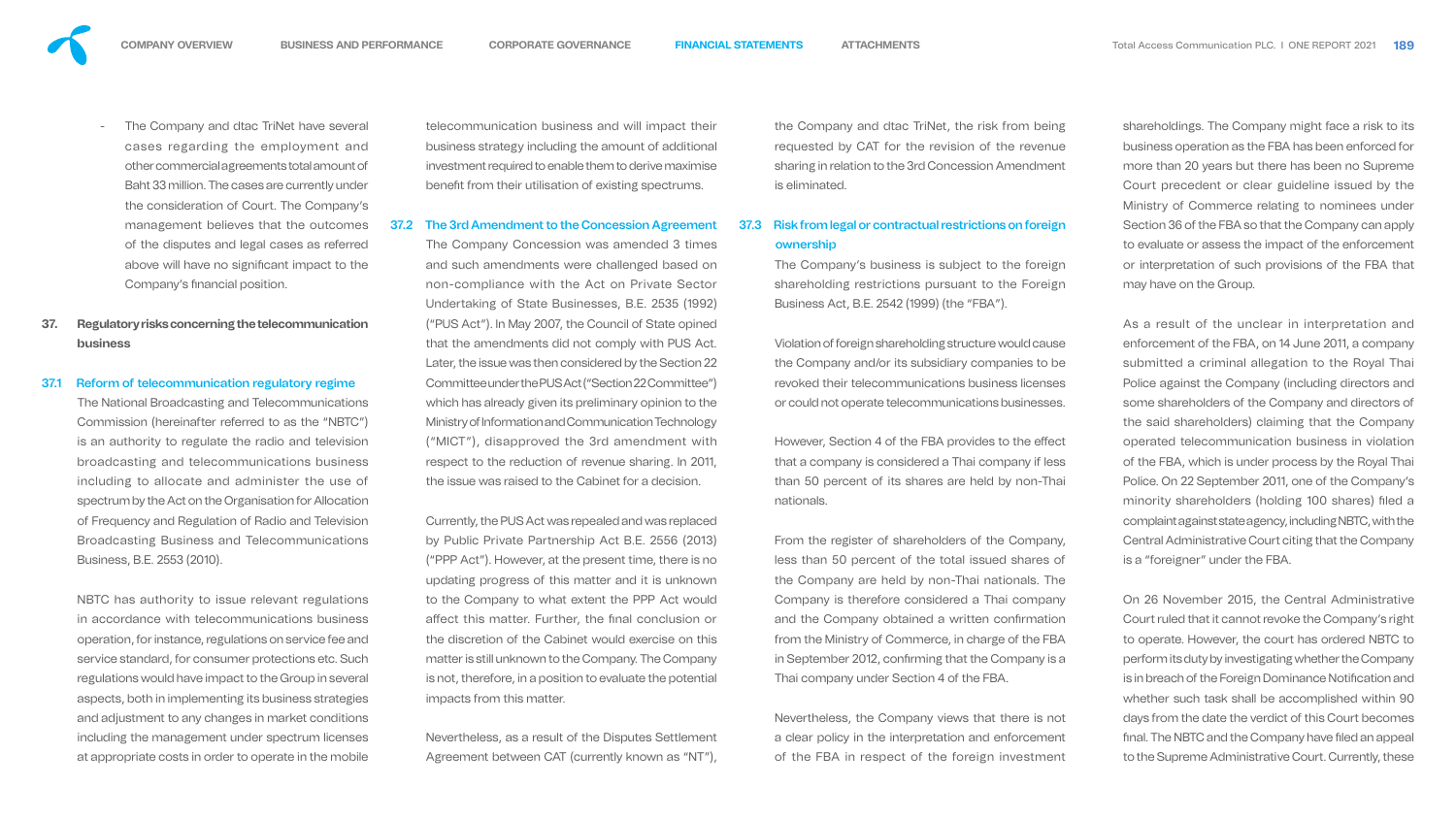two cases are under proceedings of the Royal Thai Police and the Supreme Administrative Court.

Based on the Company's external legal counsel opinion, the Company's management believes that the Company is not in breach of the NBTC Notification on Foreign Dominance B.E. 2554 that could lead to revocation of the right to operate the telecommunications business of the Group.

### 37.4 The NBTC Notification on Foreign Dominance, B.E. 2555 (2012)

NBTC has issued the NBTC Notification on Foreign Dominance, B.E. 2555 (2012 ("FD Notification") which became effective on 24 July 2012. Under the FD notification, the term "foreign dominance" is defined as "foreigners having controlling power or influential power, either directly or indirectly, by foreigner in policy making, management, operations, appointment of directors, or appointment of senior executives, that may affect the management or the business operation

The Company believes that the Company is not a "foreigner" and has fully complied with the FBA. However, if, finally, the Company is ordered (by the Supreme Court's judgment) not being a Thai entity under the FBA and the Telecommunications Business Act, and such event is not remedied, it would cause NBTC to revoke the Group's right to operate its telecommunications business.

- (a) at the date NBTC issued the FD Notification, it would not be applicable to the Company who has rights to operate mobile services under the Concession Agreement and the Company's rights are protected by Section 305 (1) of the Constitution of the Kingdom of Thailand B.E. 2550 (2007) and the first paragraph of Section 80 of the TBA; the Company's legal advisor also has the opinion in line with the Company's view, however, the Company therefore has already submitted a certificate of compliance with the FD Notification to NBTC as required by the FD Notification until the end of the Company's Concession Agreement in 2018 and currently, the Company is holding type one telecommunication business license from NBTC only, as the result, the Company is not subject to the FD Notification.
- (b) in case of the Company's subsidiary (namely dtac TriNet), since dtac TriNet is an IMT 700MHz, 900 MHz, 1800 MHz, 2.1GHz and 26GHz spectrum licensee and type three telecommunications

business licensee, it has already submitted a certificate of compliance with the FD Notification to NBTC as required by the FD Notification.

of a holder of a license or an applicant for a license by way of (a) holding shares with voting rights a half or more of the total voting rights, (b) having the authority to control the majority votes at a shareholders' meeting or (c) the appointment or removal of a half or more of the total directors".

The Company is of the view that:

The chief operating decision maker monitors the operating results of the business units separately for the purpose of making decisions about resource allocation and assessing performance. Segment performance is considered on the group operating profit or loss and total assets, on a basis consistent with that used to measure operating profit or loss and total assets in the financial statements.

Below is the revenue, gross profit (loss) and total assets of the Group's segments for the years ended 31 December 2021 and 2020 by segments.

Nevertheless, NBTC may not agree with the Company's view mentioned above. However, based on NBTC's explanation during the public hearing of the FD Notification, in particular, on the definition of "foreign" dominance" in 2012, the Company is of the view that the Company and dtac TriNet are not considered foreign dominant companies. However, this still has a risk on uncertainty of the enforcement of the FD Notification and could cause adverse impact to the business of the Group.

#### **38. Segment information**

Operating segment information is reported in a manner consistent with the internal reports that are regularly reviewed by the chief operating decision maker in order to make decisions about the allocation of resources to the segment and assess its performance.

The Group has two reportable segments as follows:

- (1) Mobile telephone service and related services, and
- (2) Sales of handsets and starter kits.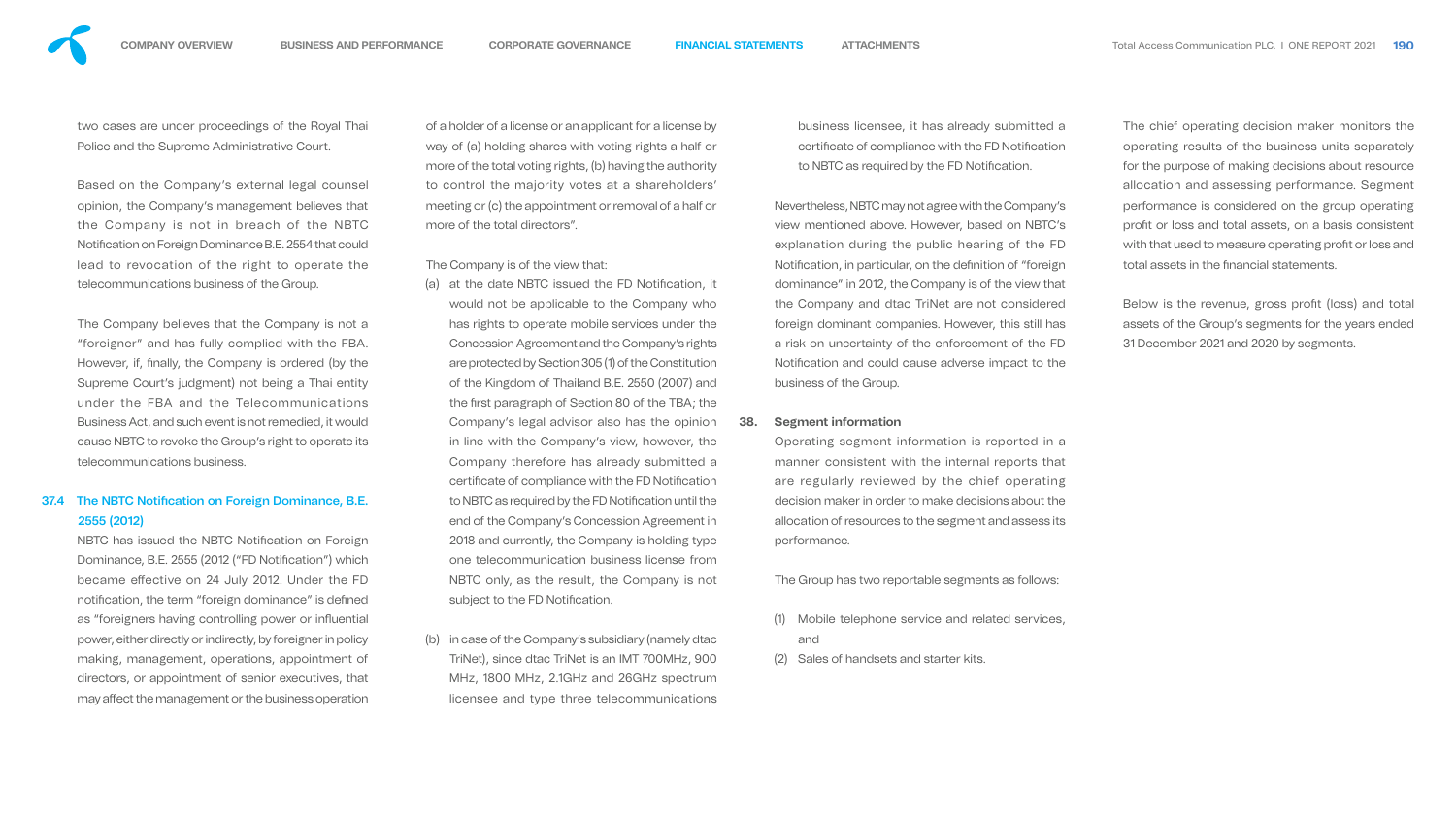|                                                                                           | (Unit: Thousand Baht)                            |              |                                  |                                |                     |                                                                                           |                                       |                 |                       |                                | (Unit: Thousand Baht) |
|-------------------------------------------------------------------------------------------|--------------------------------------------------|--------------|----------------------------------|--------------------------------|---------------------|-------------------------------------------------------------------------------------------|---------------------------------------|-----------------|-----------------------|--------------------------------|-----------------------|
|                                                                                           | For the year ended 31 December 2021              |              |                                  |                                |                     |                                                                                           | For the year ended 31 December 2020   |                 |                       |                                |                       |
|                                                                                           | Mobile telephone service<br>and related services |              | Sales of                         |                                |                     | Mobile telephone service<br>and related services                                          |                                       | <b>Sales of</b> |                       |                                |                       |
|                                                                                           | <b>Mobile</b><br>telephone<br>service            | <b>Other</b> | <b>Total</b>                     | handsets<br>andstarter<br>kits | <b>Consolidated</b> |                                                                                           | <b>Mobile</b><br>telephone<br>service | Other           | <b>Total</b>          | handsets<br>andstarter<br>kits | <b>Consolidated</b>   |
| <b>Revenues</b>                                                                           |                                                  |              |                                  |                                |                     | <b>Revenues</b>                                                                           |                                       |                 |                       |                                |                       |
| External customers                                                                        | 57,824,290                                       | 14,649,166   | 72,473,456                       | 8,846,547                      | 81,320,003          | <b>External customers</b>                                                                 | 59,993,267                            | 11,845,029      | 71,838,296            | 6,979,703                      | 78,817,999            |
| <b>Total revenue</b>                                                                      |                                                  |              | 57,824,290 14,649,166 72,473,456 | 8,846,547                      | 81,320,003          | <b>Total revenue</b>                                                                      | 59,993,267                            |                 | 11,845,029 71,838,296 | 6,979,703                      | 78,817,999            |
| <b>Operating result</b>                                                                   |                                                  |              |                                  |                                |                     | <b>Operating result</b>                                                                   |                                       |                 |                       |                                |                       |
| Gross profit (loss) of segments                                                           |                                                  |              | 22,296,890                       | (1,763,829)                    | 20,533,061          | Gross profit (loss) of segments                                                           |                                       |                 | 24,736,036            | (1,891,312)                    | 22,844,724            |
| Other incomes                                                                             |                                                  |              |                                  |                                | 138,053             | Other incomes                                                                             |                                       |                 |                       |                                | 65,400                |
| Selling, distribution and service expenses                                                |                                                  |              |                                  |                                | (4, 184, 207)       | Selling, distribution and service expenses                                                |                                       |                 |                       |                                | (4,108,178)           |
| Administrative expenses                                                                   |                                                  |              |                                  |                                | (9,560,945)         | Administrative expenses                                                                   |                                       |                 |                       |                                | (10, 281, 702)        |
| Loss from fair value measurement of<br>derivative instruments and net position of hedging |                                                  |              |                                  |                                | (148, 215)          | Gain from fair value measurement of<br>derivative instruments and net position of hedging |                                       |                 |                       |                                | 298,401               |
| Finance cost                                                                              |                                                  |              |                                  |                                | (2,829,609)         | Finance cost                                                                              |                                       |                 |                       |                                | (2,858,995)           |
| Profit before income tax expenses                                                         |                                                  |              |                                  |                                | 3,948,138           | <b>Profit before income tax expenses</b>                                                  |                                       |                 |                       |                                | 5,959,650             |
| Income tax expenses                                                                       |                                                  |              |                                  |                                | (592, 205)          | Income tax expenses                                                                       |                                       |                 |                       |                                | (852, 531)            |
| Profit for the year                                                                       |                                                  |              |                                  |                                | 3,355,933           | Profit for the year                                                                       |                                       |                 |                       |                                | 5,107,119             |
| <b>Segment total assets</b>                                                               |                                                  |              |                                  |                                |                     | Segment total assets                                                                      |                                       |                 |                       |                                |                       |
| Additions to non-current assets other than<br>financial instruments, deferred tax assets, |                                                  |              |                                  |                                |                     | Additions to non-current assets other than<br>financial instruments, deferred tax assets, |                                       |                 |                       |                                |                       |
| and other non-current assets                                                              |                                                  |              | 18,369,901                       |                                | 18,369,901          | and other non-current assets                                                              |                                       |                 | 29,089,620            |                                | 29,089,620            |